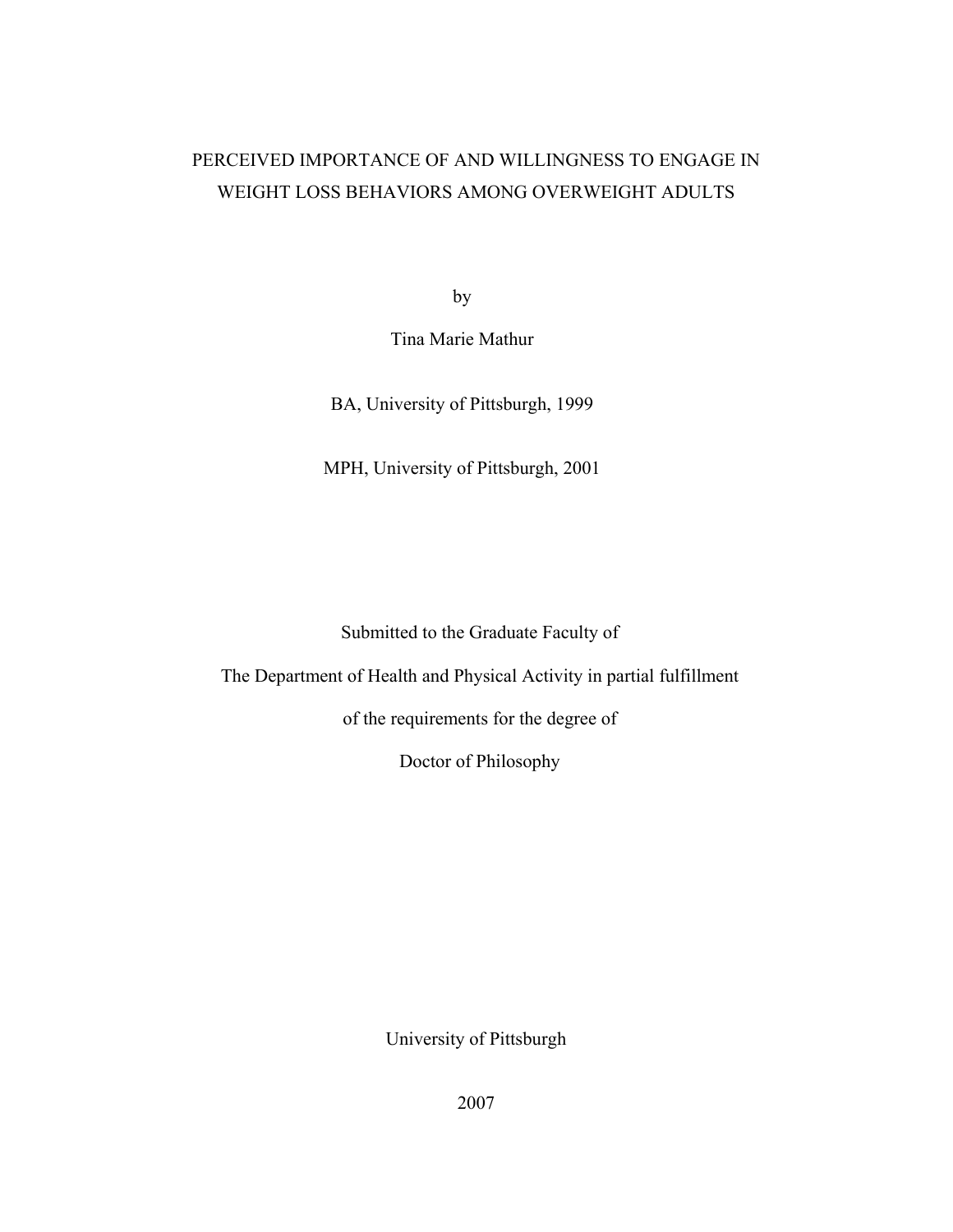## UNIVERSITY OF PITTSBURGH

## SCHOOL OF EDUCATION

This dissertation was presented

by

Tina Marie Mathur

It was defended on

April 24, 2007

and approved by

Beth Venditti, PhD., Assistant Professor, Department of Psychiatry

Tom Kamarck, PhD., Professor of Psychology and Psychiatry, Department of Psychology

Amy Otto, PhD., RD, LDN, Research Assistant Professor, Department of Health and Physical Activity

John M. Jakicic, PhD., Associate Professor/Department Chairperson, Department of Health and Physical Activity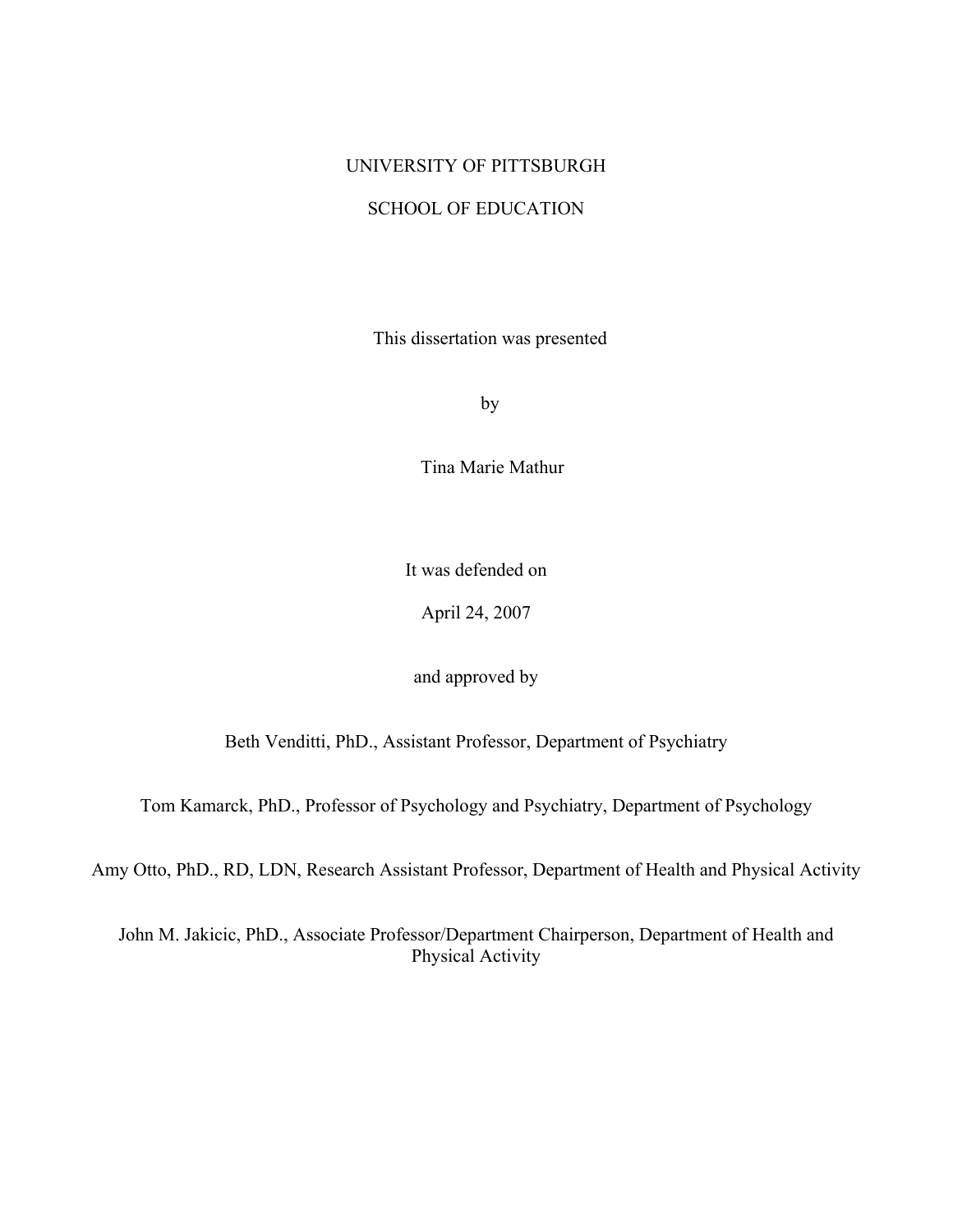# PERCEIVED IMPORTANCE OF AND WILLINGNESS TO ENGAGE IN WEIGHT LOSS BEHAVIORS AMONG OVERWEIGHT ADULTS Tina Marie Mathur

University of Pittsburgh, 2007

Behavioral weight loss interventions are the standard approach to weight loss for overweight adults; however, adherence to the components of these programs is a challenge and an area of extensive interest in the field of obesity prevention and treatment. **Purpose:** This study examined whether perceived importance of and willingness to engage in weight loss behaviors predicted weight loss in overweight, previously sedentary adult men and women. In addition, these variables were examined in relation to actual engagement in weight loss behaviors, namely selfmonitoring and attendance. **Methods:** Data from 30 overweight (body mass index (BMI) = 32.4  $\pm$  2.7 kg/m<sup>2</sup>) men and women (age = 42.5  $\pm$  8.1 years) who participated in a standard behavioral weight loss intervention that included behavioral modification strategies, moderate caloric restriction, and progressive exercise prescriptions. Body weight, perceived importance, and willingness were assessed at 0 and 12 weeks. **Results:** The intervention resulted in a decrease in body weight, body mass index, caloric intake, and fat intake ( $p < 0.05$ ) and an increase in energy expenditure (kcal/week) ( $p < 0.05$ ). Individuals reported lower total perceived importance and willingness scores at week 12 ( $p < 0.05$ ). Perceived importance and willingness for selfmonitoring, eating, and exercise behaviors were correlated at both baseline and week 12. However, neither perceived importance of or willingness to engage in self-monitoring and eating behaviors at baseline were found to be predictive of weight loss. Willingness to self-monitor at week 12 was positively correlated with weight loss ( $r = 0.40$ ,  $p = 0.03$ ). In addition, negative correlations were found for perceived importance of exercise behaviors at week 12 and weight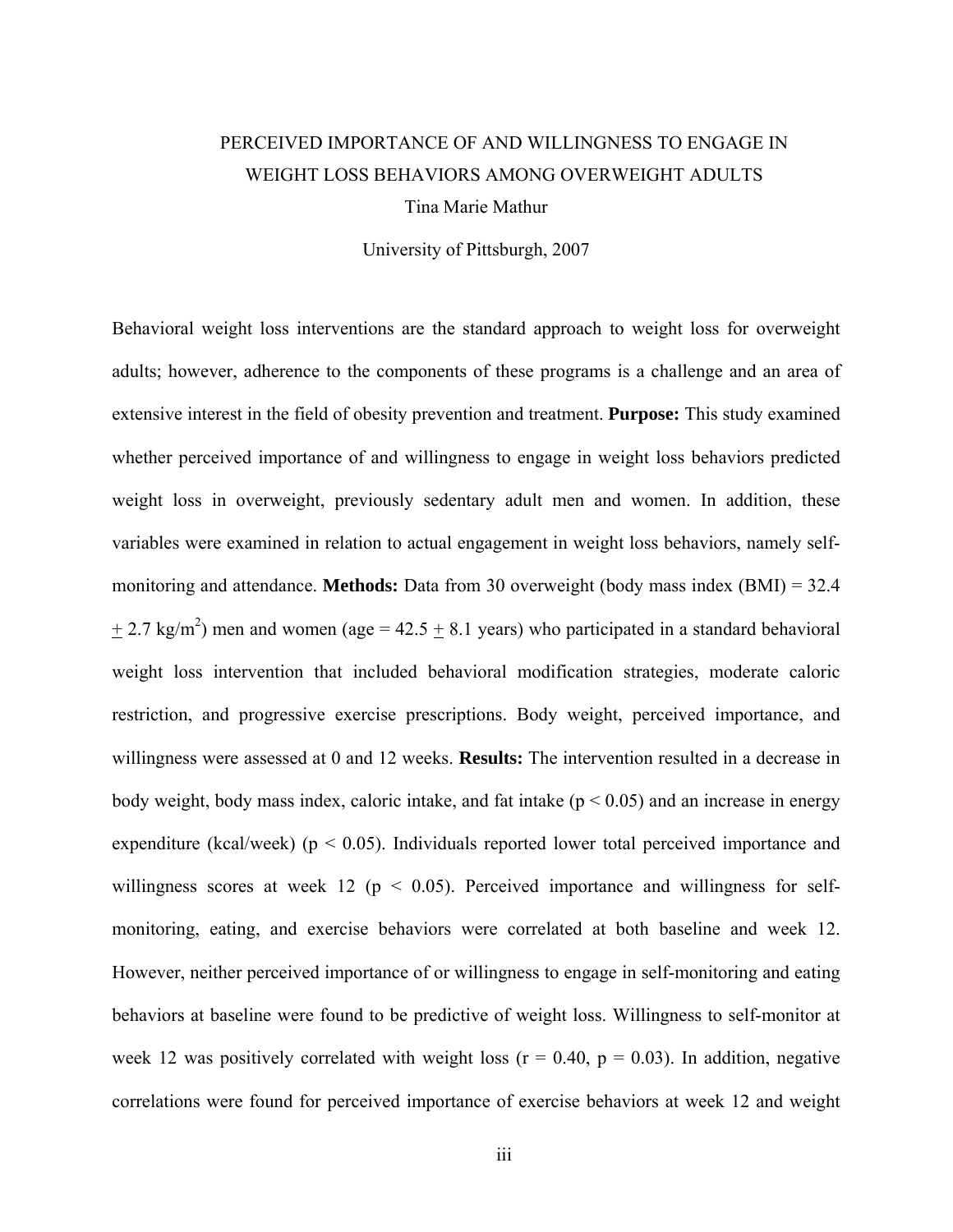loss and willingness to engage in exercise behaviors at baseline and weight loss. **Conclusion:** The present study provides preliminary support for the relationship between perceived importance of and willingness to engage in weight loss behaviors; however, the ability of these two variables to predict weight loss is unclear. Further understanding of perceived importance of and willingness to engage in behavioral weight loss strategies among adults participating in weight reduction programs may allow for personalized interventions and more successful weight losses.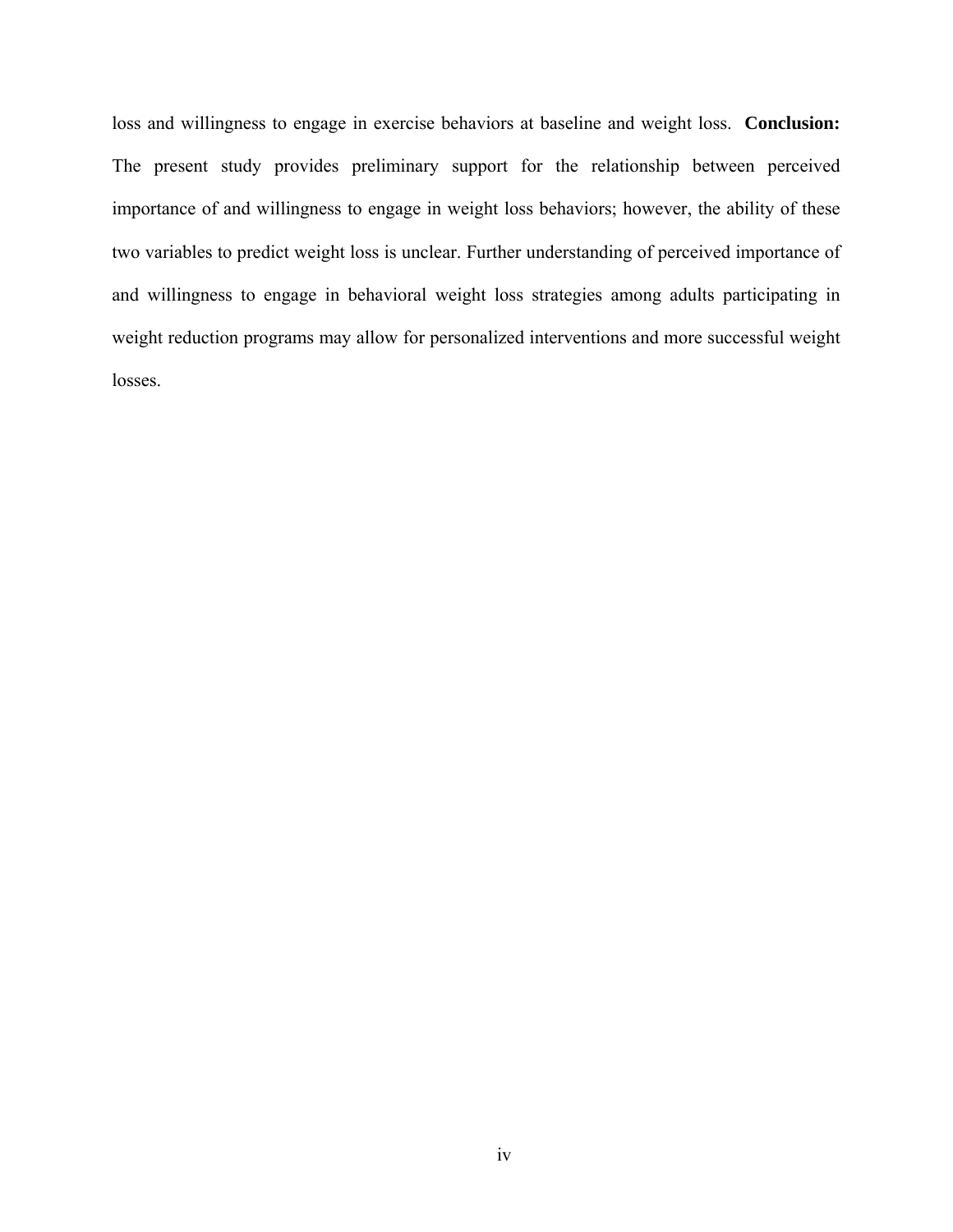## **TABLE OF CONTENTS**

| $\mathbf 1$    |                                                             |       |  |  |  |  |  |  |
|----------------|-------------------------------------------------------------|-------|--|--|--|--|--|--|
|                | 1.1                                                         |       |  |  |  |  |  |  |
|                | 1.2                                                         |       |  |  |  |  |  |  |
|                | 1.3                                                         |       |  |  |  |  |  |  |
|                | 1.4                                                         |       |  |  |  |  |  |  |
|                | 1.5                                                         |       |  |  |  |  |  |  |
|                | 1.6                                                         |       |  |  |  |  |  |  |
|                | 1.7                                                         |       |  |  |  |  |  |  |
| $\overline{2}$ |                                                             |       |  |  |  |  |  |  |
|                | 2.1                                                         |       |  |  |  |  |  |  |
|                | 2.2                                                         |       |  |  |  |  |  |  |
|                | 2.3                                                         |       |  |  |  |  |  |  |
|                | 2.4                                                         |       |  |  |  |  |  |  |
|                | <b>CAUSES AND CONTRIBUTING FACTORS OF OBESITY 14</b><br>2.5 |       |  |  |  |  |  |  |
|                | 2.6                                                         |       |  |  |  |  |  |  |
|                | 2.7                                                         |       |  |  |  |  |  |  |
|                |                                                             | 2.7.1 |  |  |  |  |  |  |
|                |                                                             | 2.7.2 |  |  |  |  |  |  |
|                |                                                             | 2.7.3 |  |  |  |  |  |  |
|                |                                                             | 2.7.4 |  |  |  |  |  |  |
|                |                                                             | 2.7.5 |  |  |  |  |  |  |
|                | 2.8                                                         |       |  |  |  |  |  |  |
|                |                                                             | 2.8.1 |  |  |  |  |  |  |
|                |                                                             | 2.8.2 |  |  |  |  |  |  |
|                |                                                             | 2.8.3 |  |  |  |  |  |  |
|                |                                                             | 2.8.4 |  |  |  |  |  |  |
|                |                                                             | 2.8.5 |  |  |  |  |  |  |
|                |                                                             | 2.8.6 |  |  |  |  |  |  |
|                | 2.9                                                         |       |  |  |  |  |  |  |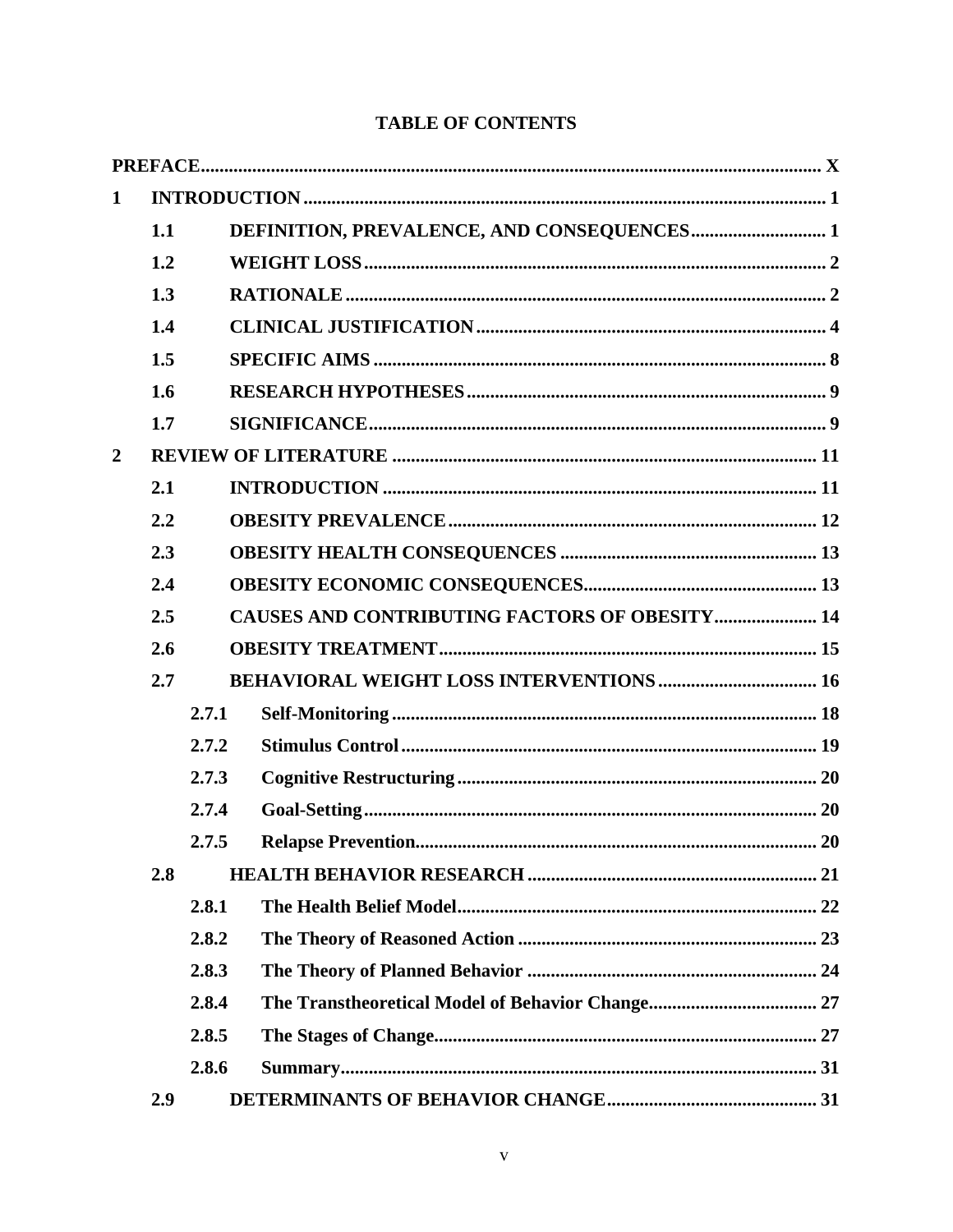|                         | 2.10 |        |                                                                 |  |  |  |  |  |
|-------------------------|------|--------|-----------------------------------------------------------------|--|--|--|--|--|
| $\mathbf{3}$            |      |        |                                                                 |  |  |  |  |  |
|                         | 3.1  |        |                                                                 |  |  |  |  |  |
|                         | 3.2  |        |                                                                 |  |  |  |  |  |
|                         | 3.3  |        |                                                                 |  |  |  |  |  |
|                         | 3.4  |        |                                                                 |  |  |  |  |  |
|                         | 3.5  |        |                                                                 |  |  |  |  |  |
|                         |      | 3.5.1  |                                                                 |  |  |  |  |  |
|                         |      | 3.5.2  | Overview of the Standard Behavioral Therapy Intervention 38     |  |  |  |  |  |
|                         |      | 3.5.3  |                                                                 |  |  |  |  |  |
|                         |      | 3.5.4  |                                                                 |  |  |  |  |  |
|                         | 3.6  |        |                                                                 |  |  |  |  |  |
|                         |      | 3.6.1  |                                                                 |  |  |  |  |  |
|                         |      | 3.6.2  |                                                                 |  |  |  |  |  |
|                         |      | 3.6.3  |                                                                 |  |  |  |  |  |
|                         |      | 3.6.4  |                                                                 |  |  |  |  |  |
|                         |      | 3.6.5  |                                                                 |  |  |  |  |  |
|                         | 3.7  |        |                                                                 |  |  |  |  |  |
|                         | 3.8  |        |                                                                 |  |  |  |  |  |
| $\overline{\mathbf{4}}$ |      |        |                                                                 |  |  |  |  |  |
|                         | 4.1  |        |                                                                 |  |  |  |  |  |
|                         |      | 4.1.1  |                                                                 |  |  |  |  |  |
|                         |      | 4.1.2  |                                                                 |  |  |  |  |  |
|                         |      | 4.1.3  |                                                                 |  |  |  |  |  |
|                         |      | 4.1.4  |                                                                 |  |  |  |  |  |
|                         |      | 4.1.5  |                                                                 |  |  |  |  |  |
|                         |      | 4.1.6  |                                                                 |  |  |  |  |  |
|                         |      | 4.1.7  | Perceived Importance Questionnaire Total and Sub-Scores 55      |  |  |  |  |  |
|                         |      | 4.1.8  |                                                                 |  |  |  |  |  |
|                         |      | 4.1.9  | <b>Behavior Frequency Questionnaire Total and Sub-Scores 57</b> |  |  |  |  |  |
|                         |      | 4.1.10 |                                                                 |  |  |  |  |  |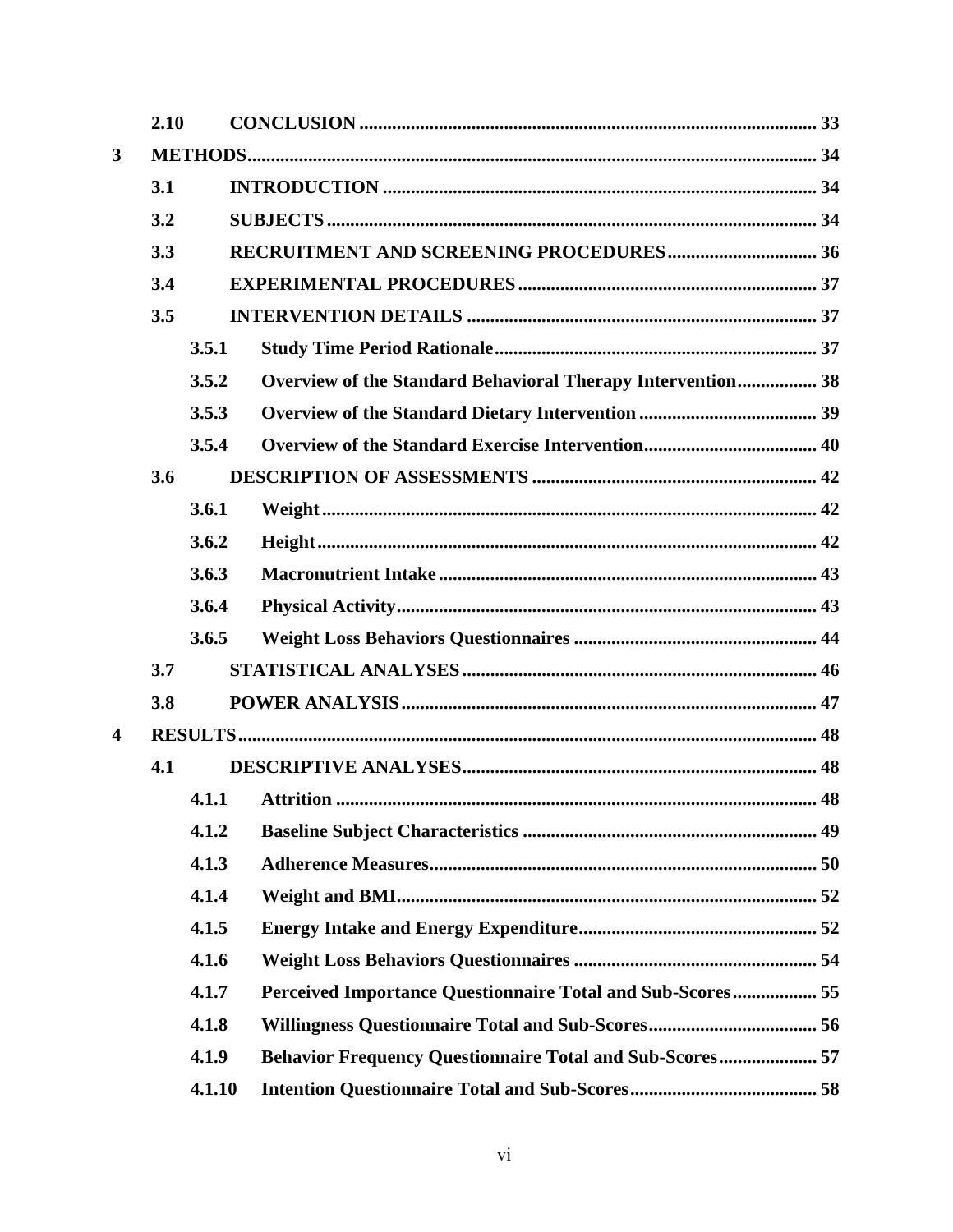|   |     | 4.1.11 |                 |  | <b>Correlates of Intervention Outcomes with Self-Monitoring Behaviors. 59</b> |  |
|---|-----|--------|-----------------|--|-------------------------------------------------------------------------------|--|
|   |     | 4.1.12 |                 |  | Correlates of Intervention Outcomes with Eating Behaviors 60                  |  |
|   |     | 4.1.13 |                 |  | Correlates of Intervention Outcomes with Exercise Behaviors 61                |  |
|   | 4.2 |        |                 |  |                                                                               |  |
| 5 |     |        |                 |  |                                                                               |  |
|   | 5.1 |        |                 |  |                                                                               |  |
|   | 5.2 |        |                 |  | <b>SUMMARY OF MAJOR FINDINGS AND DISCUSSION  65</b>                           |  |
|   | 5.3 |        | LIMITATIONS AND |  | RECOMMENDATIONS FOR FUTURE                                                    |  |
|   |     |        |                 |  |                                                                               |  |
|   | 5.4 |        |                 |  |                                                                               |  |
|   |     |        |                 |  |                                                                               |  |
|   |     |        |                 |  |                                                                               |  |
|   |     |        |                 |  |                                                                               |  |
|   |     |        |                 |  |                                                                               |  |
|   |     |        |                 |  |                                                                               |  |
|   |     |        |                 |  |                                                                               |  |
|   |     |        |                 |  |                                                                               |  |
|   |     |        |                 |  |                                                                               |  |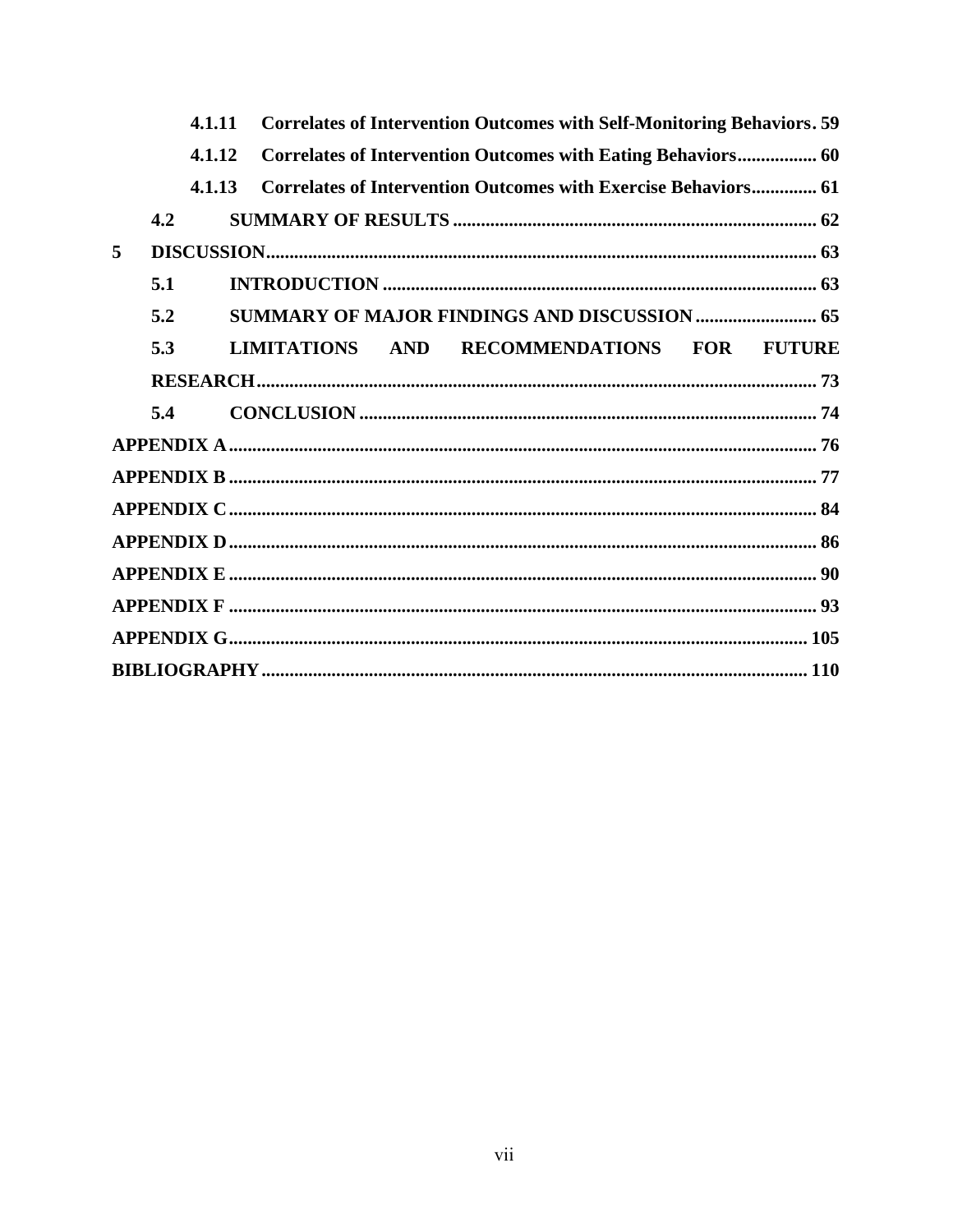## **LIST OF TABLES**

| Table 7. Baseline Characteristics of Total Subjects, Completers, and Non-Completers 49 |  |
|----------------------------------------------------------------------------------------|--|
|                                                                                        |  |
| Table 9. Diary Submittal, Attendance, and Attainment of Weekly Exercise Goals          |  |
|                                                                                        |  |
|                                                                                        |  |
|                                                                                        |  |
|                                                                                        |  |
|                                                                                        |  |
|                                                                                        |  |
|                                                                                        |  |
|                                                                                        |  |
|                                                                                        |  |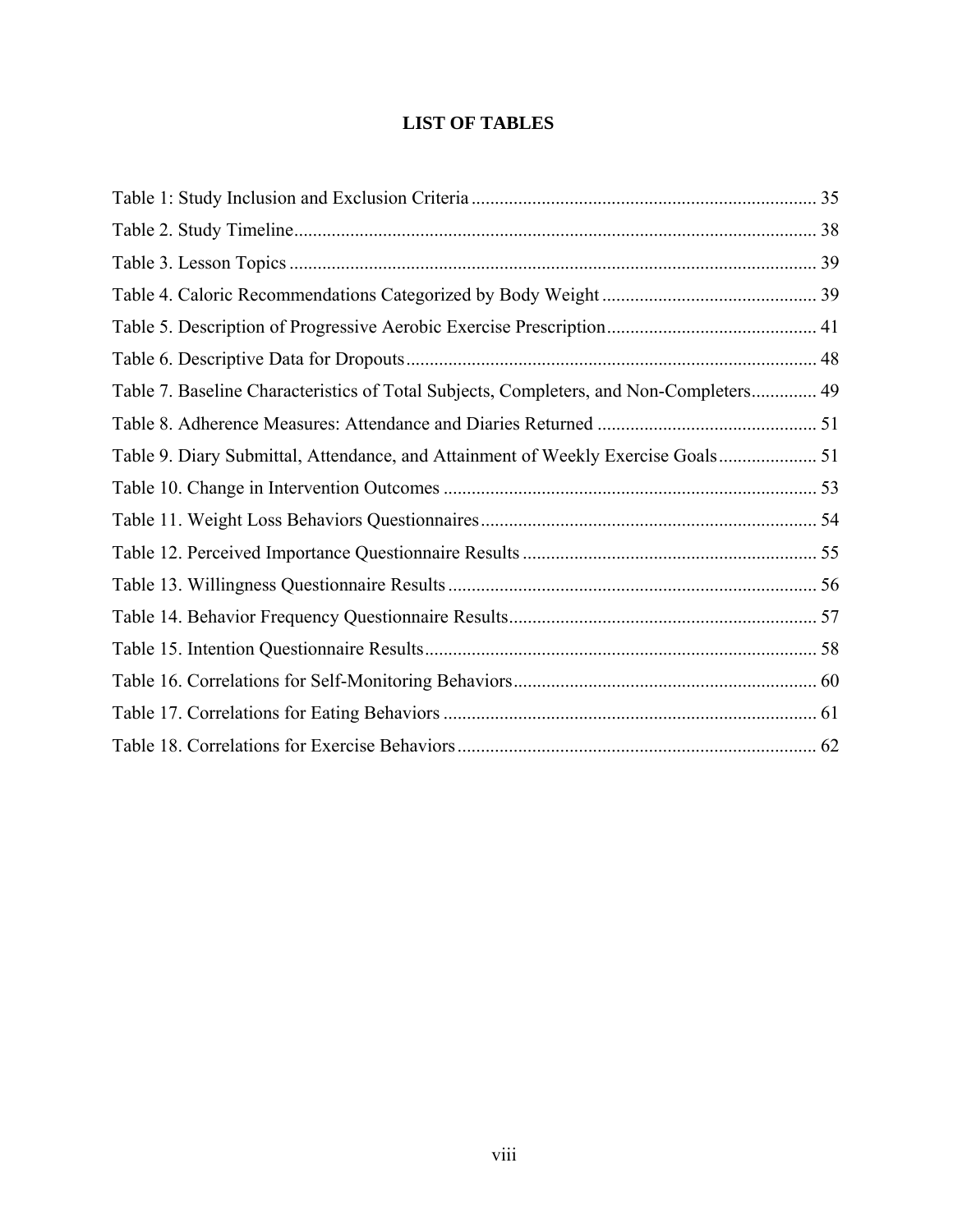## **LIST OF FIGURES**

| Figure 1. Proposed Pathway for the Clinical Rationale to Determine the Influence of Perceived |  |
|-----------------------------------------------------------------------------------------------|--|
|                                                                                               |  |
|                                                                                               |  |
| Figure 3. Comparison of Proposed Pathway and Components of the Theory of Planned Behavior.    |  |
|                                                                                               |  |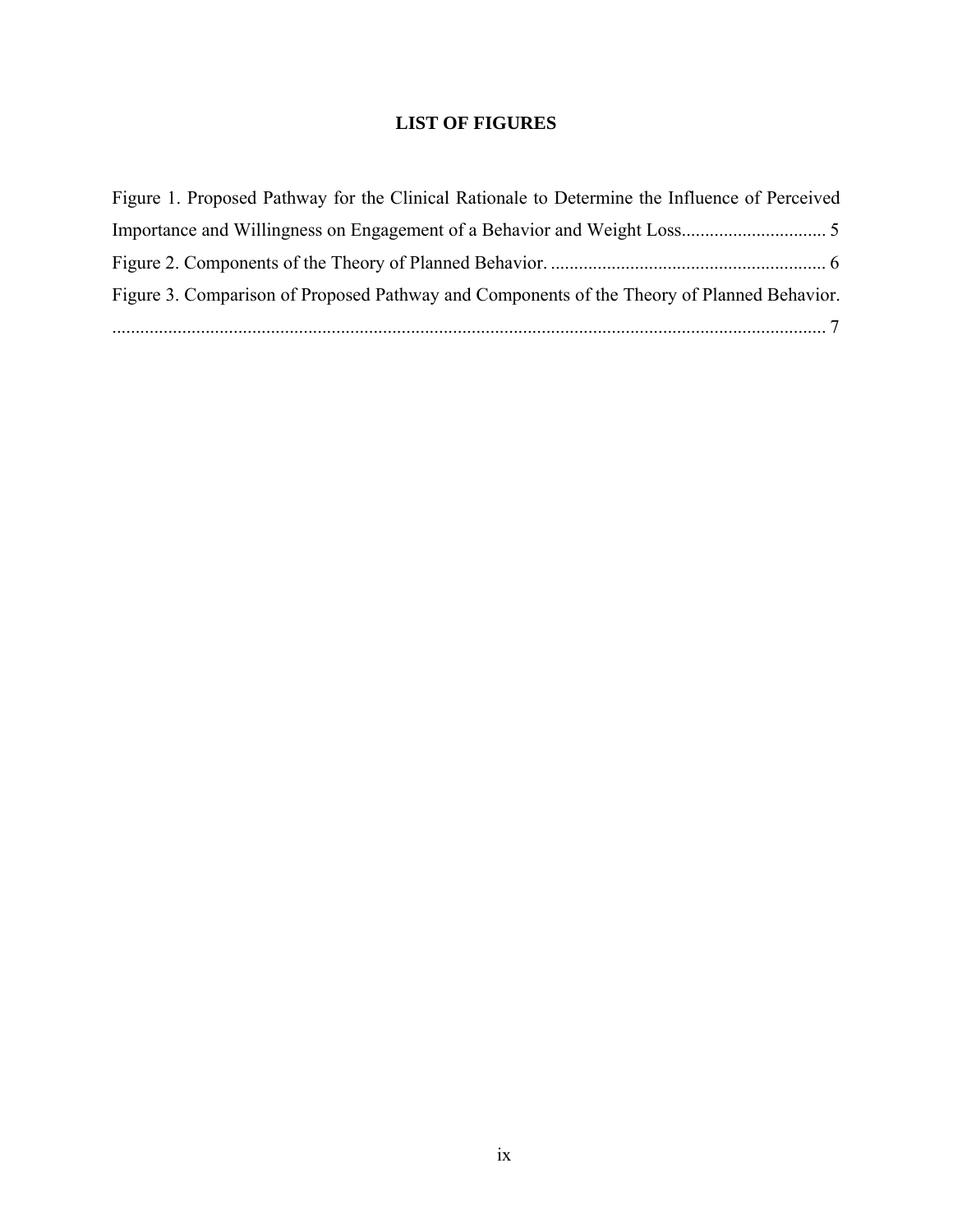#### **PREFACE**

<span id="page-9-0"></span>I would like to acknowledge and thank the members of my dissertation committee, Drs. Beth Venditti, Tom Kamarck, Amy Otto, and John Jakicic. Their support and guidance during the development of my dissertation are truly appreciated. I wish to express my immense appreciation of my graduate school mentor and dissertation advisor, Dr. John Jakicic, for giving me the opportunity to study, learn, and work under his guidance. His time, patience, expertise, and generosity throughout my graduate career have made a significant contribution to my professional and personal development. It has been a privilege to work with him.

I would also like to express my love and appreciation to my friends and family for their support and encouragement. A special thank you to my father for always being a source of strength in my life; to my older brother, Kailash, for always demonstrating great determination and perseverance; to my younger brother, Raj, for being my biggest supporter; and to my Aunt Geeta, Uncle Sandhu, and Uncle Ike for always being proud of me and my academic achievements. I thank my friend Rima for always encouraging me and supporting me in every aspect of my life. Her love, enthusiasm, and guidance have been pivotal to my development – no words can express my gratitude for her presence in my life. I thank Salim for showing me how to live life to its fullest. I thank my friends for always supporting me and I am especially thankful to Kelli for ALWAYS being positive, for hours of good times and laughter, and for truly being the absolute best friend a person could have. Above all, I am grateful to God for blessing me with a wonderful life, caring family, great friends, and supportive mentors to guide my way.

In loving memory of my mother.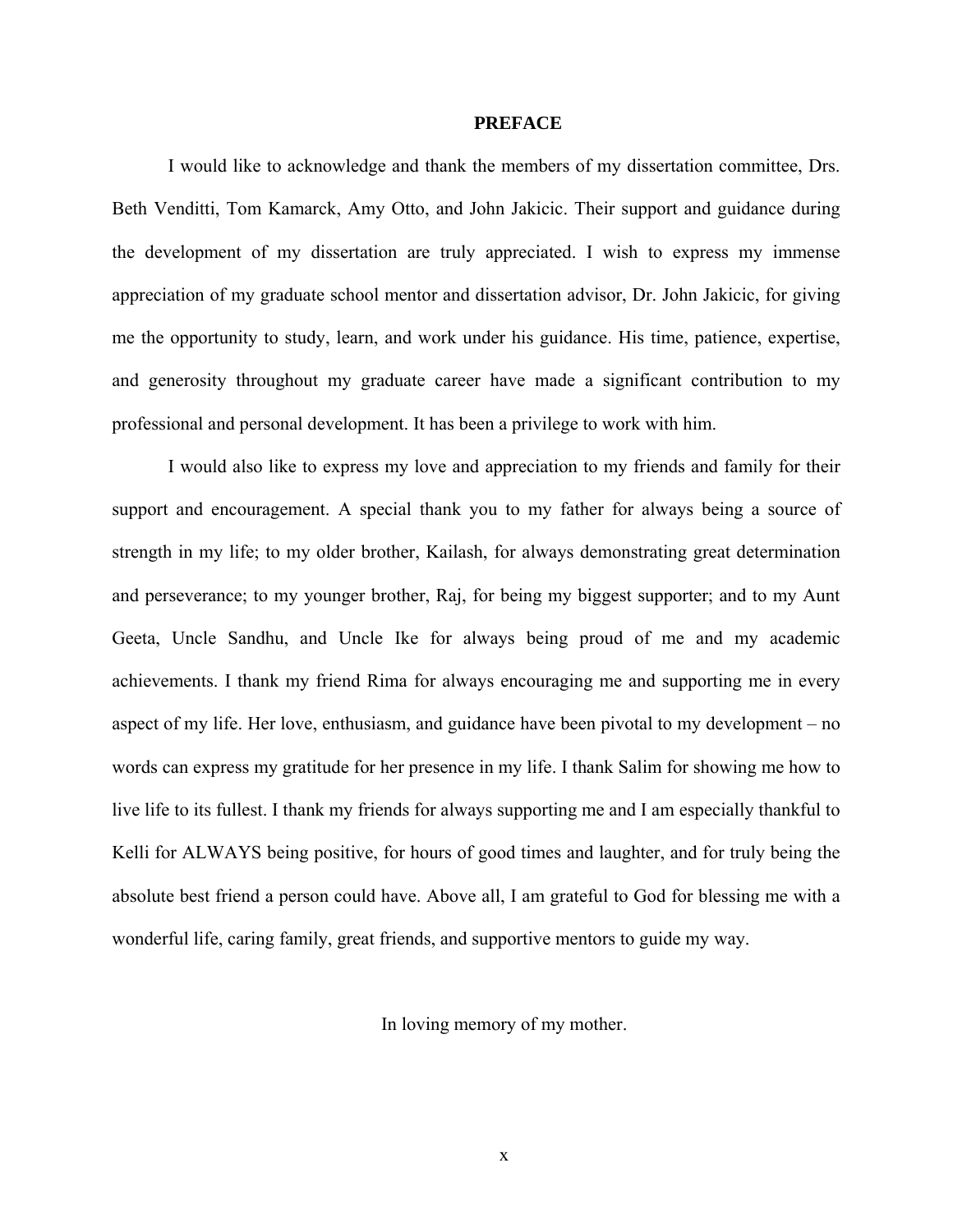### **1 INTRODUCTION**

#### <span id="page-10-0"></span>**1.1 Definition, Prevalence, and Consequences**

Obesity is a prevalent and chronic disease that is classified by body mass index (BMI). Overweight is defined as a BMI between 25.0 and 29.9 kg/m², while obesity is defined as a BMI greater than or equal to 30 kg/m², with extreme obesity defined as a BMI greater than or equal to 40 kg/m² [1]. Epidemiological data shows that obesity and overweight in the United States have reached epidemic proportions and are now considered to be a significant public health problem. It is estimated that approximately 64.5% of adults in the United States are overweight, and 30.5% are obese [2, 3]. The prevalence of obesity has increased more than 50% between 1980 (14.5%) and 1994 (22.5%) [4]. In addition, the prevalence of extreme obesity has increased from 0.78% to 2.2% over the past decade [5].

Obesity has been linked to increased morbidity and mortality due to many negative health consequences including diabetes mellitus, coronary heart disease, hypertension, dyslipidemia, gallbladder disease, osteoarthritis, sleep apnea, and certain type of cancers (colon, breast, endometrial, and gall bladder) [1]. The economic toll of obesity is just as notable as the health consequences of this condition. In the United States, obesity is estimated to cost society nearly \$100 billion per year [6]. This estimate includes direct costs (e.g., medical care, hospital time, physician services, and medications) and indirect costs (e.g., increased absenteeism and decreased work productivity) due to obesity [6].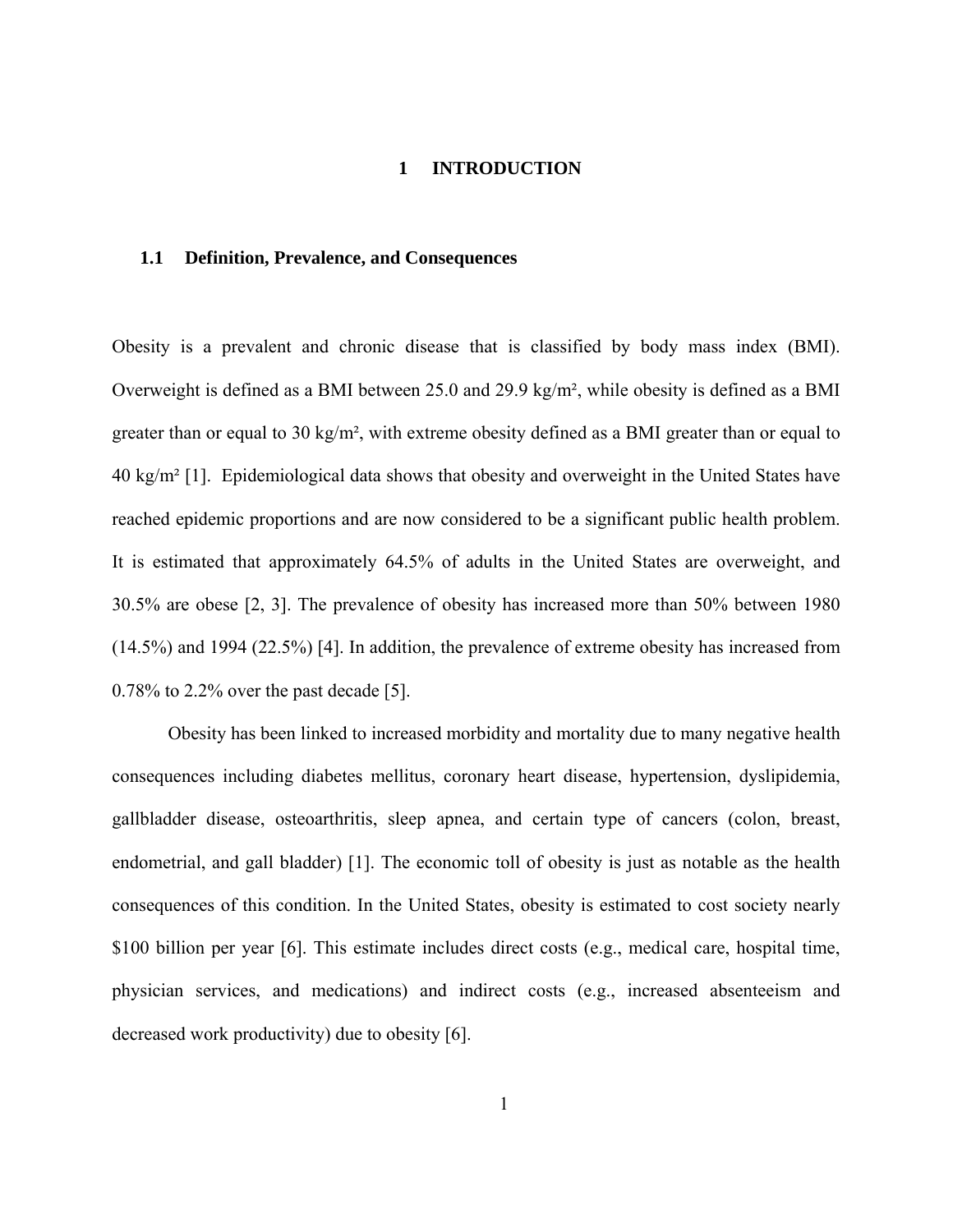### <span id="page-11-0"></span>**1.2 Weight Loss**

In 2000, 46% of women and 33% of men in the United States reported trying to lose weight [7]. Of those who have tried to lose weight and have achieved a weight loss, only about 50% maintain their weight loss for at least one year [8]. While these data suggest that a significant portion of the U.S. adult population is trying to lose weight, and despite vast information and widespread efforts to promote weight control, weight loss success has proven to be a difficult endeavor to achieve.

Weight loss is most commonly achieved by reducing energy intake and increasing physical activity [1]. Behavioral interventions which focus on modifying eating and physical activity behaviors continue to be the cornerstone of weight loss programs. These programs use cognitive behavioral strategies to help individuals reduce energy intake, increase physical activity, and make lifestyle changes. Participants in these programs usually lose approximately 10% of their initial body weight over the length of the treatment (usually 4 to 6 months) [9]. This amount of weight loss has been shown to have a significant impact on health-related outcomes such as blood pressure, low-density lipoprotein (LDL), total cholesterol, triglycerides, insulin levels, and cardiorespiratory fitness [1, 10-13].

## **1.3 Rationale**

Among individuals entering a behavioral weight loss intervention, there is a significant amount of variability between those who achieve significant weight loss (responders) and those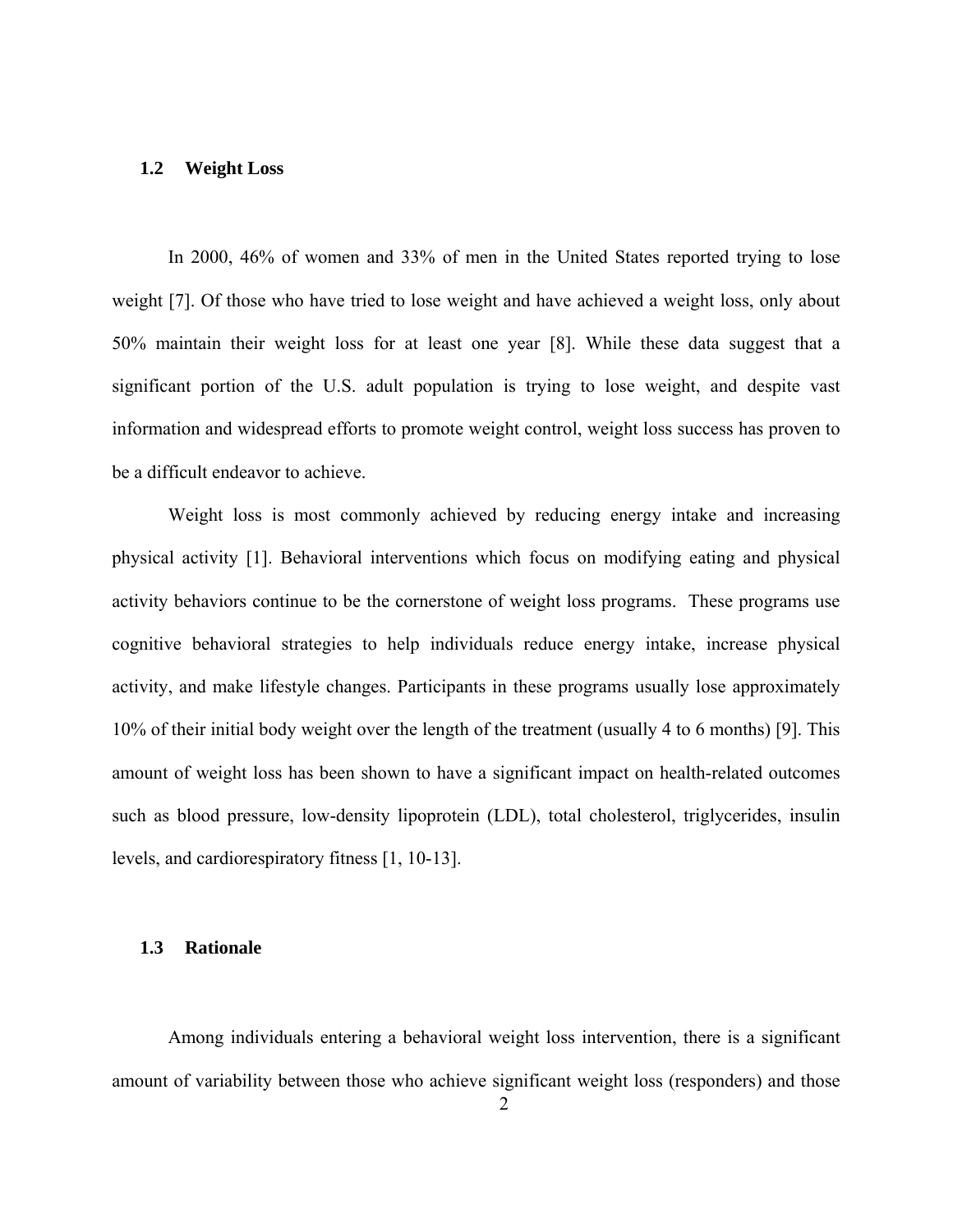who do not (non-responders). For example, Wing et al. reported that the mean weight loss in response to a 6-month diet and exercise intervention was 10.3 kg; however, the standard deviation of this reported weight loss was 7.3 kg [14]. Moreover, Jakicic and colleagues reported 12-month weight losses ranging from 6.3 to 8.9 kg with a standard deviation ranging from 5.6 to 7.6 kg [15]. Thus, these data reflect the large variability in weight loss in response to behavioral interventions. In addition, it is not uncommon to have approximately 20% of the subjects who begin the study drop out before the intervention ends [16]. Those individuals who fail to lose weight or drop out may prove reluctant to engage in the change process. More specifically, these individuals may not be willing to engage in specific behaviors known to contribute to weight loss. Therefore, it is important to better understand factors which determine the behavior change process and may account for the varying degrees of responsiveness commonly observed in behavioral weight loss interventions.

Behavioral weight loss interventions have typically been based on well-accepted theoretical approaches to behavior modification. For example, the Transtheoretical Model (Stages of Motivational Readiness to Change) has been used to better understand, explain, and/or predict health related behaviors, including weight loss efforts [17]. Through evaluation of an individual's current readiness to change as defined by the different stages of the model, it is possible to tailor intervention strategies so as to help facilitate the behavior change process and consequentially, adoption of healthier lifestyle behaviors. Moreover, the strategies employed in weight loss interventions to move individuals along the stage of change continuum are based on cognitive behavioral theories such as Social Cognitive Theory [18] and other well-accepted theoretically based approaches to behavior change [19-23]. However, even when interventions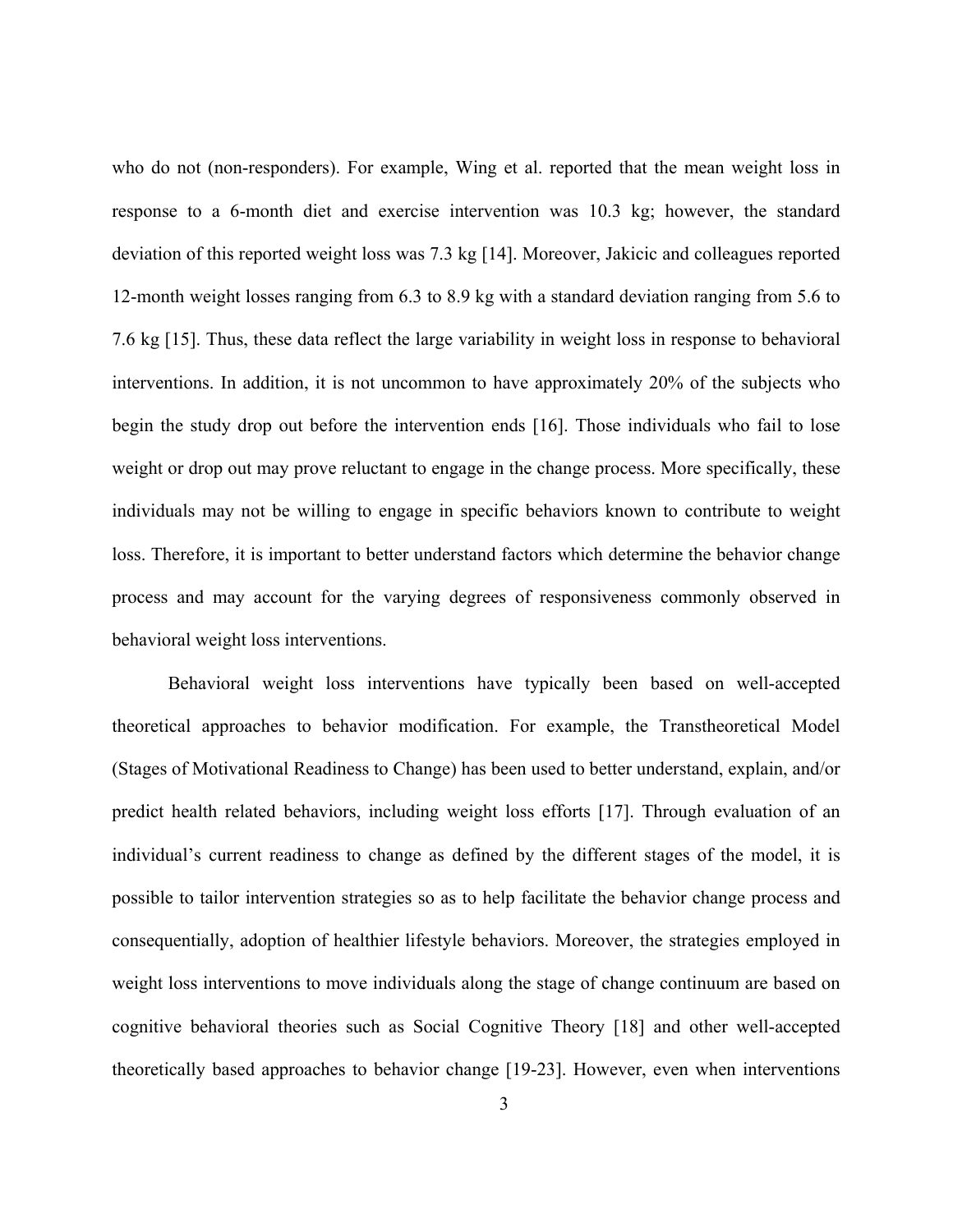<span id="page-13-0"></span>utilize well-accepted theoretically-grounded strategies to promote weight loss, not all participants are successful at modifying weight loss behaviors (e.g., eating and exercise behaviors), which ultimately impact weight loss success. Therefore, it is important to better understand why some individuals respond to these interventions and others do not.

To date, numerous studies have examined behavior change determinants, or those factors thought to motivate or determine a behavior [24-28]. What influences a person to take a particular action has been categorized into external and internal determinants. While both external and internal determinants help explain some behaviors, they fail to conclusively predict which individuals will adopt the theory-based strategies and/or lose weight during a behavioral weight loss program.

## **1.4 Clinical Justification**

To further understand why some individuals engage in some behaviors and not others during a weight loss program, perceived importance and willingness were introduced as two potential predictors of weight loss. Perceived importance is a person's opinion of how important a specific behavior is in successfully achieving weight loss. Willingness is defined in this study as the openness to engaging in a specific weight loss behavior. The concept of willingness originated from our clinical observations of weight loss participants. It is common for participants to express the weight loss behavior that they are willing or not willing to engage in. Most participants use this specific word (as opposed to another word such as intention) to express their plans to engage in weight loss behaviors. Therefore, we developed a clinical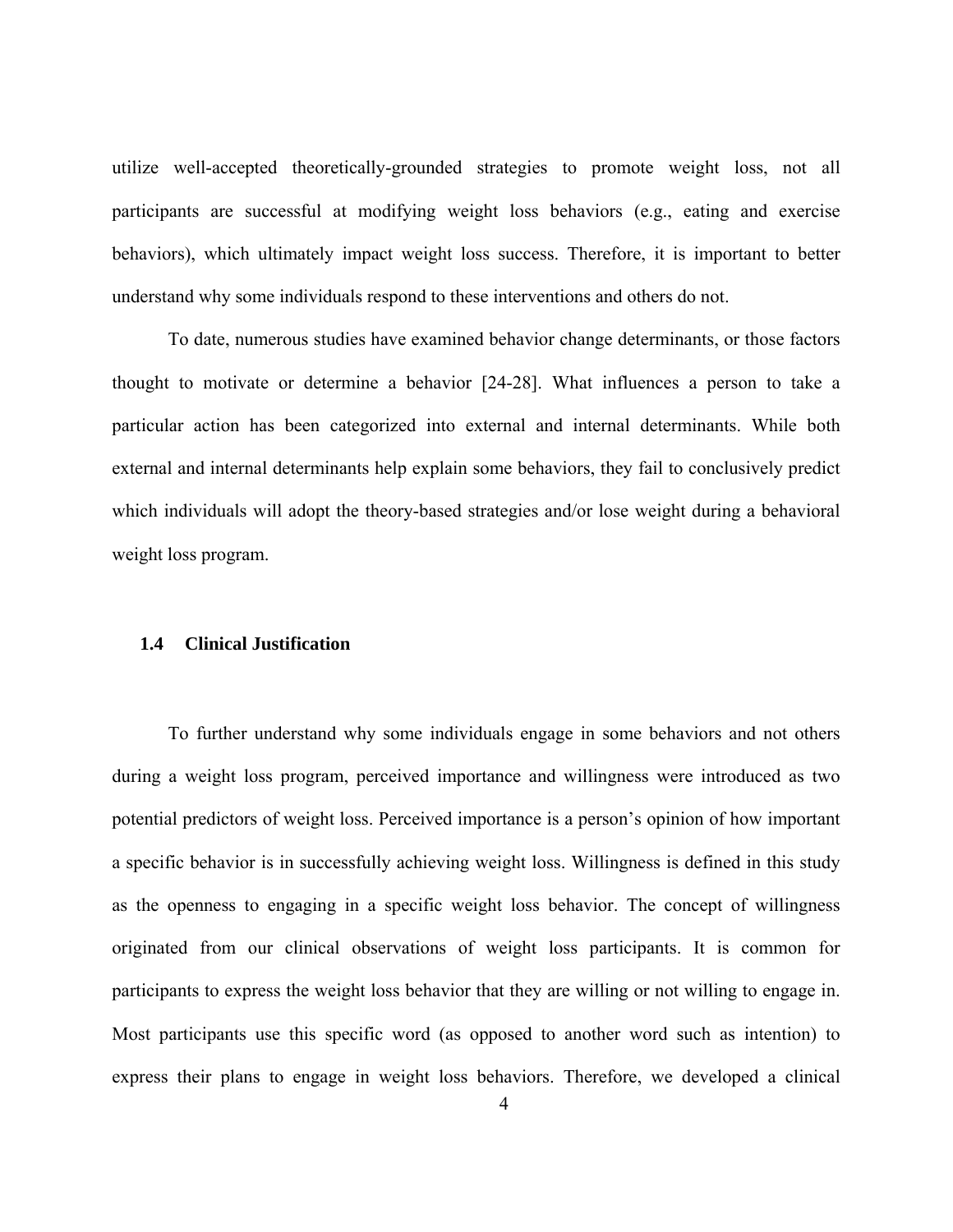<span id="page-14-0"></span>rationale to support the concept of willingness to engage in specific weight loss behaviors and theoretically support behavioral strategies.

Based on this clinical rationale, the proposed pathway to understand the interaction between perceived importance and willingness is shown in Figure 1. The proposed pathway suggests that perceived importance of a behavior influences the reported willingness to engage in the behavior, which influences actual engagement in the behavior that improves weight loss. Thus, willingness to engage in either specific weight loss strategies (i.e., self-monitoring, measuring body weight, attending intervention sessions, etc.) or behaviors (i.e., diet or physical activity) may partially explain the difference in actual weight loss between individuals. While it is assumed that an overweight or obese individual entering a weight loss program has the desire to lose weight, it is unknown whether this same individual is willing to engage in theoreticallybased strategies and/or behaviors that result in weight loss. This study is examining the proposed associations shown in Figure 1 to determine the viability of this pathway, which may increase the understanding of the factors on weight loss and inform future research in this area of study.

| Perceived         |               | <b>Willingness</b> |               |                   |               |        |
|-------------------|---------------|--------------------|---------------|-------------------|---------------|--------|
| <b>Importance</b> |               | to engage in       |               | <b>Engagement</b> |               | Weight |
| of a specific     | $\rightarrow$ | a specific         | $\rightarrow$ | in the weight     | $\rightarrow$ | Loss   |
| weight loss       |               | weight loss        |               | loss behavior     |               |        |
| behavior          |               | behavior           |               |                   |               |        |

**Figure 1. Proposed Pathway for the Clinical Rationale to Determine the Influence of Perceived Importance and Willingness on Engagement of a Behavior and Weight Loss.**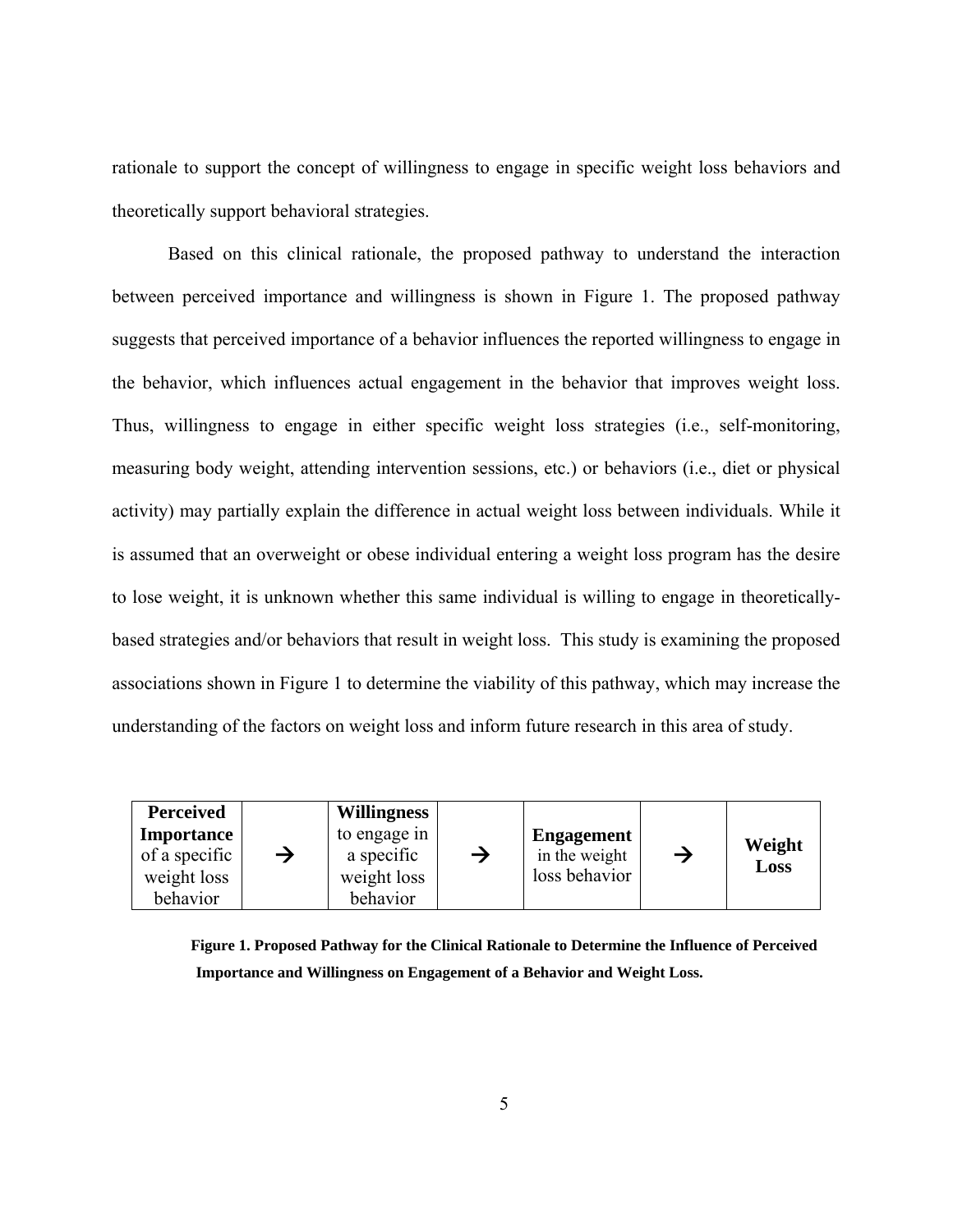<span id="page-15-0"></span>To determine the extent to which this proposed pathway has been examined, a review of existing literature was conducted. Based on this review, the proposed pathway and the concept of willingness to engage in specific weight loss behaviors does not appear to have been previously examined. However, examination of the literature may indicate that the proposed pathway shown in Figure 1 closely resembles components of the pathway described within the Theory of Planned Behavior (see Figure 2). Specifically, the Theory of Planned Behavior identifies intention as the pre-cursor to an actual behavior, which may mirror the proposed concept of willingness serving a pre-cursor to weight loss behaviors. It is proposed that behavior intention is influenced by three factors: attitude towards the behavior, subjective norms, and perceived behavioral control. Attitude toward the behavior may be similar to perceived importance in the proposed pathway shown in Figure 1. Thus, the potential overlap of the proposed pathway for this current study with the Theory of Planned Behavior is illustrated in Figure 3.

| <b>Attitude Toward</b><br><b>A Behavior</b>   | → |                  |               |                 |
|-----------------------------------------------|---|------------------|---------------|-----------------|
| <b>Subjective Norm</b>                        |   | <b>Intention</b> | $\rightarrow$ | <b>Behavior</b> |
| <b>Perceived Behavioral</b><br><b>Control</b> |   |                  |               |                 |

**Figure 2. Components of the Theory of Planned Behavior.**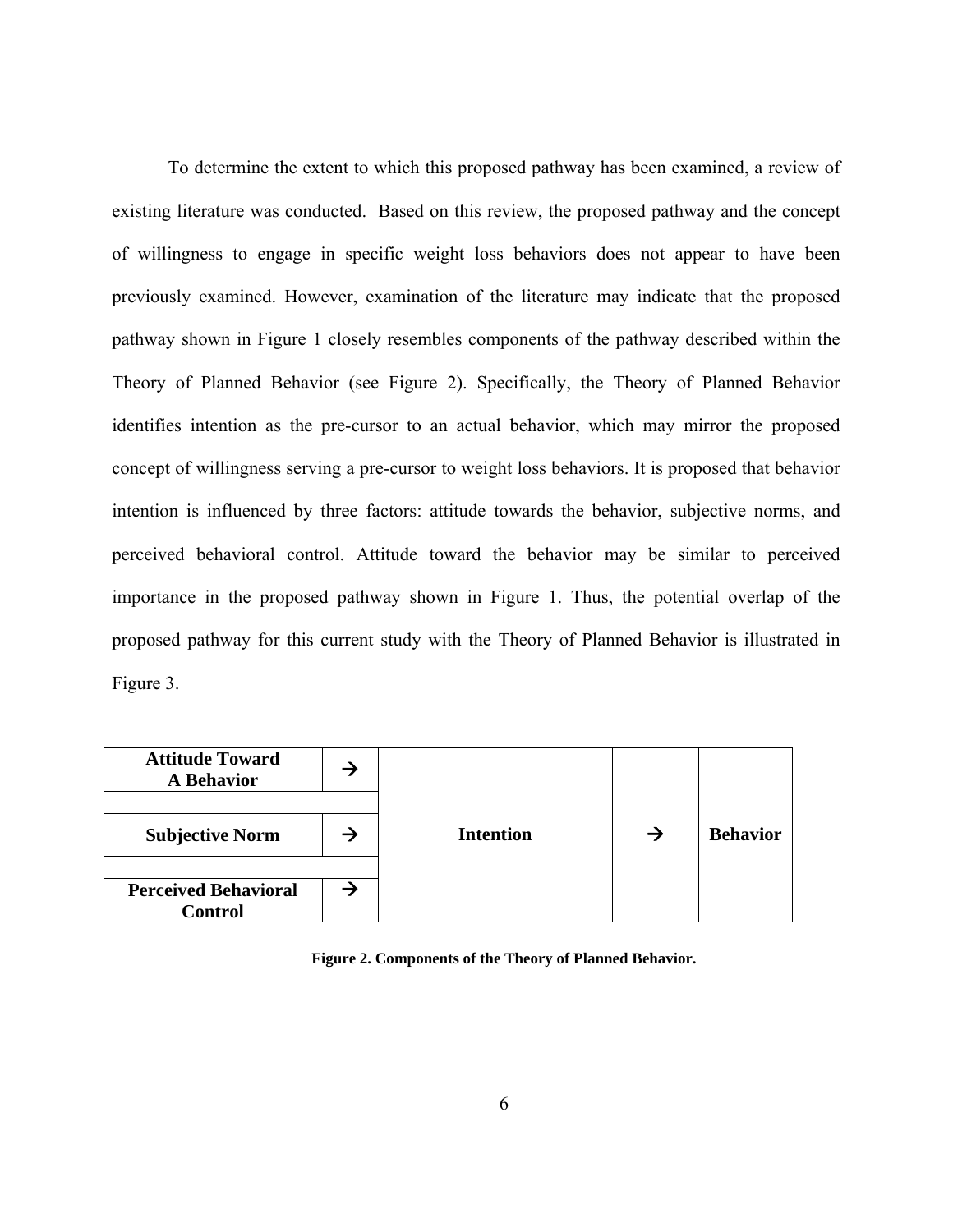<span id="page-16-0"></span>

| <b>Proposed Pathway to be Examined in the Current Study</b>                       |               |                                                                             |               |                                                     |               |                |  |  |
|-----------------------------------------------------------------------------------|---------------|-----------------------------------------------------------------------------|---------------|-----------------------------------------------------|---------------|----------------|--|--|
| <b>Perceived</b><br><b>Importance</b><br>of a specific<br>weight loss<br>behavior | $\rightarrow$ | <b>Willingness</b><br>to engage in<br>a specific<br>weight loss<br>behavior | $\rightarrow$ | <b>Engagement</b><br>in the weight<br>loss behavior | $\rightarrow$ | Weight<br>Loss |  |  |
| <b>Components of the Theory of Planned Behavior</b>                               |               |                                                                             |               |                                                     |               |                |  |  |
| <b>Attitude</b><br><b>Toward</b><br>specific<br>weight loss<br>behavior           | →             | <b>Intention</b><br>to engage in<br>a specific<br>weight loss<br>behavior   | →             | <b>Engagement</b><br>in the weight<br>loss behavior | →             | Weight<br>Loss |  |  |

**Figure 3. Comparison of Proposed Pathway and Components of the Theory of Planned Behavior.** 

This raises interest in the distinction between intention and willingness. Intention has been implicated as the antecedent of actual behavior in numerous theories in social and health psychology [90]. Intentions have been defined as the self-instructions to perform a certain behavior and indicate how much effort an individual will exert to achieve the desired outcome [168, 169]. The theory of planned behavior identifies intentions, perceived control, subjective norms, and attitudes as contributing variables to the occurrence of a behavior [169]. Schifter & Ajzen (1985) examined the success of the theory of planned behavior to explain weight loss among college women and reported that perceived control and intentions together only moderately predicted the amount of weight that the participants actually lost over a 6-week period [102]. Thus, an exploratory aim of this study is to examine whether intention and willingness are equally predictive of behavior change and weight loss.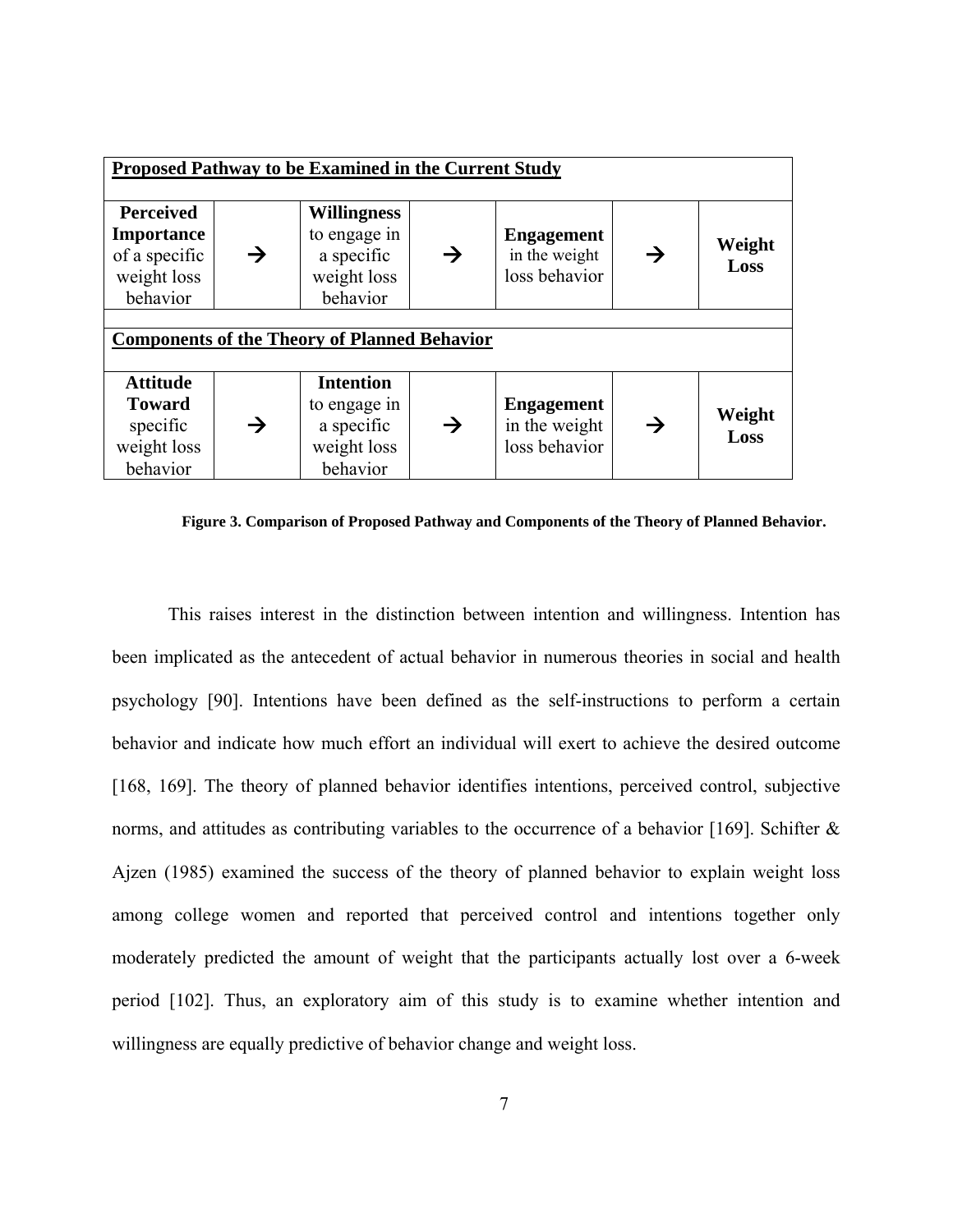<span id="page-17-0"></span>This exploratory study examined factors that may help explain the disconnect between the desire to lose weight and the actual adoption of weight loss behaviors, which is based on a clinical rationale that may also be closely linked to the Theory of Planned Behavior. The goal of this study was to provide a better understanding into the variability of behavior adoption among individuals participating in a behavioral weight loss program. More specifically, this study examined perceived importance of and willingness to engage in self-monitoring, eating, and exercise behaviors during a 12-week behavioral weight loss intervention.

## **1.5 Specific Aims**

The specific aims of this study were the following:

- To examine the change from baseline to week 12 for perceived importance of and willingness to engage in self-monitoring, eating, and exercise behaviors.
- To examine the relationship between perceived importance of and willingness to engage in self-monitoring, eating, and exercise behaviors at baseline and at week 12.
- To examine if perceived importance of and willingness to engage in selfmonitoring, eating, and exercise behaviors are associated with weight loss during a 12-week behavioral weight loss intervention.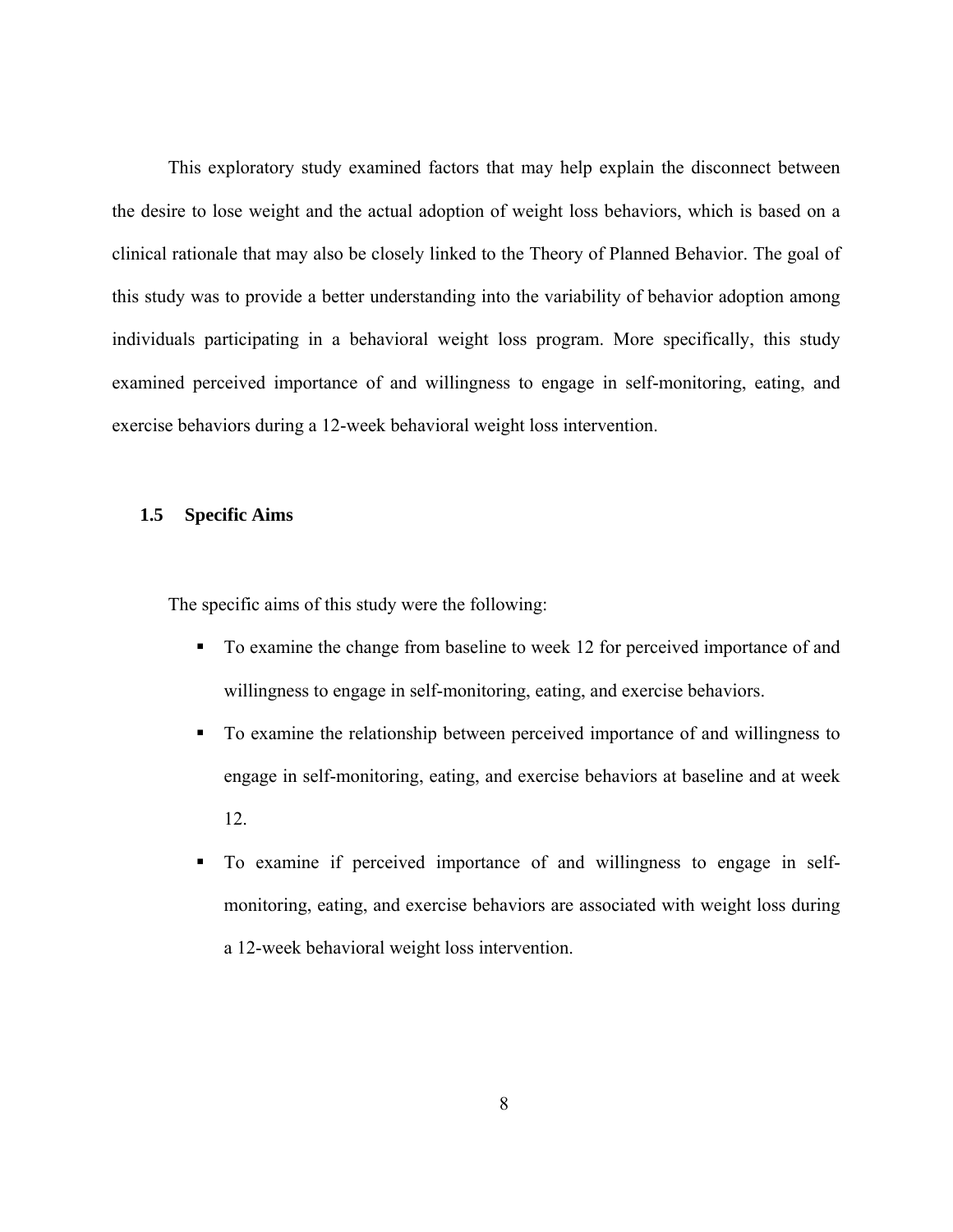### <span id="page-18-0"></span>**1.6 Research Hypotheses**

This study proposed the following hypotheses:

- **Perceived importance of and willingness to engage in self-monitoring, eating, and** exercise behaviors will increase from baseline to week 12.
- There will be a significant positive correlation between perceived importance of and willingness to engage in self-monitoring, eating, and exercise behaviors.
- Perceived importance of and willingness to engage in self-monitoring, eating, and exercise behaviors at baseline will be significantly associated with weight loss.

### **1.7 Significance**

Obesity is one of the leading health concerns in our country. Standard behavioral weight loss interventions elicit weight losses by creating a negative energy balance through decreased energy intake and increased energy expenditure. Combinations of theoretically derived behavioral strategies (for example: self-monitoring, stimulus control, and goal setting) are used to facilitate these changes in eating and activity patterns. However, even within the initial stages of a program, adoption of these behavioral strategies to facilitate the modification of eating and activity behaviors in overweight/obese individuals resulting in weight loss has proved to be a complicated and difficult goal to attain. Therefore, it is important to better understand factors that impact the adoption of theoretically-based, specific behavior strategies related to eating and exercise change during the weight loss process.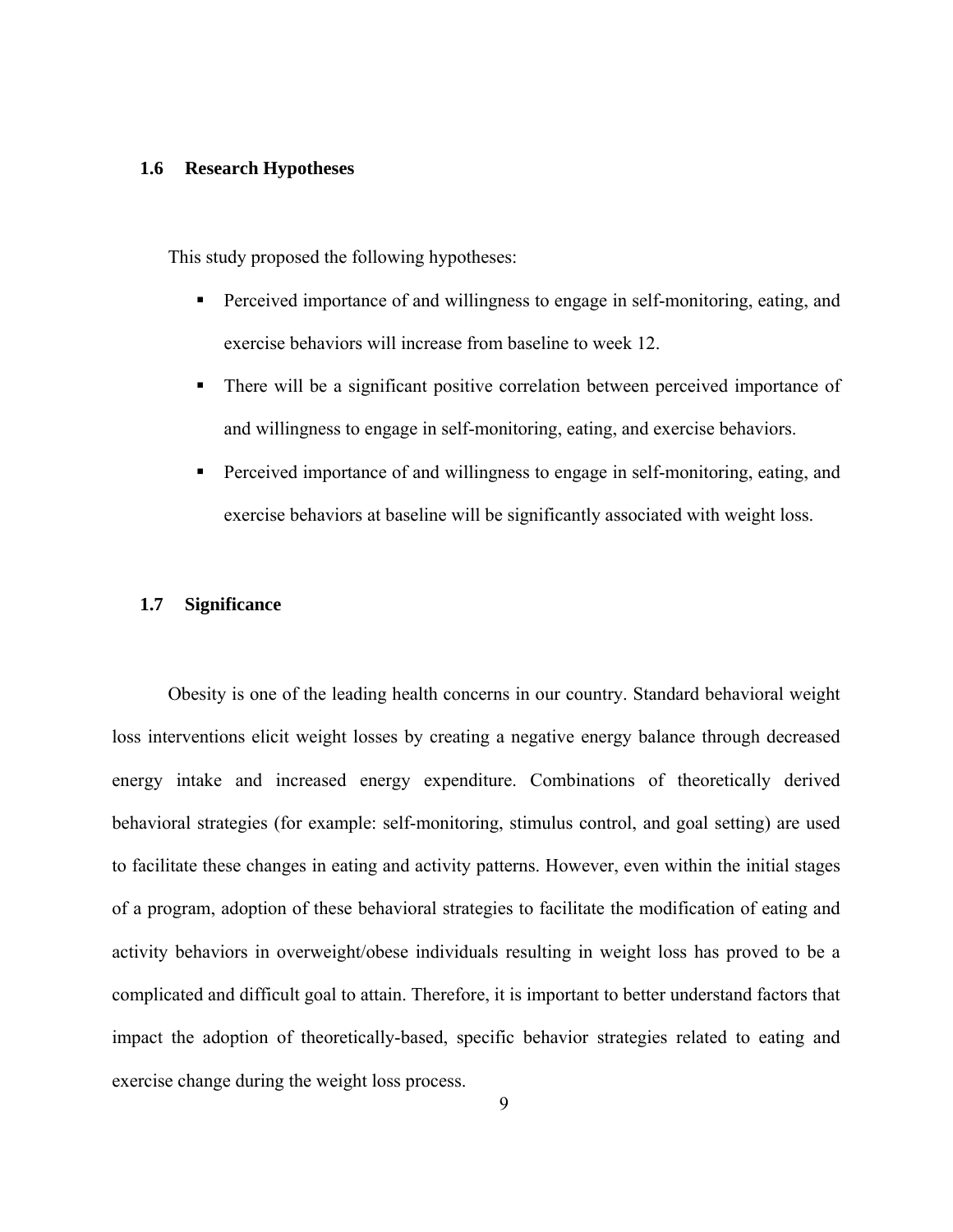This study will examine the perceived importance and willingness to engage in theoretically-based strategies to modify eating and exercise behaviors to facilitate weight loss. These factors may be predictive of the variability or responsiveness to specific behavioral strategies among weight loss participants. If it is determined that these factors are predictive of actual engagement in specific behaviors that lead to weight loss, then future behavioral weight loss interventions could potentially use this information to screen individuals before beginning treatment, and tailor interventions and weight loss strategies. Subsequently, more personalized approaches could lead to improved adherence to weight loss treatments thus resulting in greater weight losses and more successful interventions to address this significant public health problem.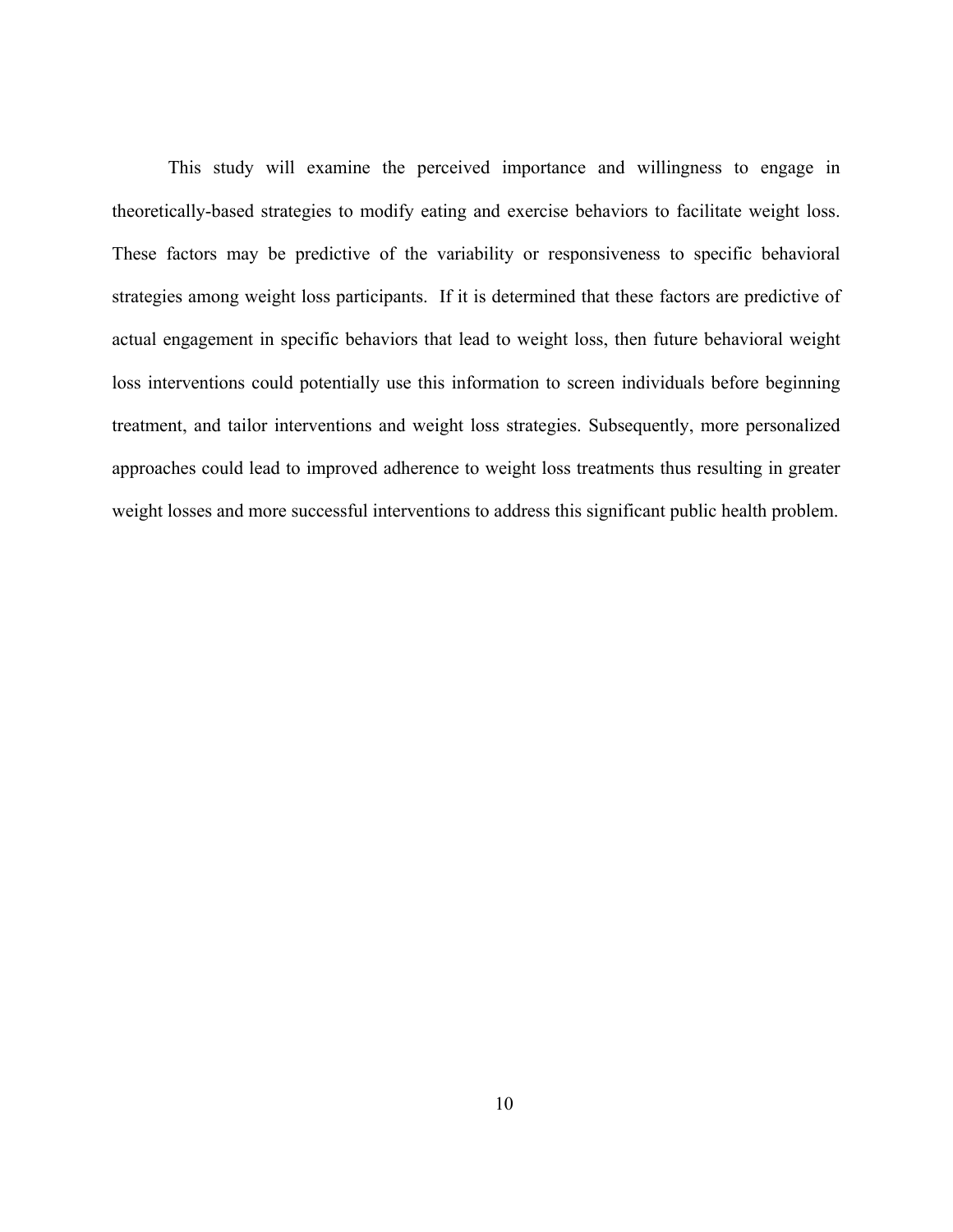### **2 REVIEW OF LITERATURE**

## <span id="page-20-0"></span>**2.1 Introduction**

The need for effective weight loss programs is important given the large number of individuals attempting to lose weight and the fact that two out of three adults are considered overweight in the United States [3, 7]. Behavioral interventions which focus on modifying eating and physical activity behaviors continue to be the cornerstone of weight loss programs [29]. The goal of behavioral weight loss interventions is to assist in the adoption and maintenance of eating and physical activity behaviors to affect energy balance. Cognitive behavioral therapy provides both the structure and the strategies to create permanent behavioral changes. Behavioral weight loss interventions that produce weight losses between 8% and 10% of starting weight within 4 to 6 months of weight loss treatment are considered effective at reducing health risks associated with excess weight and physical inactivity [29-31]. However, not all participants achieve this level of weight loss during a standard behavioral weight loss intervention implying that there is a need to better understand factors affecting the behavioral change process for weight loss.

In order to make a successful behavior change, a number of researchers have posited certain key elements that must be present, such as motivation to make the change, knowledge or skills of how to make the change, and an environment conducive to making the change [32]. Implied within these key elements are two very important concepts: (1) that the person perceives the behavioral strategies and/or behaviors related to making the change as important and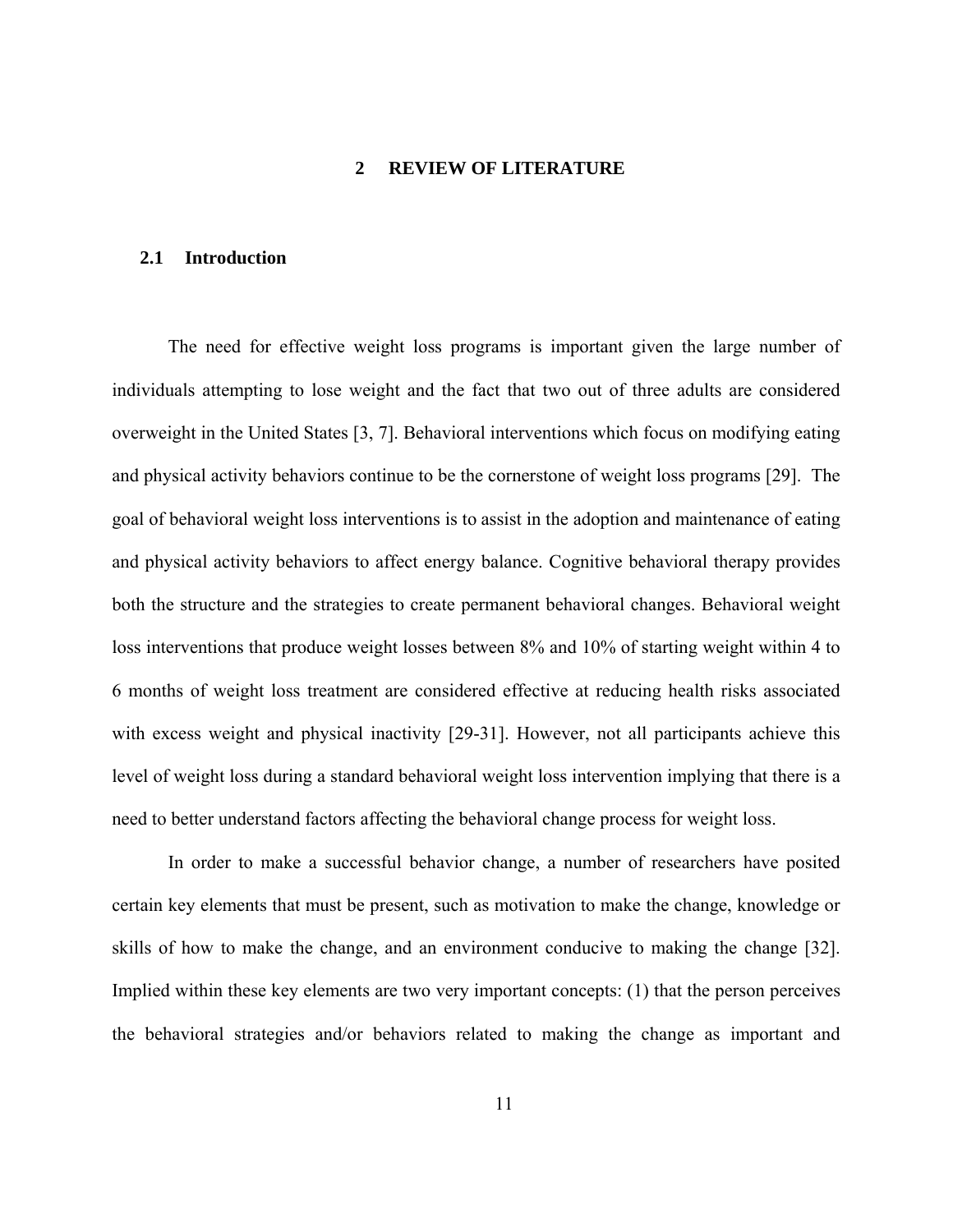<span id="page-21-0"></span>meaningful to the success of their change efforts, and (2) that the person is willing to engage in the behavioral strategies and/or behaviors as much or as often as needed to achieve their goal.

Perceived importance and willingness to engage in specific behavioral strategies may be two important areas that help to explain the variability of weight loss outcomes common to behavioral interventions for overweight and obese adults and thereby potentially affecting future weight loss interventions. Therefore, the purpose of this study was to identify those behaviors deemed to be important to the weight loss process and understand the relationship between willingness to engage in specific behaviors and weight loss success. This literature review will highlight the benefits and limitations of health behavior theories and models currently applied to behavioral weight loss interventions. It will also review published studies examining the correlations between psychosocial factors and weight loss behaviors and provide support for the current investigation into the perceived importance and willingness to engage in weight loss behaviors.

## **2.2 Obesity Prevalence**

Overweight and obesity among adults has increased to incredible proportions resulting in a major public health problem [33]. Recent research states that 65% of the adults in the United States are classified as overweight or obese, and approximately 31% are classified as obese [3]. In 2000, the prevalence of obesity was 19.8% among adults in the United States, or approximately 38.8 million Americans [33]. Over the past two decades, prevalence rates of overweight have increased 40% while the prevalence rates of obesity have increased 110% [2].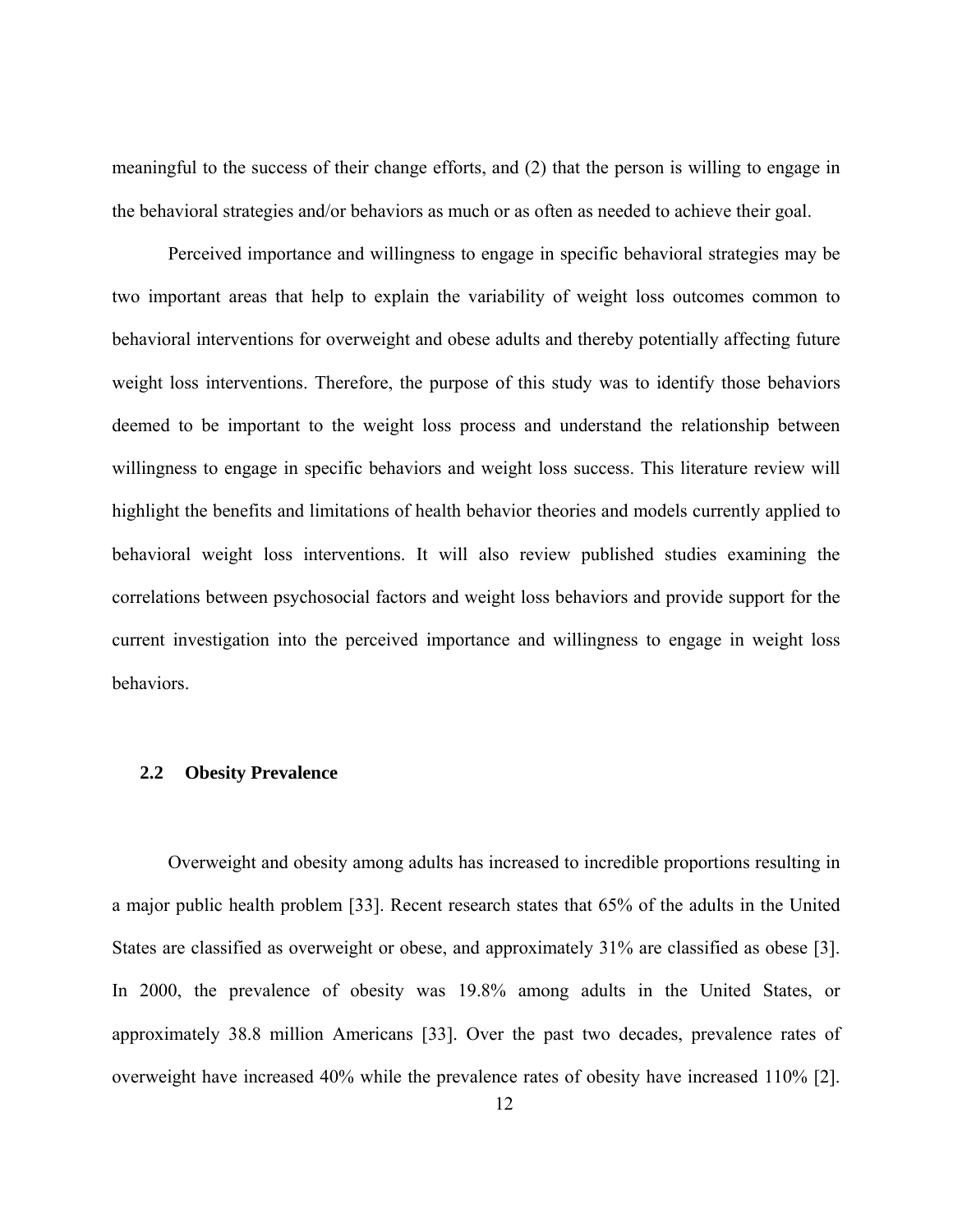<span id="page-22-0"></span>In addition, obese individuals who do not seek treatment tend to gain even more weight over time [34]. Consequently the prevalence of obesity is steadily increasing [35].

### **2.3 Obesity Health Consequences**

Obesity, sedentary lifestyles, and poor nutrition have all been associated with increases in morbidity and mortality rates [29, 36-38]. In 2000, mortality research estimated obesity to be responsible for about 400,000 preventable deaths [39]. In addition, overweight and obesity are associated with many chronic conditions including cardiovascular disease [40], diabetes mellitus [41], osteoarthritis [42], and certain types of cancers [43]. Research estimates that 90% of individuals with type 2 diabetes are obese [44]. Obesity has also been associated with increases in dyslipidemia [45] and sleep apnea [46]. Furthermore, the quality of life may be compromised for obese individuals. Overweight and obese individuals are frequently socially stigmatized with some experiences resulting in psychological distress. The psychosocial consequences of obesity include significant prejudice and discrimination and greater percentages of binge eating disorder [47-50].

### **2.4 Obesity Economic Consequences**

Treatment of obesity and obesity-related health problems is a financial burden in the United States. Research has shown that the lifetime economic consequences for people with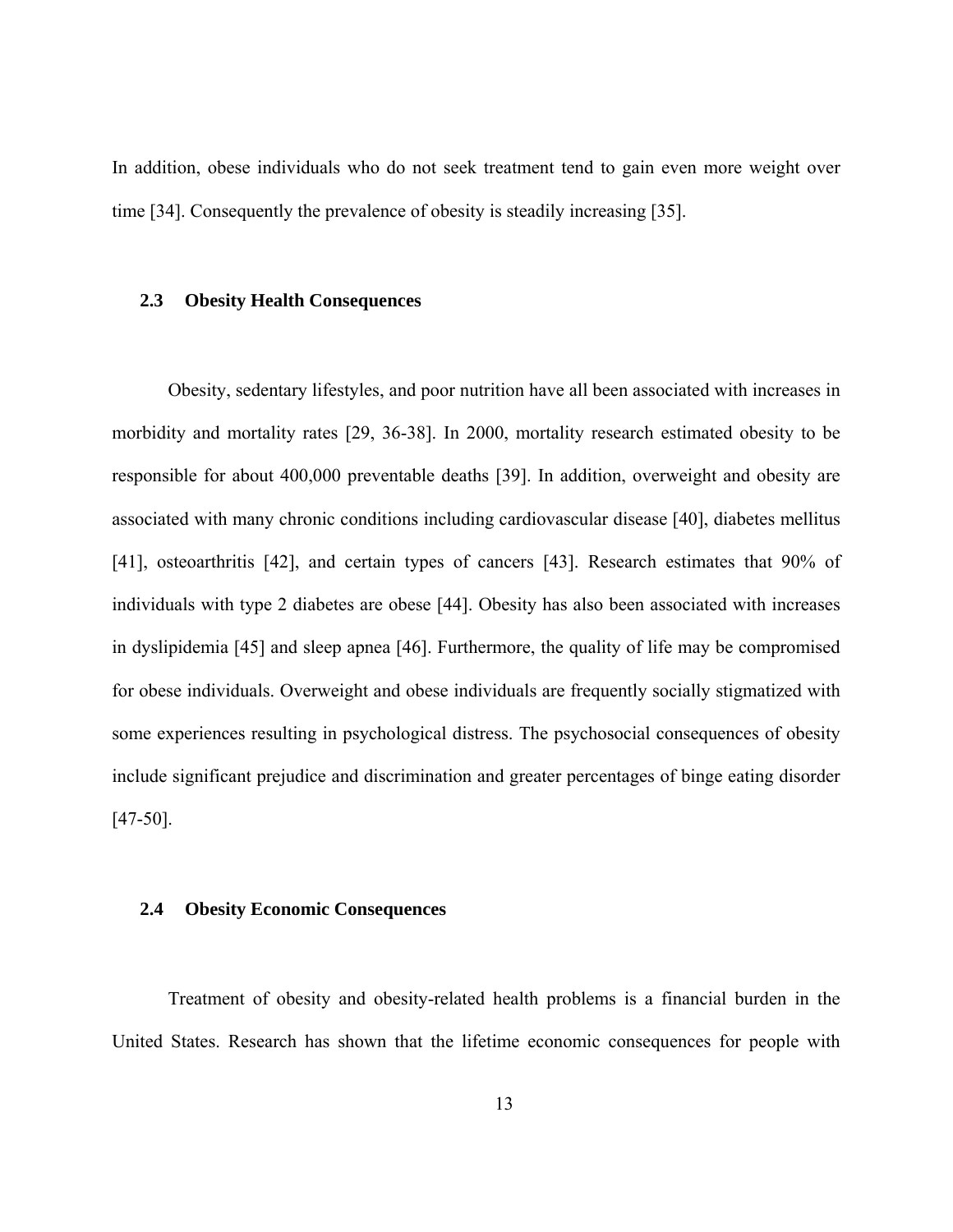<span id="page-23-0"></span>higher body mass indexes are substantial [51]. In addition to increasing risk for developing hypertension, hypercholesterolemia, type 2 diabetes mellitus, coronary heart disease, and stroke, obesity also increases medical care costs associated with these diseases. The medical expenses associated with overweight and obesity accounted for 9.1 percent of total medical expenditures in the United States in 1998 [52]. Furthermore, the national costs of overweight and obesity is estimated to exceed \$100 billion per year [6]. This data emphasizes the unfavorable economic consequences of a highly preventable condition.

## **2.5 Causes and Contributing Factors of Obesity**

Obesity is the result of a chronic imbalance in the amount of energy consumed versus energy expended where the energy intake exceeds the energy expenditure. Obesity has been conceptualized as a complex and multi-factorial condition that develops from an interaction of various factors including genetics, physiological regulation (metabolism), environmental influences (social and cultural), and behavioral determinants [53]. Energy balance is influenced by genetics and may explain the differences or similarities between individuals body weights and body compositions [54]. Adoption, twin, and family studies have shown that obesity has a strong heritable factor with genetic factors accounting for an estimated 25% to 40% of the variance in body weight or body fat [55-57]. For example, identical twins raised together or apart show a striking resemblance to each other, irrespective of family environment [58, 59]. Furthermore, considering the history of mankind has been at greater risk for starvation than for obesity, the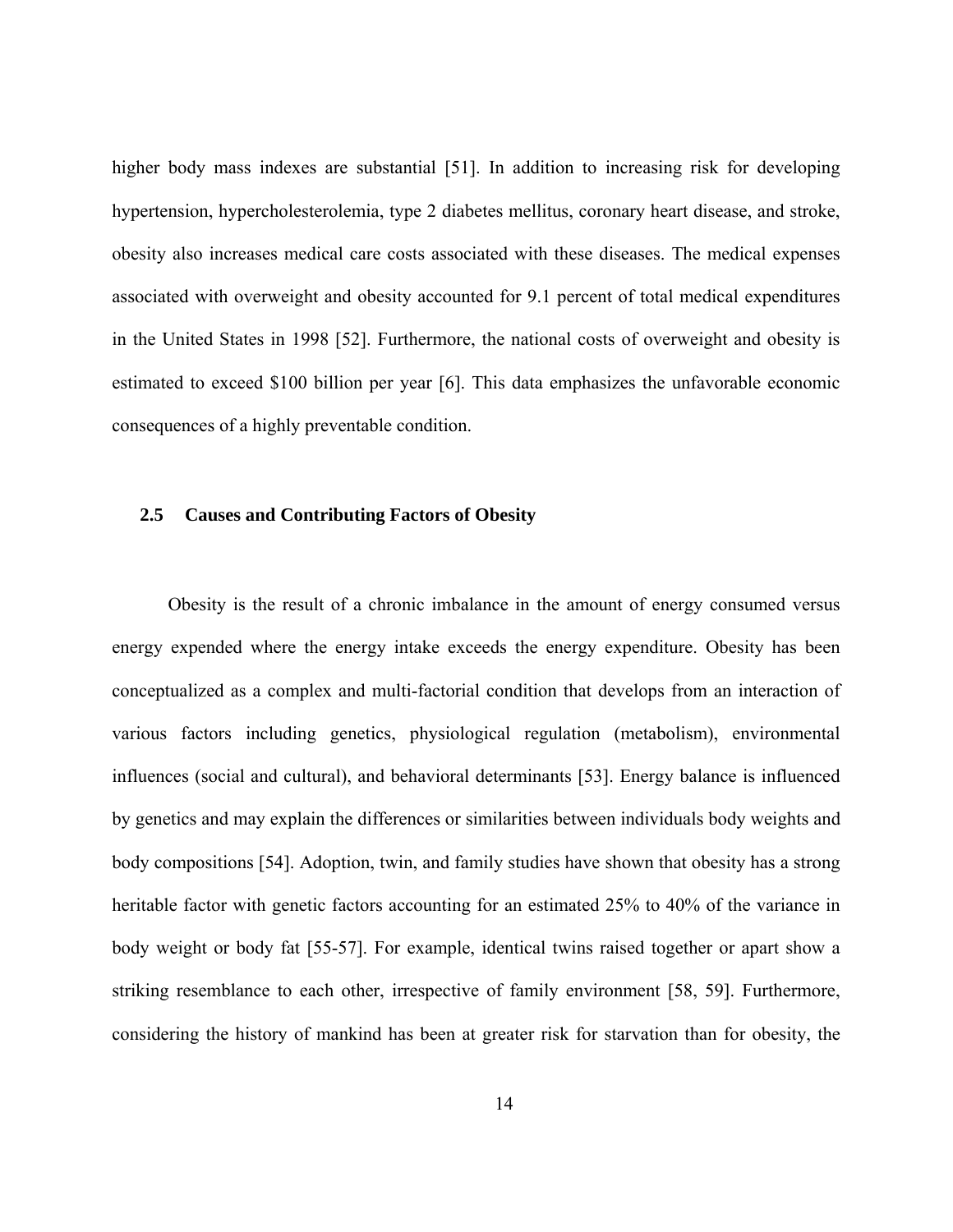<span id="page-24-0"></span>genetic predisposition of the physiological regulation of body weight may have a propensity to be more efficient at preserving body weight and storing fat than burning fat [60].

In addition to a genetic predisposition to obesity, the environment also has a significant impact on the body's physiological regulatory mechanisms and the resulting energy balance. In the United States, physical inactivity, food abundance, easy access to inexpensive and high fat foods, excessive nutritional intakes, and sedentary lifestyles have all been major forces in leading to energy imbalances in both adults and children [61]. The conveniences of modern society have led to the need for specific behavioral changes, including environmental changes and increased cognitive control, to help support and sustain healthy weights.

## **2.6 Obesity Treatment**

The National Institutes of Health (NIH) guidelines recommend weight loss for individuals with a BMI  $\geq 30$  kg/m<sup>2</sup> and for individuals with a BMI  $> 25$  kg/m<sup>2</sup> who also have two or more obesity-related risk factors [1]. Proper treatment can help reduce and/or reverse the dangerous health effects linked to obesity. The approaches to obesity treatment vary widely, including low-calorie diets, very-low-calorie diets (400-800 kilocalories per day), pharmacotherapy, increased physical activity and exercise, and surgery. The general goal of obesity treatment is to reduce energy intake below energy output to achieve weight loss [62].

The National Heart, Lung, and Blood Institute currently recommends an initial weight loss of 10% of body weight achieved over six months [1]. A 10% weight loss is associated with improvements in blood pressure, total cholesterol levels, low-density lipoprotein-cholesterol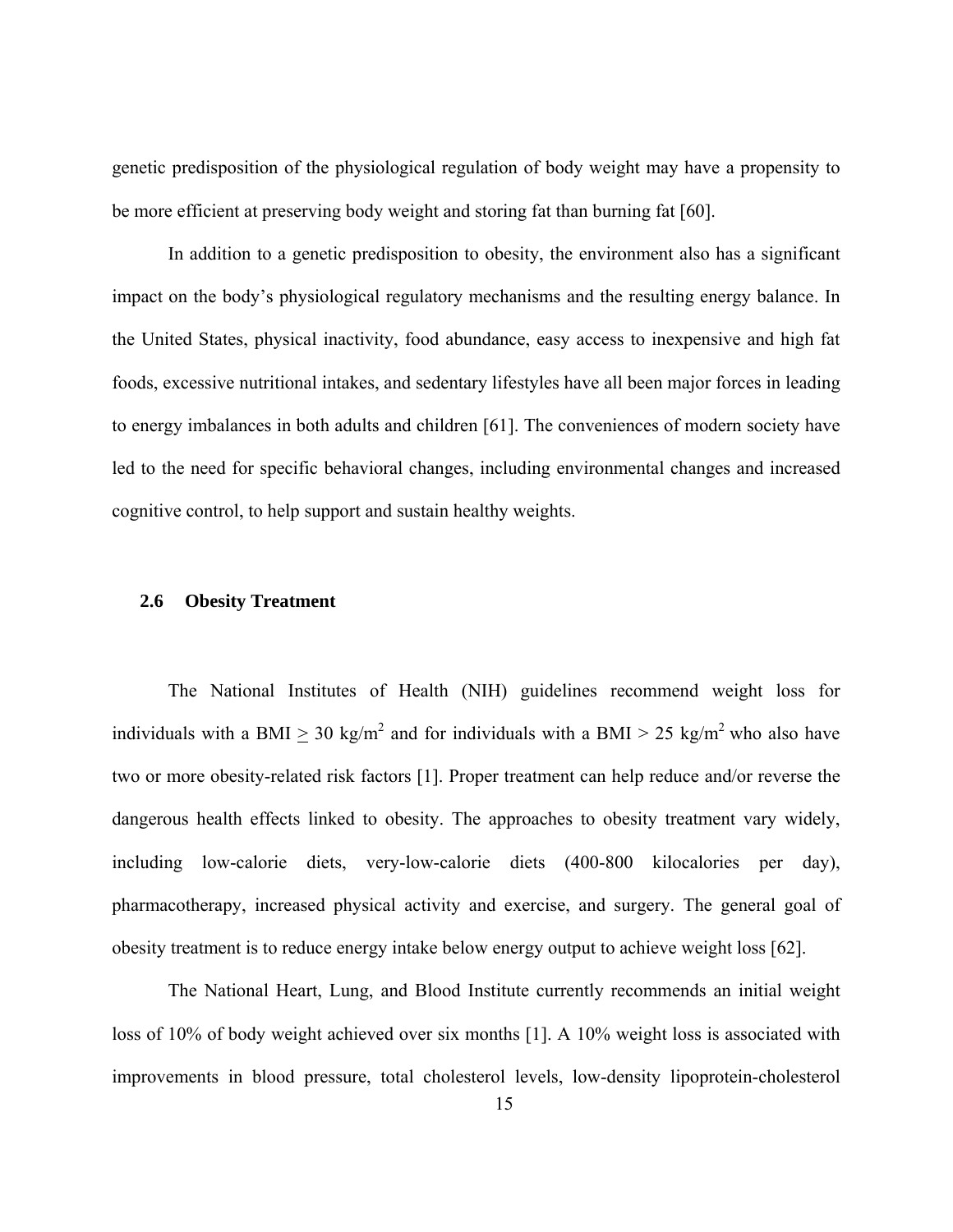<span id="page-25-0"></span>levels, serum triglyceride levels, high-density lipoprotein-cholesterol levels, blood glucose levels, and sleep apnea [10, 13, 29]. Larger weight losses are generally associated with greater health improvements [63]. The health benefits associated with weight loss are extensive and include reduced risk of cardiovascular disease and type II diabetes mellitus, increased longevity, and enhanced mood and psychological well-being [64].

#### **2.7 Behavioral Weight Loss Interventions**

According to previous literature, the four main components of obesity treatment that contribute to a successful weight loss program include: increased physical activity, caloric restriction, dietary self-monitoring, and attendance at intervention sessions [65-67]. Behavioral weight loss interventions are common treatments for obesity that combine these four components to achieve moderate weight losses (i.e., 10% of initial body weight) with minimal side effects. These weight loss interventions are structured programs that focus on balanced, low-calorie diets, regular physical activity, and cognitive behavioral therapy [29]. The goal of these programs is to produce a negative energy balance by creating a 500 calorie deficit per day through modest reductions in caloric intakes and increased energy expenditures through physical activity [68]. Most individuals in weight loss treatment studies can lose 5-10% of their initial body weight and with continued adherence to the behavioral weight loss strategies, can maintain this weight loss for up to one year [69, 70].

Modification of behaviors occurs through education and various cognitive behavioral strategies including goal setting, self-monitoring, and stimulus control [30, 31]. The behavioral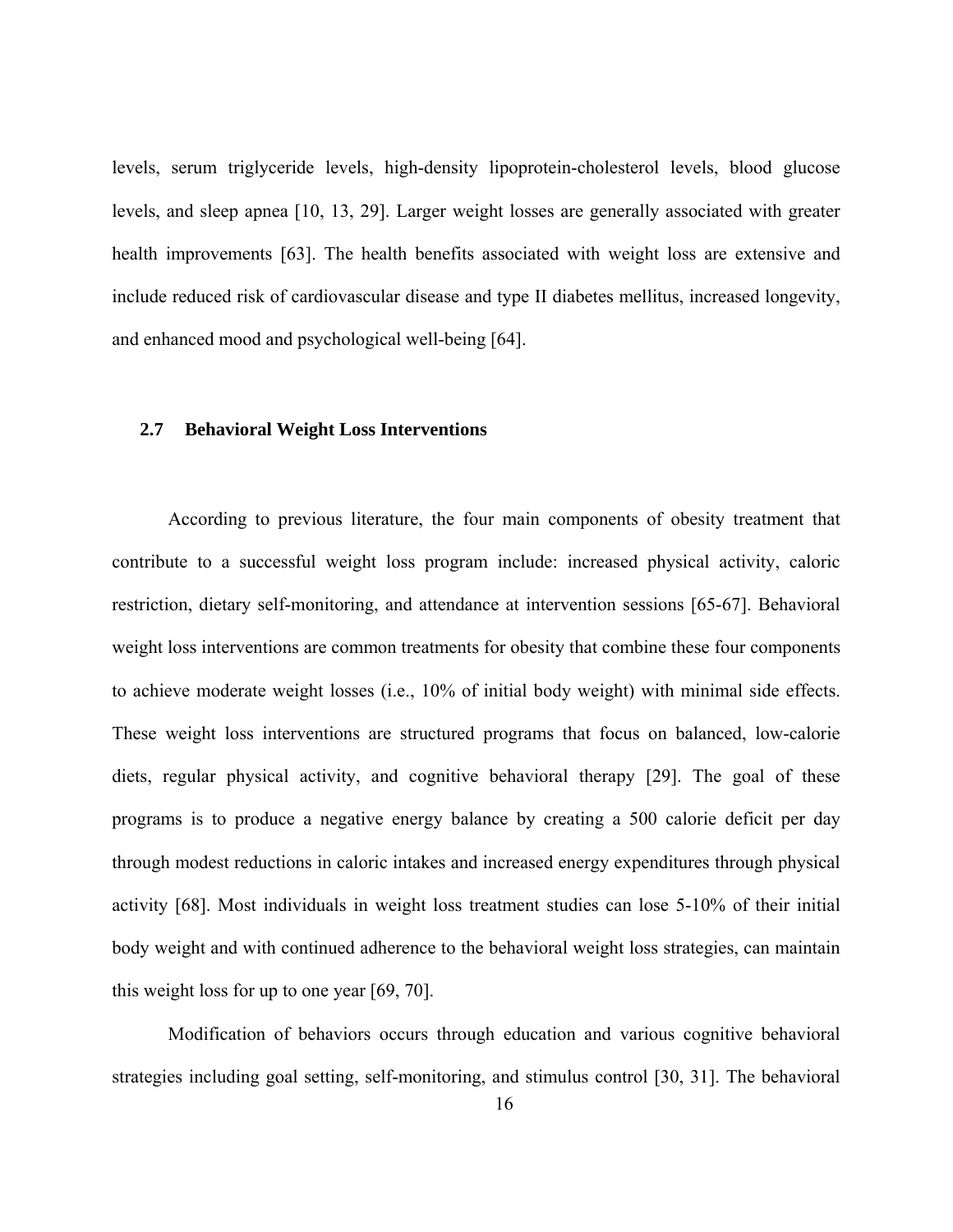modification method assumes that maladaptive behaviors (where behaviors include actions, thoughts, and feelings) are learned and can be changed using specific learning principles. The approach includes identifying factors that trigger unhealthy behaviors, defining specific goals and strategies to change the antecedents of these behaviors, and development of the skills to prevent and/or manage the behaviors [71].

Behavioral weight loss interventions have made substantial progress since the first studies began in the early 1970s evidenced by greater overall weight losses and higher levels of success among the participants [70]. The early behavioral programs produced weight losses of approximately 4.5 kg over a 10-week program [72]. More recent behavioral programs consist of a 6-month treatment phase where participants lose approximately 9.0 kg [30]. The more evolved behavioral programs focus on energy balance with participants prescribed specific dietary (calorie and fat gram) goals usually totaling 1,000-1,500 kilocalories [kcal]/day with dietary fat intake restricted to 20% to 30% of total calories [30]. Frequent contact with the participants and weekly instruction helps to support weight loss efforts [73]. Research has shown that attending intervention sessions is consistently related to weight loss [66]. Furthermore, weekly weigh-ins may provide motivation for the participants to adhere to the prescribed behaviors [74].

Despite improvements in weight loss strategies, adherence to recommended weight loss behaviors and continued commitment to the intervention remain problematic. Retaining individuals is a main focus of behavioral weight loss programs since drop out is a major concern. Wadden and Foster (2000) examined the results of standard behavioral treatments for obesity among ten randomized clinical trials between 1988 and 1995 and reported a mean attrition rate of 22% within six months of treatment [75]. Furthermore, of the individuals who complete the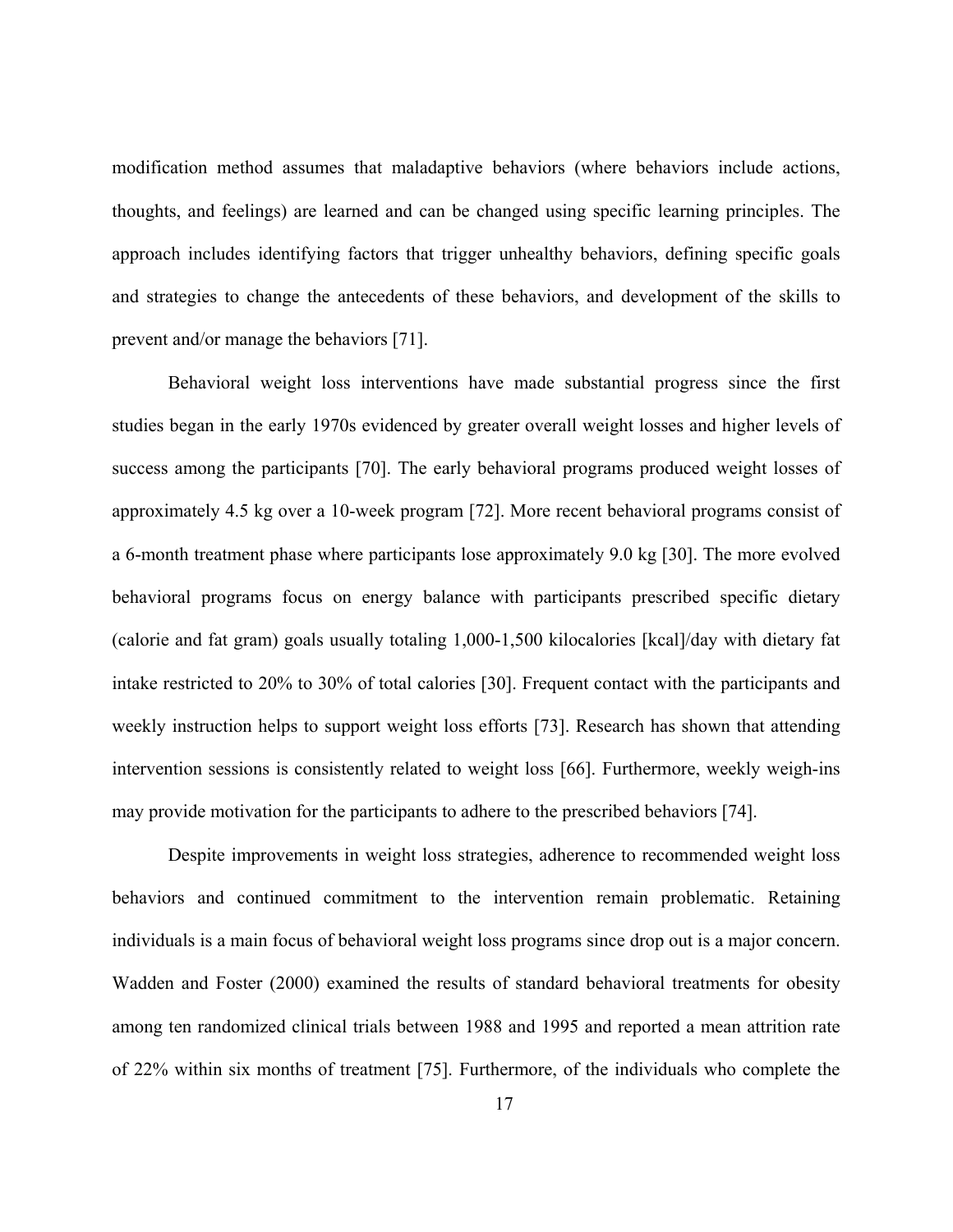<span id="page-27-0"></span>treatment, there is a varying degree of weight loss responsiveness observed. It is not uncommon to have a range varying from substantial weight loss to no weight loss at all to weight gain during the intervention period. Among those who do lose weight, weight regain is common with the majority of individuals regaining two-thirds of the weight loss within one year and almost 100% of the weight loss within 5 years [31]. To help improve behavioral treatment programs for obesity it is important to examine adherence to weight loss behaviors, and more specifically to better understand the variability among participants in regards to engaging in the specific behavioral weight loss strategies. Thus, it is important to identify behaviors which impact weight loss and then identify and understand the predictor variables of successful behavior change.

In addition to increased education in nutrition and exercise, standard behavioral weight loss interventions include self-monitoring, stimulus control, cognitive restructuring, goal-setting, and relapse prevention [65, 76]. A general description of each of these components and relevant supporting research is provided in the following section.

## **2.7.1 Self-Monitoring**

Self-monitoring is the systematic and methodical recording of specific behaviors that is the cornerstone of behavior modification [77, 78]. The goal of self-monitoring is to increase an individual's awareness of their behaviors thereby allowing them to better self-regulate their behaviors and identify patterns of behavior that can be modified to help achieve goals [77]. In behavioral weight loss interventions, a food and activity diary is commonly used to record types of foods and drinks consumed, time of ingestion, amount consumed, total caloric intake, total fat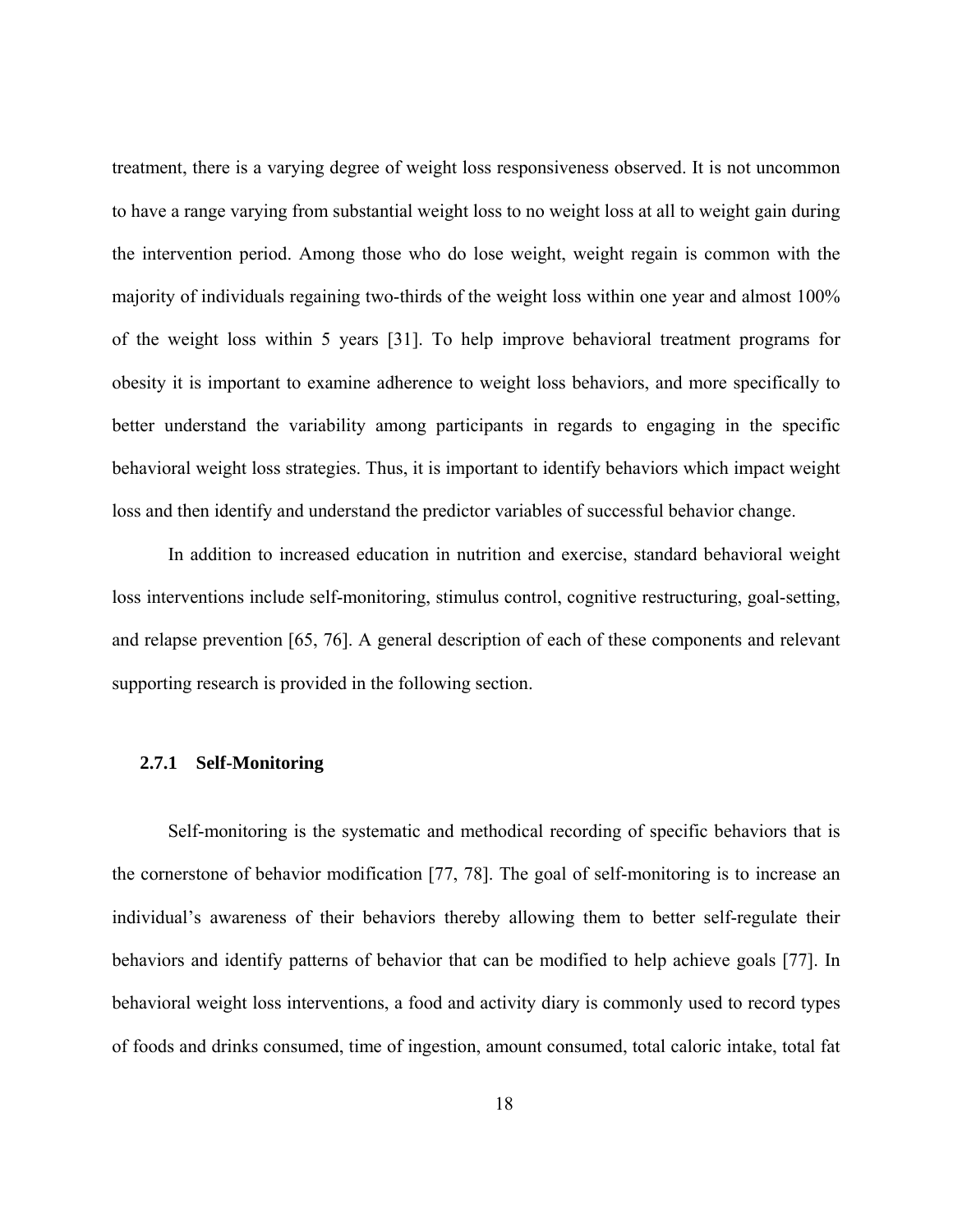<span id="page-28-0"></span>intake (in grams of fat), and the frequency, duration, and perceived exertion of exercise. Although, underreporting and/or inaccurate reporting of energy intake is common [79], selfmonitoring is considered a key component of any behavioral change or weight loss program [77]. Research has shown that individuals who consistently self-monitor their eating and exercise behaviors lose more weight than those who fail to consistently self-monitor behaviors [80, 81]. Furthermore, self-monitoring has consistently been associated with both short- and long-term weight loss [82].

## **2.7.2 Stimulus Control**

 Stimulus control is the direct manipulation of environmental cues to encourage and/or discourage overeating and inactivity. Through observation (like self-monitoring), specific environmental cues or triggers (sights, smells, thoughts, activities, emotions, people, places, and events) are identified and then either eliminated or avoided [65]. Modification of the environment and stimulus control are considered to be fundamental components of a behavioral weight loss program [76]. Examples of stimulus control include using a shopping list, leaving exercise clothes/shoes out in plain sight, removing "problem" foods from the house, and eating at a table (instead of on the couch or while watching television). One study reported that stimulus control was more effective than cognitive rehearsal and social support in acting as an effective tool for changing behaviors [83].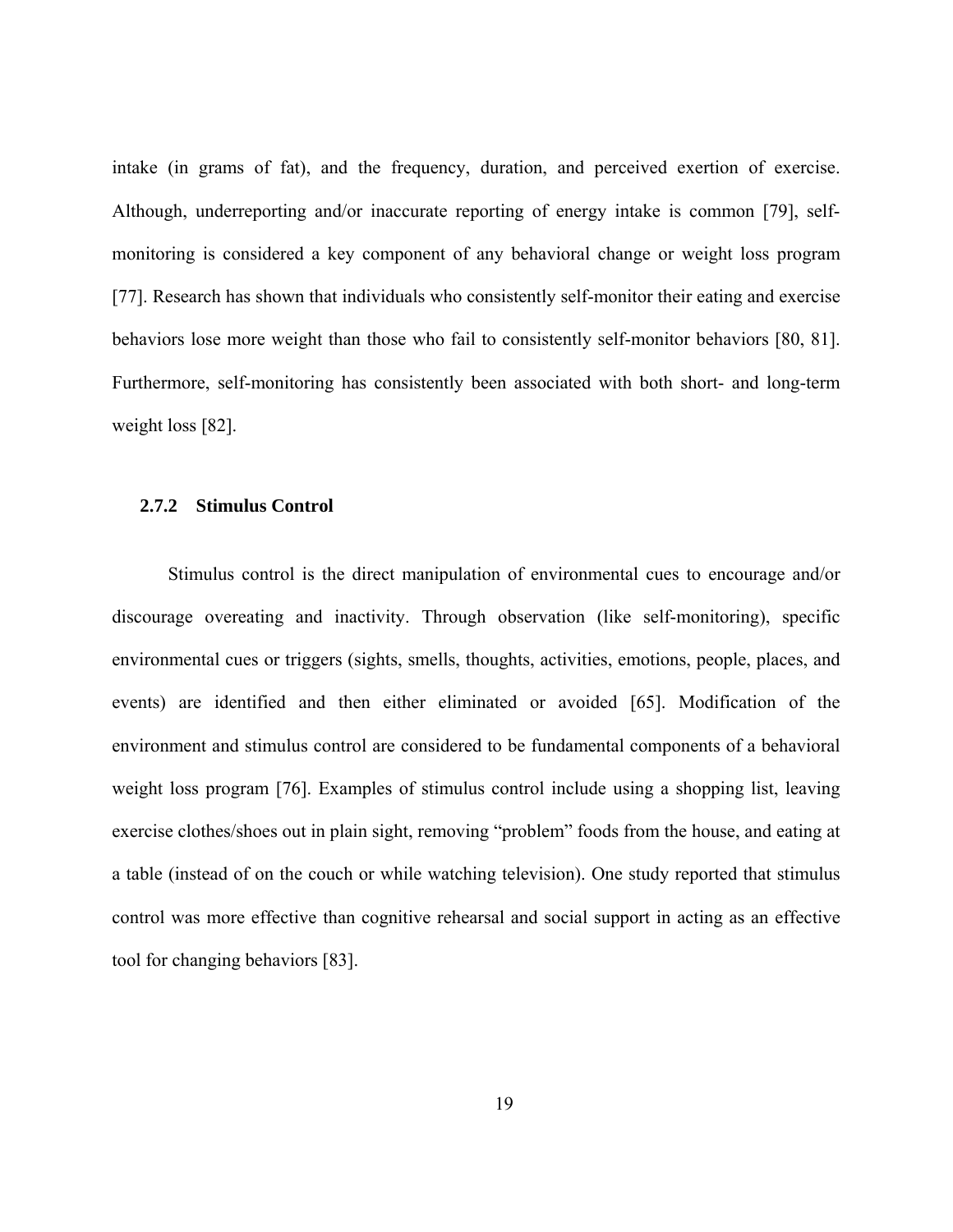## <span id="page-29-0"></span>**2.7.3 Cognitive Restructuring**

 Cognitive restructuring is the systematic identification and modification of distorted or negative thoughts and beliefs that affect and/or interfere with weight loss efforts. The goal is to first raise awareness of self-defeating thoughts, and second, change, eliminate, or replace the thoughts with more efficacious and positive ones. This process helps to enhance feelings of selfefficacy [65]. Cognitive strategies are also used to deal with food cravings or urges. Individuals trying to lose weight are taught to understand the urge process as a wave that they can "ride out" and thereby avoid succumbing to their desire.

## **2.7.4 Goal-Setting**

 Goal setting is the process of defining specific, quantifiable, and realistic behaviors or acts that help achieve the ultimate goal of weight loss. Goal setting is a main focus in weight loss programs and it is recommended that individuals set realistic weight loss goals such as reducing body weight by 5 to 10 percent of starting weight [84, 85]. In addition, small goals for nutrition and exercise are set and encouraged throughout the weight loss program.

## **2.7.5 Relapse Prevention**

 Relapse prevention is a behavioral self-control approach that teaches individuals how to anticipate and cope with the problem of relapse. Relapse prevention is most important during the weight maintenance phase [86]. There are different types of relapse based on the amount of time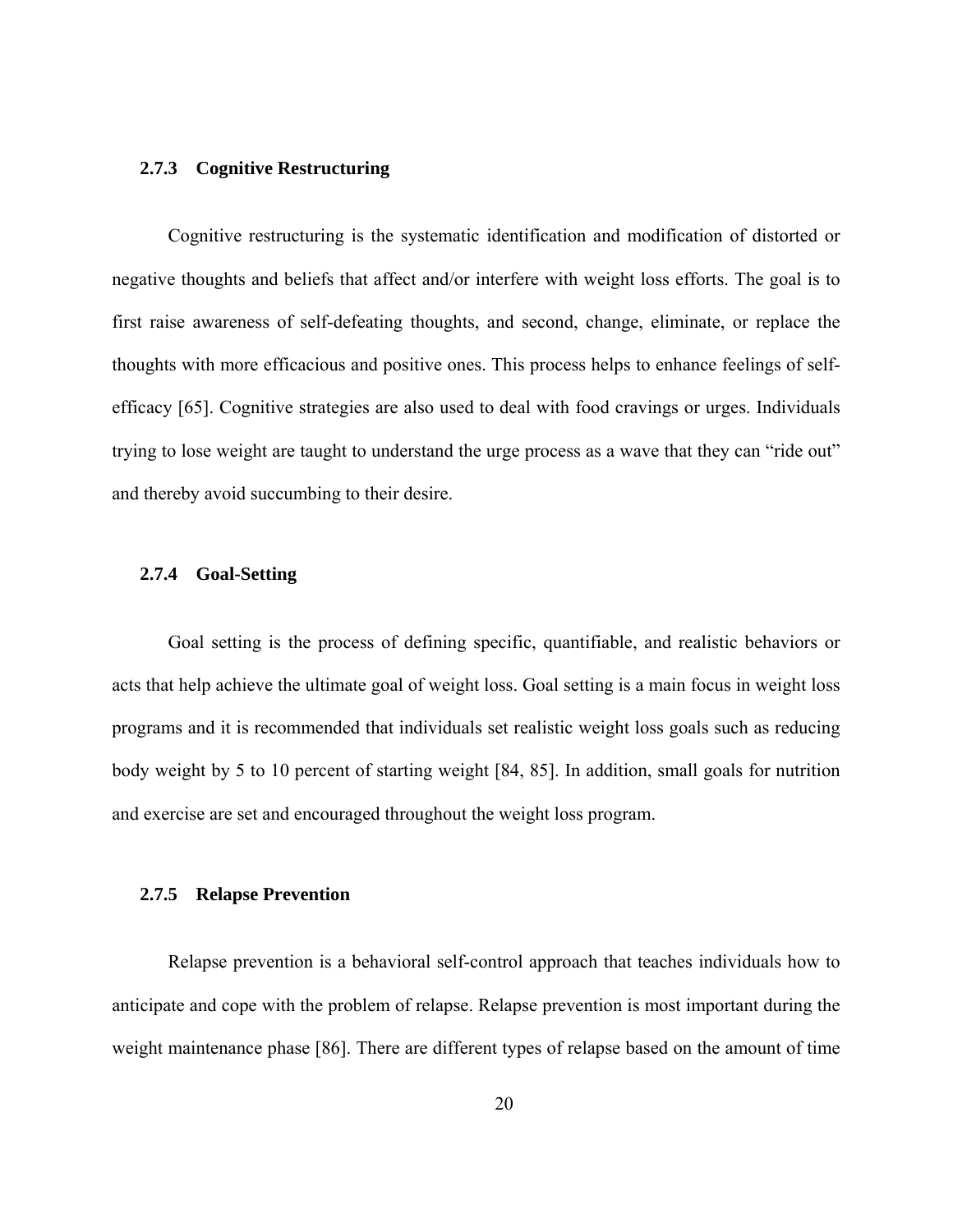<span id="page-30-0"></span>that passes when the newly adopted behavior is not being practiced. Lapse is when an individual returns to their old behaviors for a few days or experiences a temporary cessation of a new behavior. Relapse is when an individual returns to their old behaviors for an extended period of time longer than a few days. And collapse is the complete return to old behaviors. The goal of relapse prevention is to first identify, define, and predict the high risk situations, create and implement a coping plan, and use behavioral strategies to support relapse prevention.

#### **2.8 Health Behavior Research**

 Health behavior research has focused on applying theoretically based models to help predict and understand the performance or nonperformance of behaviors. Behavioral prediction theories may help explain why some individuals engage in behaviors and others do not. Studies on adherence problems center around two general areas of interest: motivation and action. This is in accord with the major health behavior prediction theories: the Health Belief Model [87, 88], the Theory of Reasoned Action, or the more recent version of this theory known as the Theory of Planned Behavior [23, 89], and Social Learning Theory [22]. These theories maintain that health behaviors are the product of motivational factors and action components. Motivational or cognitive-perceptual factors include attitudes, social norms, perceptions of vulnerability to a health threat or the consequence of a health threat [90]. Action components include intention to act [91] or perceived self-efficacy (defined as the perceived ability to accomplish the action) [22]. The relationship between the two components is such that the actions are the products of the motivational factors.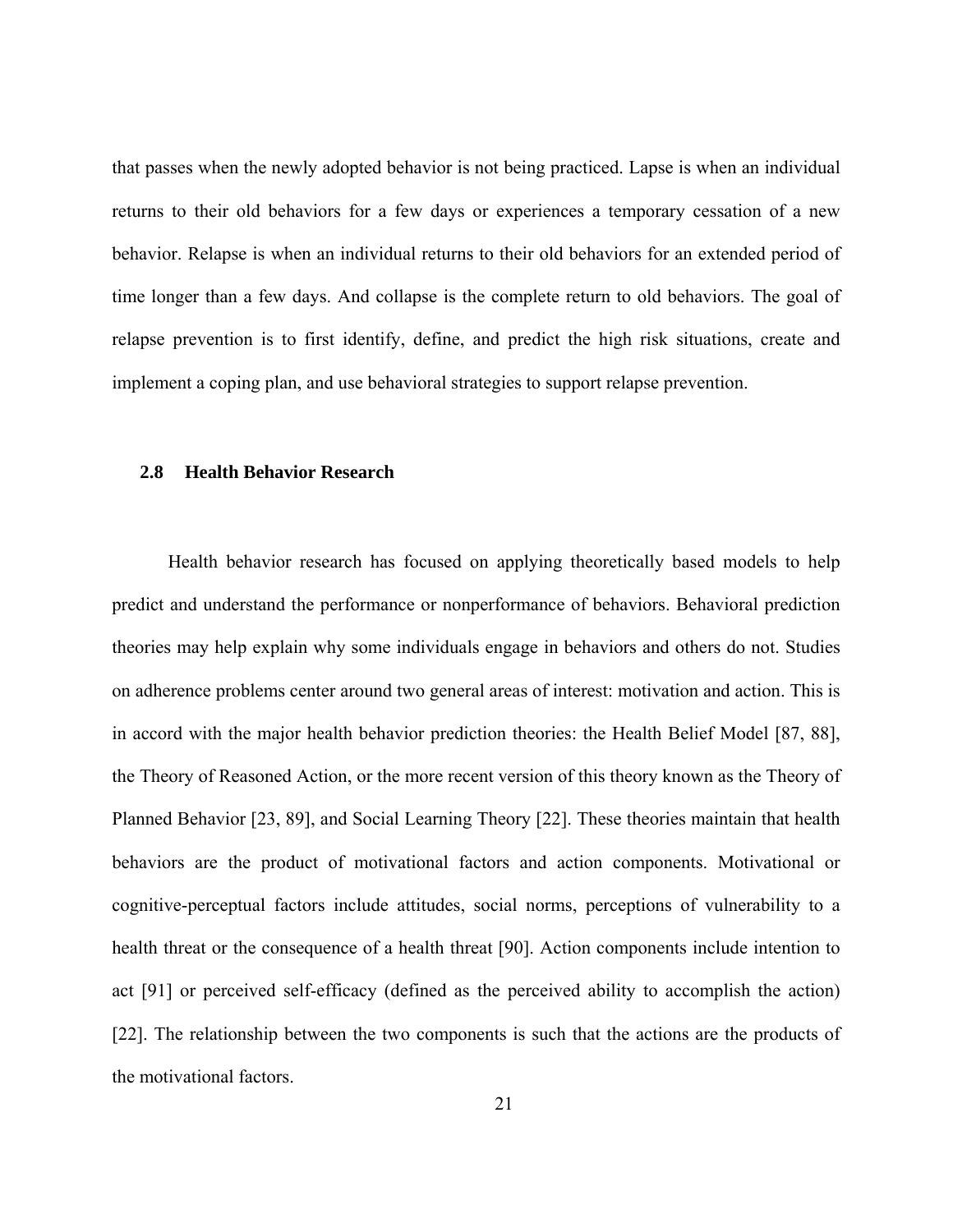<span id="page-31-0"></span> Numerous psychological models and theories have guided the development of health promotion and behavior change programs. These models include the Health Belief Model [87], the Theory of Reasoned Action [92], the Theory of Planned Behavior [23], Self-Efficacy Theory[22], Social Cognitive Theory [93], and the Transtheoretical Model of Behavior Change [94]. Application of theoretical models is necessary for explaining and predicting behavior and for designing effective interventions. Therefore, a description of the prediction theories commonly applied to behavioral modification interventions for weight control will be discussed.

#### **2.8.1 The Health Belief Model**

 The Health Belief Model states that an individual becomes motivated to take action to maintain their health status when they perceive that their health is threatened by a potential disease or illness, and that their action will be effective at reducing the posed threat [95]. This model identifies four key factors that affect one's decision to take action: (1) the perceived susceptibility to the health threat; (2) the perceived severity of the health threat; (3) the perceived likelihood that a preventive action will result in a reduction of the health threat; and (4) perceived barriers to performing the preventive action. While this model has been successfully applied to adherence to medical regimens, research on its application to obesity prevention has been limited.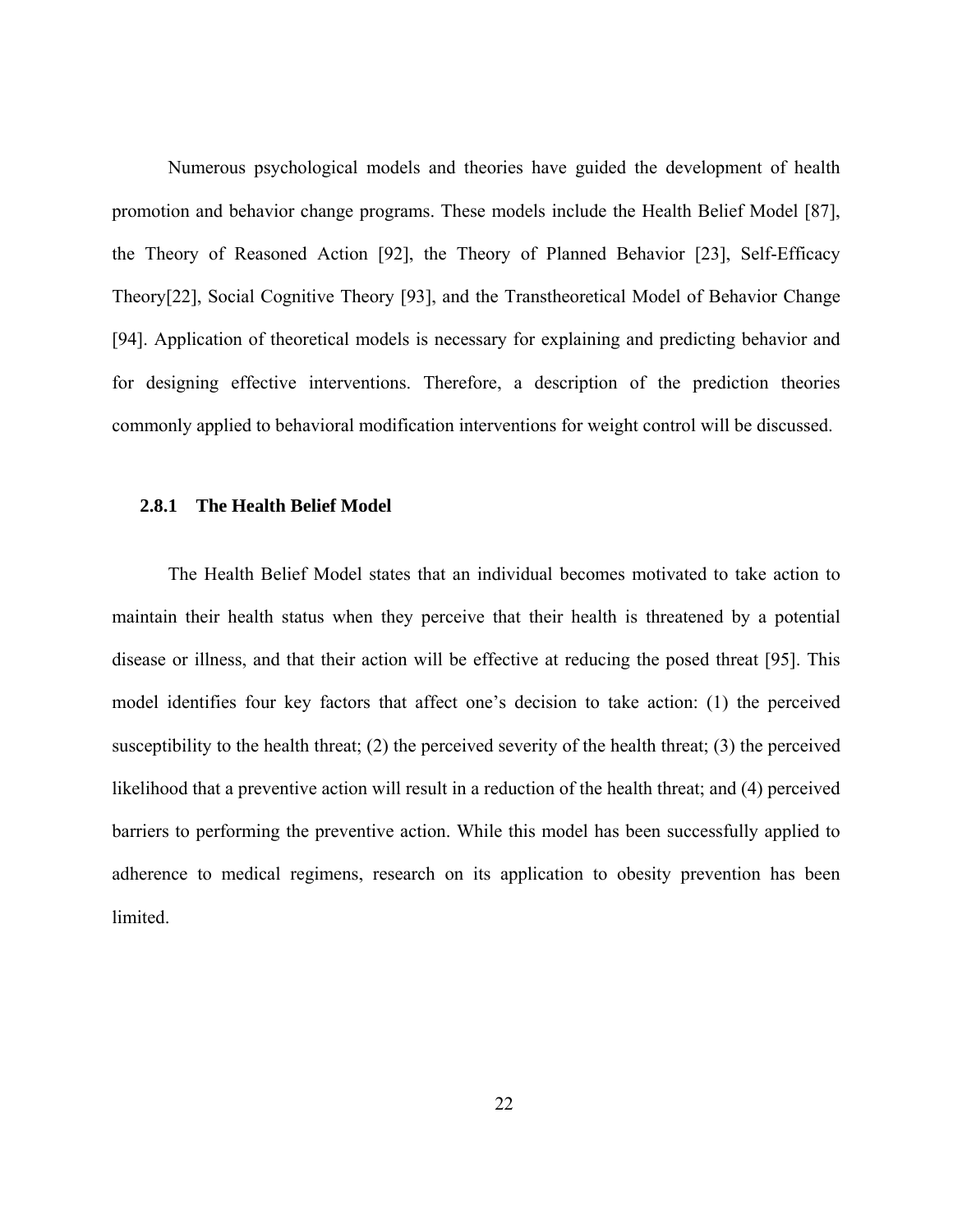## <span id="page-32-0"></span>**2.8.2 The Theory of Reasoned Action**

The theory of reasoned action is a conceptual model, based on the assumption that human behavior is guided by a rational, decision-making process. This theory states that an individual's behavioral intention explains and predicts social behaviors that are mainly under volitional control [92, 96]. A person's behavioral intention is a representation of their plan of action and is considered to be the immediate antecedent of behavior and also an indicator of a person's level of motivation to engage in a behavior [23, 96].

The theory of reasoned action posits that an individual deliberates the potential outcomes of one's actions, decides on a behavior (or series of behaviors), then takes action. This process is a function of an individual's attitudes about the behavior and their perceptions of the subjective norm (other people's opinions regarding the appropriateness of the behavior). According to the theory of reasoned action, three components are involved in the determination of volitional behavior: (1) behavioral intention (the propensity to act); (2) attitude (overall feeling of "favorableness or unfavorableness"); and (3) subjective norms (perceptions of significant peoples beliefs) [92]. However, Ajzen and Fishbein (1980) have stated that the influence of attitudes and subjective norms on intentions and behaviors varies widely across individuals and there is no conceivable method of accurately determining the true influence of these two variables on behavior engagement [92].

While attitudes and subjective norms are the determinants of behavioral intentions, the theory of reasoned action also identifies determinants for each of these constructs also. Ajzen and Fishbein (1980) have explained the attitudinal construct by suggesting that an individual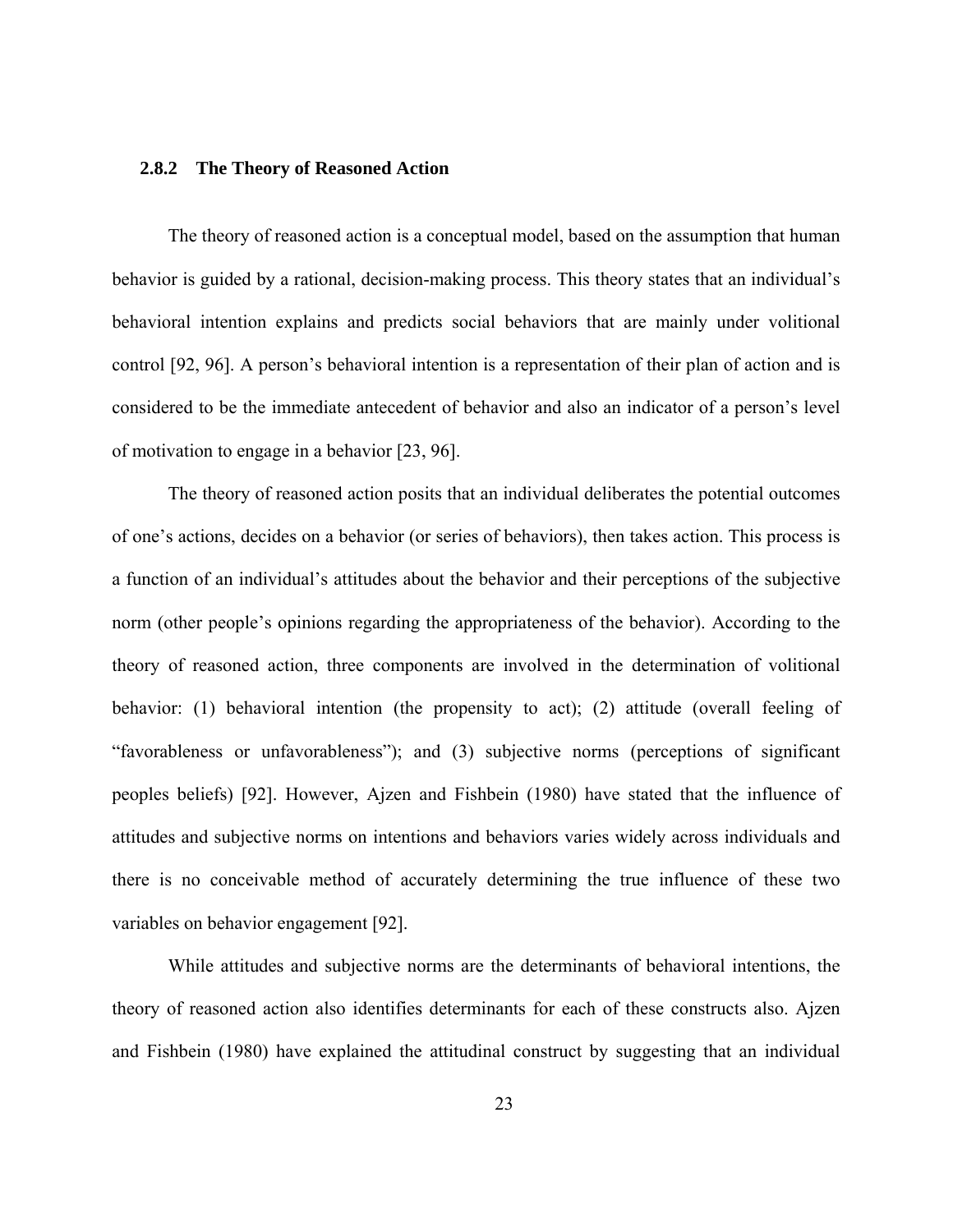<span id="page-33-0"></span>possesses a range of beliefs about the outcome of a behavior. These beliefs about probable outcomes are termed behavioral beliefs and are considered to be the substance of attitudes [92]. Behavioral beliefs can be strong or weak, persist over time, or be replaced by other beliefs. In addition, each behavioral belief has a corresponding outcome evaluation, defined as the overall feeling of perceived favorableness or unfavorableness [92]. For example, an individual may believe that walking every day for 30 minutes will lead to improved fitness (behavioral belief), and may think that improved fitness is important to good health (outcome evaluation). For the subjective norms, Ajzen and Fishbein (1980) have explained that an individual's subjective norms are shaped by the favorable or unfavorable opinions and expressions of those opinions by people in that individual's life. However, the individual only feels pressure to comply with the opinions of the most important people to him or her.

#### **2.8.3 The Theory of Planned Behavior**

 The theory of planned behavior is an extension of the theory of reasoned action, which helps explain and predict volitional behaviors, but does not address factors that may be outside the realm of voluntary control for a behavior. More specifically, the theory of reasoned action fails to account for factors such as lack of skills or lack of opportunity which may influence an individual's intention to and/or actual ability to engage in a behavior. These factors are independent of the attitudinal and subjective norm components which comprise the theory of reasoned action. For example, a person might have a favorable attitude toward a behavior and have people in their life that support this attitude, but, this person may not have the ability or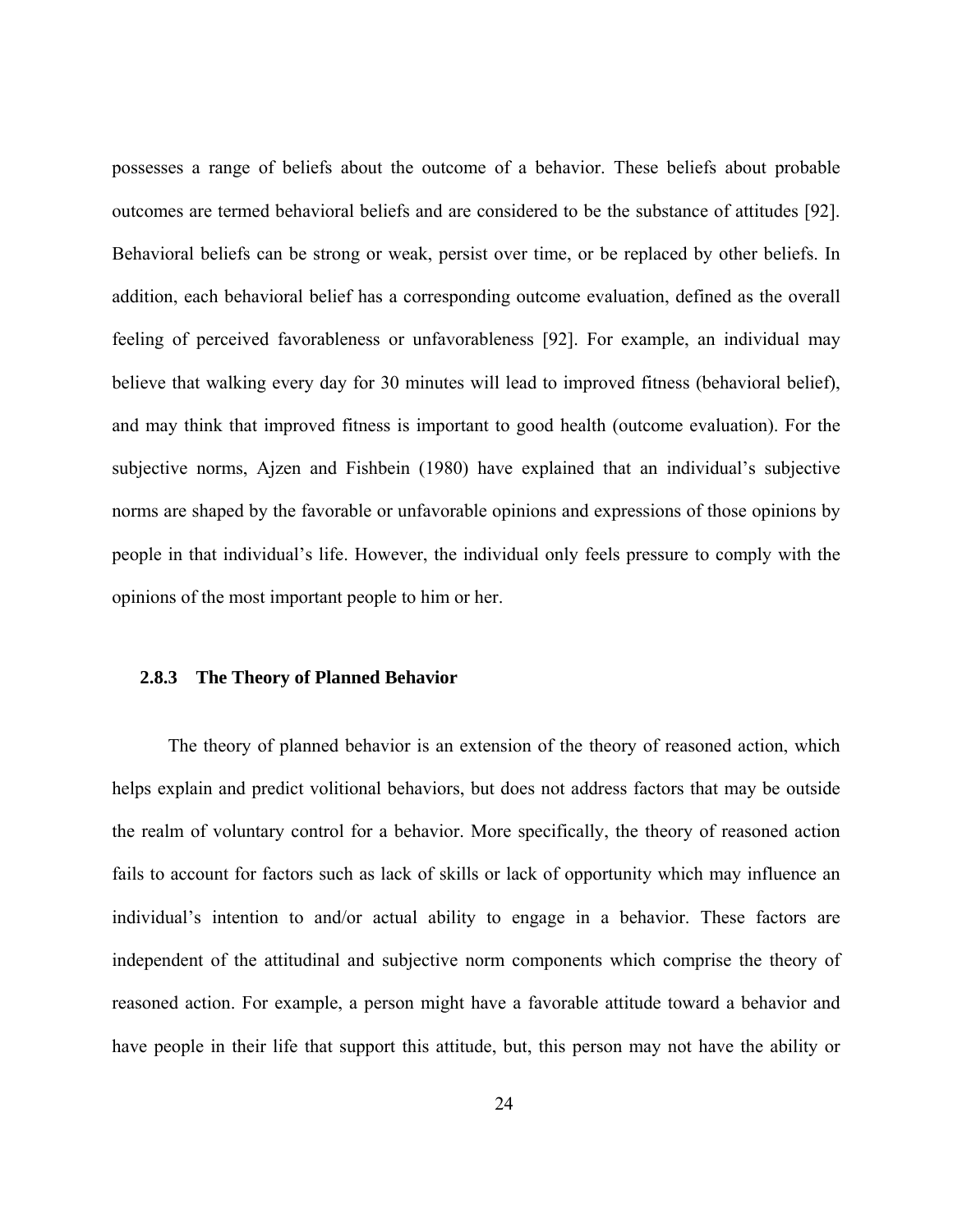opportunity to take action and therefore does not engage in this behavior. Therefore, the theory of planned behavior was developed in an attempt to address this problem.

 The theory of planned behavior focuses on the idea that performance of any behavior is codetermined by behavioral intention and perceived behavioral control [23, 96]. This theory, like the theory of reasoned action, states that behavioral intentions are predicted by two major factors: attitudes and subjective norms. Attitude refers to the degree to which a person has a favorable or unfavorable opinion regarding the behavior while subjective norm refers to the perceived social pressure to perform the behavior [23, 96]. In addition to these two constructs, the theory of planned behavior adds a third determinant of intention and behavior known as perceived behavioral control [97]. Perceived behavioral control is thought to directly affect behavior and is representative of the individuals perceived ease or difficulty of performing the behavior [23, 96]. Perceived behavioral control has been defined by Ajzen (1988) as "the perceived ease or difficulty of performing the behavior" which is based on an individual's "past experience and anticipated impediments and obstacles" [98]. Perceived behavioral control is similar to the concept of self-efficacy, or the degree to which an individual believes in their ability to successfully achieve a behavior [98]. For example, an individual's perceived behavioral control to walk 30 minutes every day would encompass their sense of ability to walk every day, their past experiences of adhering to a regular walking program, and perceived barriers of doing this behavior every day. It should be noted, that perceived behavioral control is completely comprised of an individual's perceptions and does not necessarily reflect actual reality of any of these factors, but, still has an influence on intentions and actual engagement in behaviors.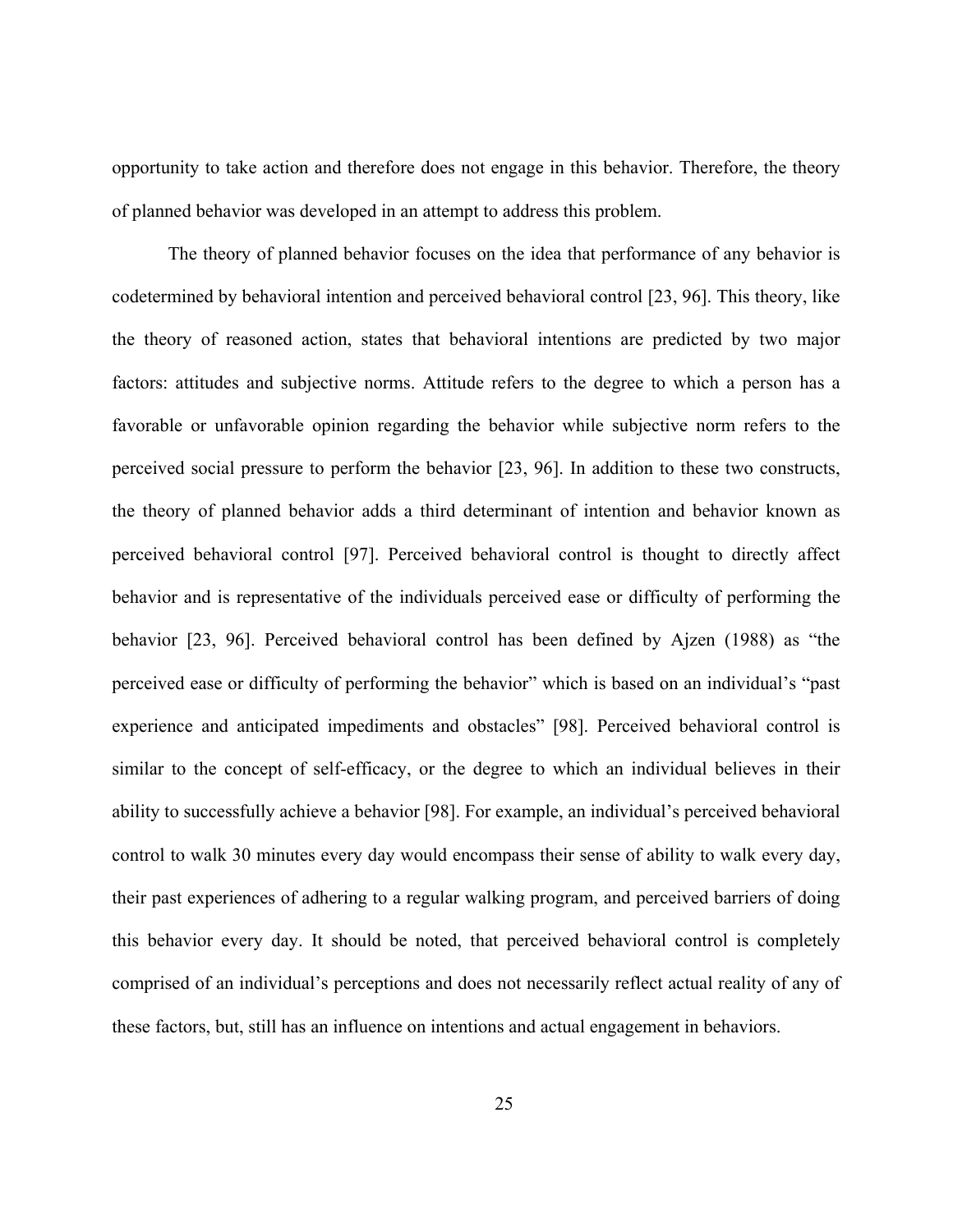The theory of reasoned action and the theory of planned behavior have been used in explaining or predicting a variety of health-related behaviors. These theories assume that intentions are the immediate antecedent of behavior and that intentions are predictive of the corresponding behavior [99]. In a meta-analysis by Sheeran (2002), an overall correlation of 0.53 was reported between intention and behavior, suggesting that intentions accounted for approximately 28% of the variance in behavior [100]. Similarly, Armitage & Conner (2001) conducted a meta-analysis on the predictive potential of the theory of planned behavior for a variety of health behaviors and found that it explained 27 and 39 percent of the variance in behavior and intention, respectively [101].

 The predictive value of the theory of reasoned action and of the theory of planned behavior may be limited for complex behaviors such as diet, physical activity, and weight loss [101, 102]. The ability of these theories to predict adherence to a reduced fat diet and different types of exercise, including general regular exercise, have been varied [103-113]. Godin et al. (1993) found that perceived behavioral control related to the intention to exercise but did not predict actual exercise behavior [114]. Hausenblas et al. (1997) conducted a meta-analysis of 31 studies using the theory of reasoned action and the theory of planned behavior in predicting exercise, and reported generally large effect sizes (averaging 1.09) for the prediction of behavior from intention [115]. Other studies have reported similar findings and state that intention accounts for an average of approximately 30% of the variance in exercise behavior [116, 117]. In addition, research by Schifter & Ajzen (1985) found that perceived control and intentions together were only moderately successful in predicting weight loss in college women [102]. Other research supporting the Theory of Planned Behavior to predict weight loss is lacking. In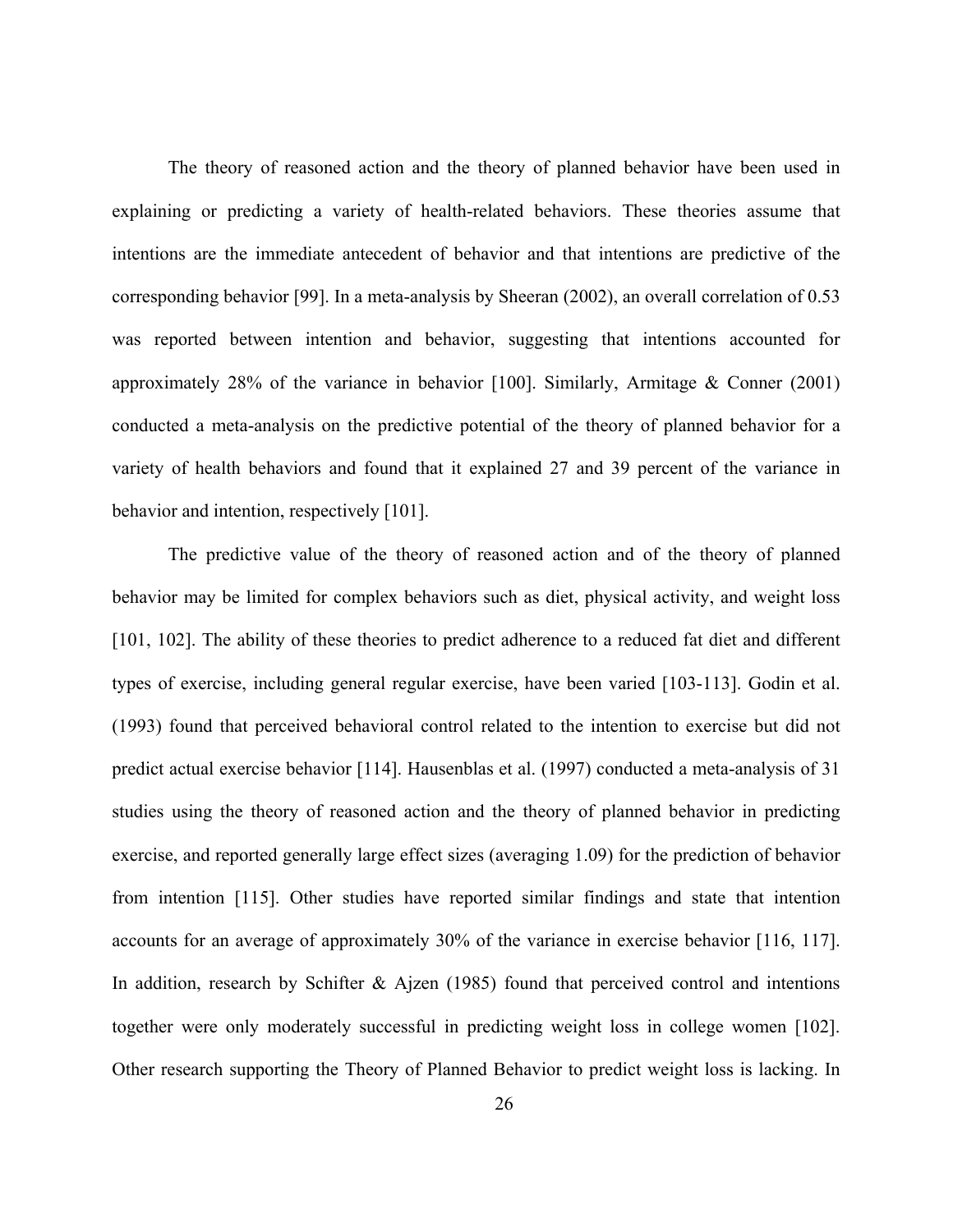summary, it is clear that intentions play an important role in actual behavioral engagement; however, the research presented here highlights the complexities involved in translating only intentions into actual behavior. Further research on intentions, perceived behavioral control, attitudes, and other possible predictive variables is needed.

## **2.8.4 The Transtheoretical Model of Behavior Change**

 The Transtheoretical Model of Behavior Change originated from a desire to identify generic aspects of behavior change, and which was initially developed based on the observation of individuals participating in self-help smoking cessation initiatives [118]. Prochaska and DiClemente noted that there was an observed process followed by individuals engaging in these efforts, which was distinguishable by a series of stages [118]. Each stage of behavior change exhibits covert and overt behaviors that influence the process that is followed when attempting behavior change. The recognition that behavior change unfolds through a series of stages over time, not as an event that occurs once at one point in time, has become a key aspect of the Transtheoretical Model [118].

## **2.8.5 The Stages of Change**

 The Transtheoretical Model is an integrative model of behavior change that contains three basic dimensions; temporal, qualitative, and quantitative [118]. These dimensions represent important core constructs like stages of change, self-efficacy, decisional balance and processes of change. Five distinct stages of behavioral change have been established. Stage is defined as the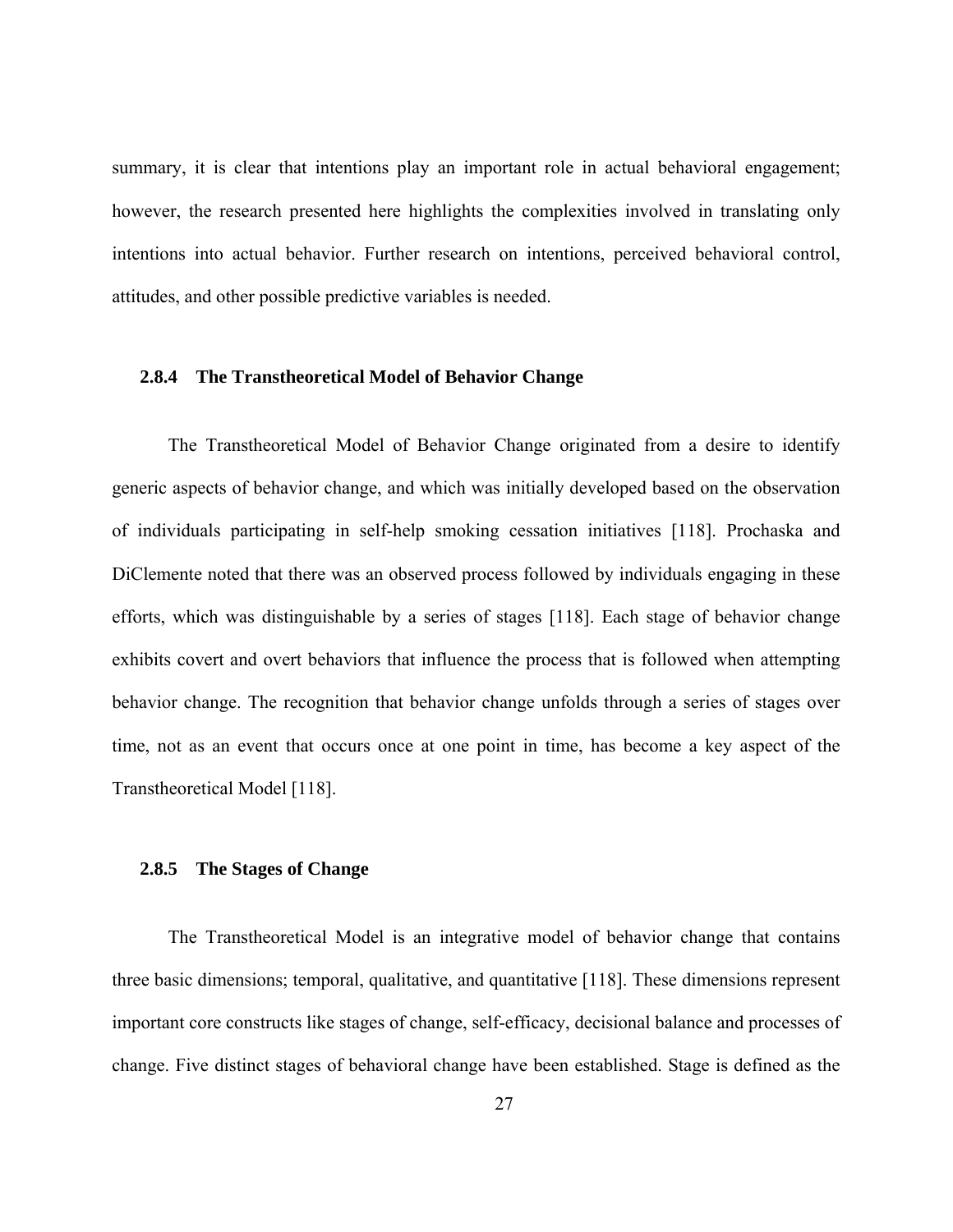temporal dimension in which change occurs (usually measured by a six-month period). Research findings suggest that when people change from a negative behavior to a positive alternative, they tend to progress through each of the stages of change of the Transtheoretical Model [118]. The following are the five stages of behavior change which have been proposed.

1. **Precontemplation Stage:** This is the stage at which there is no intention to change behavior in the foreseeable future. This group is characterized as the most resistant to change [19].

2. **Contemplation Stage:** This is the stage in which people have identified a problem, are deciding whether or not there is a need to take action to correct the problem, and are weighing the pros and cons of changing and comparing them to the pros and cons of not changing.

3. **Preparation Stage:** This is the stage in which a decision has been made that there is a need to take some action towards behavior change.

4. **Action Stage:** This is the stage in which intention to change behavior is translated into specific action steps to facilitate behavior adoption within the past six months. This stage identifies those individuals who have made changes to their behavior and have attained specific, predetermined objectives for a given behavior.

5. **Maintenance Stage:** This is the stage in which people have sustained the modified behavior for a period of at least six months.

 The Transtheoretical Model conceptualizes that the five stages are relatively stable, yet changeable, falling between unstable states and stable traits [18]. It is presumed that individuals will move through each of the stages when making a successful behavior change, however,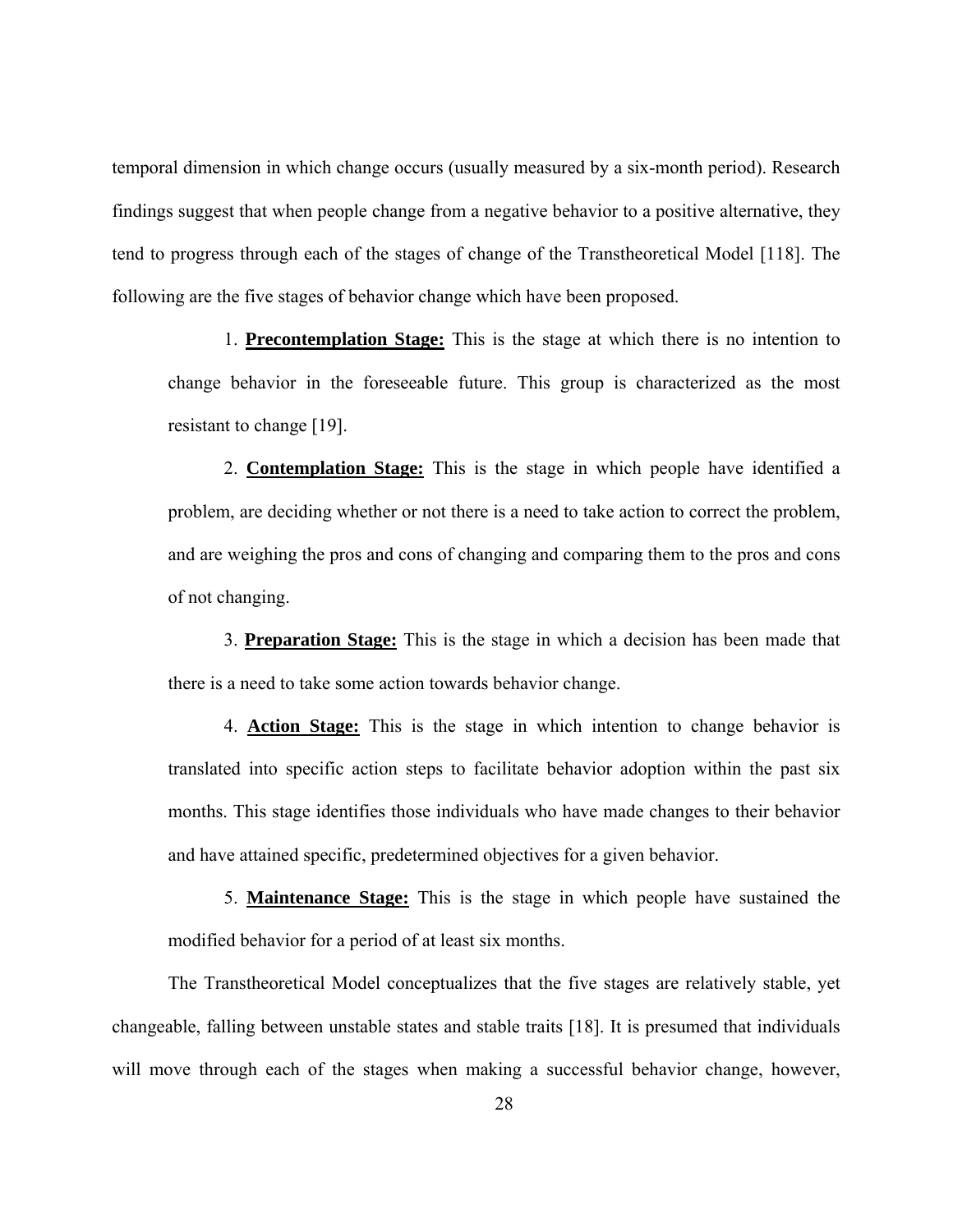individuals may progress and regress through the stages several times before successful change is achieved. In addition, individuals may remain in certain stages for considerable lengths of time. Each stage has specific qualities and strategies that define its place in the process of change. This has resulted in tailored and targeted health-related interventions being developed based on the stages of change. Research has provided strong support for the reliability and validity of the stages and processes of change [119-121].

The Transtheoretical Model and Stages of Readiness for Change are based on a number of theory-based components. One of these components is self-efficacy, which is the confidence in one's ability to perform a specific behavior [22]. Self-efficacy theory is drawn from the broader Social Cognitive Theory, which emphasizes the interactions between intrapersonal, social, and physical influences on behavior [22]. Efficacy expectations are partly responsible for behavioral choices, effort expended on behavior, duration of perseverance, and level of selfassurance approaching a task [93]. Whether or not an individual approaches an activity with confidence and high expectations for a favorable outcome is dependent upon their evaluation of existing capabilities relevant to the activity. High efficaciousness in social, intellectual, and physical pursuits leads to high expectations of positive outcomes, whereas, low efficaciousness leads to low outcome expectations [93]. The importance of self-efficacy is highlighted by Herrick et al. who reported a significant relationship with stage of change [122]. Thus, within the stages of change model, self-efficacy is present in each stage and is regarded as positively influencing the adoption of behaviors across the stages. As a result, individuals in more advanced stages within the model have greater self-efficacy, which suggests that increasing self-efficacy for a specific behavior may allow for advancement to different stages of behavior change.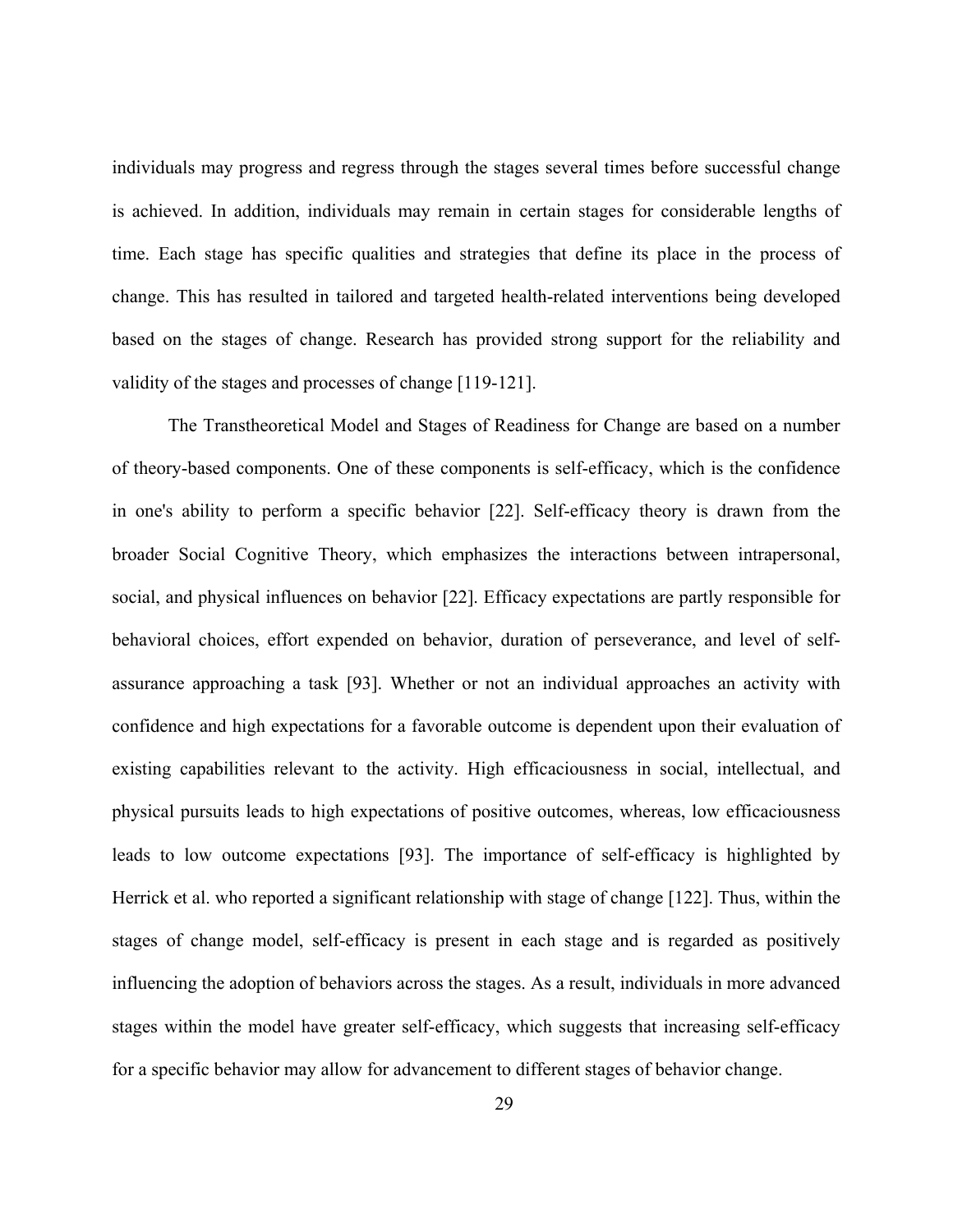Additional components of the Transtheoretical Model are decisional balance and processes of change. Decisional balance represents the relative value attached to the "pros" and "cons" associated with making a significant behavior change, with a favorable balance of "pros" to "cons" increasing the likelihood of behavior change [20]. Thus, a favorable balance of "pros" to "cons" may be associated with stage advancement for a specific behavior [123]. It has also been suggested that different processes of behavior change may be important to allow for progression through the various stages of behavior change. Processes of change are strategies used to increase readiness for change and have been defined as the "covert and overt activities that individuals use to modify problem behaviors" and these are classified as either experiential (covert processes) or behavioral (overt processes) [121].

In summary, the Transtheoretical Model of Behavior Change has been used extensively in health promotion interventions to encourage behavioral change. The model determines the stage of readiness to change and provides stage-specific strategies to increase the probability of transition to a higher stage. In the case of exercise adoption, it is critical to understand and identify the stage an individual is in before a successful intervention can be designed and applied. The Transtheoretical Model categorizes individuals into stages based on their intentions of adopting an active lifestyle. Furthermore, the model serves as a measurement in determining the impact of the intervention amongst the participants. Therefore, the Transtheoretical Model can serve as a useful tool in exercise adoption interventions.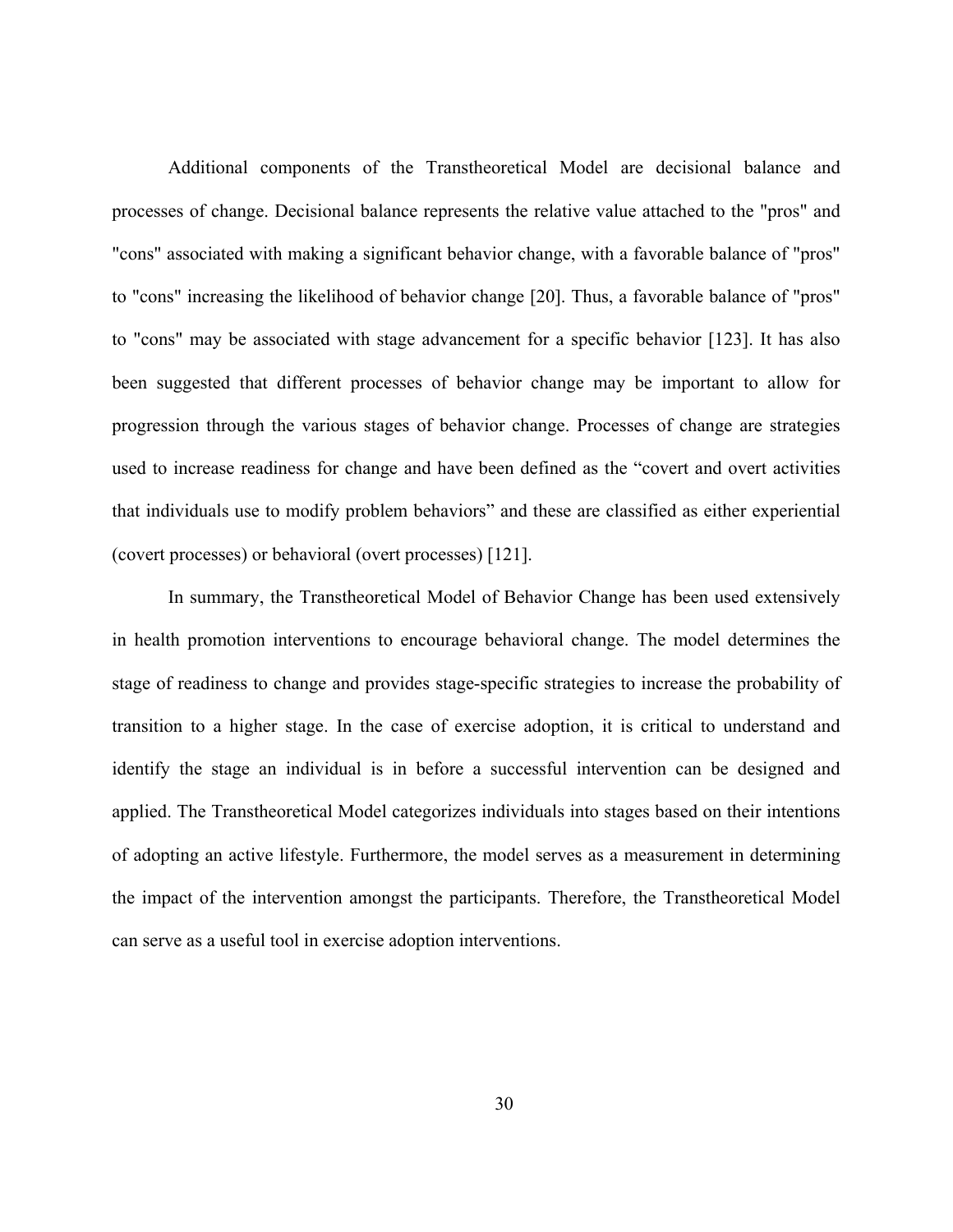# **2.8.6 Summary**

Behavior change theories and models provide the framework for standard behavioral weight loss interventions. These same theories also provide behavioral or cognitive strategies to help facilitate the change process. However, the theoretical framework upon which the interventions are based does not conclusively explain why some subjects achieve significant weight loss while others drop out, gain weight, or fail to achieve even the minimal amount of weight loss necessary to improve health and quality of life. Therefore, a better understanding of the determinants of behavior change may help to explain individual variability in weight loss outcomes in behavioral interventions.

### **2.9 Determinants of Behavior Change**

Behavioral treatment of obesity developed from the belief that individuals could change their eating and activity habits by following learning principles that teach new ways of thinking or acting. Though behavioral therapy can assist individuals to learn and implement healthier skills, it fails to offer an explanation as to why some individuals readily adopt specific skills and others do not. To better understand the variability of behavior change success, determinants of behavior changes have been examined.

Individual variability commonly seen in obesity treatments has resulted in research focusing on identification of variables that explain for whom treatment works and under what conditions [26-28, 124]. To date, however, evidence shows that variability in weight loss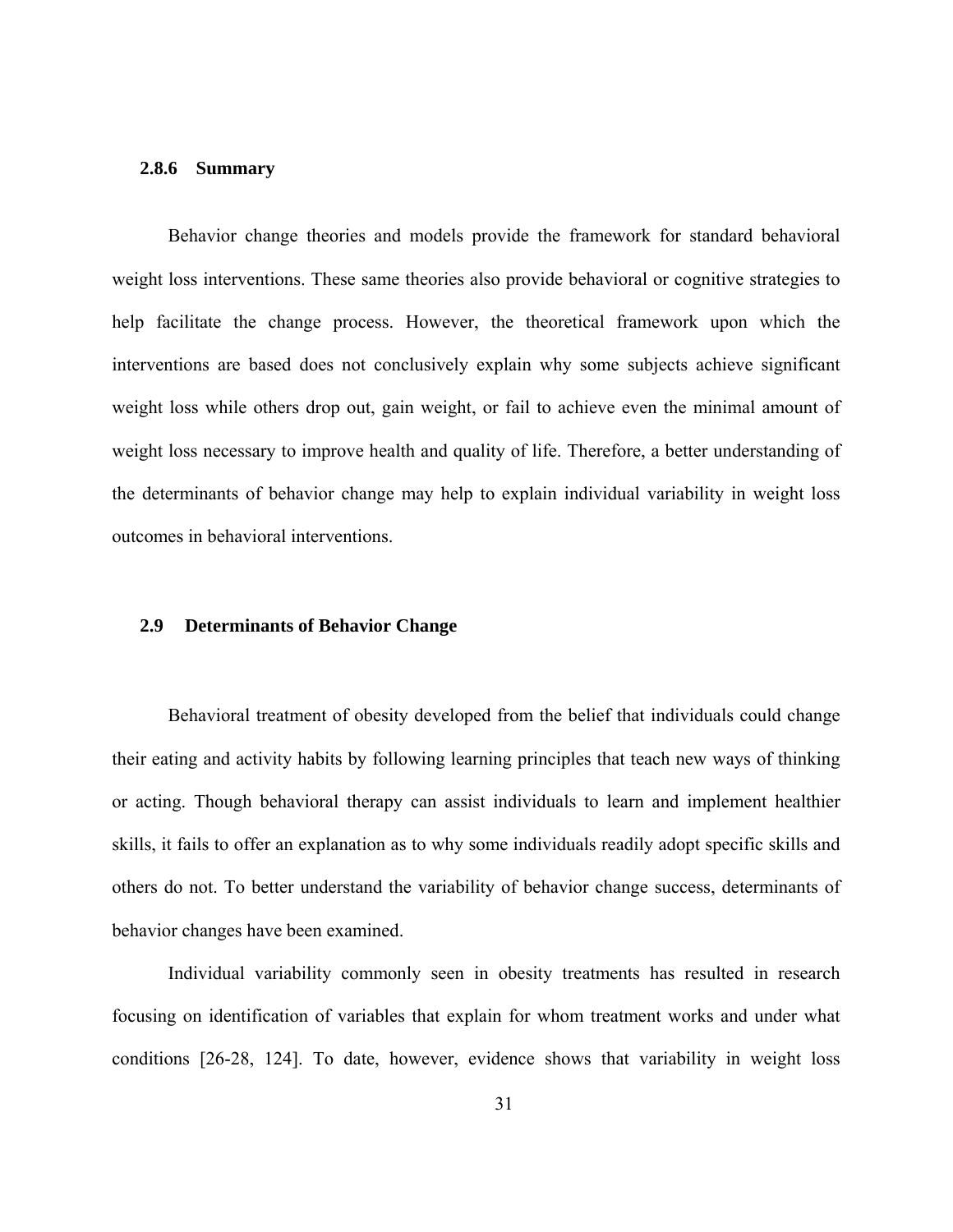outcomes cannot be accurately predicted. Many different variables have been tested as predictors of successful weight loss with only a few variables having confirmed associations [24, 25]. Teixeira et al. conducted a study to examine the baseline characteristics of middle-aged women to try and distinguish responders from non-responders. The study found that six different variables (higher number of recent dieting attempts and recent weight loss, more stringent weight outcome evaluations, a higher perceived negative impact of weight on quality of life, lower selfmotivation, higher body size dissatisfaction, and lower self-esteem) were associated with less weight loss [24].

 Research on behavior change has stated that diet and physical activity behaviors are determined by a complex combination of motivations, abilities, and opportunities [32]. However, it is possible and common that an individual has all three of these factors but still does not make a positive behavior change. The explanation for this may reside in an individual's degree of willingness to engage in the strategies or behaviors that lead to achievement of the behavior change. For example, if a person knows what he or she should do and is able to do it, this does not mean that he or she will do it (i.e., having knowledge about a behavior is only one factor but other factors influence decisions). People often learn about a behavior long before they are willing to adopt it. Furthermore, if a person wants to do a behavior, it does not mean that he or she will do it. Wanting to engage in a behavior does not equate being willing to actually engage in that behavior. Therefore, willingness to engage may be the single most relevant factor necessary for and determining of the action component of behavior change.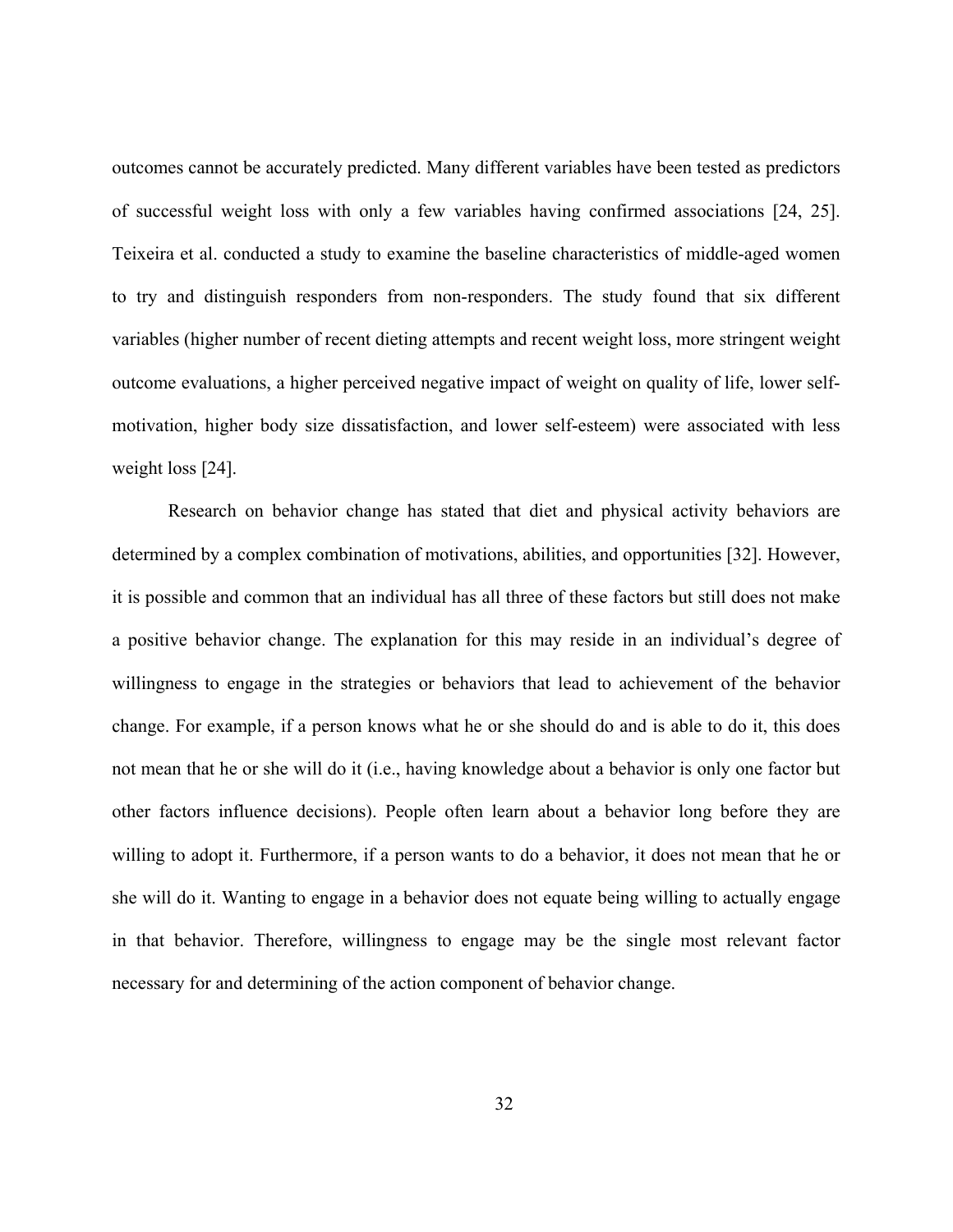# **2.10 Conclusion**

 Theories of behavior change provide information on identification of what behaviors to change, ways to increase motivation to change these behaviors, and strategies to help facilitate the behavior change process. These theoretical approaches influence how to design and implement interventions. However, while grounded in theory, the interventions are not effective for all individuals as indicated by the variability commonly seen in behavioral weight loss interventions. This variability may be a result of the theoretically based strategies not being perceived favorably by the participants and/or the lack of willingness to engage in or intention to do these strategies. Research on the perceived importance of and willingness to engage in behavior change strategies is lacking. In addition, willingness to engage may be some how linked to the concept of intention to do a behavior as described by the Theory of Planned Behavior. Further information on behavioral change determinants such as willingness to engage and intention may add to the effectiveness of behavioral weight loss interventions.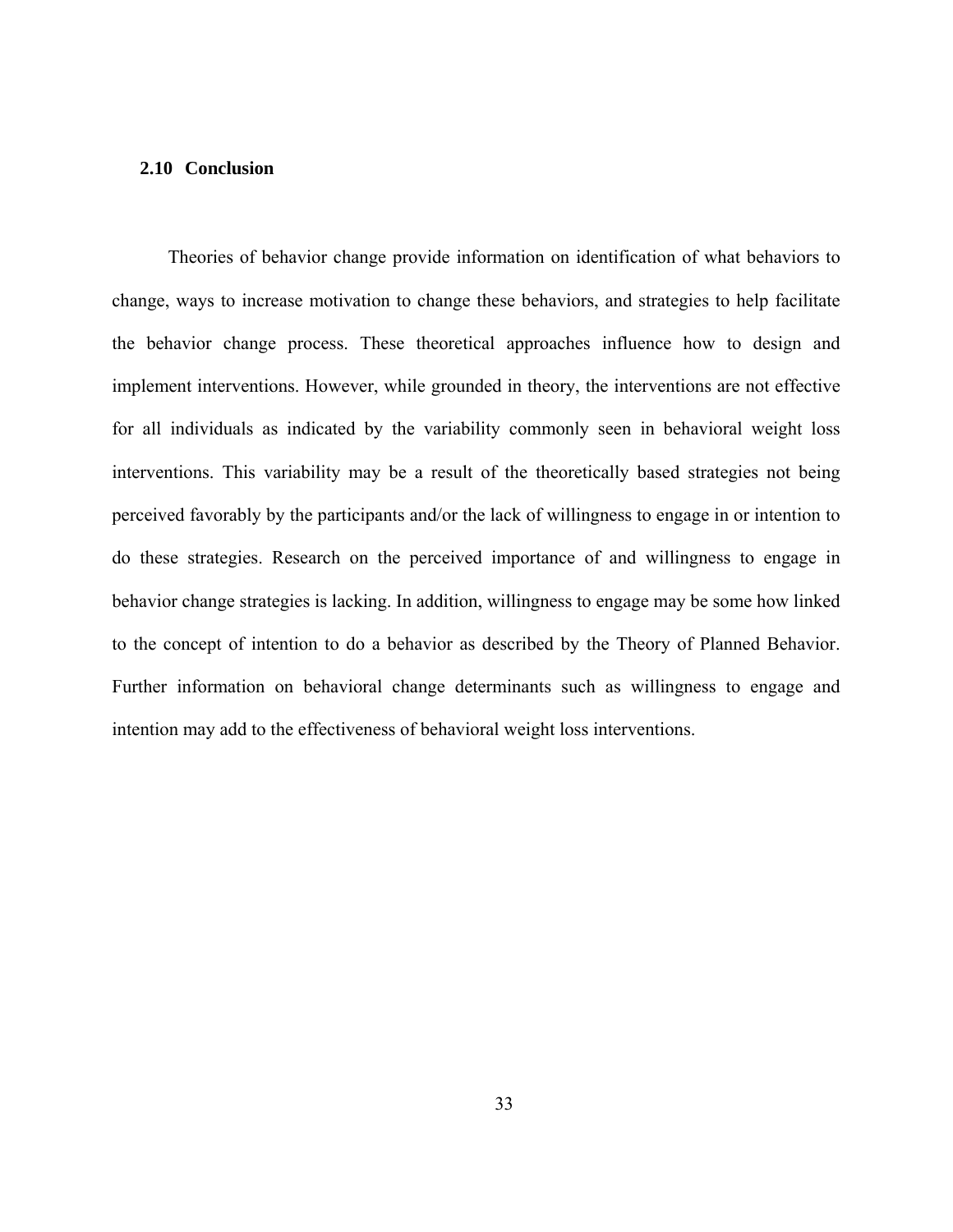## **3 METHODS**

# **3.1 Introduction**

It is estimated that more than 65 percent of adults are overweight (BMI  $>$  25 kg/m2), with an excess of 30 percent of adults classified as obese (BMI  $\geq$  30 kg/m<sup>2</sup>) [1]. Behavior weight loss interventions that are based on well-accepted theoretical approaches to behavior modification typically result in weight losses of approximately 10 percent within the initial 6 months of treatment [9]. However, there is substantial variability between individuals in response to these weight loss interventions. Therefore, it is important to understand why some individuals are less responsive than others to these theoretically-based weight loss interventions. This study examined the perceived importance of and willingness to engage in theoretically-based behavioral strategies for self-monitoring, eating, and exercise behaviors related to weight loss.

### **3.2 Subjects**

The subjects for this investigation were thirty-seven sedentary, overweight and obese adult men and women participating in a behavioral weight loss study at the Physical Activity and Weight Management Research Center at the University of Pittsburgh. Participants were 29 to 55 years of age and had a body mass index (BMI) of 27.7 to 39.0 kg/m<sup>2</sup>. Inclusion and exclusion criteria for participation in this study are listed in Table 1.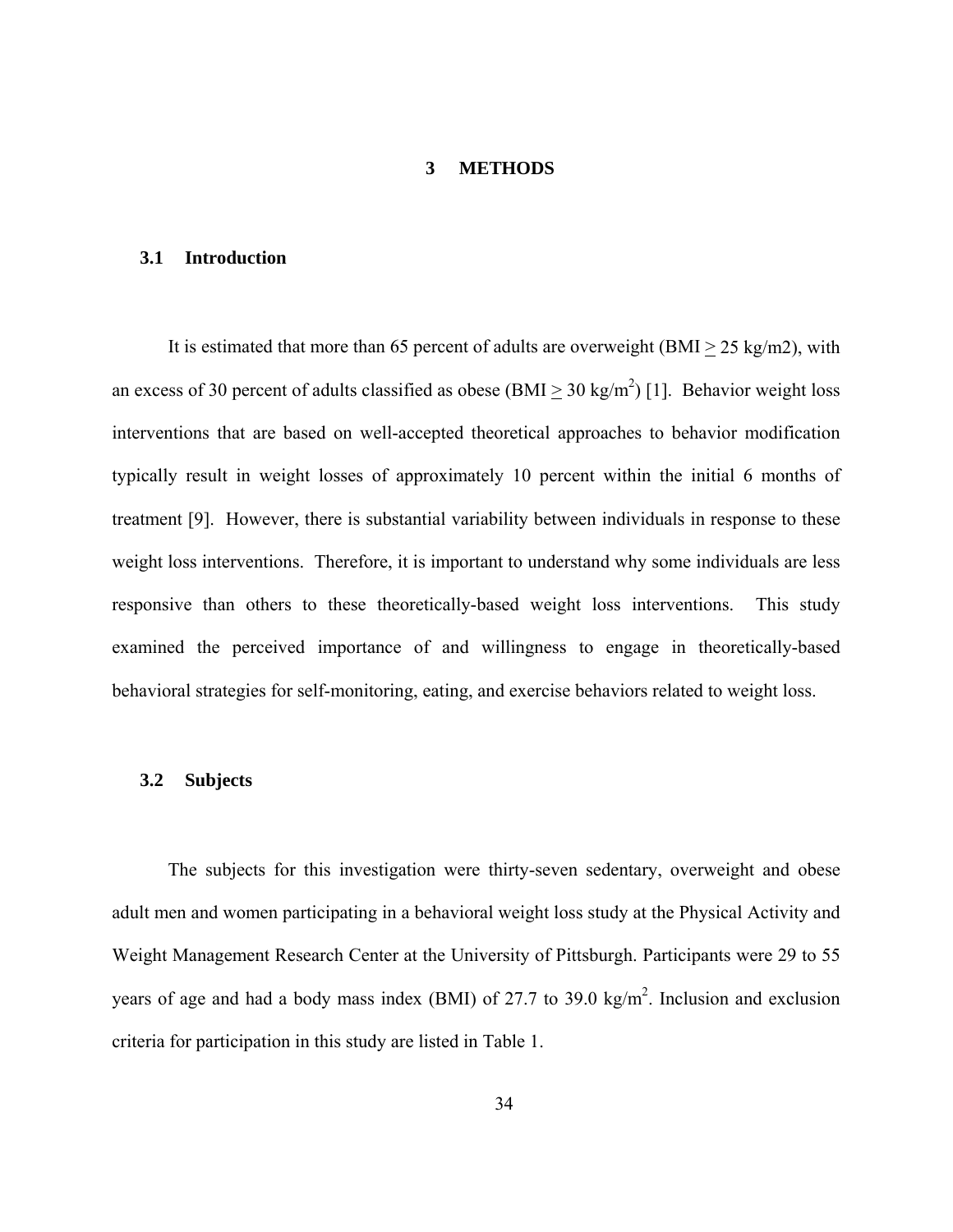## **Table 1: Study Inclusion and Exclusion Criteria**

# **Inclusion Criteria**

- Male or Female
- 18 to 55 years of age
- Body Mass Index of 25.0 to 39.9 kg/m<sup>2</sup>
- Ability to provide informed consent

# **Exclusion Criteria**

- Weight loss of >10% of their total body weight in the previous 12 months.
- Participation in a research project involving weight loss or physical activity in the previous 12 months.
- Participation in any other research study that may impact the outcome of the current study.
- Participation in regular physical activity (defined as 30 minutes per day three or more days per week) over the previous six months.
- Women currently pregnant, report pregnancy during the previous 6 months, or plan on becoming pregnant in the following six months.
- Report current treatment for any cardiovascular, orthopedic, psychological, neurological, or metabolic disorder or any other medical condition that could impact body weight, diet, or physical activity.
- History of heart disease, stroke, myocardial infarction, angina, diabetes, cancer, or orthopedic complications that would prevent optimal participation in the exercise component of the study.
- Currently taking any medications and/or supplements that could affect heart rate and/or blood pressure responses to exercise.
- Currently taking any medications and/or supplements that could affect metabolism and/or weight loss.
- Report an inability to attend weekly sessions or possibility of re-locating out of the Greater Pittsburgh area during the study period.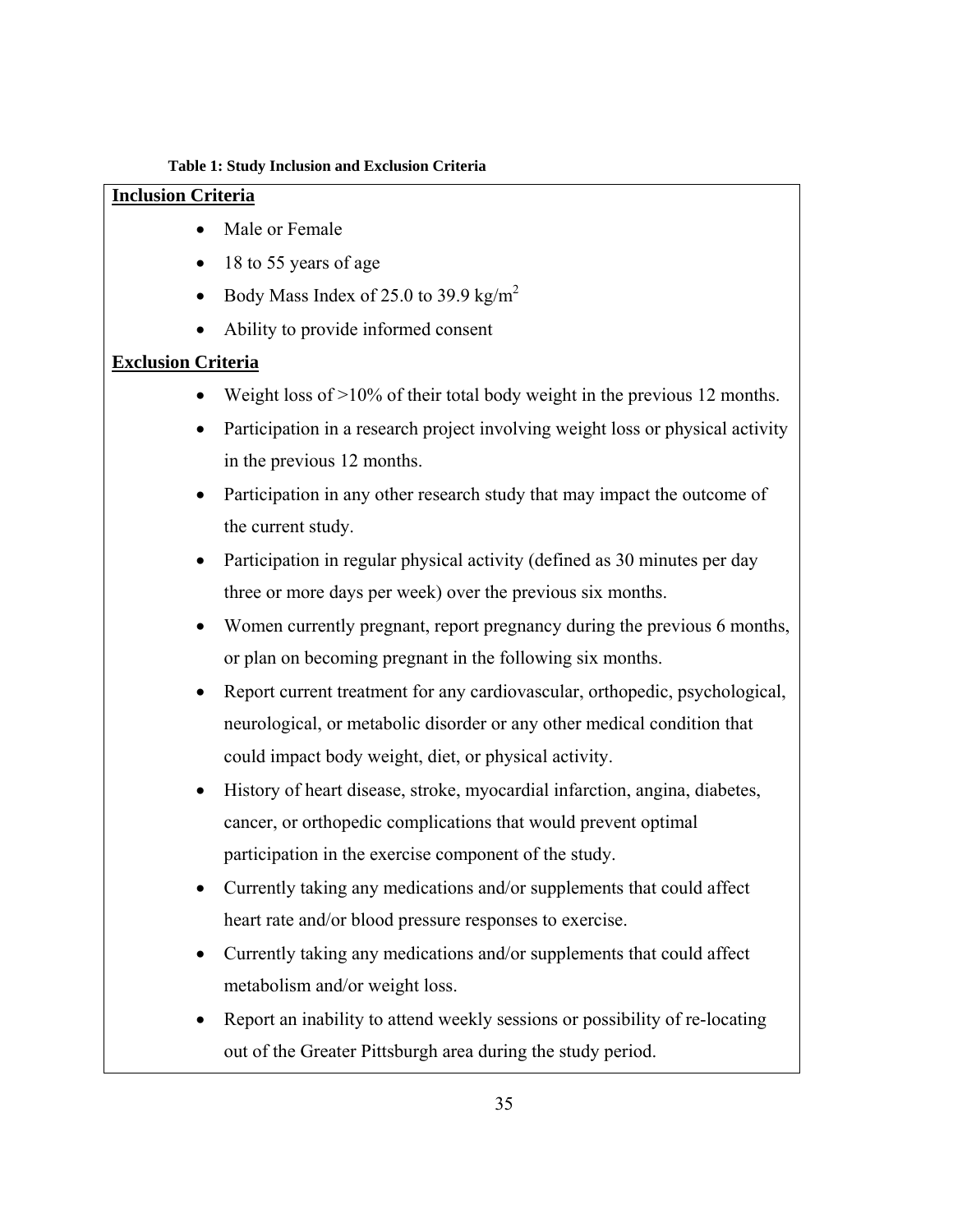### **3.3 Recruitment and Screening Procedures**

The participants for this study were recruited using newspaper and television advertisements (see Appendix A). The recruitment messages advised interested individuals to contact the University of Pittsburgh Physical Activity and Weight Management Research Center by phone whereby they were provided with an explanation of the study and description of the risks of participating in the phone screen. After giving verbal consent to complete a brief telephone screening interview, the staff proceeded to determine initial eligibility using the following forms: Risk Review Form, Phone Screening Interview Form, and Contact Tracking Form (see Appendix B).

Participants deemed eligible for the study were invited to attend a group orientation session at which time they received a detailed description of the study and answers to any questions or concerns they had regarding the study. Potential subjects completed a physical activity readiness questionnaire (PAR-Q) and a detailed medical history [125] (see Appendices C and D). Individuals who answered yes to any question on the PAR-Q were referred to their primary care physician and deemed ineligible to participate in the study. In order to minimize potential risk to the subject, all subjects were required to provide written medical clearance from their personal physician prior to participating in the study (see Appendix E). Individuals who agreed to participate in the study read and signed a written informed consent form (see Appendix F). All experimental conditions and related participation forms were approved by the University of Pittsburgh's Institutional Review Board (IRB) prior to initiating the study (IRB #0511001).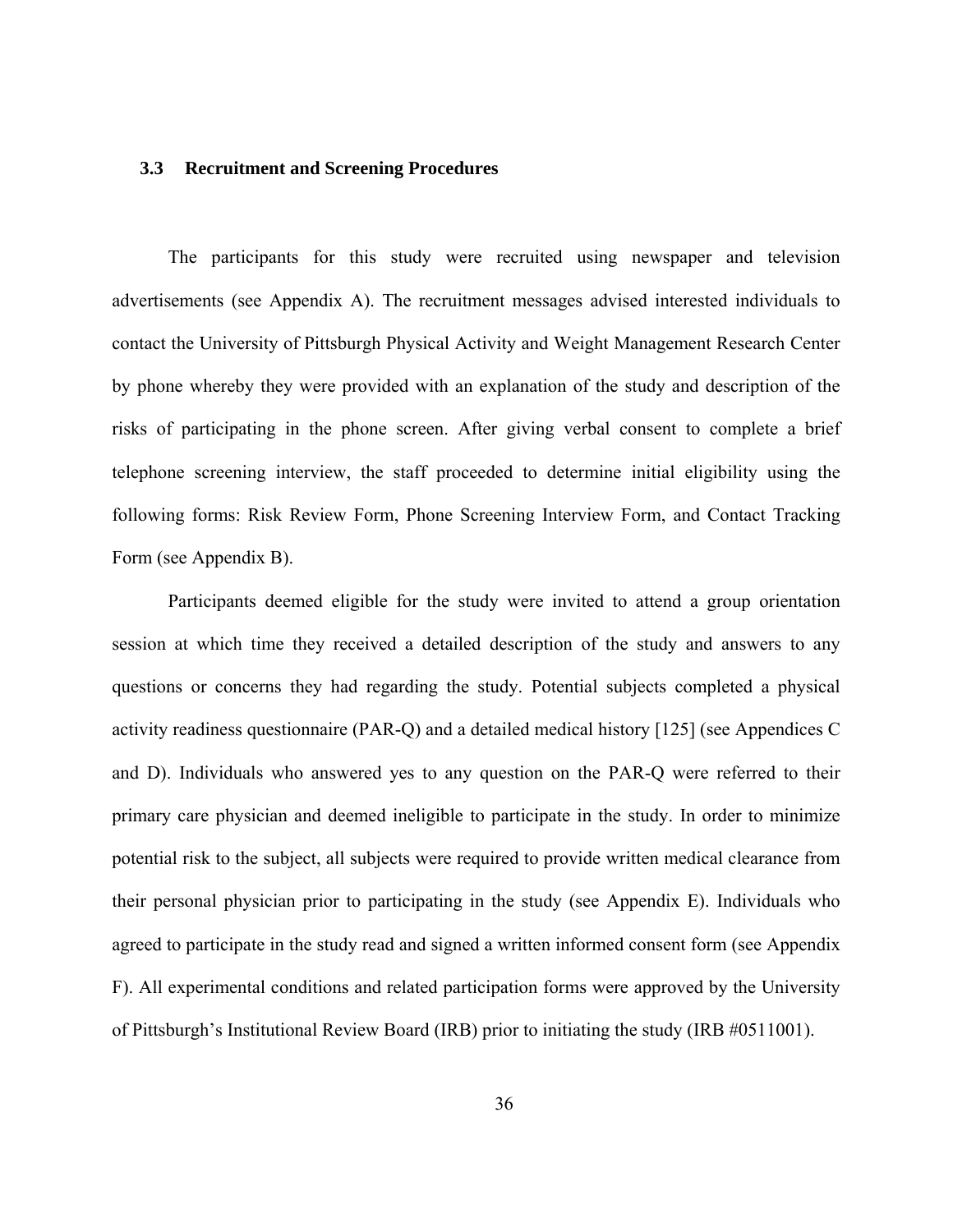### **3.4 Experimental Procedures**

This investigation was a 12-week clinical behavioral weight loss intervention that was conducted at the Physical Activity and Weight Management Research Center at the University of Pittsburgh. This study was a descriptive and prospective study with assessments performed at 0 and 12 weeks of participation.

## **3.5 Intervention Details**

# **3.5.1 Study Time Period Rationale**

This study was a 12-week behavioral weight loss program. While it is recognized that behavioral interventions are typically at least 16 to 24 weeks in duration, unpublished data from studies conducted at the Physical Activity and Weight Management Research Center at the University of Pittsburgh demonstrate that the majority of weight loss occurs within the initial 12 weeks of an intervention program. Therefore, for this preliminary study, a 12-week intervention was proposed. The time line for this investigation is illustrated in Table 2. If the results of this study provide a rationale for additional studies in this area of research, future studies should include a longer intervention period.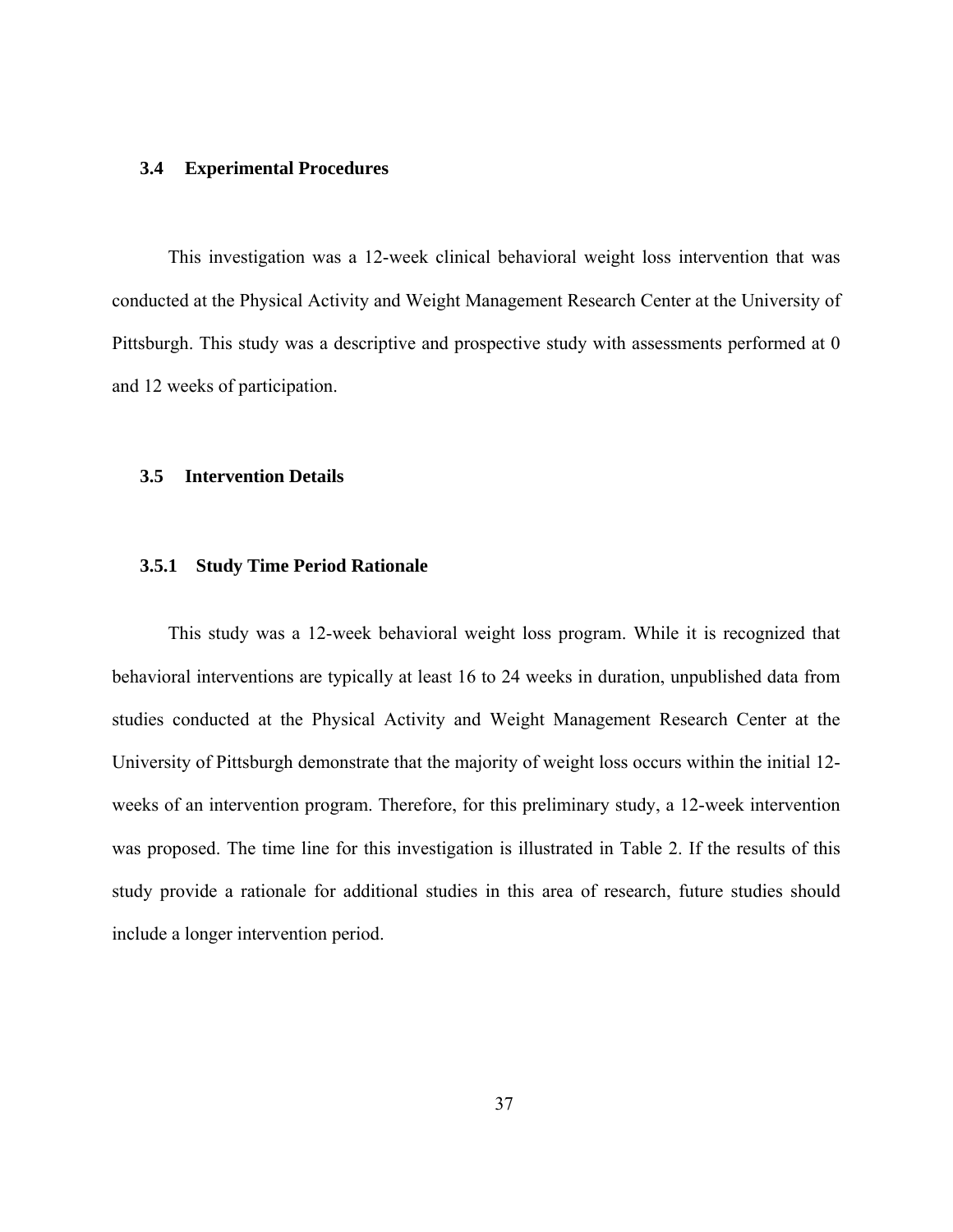**Table 2. Study Timeline** 



## **3.5.2 Overview of the Standard Behavioral Therapy Intervention**

All subjects participated in a standard 12-week behavioral weight loss intervention that required decreased energy intake, increased energy expenditure, and engagement in socialcognitive behavioral strategies. The diet and exercise components of this intervention are consistent with the American College of Sports Medicine recommendations for healthy weight loss. These recommendations result in an average weight loss of 1 to 2 pounds per week [68]. Weight was measured each week prior to group meetings. Each meeting addressed a different topic related to behavioral modification of eating and exercise behaviors and provided a forum for participants to discuss barriers and problem solving strategies. Written materials were provided to complement each topic (see Table 3). The group session was facilitated by staff trained in behavioral modification, nutrition, and exercise physiology. Participants who were unable to attend a weekly group meeting were re-scheduled for an individual make-up visit prior to the next group meeting. If a make-up session could not be scheduled, then the interventionist provided brief counseling by telephone and mailed written materials.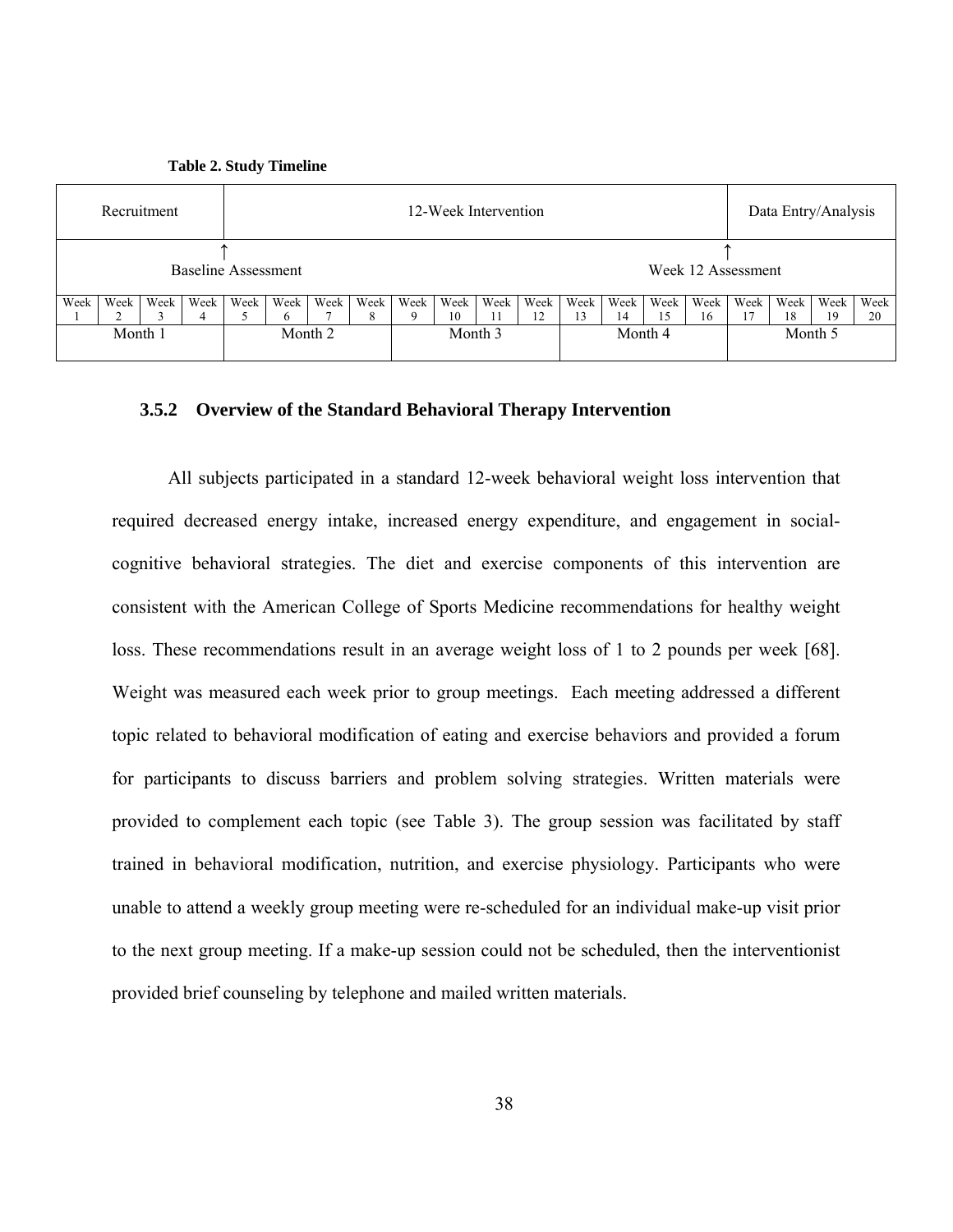|  |  | <b>Table 3. Lesson Topics</b> |  |  |
|--|--|-------------------------------|--|--|
|--|--|-------------------------------|--|--|

| Week | <b>Lesson Topic</b>                                                         |
|------|-----------------------------------------------------------------------------|
|      | The Behavioral Approach to Changing Your Eating and Exercise Behaviors      |
| 2    | <b>Healthy Food Choices</b>                                                 |
| 3    | Developing and Implementing Your Exercise Program                           |
| 4    | Energy Balance: The Impact on Body Weight                                   |
| 5    | Motivation for Weight Loss                                                  |
| 6    | Goal Setting and Time Management                                            |
| 7    | Stimulus Control: Cues in Your Physical Environment for Eating and Exercise |
| 8    | Eating Out in Restaurants and Portion Control                               |
| 9    | Barriers to Adoption of Healthy Eating and Exercise Behaviors               |
| 10   | <b>Problem Solving Strategies</b>                                           |
| 11   | The Role of Thoughts in Weight Management                                   |
| 12   | Evaluating Your Progress: Where Have You Been – Where Are You Going?        |

# **3.5.3 Overview of the Standard Dietary Intervention**

All subjects were advised to follow a balanced diet with a macronutrient composition consisting of 55% carbohydrate, 20-25% fat, and 10-25% protein. These recommendations were based on previous research studies showing successful weight control following this nutritional intake [15, 65]. The goal of the dietary intervention was to reduce both total energy and fat intake. Subjects were instructed to restrict energy intake to 1200-1800 kilocalories (kcal) per day based on initial body weight (see Table 4).

| <b>Body Weight</b>    | <b>Prescribed Energy Intake (kcal/d)</b> |
|-----------------------|------------------------------------------|
| $\leq$ 200 pounds     | $1200$ kcal/d                            |
| $200$ to $250$ pounds | $1500$ kcal/d                            |
| $>$ 250 pounds        | $1800$ kcal/d                            |

**Table 4. Caloric Recommendations Categorized by Body Weight** 

Dietary recommendations focused on choosing a variety of foods from the five different food groups, understanding portion sizes, and moderation of food intake. These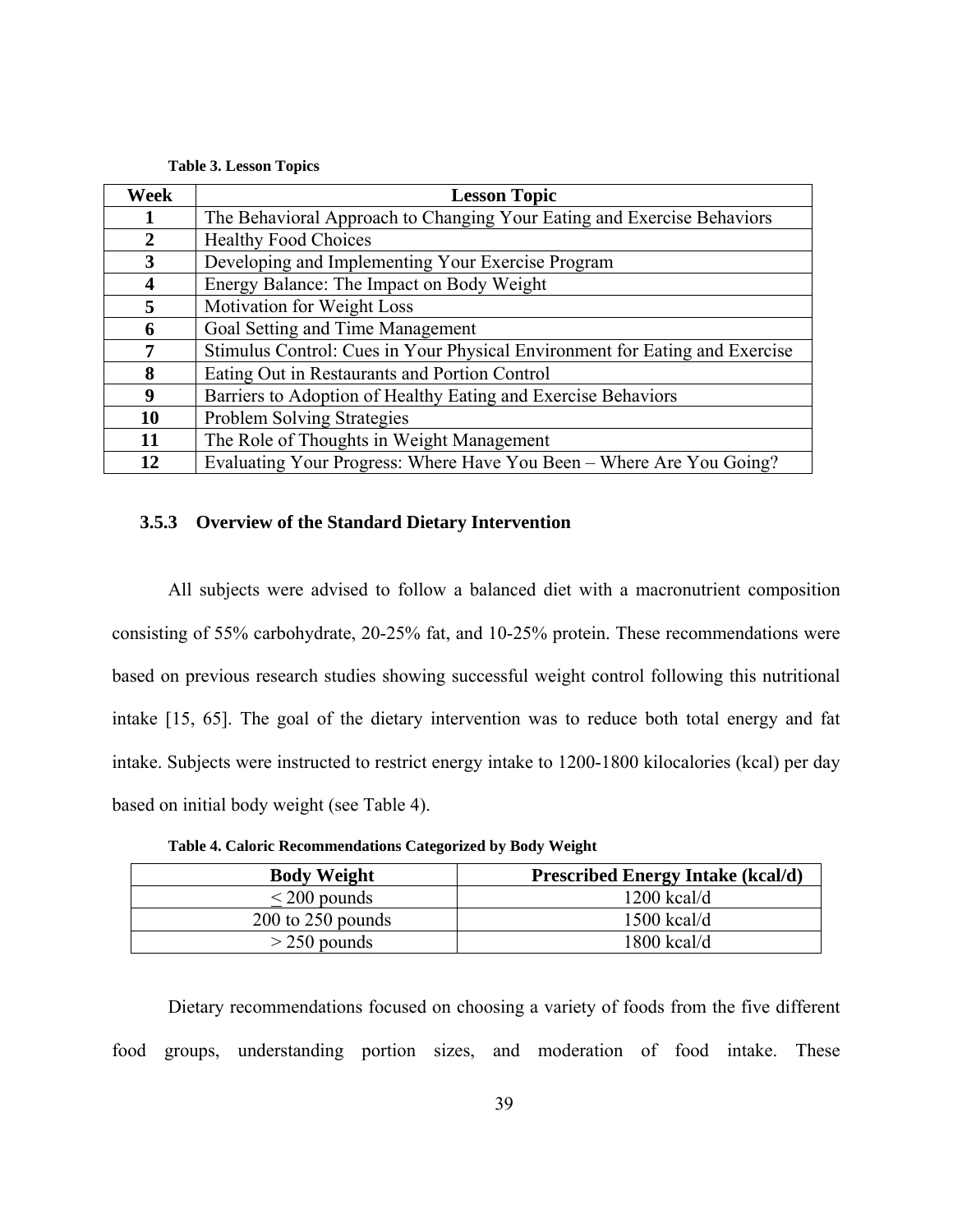recommendations result in healthy weight losses of approximately 1 to 2 pounds per week and are in agreement with those outlined by the United States Department of Agriculture's Center for Nutrition Policy and Promotion [126]. Eating plans with sample meals were provided to the participants to help them achieve a balanced, restricted calorie diet. Participants were instructed to weigh and measure all food portions. In addition, subjects were taught about the nutritional content of different types of foods and how to read and understand food labels. Subjects were given a copy of the "The Complete and Up To Date Fat Book" [127] to use as a reference for caloric and fat content when information from food labels was not available.

# **3.5.4 Overview of the Standard Exercise Intervention**

All subjects were given a weekly exercise goal and encouraged to participate in activities that were aerobic in nature and at least moderate intensity on 5 days per week. Moderate intensity activity was defined as a rating of perceived exertion (RPE) of 11 to 13 on a 15-point RPE scale and/or heart rate range between 55% to 70% of age-predicted maximal heart rate (e.g., brisk walking) [128]. Participants were taught to monitor exercise intensity using these parameters. The duration of exercise began with 100 minutes per week (20 minutes on 5 days per week) and was progressively increased to 200 minutes per week (40 minutes on 5 days per week) by the  $9<sup>th</sup>$  week of the intervention (See Table 5). This recommendation is based on the findings that 200 to 300 minutes of exercise per week is associated with improvements in long-term weight loss and management of body weight [15, 68, 129, 130] .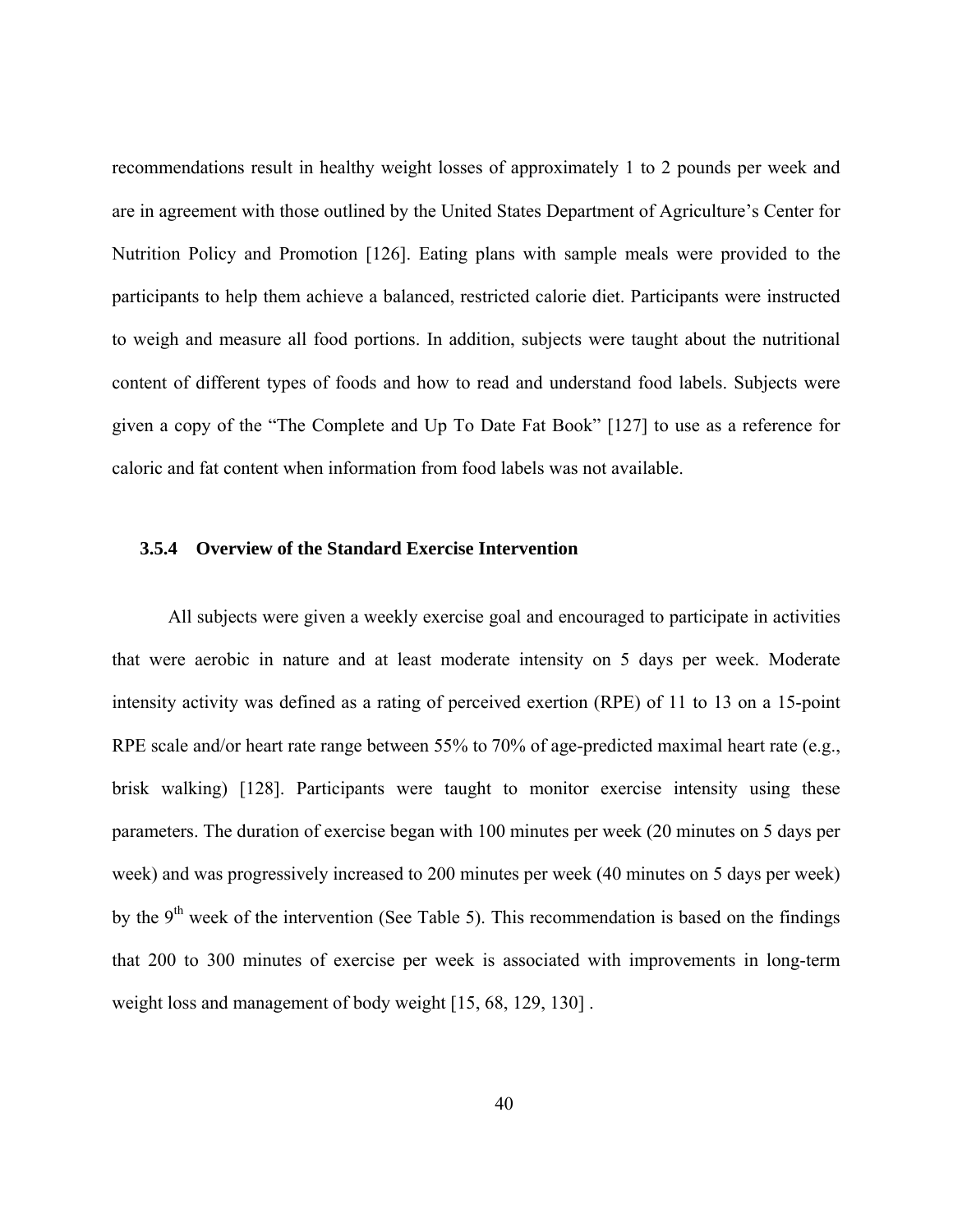| Week           | Days/Week                            | <b>Duration</b>    | <b>Duration</b>     | <b>Intensity</b> | <b>Intensity</b>                     |
|----------------|--------------------------------------|--------------------|---------------------|------------------|--------------------------------------|
|                |                                      | <b>Minutes/Day</b> | <b>Minutes/week</b> | $(RPE*)$         | $\left(\frac{9}{6}HRmax^{**}\right)$ |
|                | 5                                    | 20                 | 100                 | $11 - 13$        | 55-70                                |
| $\overline{2}$ | 5                                    | 20                 | 100                 | $11 - 13$        | 55-70                                |
| 3              | 5                                    | 20                 | 100                 | $11 - 13$        | 55-70                                |
| 4              | 5                                    | 20                 | 100                 | $11 - 13$        | 55-70                                |
| 5              | 5                                    | 30                 | 150                 | $11 - 13$        | 55-70                                |
| 6              | 5                                    | 30                 | 150                 | $11 - 13$        | 55-70                                |
| 7              | 5                                    | 30                 | 150                 | $11 - 13$        | 55-70                                |
| 8              | 5                                    | 30                 | 150                 | $11 - 13$        | 55-70                                |
| 9              | 5                                    | 40                 | 200                 | $11 - 13$        | 55-70                                |
| 10             | 5                                    | 40                 | 200                 | $11 - 13$        | 55-70                                |
| 11             | 5                                    | 40                 | 200                 | $11 - 13$        | 55-70                                |
| 12             |                                      | 40                 | 200                 | $11 - 13$        | 55-70                                |
|                | * RPE – Rating of Perceived Exertion |                    |                     |                  |                                      |
|                | ** HRmax – Heart Rate Maximum        |                    |                     |                  |                                      |

**Table 5. Description of Progressive Aerobic Exercise Prescription** 

Self-monitoring is a key behavioral strategy that is associated with successful weight loss [131-133] . Therefore, subjects were instructed to self-monitor and record all eating and exercise behaviors including all food and drink items, the time foods were consumed, the caloric and fat content of each item, and the type, duration, and intensity of each exercise session in a weekly diary. The diaries were reviewed weekly by the interventionists and feedback was provided regarding food choices, compliance with caloric and fat goals, eating patterns, adherence to weekly exercise goals, exercise consistency, and mode of exercise. If unhealthy dietary patterns were observed (e.g., severe energy restriction), the participant was counseled and, if necessary, they were referred to their personal physician for additional treatment. Furthermore, participants identified as engaging in excessive amounts of exercise (duration or intensity) or unsafe exercise practices were counseled by the Principal Investigator and appropriate action was taken if the participant failed to comply with the study recommendations.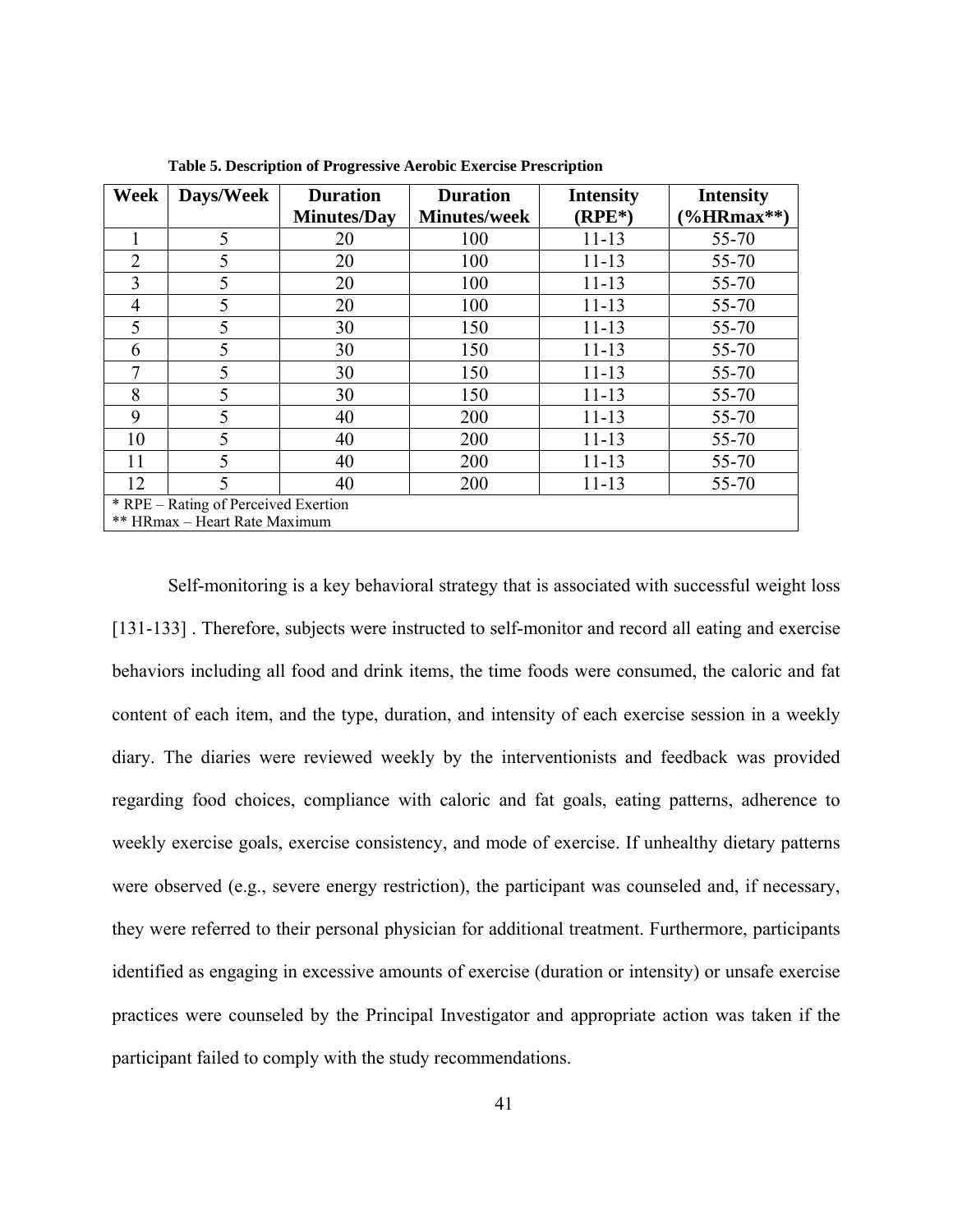### **3.6 Description of Assessments**

Outcomes of this study were assessed at 0 and 12 weeks on all participants. These assessments included body weight, height, energy intake, exercise (physical activity), and questionnaires that evaluated perceived importance of and willingness to engage in behaviors for weight loss. Questionnaires were given to the participants to complete at home. Body weight and height assessments were completed in approximately 15 minutes and were performed at the Physical Activity and Weight Management Research Center at the University of Pittsburgh. Participants were paid a stipend of \$25.00 upon completion of both the baseline and week 12 assessments. These assessments are described in detail below.

## **3.6.1 Weight**

Body weight was assessed at 0 and 12 weeks using a calibrated medical balance-beam scale (Health-O-Meter Inc., Bridgeview, IL) with subjects wearing a lightweight hospital gown. This measurement was recorded to the nearest 0.25 kg.

# **3.6.2 Height**

Height was measured at 0 and 12 weeks using a calibrated, wall-mounted stadiometer (Perspective Enterprises, Inc., Kalamazoo, MI). Subjects were instructed to remove their shoes and stand upright with the back of their heels against the wall for the measurement. This measurement was recorded to the nearest 0.1 cm.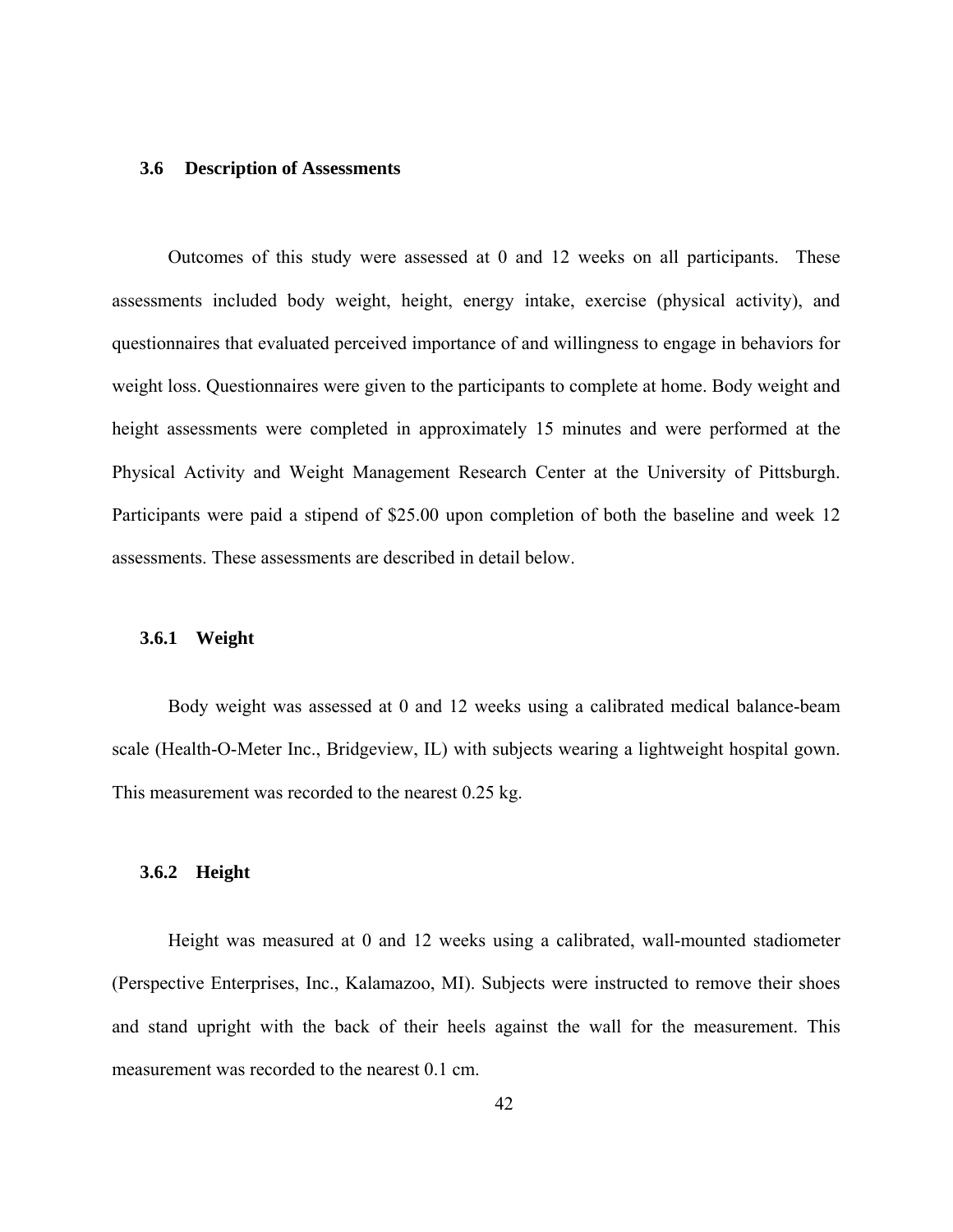## **3.6.3 Macronutrient Intake**

Macronutrient intake was assessed at baseline and at week 12 with the 1998 version of the Block Food Frequency Questionnaire (FFQ) (Block-98 Dietary Data Systems, Berkeley, CA). The FFQ provides data for energy intake and macronutrient composition by inquiring about 109 food items and the corresponding usual portion sizes. This questionnaire also queries about the use of dietary supplements, eating out in restaurants, and the frequency of eating low-fat foods. This measurement of energy intake has been shown to be valid and reliable compared to 4-day food records [134].

# **3.6.4 Physical Activity**

Self-reported physical activity was assessed at 0 and 12 weeks using the Paffenbarger Physical Activity Questionnaire (Exercise Habits)[135]. This questionnaire provides information about an individuals' total energy expenditure as assessed through exercise patterns (such as average number of flights of stairs climbed each day, average number of city blocks walked each day, and other sports, fitness, or recreational activities over the previous seven days). This questionnaire has been shown to be a valid and reliable assessment of physical activity [135, 136].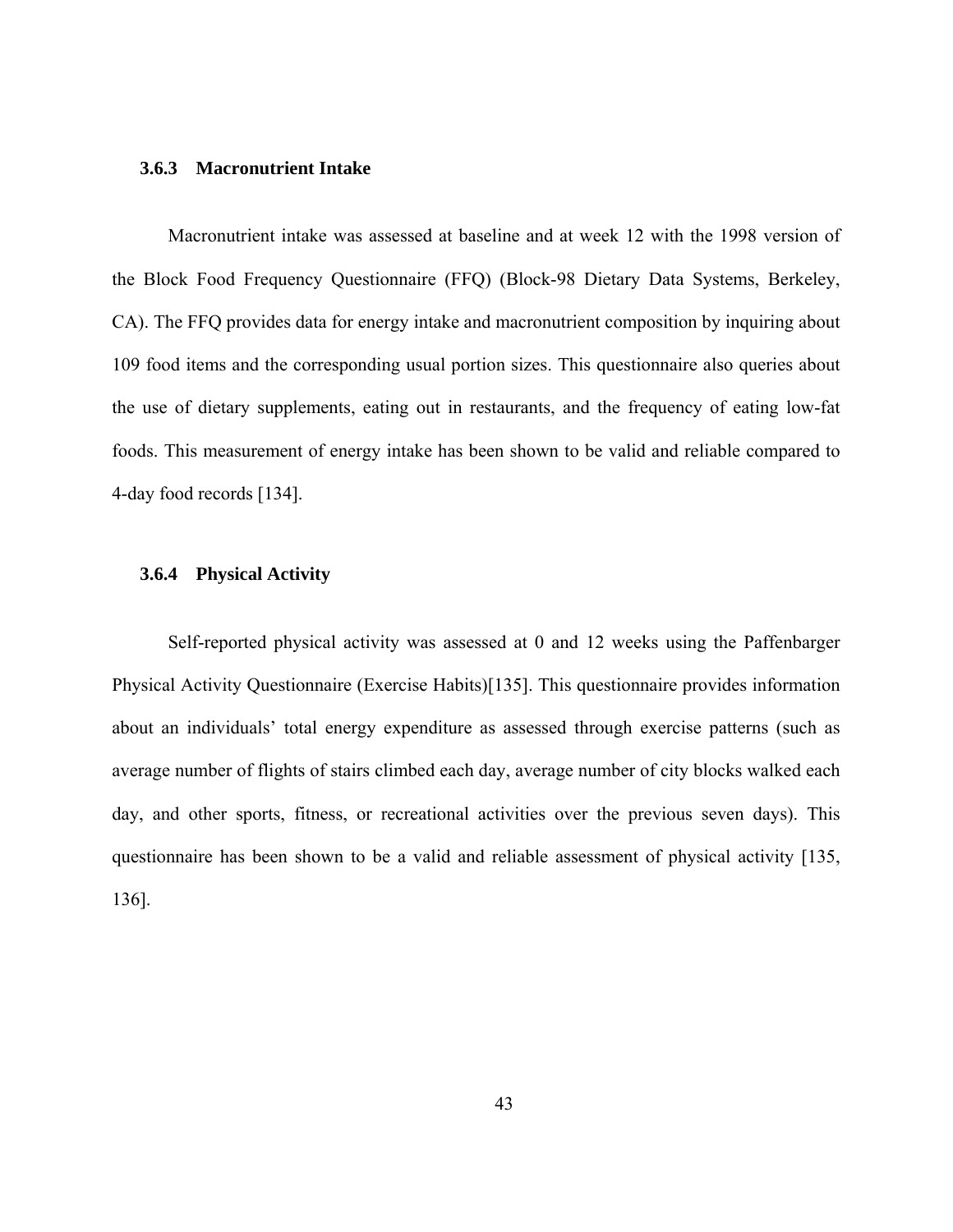## **3.6.5 Weight Loss Behaviors Questionnaires**

These four weight loss behaviors questionnaires were developed specifically for use in this study (see Appendix G). The questionnaires asked the participants to quantify their perceived importance, willingness, actual frequency, and intentions to engage in 17 different behaviors. The 17 questions represent three main categories of behaviors: self-monitoring, eating, and exercise. The self-monitoring questions included using a diary, tracking calories and fat, measuring food portions, tracking exercise, and checking weight. The eating questions included following menu plans, eating smaller portions of food, planning meals, modifying cooking, eating out in restaurants, and changing thoughts about healthy eating. The exercise questions included exercising at least 30 minutes each day, participating in supervised exercise sessions, making exercise a priority, exercising when not in the mood to do so, and changing thoughts related to physical activity. Question number seven asked about attendance at weekly weight loss meetings and responses to this question were examined in relation to actual attendance. The questionnaires are described below:

**Weight Loss Behaviors (Perceived Importance):** This questionnaire was created to capture a participants' opinion of how important a specific behavior was in achieving a successful weight loss (i.e., the perceived importance of a behavior). This questionnaire examined 17 different weight loss behaviors and was administered at baseline and at week 12. Responses to this questionnaire ranged from zero to five (the scale ranged from not at all important to very important). Descriptive data from this questionnaire was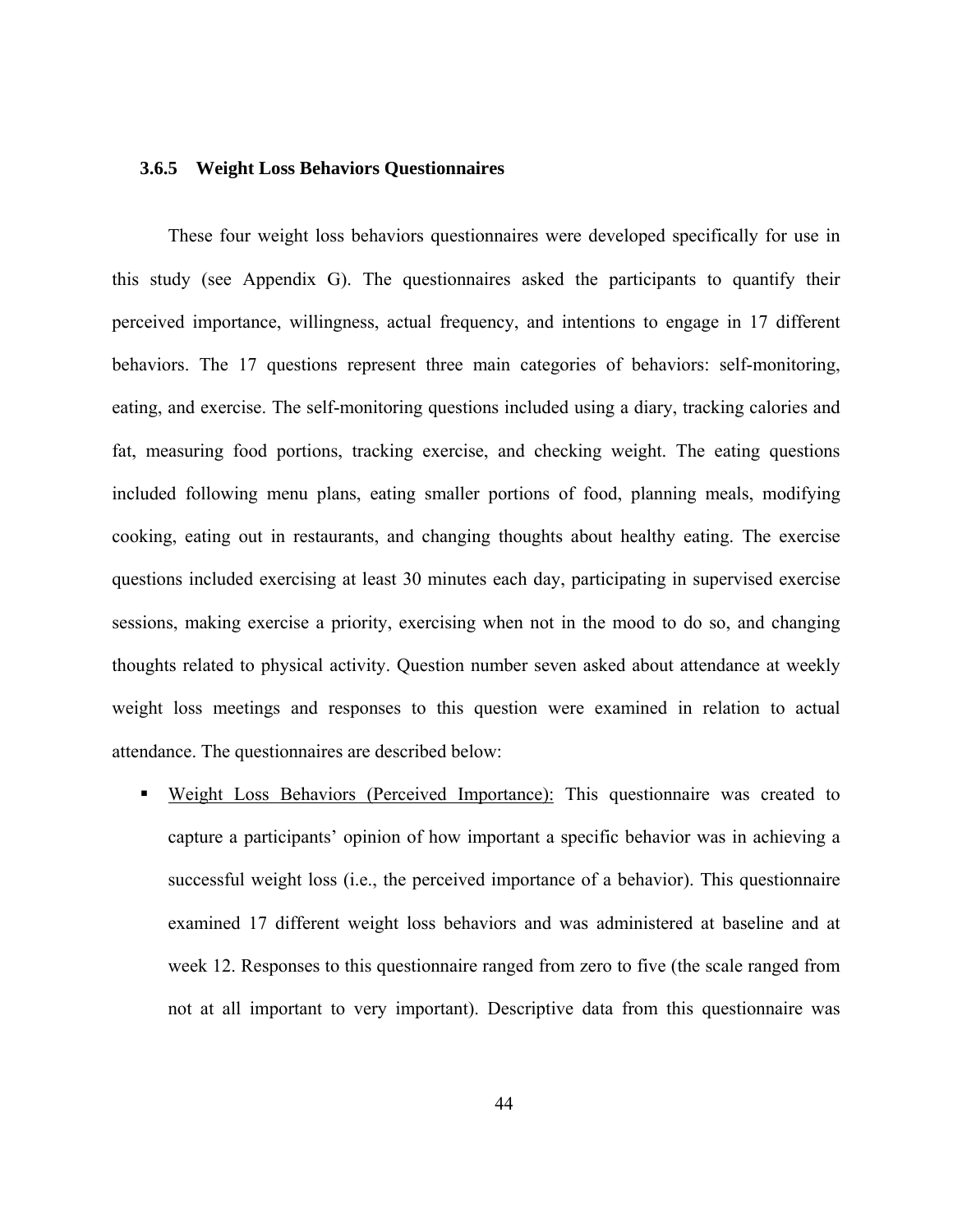categorized into one of two groups: responses of 0 to 2 were considered "Not at all Important" and responses of 3 to 5 were considered "Somewhat to Very Important."

- Willingness Questionnaire: This questionnaire was created to capture the number of days a participant was willing to engage in 17 different weight loss behaviors during a 12 week behavioral weight loss intervention. This questionnaire was administered at baseline and at week 12. Responses to this questionnaire ranged from zero to seven. Descriptive data from this questionnaire was categorized into one of two groups: responses of 0 to 2 were considered "Not Willing to engage in behavior frequently" and responses of 3 to 7 were considered "Somewhat to Very Willing to engage in behavior frequently."
- Behavior Frequency Questionnaire: This questionnaire was created to quantify the number of days a participant reported engaging in 17 different weight loss behaviors. This questionnaire was administered at baseline, week 4, week 8, and then again at week 12. Responses to this questionnaire ranged from zero to seven indicating the number of times the behavior was done on average during the previous four weeks. The baseline questionnaire wording was slightly modified to capture the current frequency of the 17 behaviors. Descriptive data from this questionnaire was categorized into one of two groups: responses of 0 to 2 were considered "Not Frequent" and responses of 3 to 7 were considered "Somewhat to Very Frequent."
- Intention Questionnaire: This questionnaire was created to capture the number of days a participant intended on engaging in 17 different weight loss behaviors during a 12-week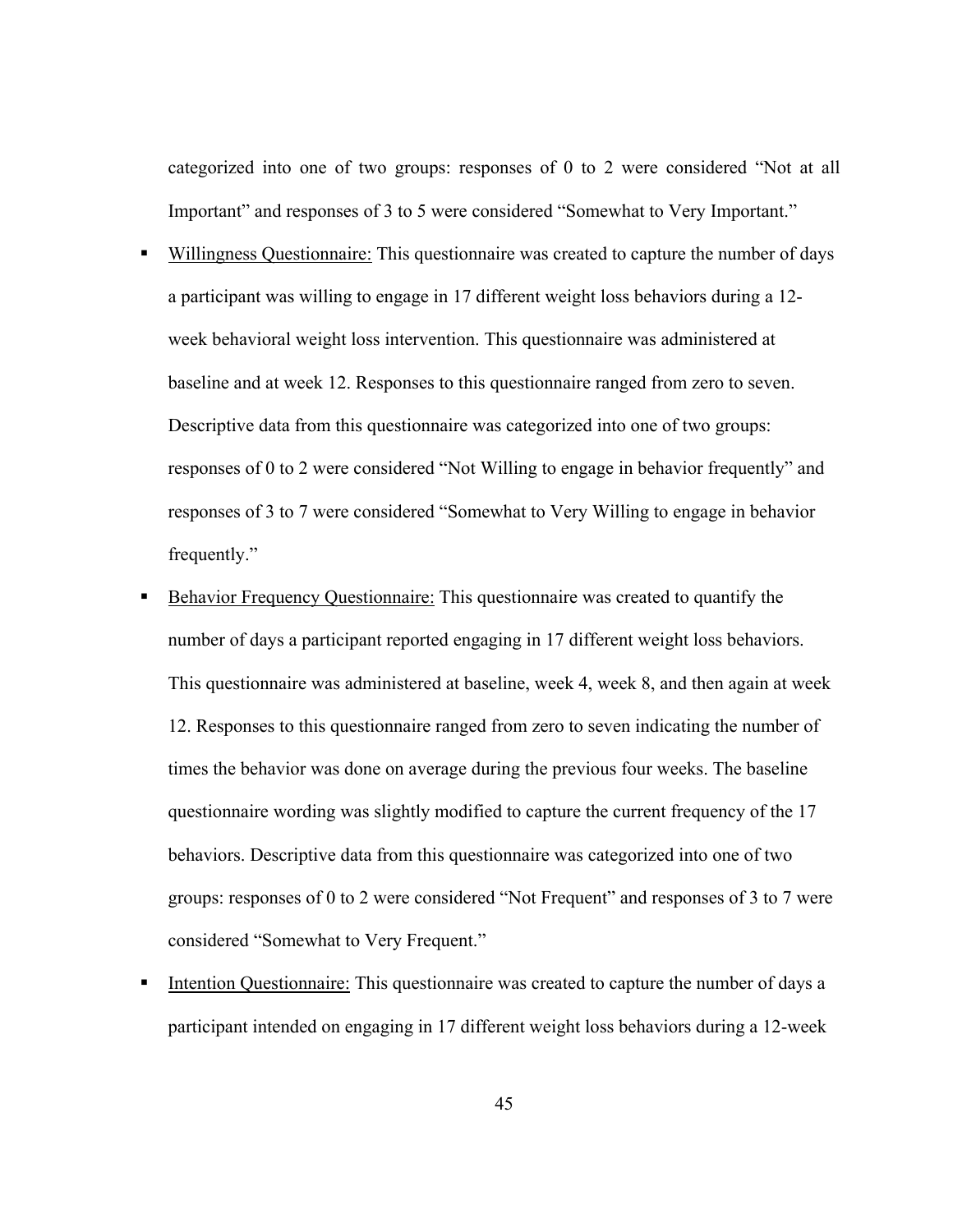behavioral weight loss intervention. This questionnaire was administered at baseline and at week 12. Responses to this questionnaire ranged from zero to seven.

## **3.7 Statistical Analyses**

All data were entered and analyzed using SPSS software for Windows (version 14.0) [137]. The data from the questionnaire responses were double entered and compared for discrepancies. The data were examined for normality and appropriate transformations were used for data that was not normally distributed. Results are expressed as mean  $\pm$  standard deviation (s.d.) unless specified otherwise. The p-value  $\leq$  0.05 was used as a criterion for statistical significance. The following are the specific analyses that were performed:

- 1. Descriptive analyses were done on subject characteristics (age, body weight, BMI), energy intake, energy expenditure, retention rates, and specific adherence measures (frequency of diary use, frequency of reported exercise, and attendance at weekly group sessions). In addition, changes in process measures (weight, percentage weight loss, BMI, energy intake, and energy expenditure) were analyzed for significance.
- 2. Descriptive analyses were done on the total scores and the sub-scores (self-monitoring, eating, and exercise behaviors) for perceived importance, willingness, behavior frequency, and intention.
- 3. Correlation coefficients were computed between perceived importance of selfmonitoring, eating, and exercise behaviors at baseline and at week 12 and willingness to engage in self-monitoring, eating, and exercise behaviors at baseline and week 12.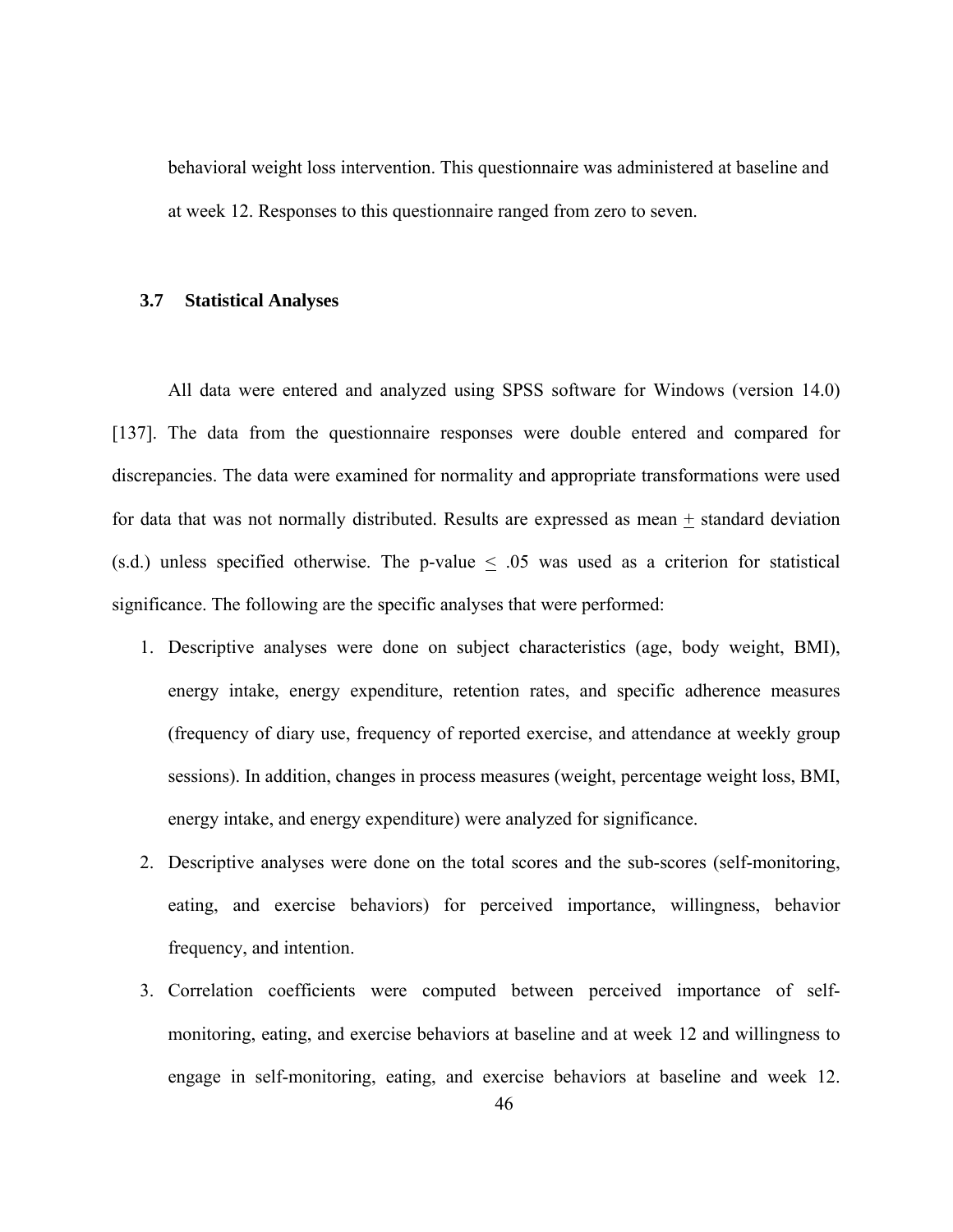Because data from the questionnaires are categorical, correlation coefficients were computed using Spearman Rank Order correlation coefficient analyses.

4. Correlation coefficients were computed between perceived importance of, willingness to engage in, behavior frequency of, and intention for self-monitoring, eating, and exercise behaviors and weight loss.

# **3.8 Power Analysis**

 A power analysis was performed to determine the appropriate sample size. This power analysis was based on the analyses that were proposed for the specific aims. Considering that a sample of 37 participants were recruited to participate in this study, this allowed for correlations of  $r = 0.43$  for the relationships being examined to be detected at 0.80 power with a two-tailed alpha of 0.05. However, because only 30 participants completed the intervention this allowed for the correlations of  $r = 0.47$  to be detected at 0.80 power with a two-tailed alpha of 0.05.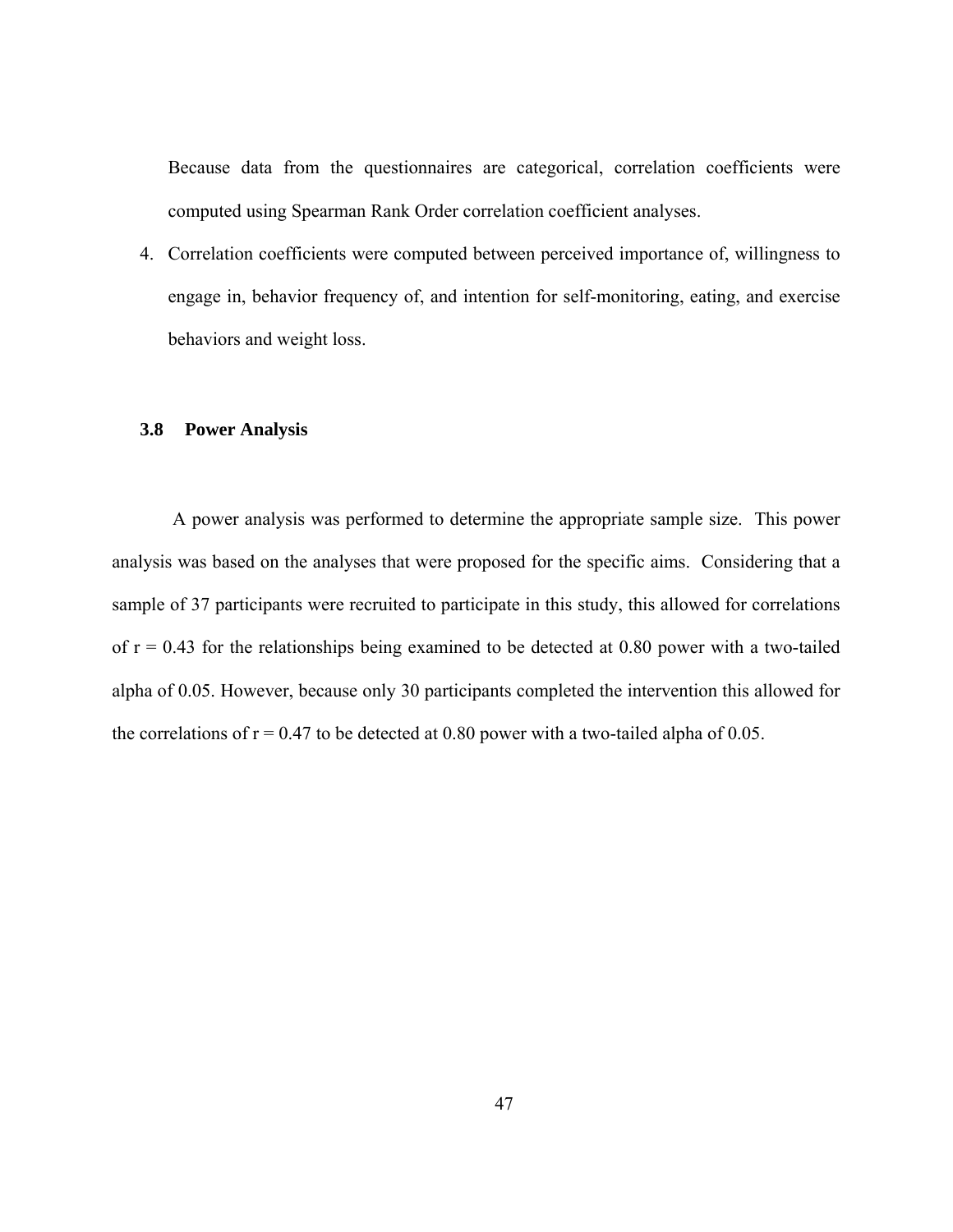# **4 RESULTS**

The purpose of this study was to examine perceived importance of and willingness to engage in weight loss behaviors during a standard 12-week behavioral weight loss program. This study was a pretest-posttest clinical weight loss intervention with assessments performed at 0 and 12 weeks of participation. The results from this study are presented in the following sections.

# **4.1 Descriptive Analyses**

### **4.1.1 Attrition**

Thirty-seven subjects were randomized and started the weight loss intervention. Retention of participants who provided complete assessments at 0 and 12 weeks ( $N = 30$ ) was 81%; these individuals are referred to as "completers" whereas the participants who failed to provide 12 week data ( $N = 7$  or 19%) are referred to as "non-completers." Table 6 lists participants' reasons for dropout and the week number that dropout occurred.

| Participant | <b>Reason for dropout</b>                | Week of dropout |
|-------------|------------------------------------------|-----------------|
|             |                                          |                 |
|             | Could lose weight on own                 | Week $#2$       |
|             | Had different expectations for program   | Week $# 2$      |
| 3.          | Had different expectations for program   | Week $#4$       |
|             | Too much effort to attend group sessions | Week $#4$       |
| 5.          | Too much effort to attend group sessions | Week $# 5$      |
| 6.          | Too much effort to attend group sessions | Week $# 7$      |
|             | Too much effort to attend group sessions | Week $# 9$      |
|             |                                          |                 |

**Table 6. Descriptive Data for Dropouts**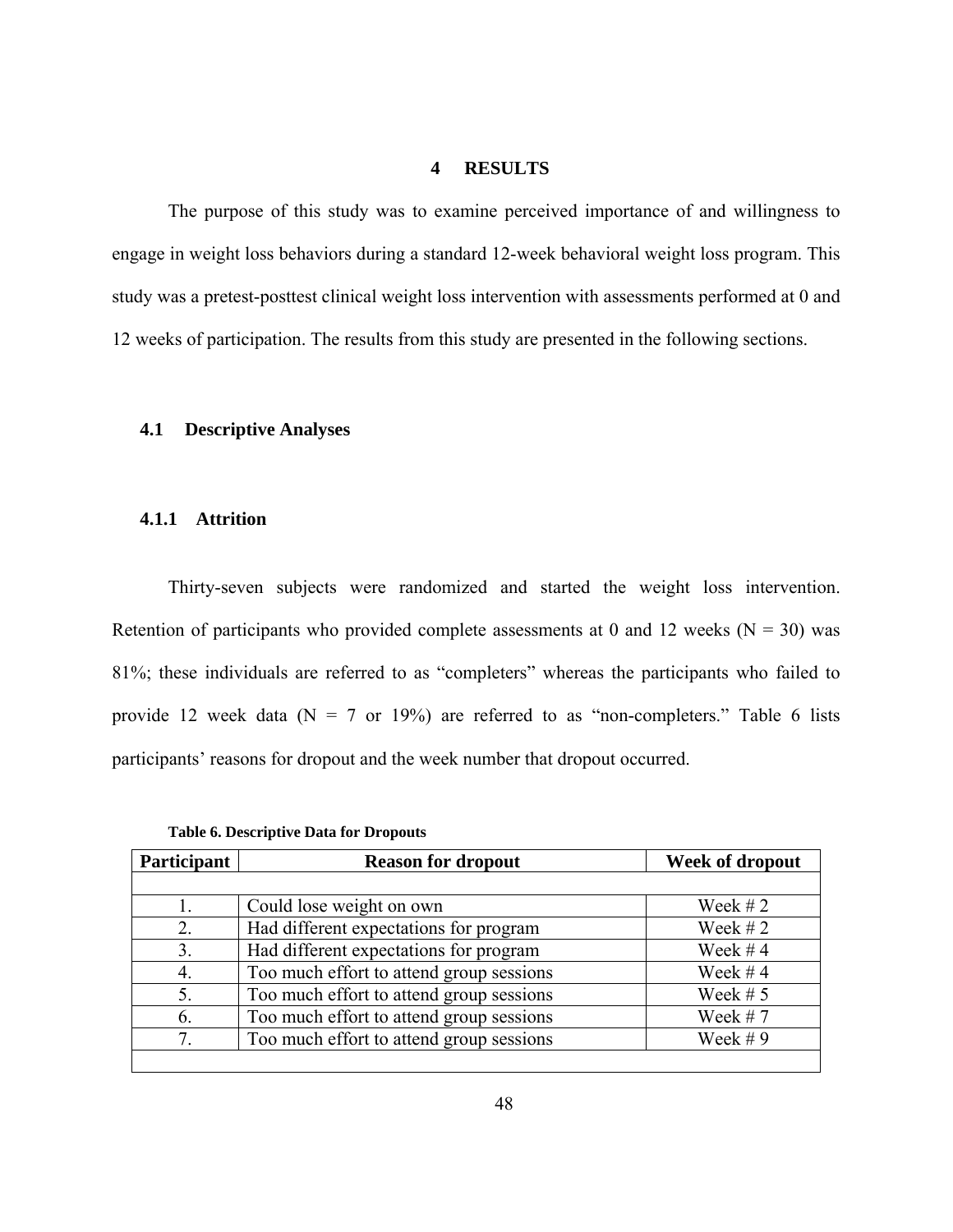# **4.1.2 Baseline Subject Characteristics**

The participants who began the behavioral weight loss intervention consisted of 37 overweight adult men and women (14 males and 23 females). All of the participants had a body mass index ranging from 25.0 to 39.9 kg/m<sup>2</sup> and were between the ages of 18 to 55 years of age at the start of the study. Descriptive statistics (mean  $\pm$  standard deviation) for the subjects are presented in Table 7.

|                                                                      | <b>Total</b>                                                                                                         | <b>Completers</b>               | <b>Non-Completers</b>           |
|----------------------------------------------------------------------|----------------------------------------------------------------------------------------------------------------------|---------------------------------|---------------------------------|
| <b>Characteristics</b>                                               | $(N = 37)$                                                                                                           | $(N = 30)$                      | $(N = 7)$                       |
|                                                                      | $(\text{mean} \pm \text{s.d.})$                                                                                      | $(\text{mean} \pm \text{s.d.})$ | $(\text{mean} \pm \text{s.d.})$ |
|                                                                      |                                                                                                                      |                                 |                                 |
| Age (years)                                                          | $42.4 \pm 7.7$                                                                                                       | $42.5 + 8.1$                    | $42.3 \pm 6.2$                  |
|                                                                      |                                                                                                                      |                                 |                                 |
| Weight (kg)                                                          | $94.3 \pm 12.7$                                                                                                      | $93.4 \pm 12.7$                 | $97.7 \pm 13.0$                 |
|                                                                      |                                                                                                                      |                                 |                                 |
| <b>Body Mass Index (kg/m<sup>2</sup>)</b>                            | $32.5 \pm 2.8$                                                                                                       | $32.4 \pm 2.7$                  | $33.0 \pm 3.1$                  |
|                                                                      |                                                                                                                      |                                 |                                 |
| <b>Gender</b>                                                        |                                                                                                                      |                                 |                                 |
| % Males                                                              | $37.8\%$ (N = 14)                                                                                                    | $36.7\%$ (N = 11)               | 42.9% ( $N = 3$ )               |
| % Females                                                            | $62.2\%$ (N = 23)                                                                                                    | 63.3% ( $N = 19$ )              | $57.1\%$ (N = 4)                |
|                                                                      |                                                                                                                      |                                 |                                 |
| <b>Energy Intake (kcal/d)</b>                                        | $2134.6 + 1288.8$                                                                                                    | $1970.2 + 1352.9$               | $2839.5 + 636.9$                |
|                                                                      |                                                                                                                      |                                 |                                 |
| Percent Dietary Fat Intake (%)                                       | $39.8 + 6.4$                                                                                                         | $39.0 \pm 6.4$                  | $43.0 \pm 5.4$                  |
|                                                                      |                                                                                                                      |                                 |                                 |
| Percent Carbohydrate Intake (%)                                      | $45.7 + 7.5$                                                                                                         | $46.9 + 7.5$                    | $40.7 + 5.8$                    |
|                                                                      |                                                                                                                      |                                 |                                 |
| <b>Percent Protein Intake (%)</b>                                    | $14.7 \pm 3.0$                                                                                                       | $14.6 \pm 2.9$                  | $15.4 \pm 3.5$                  |
|                                                                      |                                                                                                                      |                                 |                                 |
| <b>Physical Activity (kcal/wk)</b>                                   | $500.7 + 418.0$                                                                                                      | $440.2 + 383.3$                 | $759.7 + 491.8$                 |
|                                                                      |                                                                                                                      |                                 |                                 |
| $* s.d. = standard deviation$<br>$\cdots$ $\alpha$ $\cdots$ $\alpha$ | the company's company's company's<br>the contract of the contract of the contract of the contract of the contract of |                                 |                                 |

**Table 7. Baseline Characteristics of Total Subjects, Completers, and Non-Completers** 

\*\* Note: No statistically significant differences between completers and non-completers.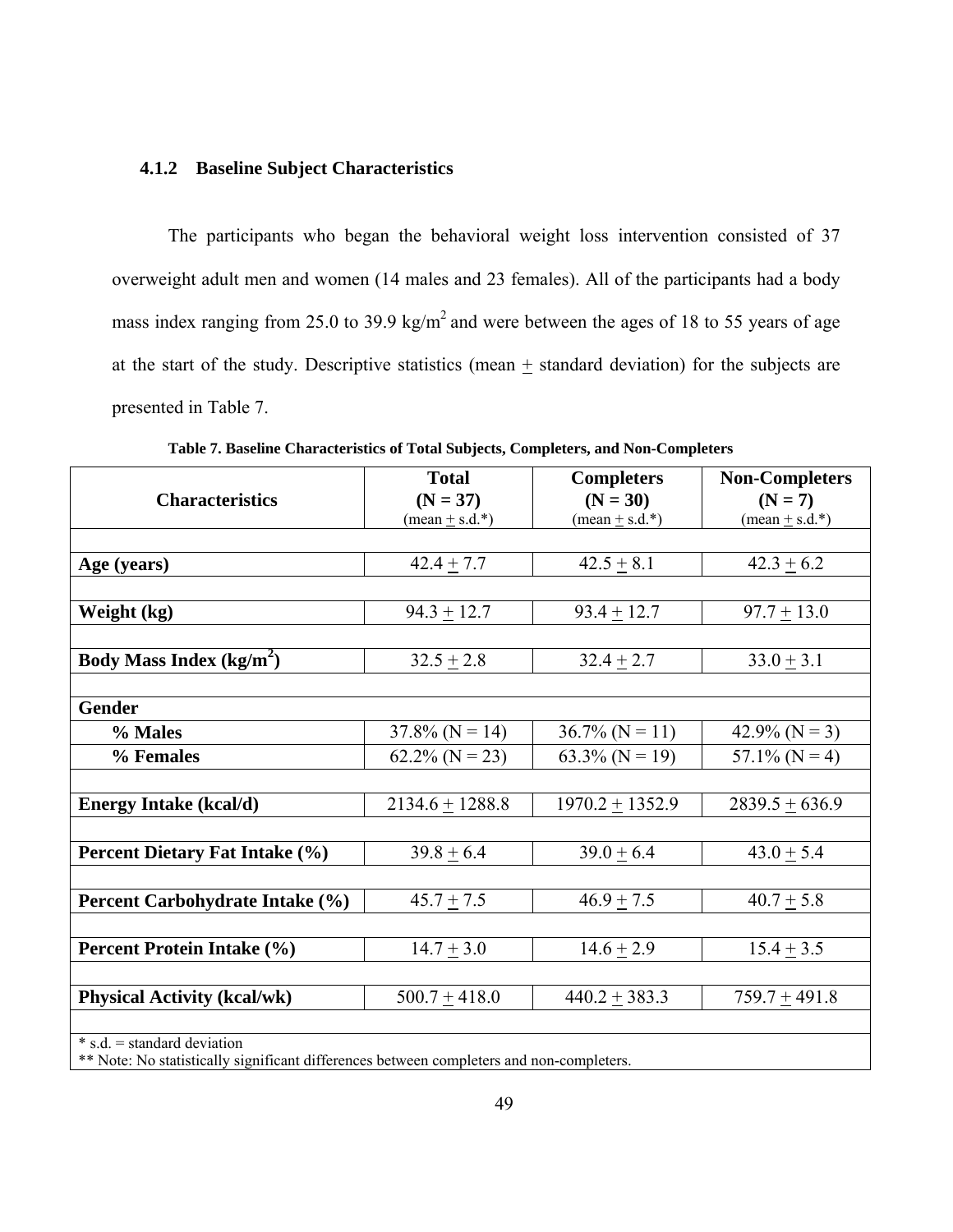For all subjects (N = 37), age was  $42.4 \pm 7.7$  years, body mass index was  $32.5 \pm 2.8$ kg/m<sup>2</sup> and weight was 94.3  $\pm$  12.7 kg. Energy intake was 2134.6  $\pm$  1288.8 kcal/d, with macronutrients being 39.8  $\pm$  6.4 % fat, 45.7  $\pm$  7.5 % carbohydrates, and 14.7  $\pm$  3.0 % protein. The physical activity energy expenditure was  $500.7 \pm 418.0$  kcal/wk. Independent t-tests revealed no significant baseline differences between completers and non-completers for age, weight, BMI, gender, macronutrient intake, and physical activity energy expenditure (see Table 7).

#### **4.1.3 Adherence Measures**

Descriptive statistics on attendance at group sessions and completion of food diaries are presented in Table 8. Attendance percentage was calculated as the total number of treatment sessions attended divided by the total number of possible group sessions over the 12 week intervention. Data are presented as the average per week during weeks 1-12, 1-4, 5-8, and 9-12 for all randomized subjects. The average number of participants attending the total weekly group meetings was  $9.2 \pm 3.4$ . The average number of sessions attended during weeks 1-4 was  $3.7 \pm$ 0.7, weeks 5-8 was 2.8  $\pm$  1.5, and weeks 9-12 was 2.7  $\pm$  1.6. The average number of diaries returned during weeks  $1-12$  was  $8.4 + 4.6$ ; during weeks  $1-4$  was  $3.2 + 1.4$ , during weeks  $5-8$  was 2.8  $\pm$  1.7, and during weeks 9-12 was 2.3  $\pm$  1.9. Descriptive statistics for percentage of diaries submitted per week, percentages of participants meeting weekly exercise goal per week, and percentage attendance per week are presented in Table 9.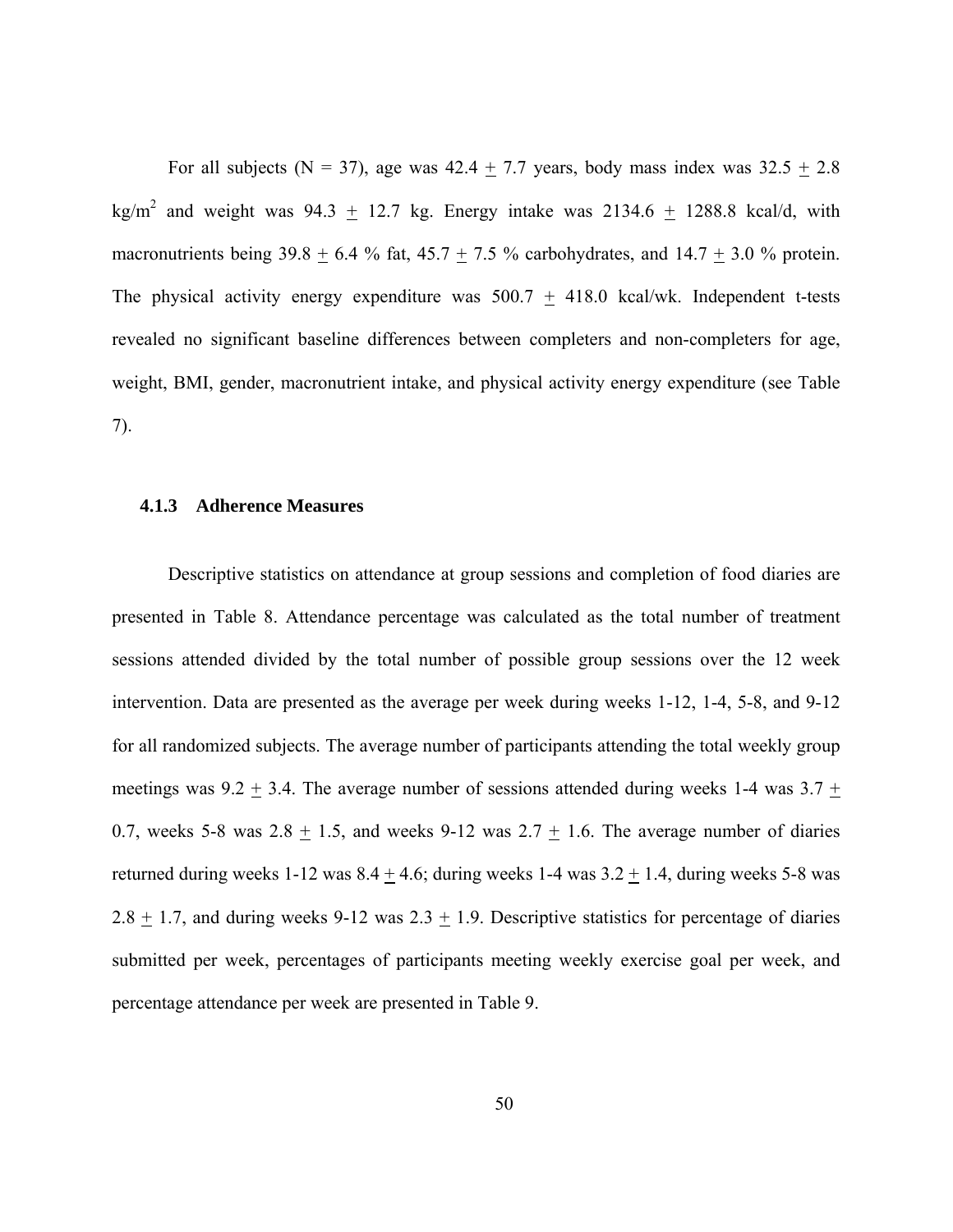|                               | Average attendance at<br>weekly sessions $(N = 37)$<br>$(\text{mean} + \text{s.d.})^*$ | <b>Average number of diaries</b><br>turned in $(N = 37)$<br>$(\text{mean} + \text{s.d.})^*$ |
|-------------------------------|----------------------------------------------------------------------------------------|---------------------------------------------------------------------------------------------|
|                               |                                                                                        |                                                                                             |
| <b>Total Weeks 1-12</b>       | $9.2 + 3.4$                                                                            | $8.4 + 4.6$                                                                                 |
|                               |                                                                                        |                                                                                             |
| Weeks 1-4                     | $3.7 + 0.7$                                                                            | $3.2 + 1.4$                                                                                 |
|                               |                                                                                        |                                                                                             |
| Weeks 5-8                     | $2.8 \pm 1.5$                                                                          | $2.8 \pm 1.7$                                                                               |
|                               |                                                                                        |                                                                                             |
| <b>Weeks 9-12</b>             | $2.7 \pm 1.6$                                                                          | $2.3 + 1.9$                                                                                 |
|                               |                                                                                        |                                                                                             |
| $*$ s.d. = standard deviation |                                                                                        |                                                                                             |

**Table 8. Adherence Measures: Attendance and Diaries Returned** 

| Table 9. Diary Submittal, Attendance, and Attainment of Weekly Exercise Goals |  |  |
|-------------------------------------------------------------------------------|--|--|
|                                                                               |  |  |

| Week                    | <b>Number of subjects</b><br>returning a diary<br>$N(%)^*$                                  | <b>Weekly exercise goal</b><br>(min/week) | Number of<br>subjects meeting<br>weekly exercise<br>goal<br>$N({\%})^*$ | <b>Number of</b><br>subjects attending<br>weekly group<br>sessions<br>$N(%)*$ |
|-------------------------|---------------------------------------------------------------------------------------------|-------------------------------------------|-------------------------------------------------------------------------|-------------------------------------------------------------------------------|
|                         |                                                                                             |                                           |                                                                         |                                                                               |
| 1                       | 30 $(81\%)$                                                                                 | 100                                       | 13 (35%)                                                                | 37 (100%)                                                                     |
| $\boldsymbol{2}$        | 30(81%)                                                                                     | 100                                       | 13(35%)                                                                 | 35 (94.6%)                                                                    |
| 3                       | 29 (78%)                                                                                    | 100                                       | $17(46\%)$                                                              | 32 (86.5%)                                                                    |
| $\overline{\mathbf{4}}$ | 29 (78%)                                                                                    | 100                                       | 13 (35%)                                                                | 33 (89.2%)                                                                    |
| 5                       | 28 (76%)                                                                                    | 150                                       | $17(46\%)$                                                              | 26 (70.3%)                                                                    |
| 6                       | 26(70%)                                                                                     | 150                                       | 14 (38%)                                                                | $27(73.0\%)$                                                                  |
| 7                       | 26(70%)                                                                                     | 150                                       | 20(54%)                                                                 | 26 (70.3%)                                                                    |
| 8                       | 26(70%)                                                                                     | 150                                       | $19(51\%)$                                                              | $25(67.6\%)$                                                                  |
| 9                       | $22(60\%)$                                                                                  | 200                                       | $17(46\%)$                                                              | 26 (70.3%)                                                                    |
| 10                      | $22(60\%)$                                                                                  | 200                                       | 15(41%)                                                                 | 22 (59.5%)                                                                    |
| 11                      | 21(57%)                                                                                     | 200                                       | 14 (38%)                                                                | 23 (62.2%)                                                                    |
| 12                      | 21(57%)                                                                                     | 200                                       | 15(41%)                                                                 | 29 (78.4%)                                                                    |
|                         | * Note: N values are derived from the number applicable out of a total N of 37 participants |                                           |                                                                         |                                                                               |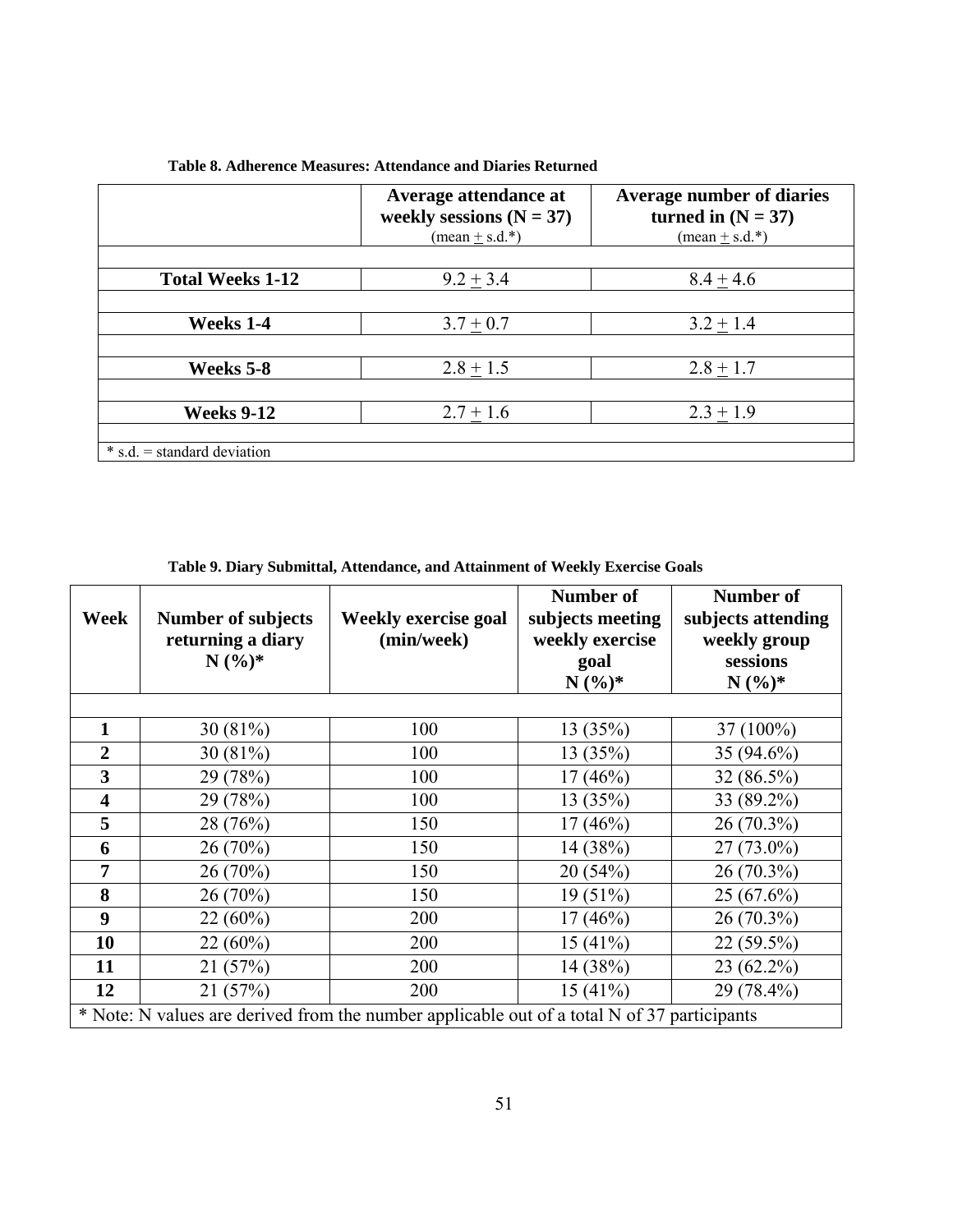#### **4.1.4 Weight and BMI**

The weight for completers ( $N = 30$ ) at baseline was 93.4  $\pm$  12.7 kg and at week 12 was  $87.3 + 13.0$  kg ( $p < 0.01$ ). There was a significant decrease in weight among the completers (6.2)  $\pm$  4.2 kg). The percentage of weight loss was 6.7  $\pm$  4.2. Of the 30 participants who completed the program, 2 gained weight; 12 had a weight loss between 1 and 5 kg; 11 had a weight loss between 5 and 10 kg; and 5 achieved weight losses greater than 10 kg. The BMI for completers (N = 30) at baseline was  $32.4 \pm 2.7$  kg/m<sup>2</sup> and at week 12 was  $30.3 \pm 3.1$  kg/m<sup>2</sup> (p < 0.01). The intent-to-treat analysis for weight and BMI revealed a pattern that was consistent with the results for the completer's data (see Table 10).

### **4.1.5 Energy Intake and Energy Expenditure**

Energy intake decreased from 1970.2  $\pm$  1352.9 (kcal/d) at baseline to 1396.1  $\pm$  800.2 (kcal/d) at week 12 ( $p < 0.01$ ). Percentage of fat decreased from 39.0  $\pm$  6.4 at baseline to 31.6  $\pm$ 6.9 at week 12 ( $p < 0.01$ ); percentage of carbohydrates increased from  $46.9 \pm 7.5$  at baseline to 52.9  $\pm$  8.0 at week 12 (p < 0.01); and percentage of protein increased from 14.6  $\pm$  2.9 at baseline to 16.6  $\pm$  3.6 at week 12 (p < 0.01). Physical activity energy expenditure increased from 440.2  $\pm$ 383.3 kcal/wk at baseline to  $1762.9 \pm 1549.3$  kcal/wk at week 12 (p < 0.01). The intent-to-treat analysis for energy intake and energy expenditure was similar to that of the completers (see Table 10).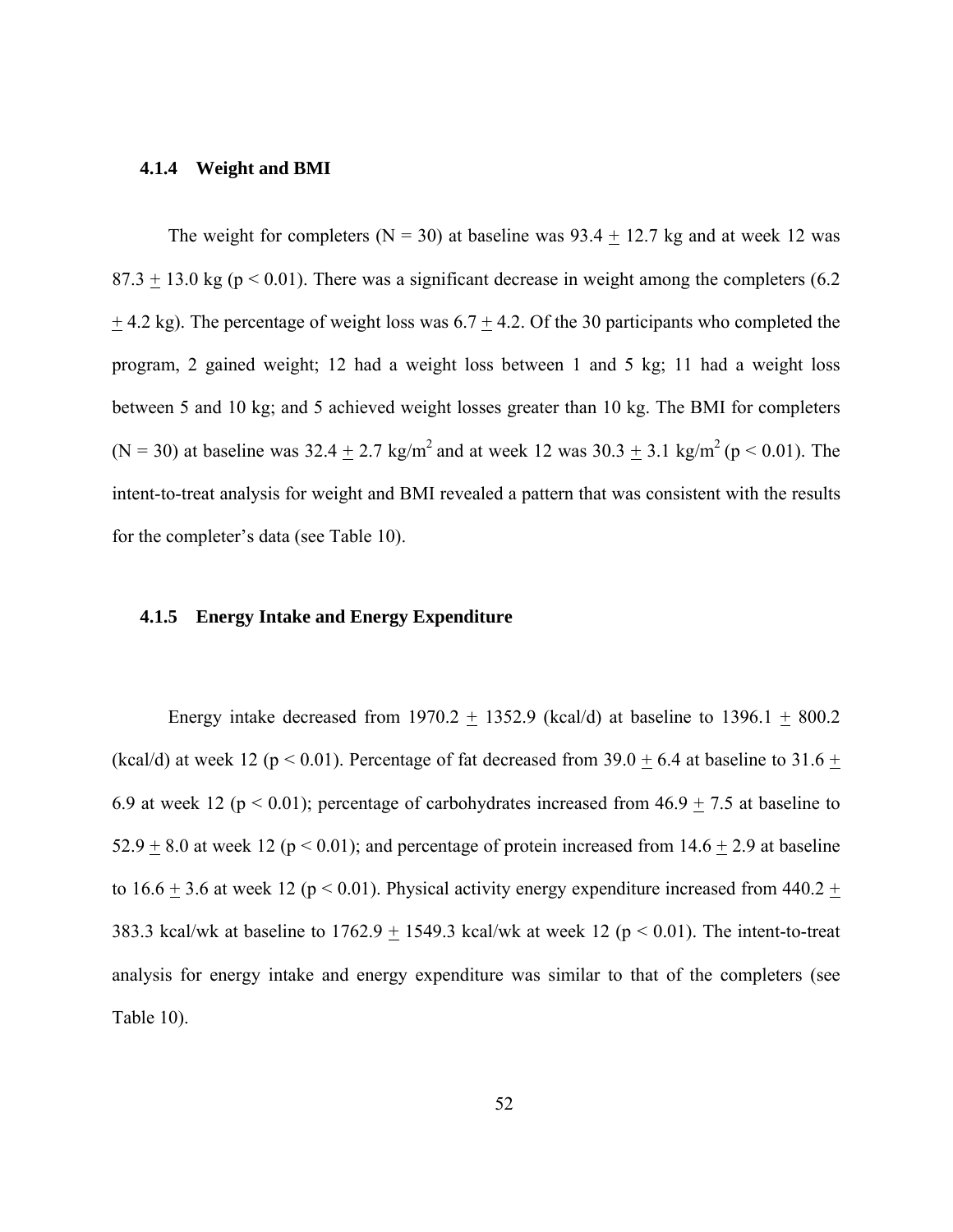# **Table 10. Change in Intervention Outcomes**

| <b>Variable</b>                           | <b>Assessment</b> | <b>Intention-to-Treat</b>       | <b>Completers</b>               |
|-------------------------------------------|-------------------|---------------------------------|---------------------------------|
|                                           | <b>Period</b>     | $(N = 37)$                      | $(N = 30)$                      |
|                                           |                   | $(\text{mean} \pm \text{s.d.})$ | $(\text{mean} \pm \text{s.d.})$ |
|                                           |                   |                                 |                                 |
| Weight (kg)                               | Week 0            | $94.3 + 12.7$                   | $93.4 + 12.7$                   |
|                                           | Week 12           | $89.2 + 13.4$                   | $87.3 \pm 13.0$                 |
|                                           | **Difference      | $-5.1 \pm 0.7$                  | $-6.1 \pm 0.3$                  |
|                                           | p-value           | .000                            | .000                            |
|                                           |                   |                                 |                                 |
| <b>Body Mass Index (kg/m<sup>2</sup>)</b> | Week 0            | $32.5 + 2.8$                    | $32.4 \pm 2.7$                  |
|                                           | Week 12           | $30.8 \pm 3.3$                  | $30.3 \pm 3.1$                  |
|                                           | **Difference      | $-1.7 + 0.5$                    | $-2.1 + 0.4$                    |
|                                           | p-value           | .000                            | .000                            |
|                                           |                   |                                 |                                 |
| <b>Energy Intake (kcal/d)</b>             | Week 0            | $2134.6 + 1288.8$               | $1970.2 + 1352.9$               |
|                                           | Week 12           | $1669.2 + 954.9$                | $1396.1 + 800.2$                |
|                                           | **Difference      | $-465.4 + -333.9$               | $-574.1 + -552.7$               |
|                                           | p-value           | .000                            | .000                            |
|                                           |                   |                                 |                                 |
| Percent Fat Intake (%)                    | Week 0            | $39.8 + 6.4$                    | $39.0 + 6.4$                    |
|                                           | Week 12           | $33.7 + 8.0$                    | $31.6 \pm 6.9$                  |
|                                           | **Difference      | $-6.1 \pm 1.6$                  | $-7.4 \pm 0.5$                  |
|                                           | p-value           | .000                            | .000                            |
|                                           |                   |                                 |                                 |
| Percent Carbohydrate Intake (%)           | Week 0            | $45.7 + 7.5$                    | $46.9 \pm 7.5$                  |
|                                           | Week 12           | $50.6 \pm 9.0$                  | $52.9 + 8.0$                    |
|                                           | **Difference      | $4.9 + 1.5$                     | $6.0 + 0.5$                     |
|                                           | p-value           | .000                            | .000                            |
|                                           |                   |                                 |                                 |
| <b>Percent Protein Intake (%)</b>         | Week 0            | $14.7 \pm 3.0$                  | $14.6 \pm 2.9$                  |
|                                           | Week 12           | $16.4 + 3.6$                    | $16.6 + 3.6$                    |
|                                           | **Difference      | $1.7 + 0.6$                     | $2.0 + 0.7$                     |
|                                           | p-value           | .000                            | .000                            |
|                                           |                   |                                 |                                 |
| <b>Physical Activity Energy</b>           | Week 0            | $500.7 \pm 418.0$               | $440.2 \pm 383.3$               |
| <b>Expenditure (kcal/wk)</b>              | Week 12           | $1573.1 + 1460.4$               | $1762.9 + 1549.3$               |
|                                           | **Difference      | $1072.4 + 1042.4$               | $1322.7 + 1166.0$               |
|                                           | p-value           | .000                            | .000                            |
|                                           |                   |                                 |                                 |
| $* s.d. = standard deviation$             |                   |                                 |                                 |

\*\* Difference = Week 12 – Week 0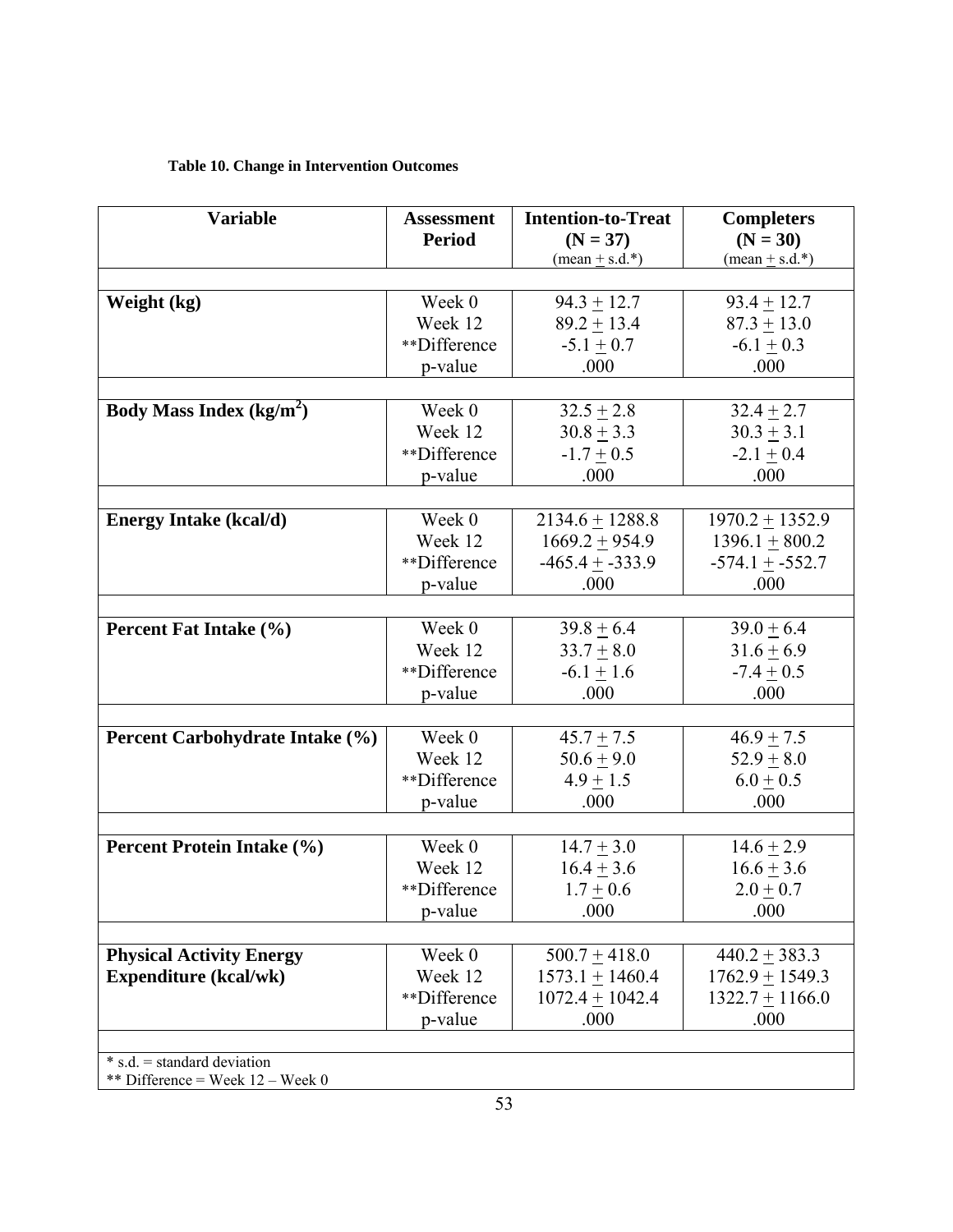# **4.1.6 Weight Loss Behaviors Questionnaires**

The results from the four questionnaires are presented using the following abbreviations: Perceived Importance (PI), Willingness (WIL), Behavior Frequency (BF), and Intention (INT). Responses were divided into three different sub-scores based on key behaviors of a weight loss program (see Table 11). Self-monitoring (SM), eating (EAT), and exercise (EX) sub-scores were computed at weeks 0 and 12 for PI, WIL, and INT and at weeks 0, 4, 8, and 12 for BF. The subscores were computed as a sum of the following questions:

- Self-monitoring behaviors  $(SM)$  questions 1, 3, 4, 5, 8, 17
- Eating behaviors  $(EAT)$  questions 2, 6, 10, 12, 13, 16
- Exercise behaviors  $(EX)$  questions 9, 11, 14, 15, 16

| Questionnaire             | Sub-score                 | <b>Abbreviation</b>     |
|---------------------------|---------------------------|-------------------------|
|                           |                           |                         |
| Perceived Importance      | Self-monitoring behaviors | PI <sub>SM</sub>        |
|                           | Eating behaviors          | $PI_{EAT}$              |
|                           | <b>Exercise</b> behaviors | $PI_{EX}$               |
|                           |                           |                         |
| Willingness               | Self-monitoring behaviors | WILSM                   |
|                           | Eating behaviors          | WILEAT                  |
|                           | <b>Exercise</b> behaviors | <b>WILEX</b>            |
|                           |                           |                         |
| <b>Behavior Frequency</b> | Self-monitoring behaviors | BF <sub>SM</sub>        |
|                           | Eating behaviors          | $BF_{EAT}$              |
|                           | <b>Exercise</b> behaviors | $BF_{EX}$               |
|                           |                           |                         |
| Intention                 | Self-monitoring behaviors | INT <sub>SM</sub>       |
|                           | Eating behaviors          | INT <sub>EAT</sub>      |
|                           | <b>Exercise</b> behaviors | <b>INT<sub>EX</sub></b> |

#### **Table 11. Weight Loss Behaviors Questionnaires**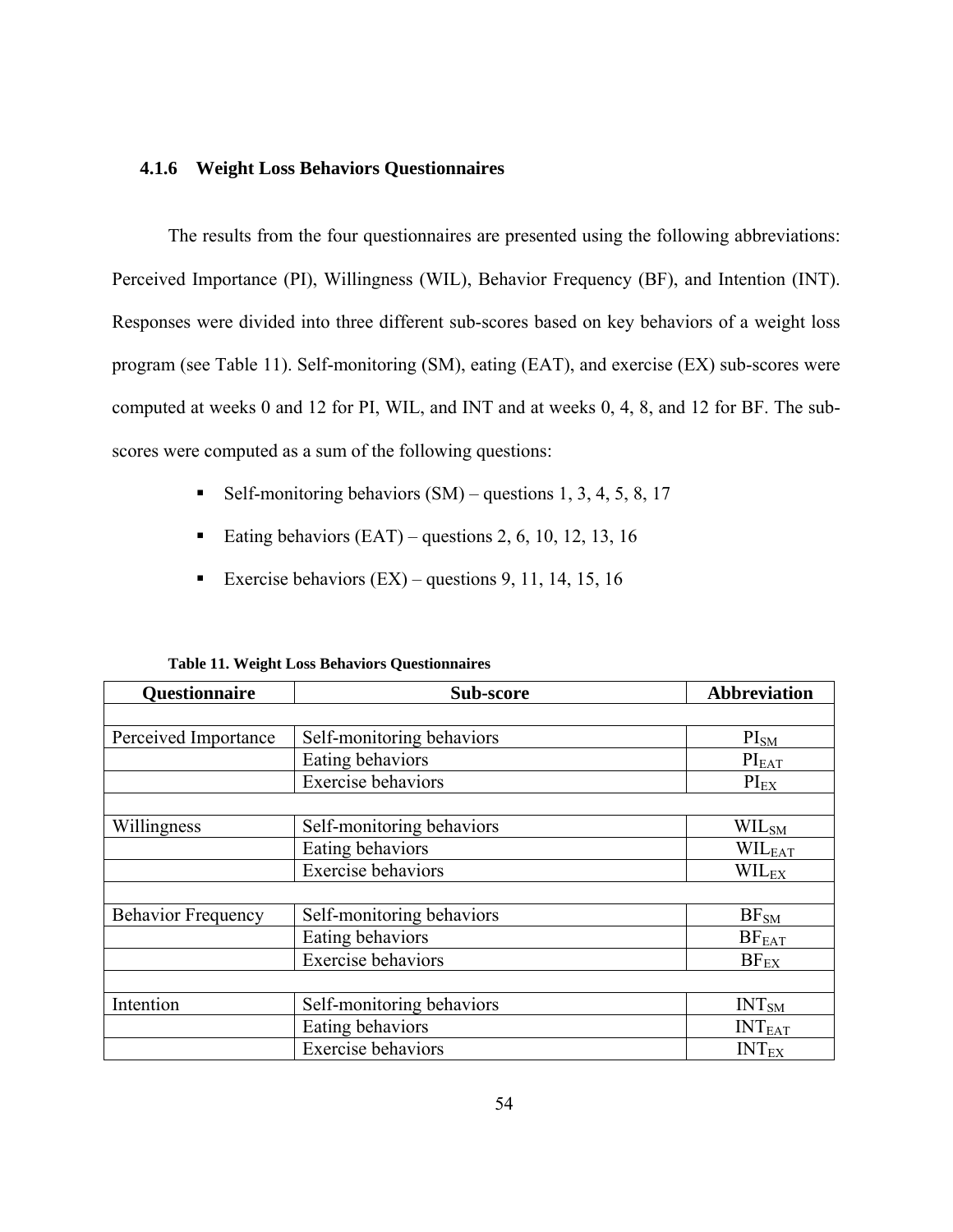### **4.1.7 Perceived Importance Questionnaire Total and Sub-Scores**

Data from this questionnaire  $(N = 30)$  were analyzed both as a total score and divided into three different sub-scores (PI<sub>SM,</sub> PI<sub>EAT,</sub> PI<sub>EX</sub>). There was a decrease between the perceived importance total score (maximum = 85) from baseline (73.0  $\pm$  7.9) to week 12 (67.7  $\pm$  10.5) (p = .01). The sub-scores increased for PI<sub>SM</sub> from 25.1  $\pm$  4.1 at baseline to 26.2  $\pm$  4.2 at week 12 (p = .12) (maximum = 30); decreased for  $PI<sub>EAT</sub>$  from 25.9  $\pm$  2.9 at baseline to 24.8  $\pm$  4.5 at week 12 (p = .19) (maximum = 30); and also decreased for  $PI_{EX}$  from 22.4  $\pm$  2.2 at baseline to 21.2  $\pm$  3.4 at week 12 ( $p = .04$ ) (maximum = 25) (see Table 12).

| <b>Score</b>             | <b>Baseline</b><br>$(N = 30)$<br>$(\text{mean} \pm \text{s.d.})$ | Week 12<br>$(N = 30)$<br>$(\text{mean} \pm \text{s.d.})$ | <b>P-value</b> |
|--------------------------|------------------------------------------------------------------|----------------------------------------------------------|----------------|
| PI Total Score           | $73.0 + 7.9$                                                     | $67.7 + 10.5$                                            | .01            |
| Sub-Score for $PI_{SM}$  | $25.1 + 4.1$                                                     | $26.2 + 4.2$                                             | .12            |
| Sub-Score for $PI_{EAT}$ | $25.9 \pm 2.9$                                                   | $24.8 + 4.5$                                             | .19            |
| Sub-Score for $PI_{EX}$  | $22.4 \pm 2.2$                                                   | $21.2 \pm 3.4$                                           | .04            |

**Table 12. Perceived Importance Questionnaire Results** 

\* s.d. = standard deviation

Note: Sub-scores may not equal total score since question number seven was not included in any of the three sub-scores and question number sixteen was included in both the eating and exercise sub-scores.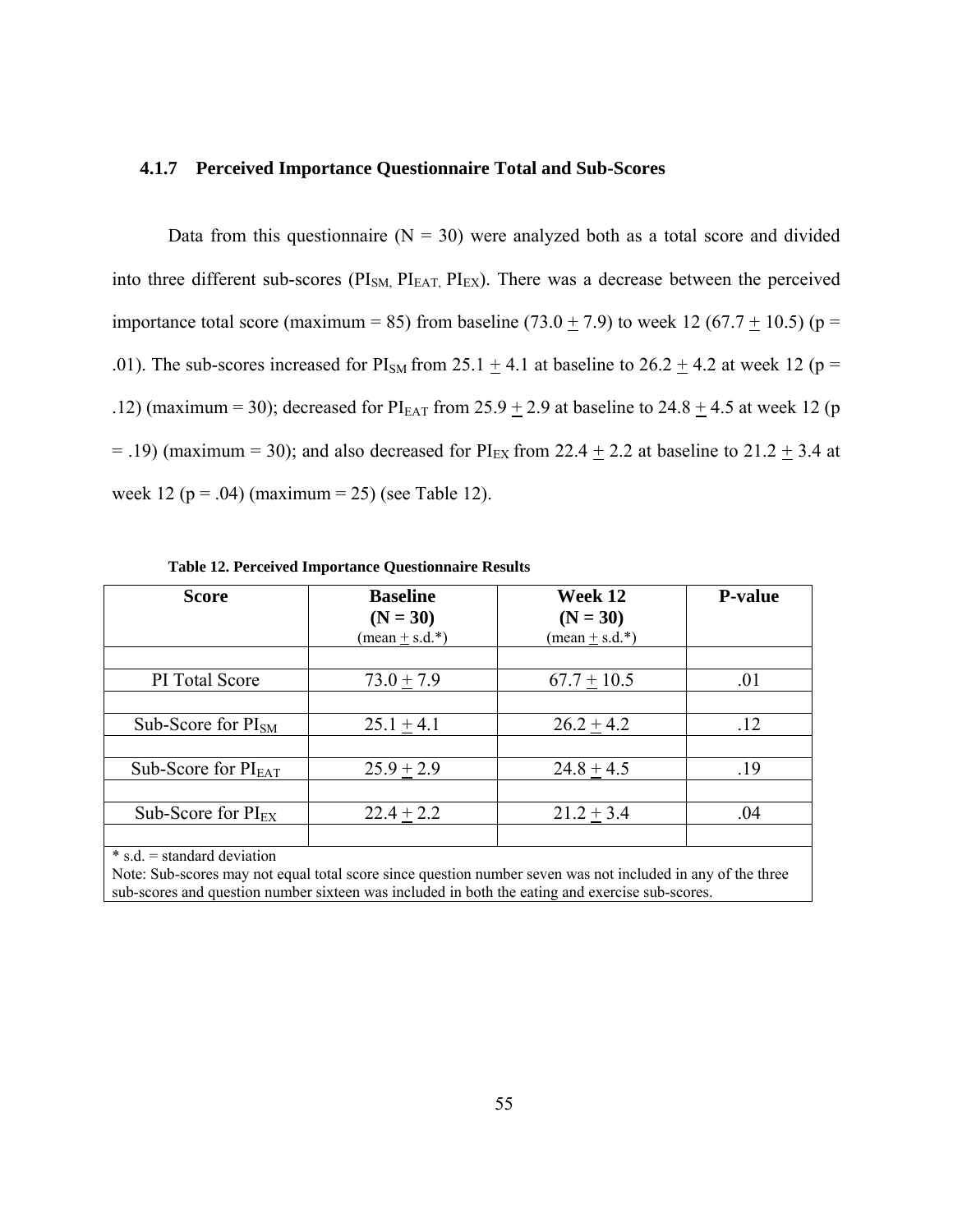## **4.1.8 Willingness Questionnaire Total and Sub-Scores**

Data from this questionnaire ( $N = 30$ ) were analyzed as a total score and divided into subscores (WIL<sub>SM,</sub> WIL<sub>EAT,</sub> WIL<sub>EX</sub>). The total score (maximum = 119) decreased from 102.9  $\pm$  13.2 at baseline to 83.3  $\pm$  19.3 at week 12 (p < 0.01). The sub-scores for WIL<sub>SM</sub> decreased from 36.6  $\pm$  6.3 at baseline to 34.1  $\pm$  8.7 at week 12 (p = .06) (maximum = 42); for WILEAT decreased from 38.8  $\pm$  4.0 at baseline to 33.6  $\pm$  7.8 at week 12 (p < 0.01) (maximum = 42); and for WIL $_{EX}$  also decreased from 30.1  $\pm$  4.7 at baseline to 24.4  $\pm$  6.9 at week 12 (p < 0.01) (maximum = 35) (see Table 13).

| <b>Score</b>                     | <b>Baseline</b><br>$(N = 30)$<br>$(\text{mean} \pm \text{s.d.})$ | Week 12<br>$(N = 30)$<br>$(\text{mean} \pm \text{s.d.})$ | <b>P-value</b> |
|----------------------------------|------------------------------------------------------------------|----------------------------------------------------------|----------------|
| <b>WIL Total Score</b>           | $102.9 + 13.2$                                                   | $83.3 + 19.3$                                            | .00            |
| Sub-Score for $WIL_{SM}$         | $36.6 + 6.3$                                                     | $34.1 + 8.7$                                             | .06            |
|                                  |                                                                  |                                                          |                |
| Sub-Score for $WIL_{EAT}$        | $38.8 \pm 4.0$                                                   | $33.6 + 7.8$                                             | .00            |
| Sub-Score for $WIL_{EX}$         | $30.1 \pm 4.7$                                                   | $24.4 \pm 6.9$                                           | .00            |
| $\ast$ s.d. = standard deviation |                                                                  |                                                          |                |

**Table 13. Willingness Questionnaire Results** 

Note: Sub-scores may not equal total score since question number seven was not included in any of the three sub-scores and question number sixteen was included in both the eating and exercise sub-scores.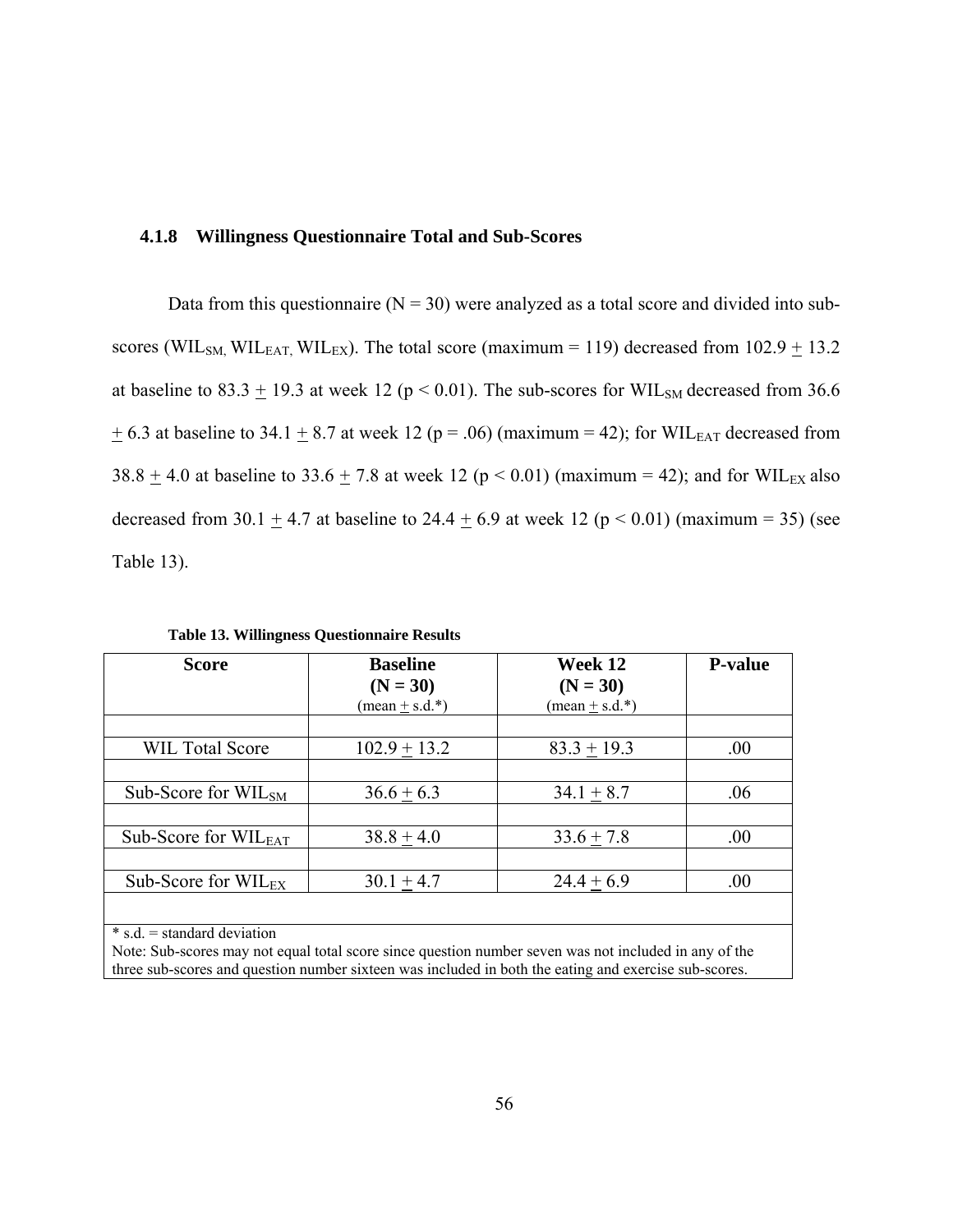# **4.1.9 Behavior Frequency Questionnaire Total and Sub-Scores**

Data from this questionnaire ( $N = 30$ ) were analyzed as a total score and divided into subscores (BF<sub>SM,</sub> BF<sub>EAT,</sub> BF<sub>EX</sub>). The total score (maximum = 119) increased from 15.8  $\pm$  18.2 at baseline to 79.7  $\pm$  22.5 at week 12 (p < 0.01). The sub-scores for BF<sub>SM</sub> increased from 4.4  $\pm$  7.4 at baseline to 31.8  $\pm$  11.4 at week 12 (p < 0.01) (maximum = 42); for BF<sub>EAT</sub> increased from 8.3  $\pm$ 7.8 at baseline to 30.8  $\pm$  8.2 at week 12 (p < 0.01) (maximum = 42); and BF<sub>EX</sub> also increased from 4.3  $\pm$  6.7 at baseline to 23.1  $\pm$  7.3 at week 12 (p < 0.01) (maximum = 35) (see Table 14).

| <b>Score</b>                     | <b>Baseline</b><br>$(N = 30)$<br>$(\text{mean} \pm \text{s.d.})$ | Week 12<br>$(N = 30)$<br>$(\text{mean} \pm \text{s.d.})$ | <b>P-value</b> |  |
|----------------------------------|------------------------------------------------------------------|----------------------------------------------------------|----------------|--|
| <b>BF</b> Sum Score              | $15.8 + 18.2$                                                    | $79.7 \pm 22.5$                                          | .00            |  |
| Sub-Score for $BF_{SM}$          | $4.4 + 7.4$                                                      | $31.8 + 11.4$                                            | .00            |  |
| Sub-Score for $BF_{EAT}$         | $8.3 + 7.8$                                                      | $30.8 + 8.2$                                             | .00            |  |
| Sub-Score for $BF_{EX}$          | $4.3 + 6.7$                                                      | $23.1 + 7.3$                                             | .00.           |  |
| $\ast$ s.d. = standard deviation |                                                                  |                                                          |                |  |

**Table 14. Behavior Frequency Questionnaire Results** 

Note: Sub-scores may not equal total score since question number seven was not included in any of the three sub-scores and question number sixteen was included in both the eating and exercise sub-scores.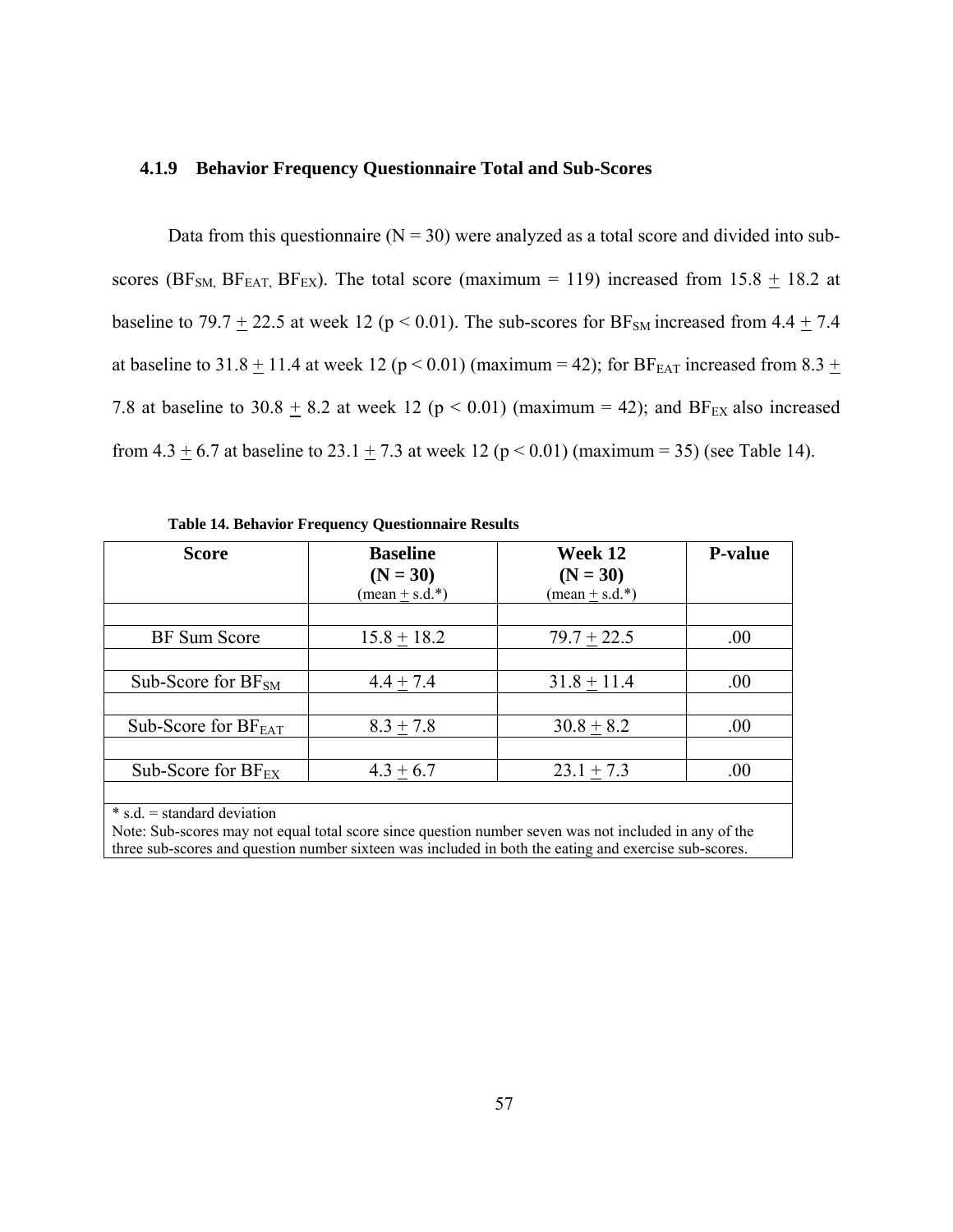### **4.1.10 Intention Questionnaire Total and Sub-Scores**

Data from this questionnaire ( $N = 30$ ) were analyzed as a total score and divided into subscores (INT<sub>SM,</sub> INT<sub>EAT,</sub> INT<sub>EX</sub>). The total score (maximum = 119); decreased from 99.0  $\pm$  16.1 at baseline to 91.6  $\pm$  19.5 at week 12 (p = .07). The sub-scores for INT<sub>SM</sub> increased from 34.8  $\pm$  7.9 at baseline to  $35.0 \pm 8.6$  at week 12 (p = .93) (maximum = 42); for INT<sub>EAT</sub> decreased from 37.4  $\pm$  5.1 at baseline to 34.9  $\pm$  6.6 at week 12 (p = .07) (maximum = 42); and for INT<sub>EX</sub> also decreased from 29.7  $\pm$  5.0 at baseline to 26.0  $\pm$  6.8 at week 12 (p = .01) (maximum = 35) (see Table 15).

| <b>Score</b>                                                                                                                                                                                                                                       | <b>Baseline</b><br>$(N = 30)$<br>$(\text{mean} \pm \text{s.d.})$ | Week 12<br>$(N = 30)$<br>$(\text{mean} \pm \text{s.d.})^*$ | <b>P-value</b> |
|----------------------------------------------------------------------------------------------------------------------------------------------------------------------------------------------------------------------------------------------------|------------------------------------------------------------------|------------------------------------------------------------|----------------|
| <b>INT</b> Total Score                                                                                                                                                                                                                             | $99.0 + 16.1$                                                    | $91.6 + 19.5$                                              | .07            |
|                                                                                                                                                                                                                                                    |                                                                  |                                                            |                |
| Sub-Score for $INTSM$                                                                                                                                                                                                                              | $34.8 + 7.9$                                                     | $35.0 + 8.6$                                               | .93            |
|                                                                                                                                                                                                                                                    |                                                                  |                                                            |                |
| Sub-Score for $INT_{EAT}$                                                                                                                                                                                                                          | $37.4 + 5.1$                                                     | $34.9 + 6.6$                                               | .07            |
| Sub-Score for $INT_{EX}$                                                                                                                                                                                                                           | $29.7 + 5.0$                                                     | $26.0 + 6.8$                                               | .01            |
| $\ast$ s.d. = standard deviation<br>Note: Sub-scores may not equal total score since question number seven was not included in any of the<br>three sub-scores and question number sixteen was included in both the eating and exercise sub-scores. |                                                                  |                                                            |                |

**Table 15. Intention Questionnaire Results**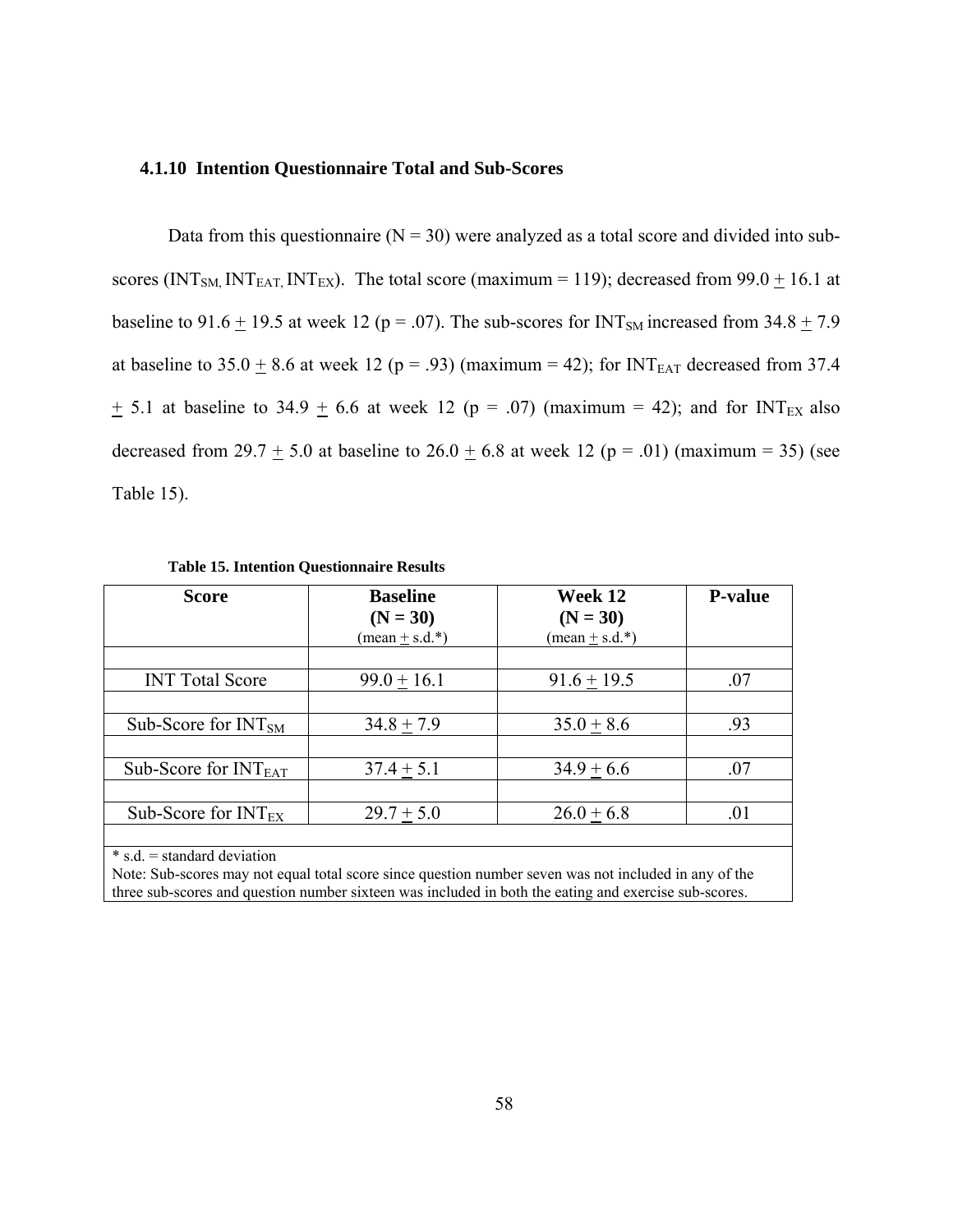#### **4.1.11 Correlates of Intervention Outcomes with Self-Monitoring Behaviors**

Correlation analyses were performed to examine the relationships between the selfmonitoring sub-scores for perceived importance and willingness. A significant positive correlation coefficient was found between  $PI_{SM}$  at baseline and WIL<sub>SM</sub> at baseline: r = .66 (p < 0.01) and  $PI_{SM}$  at week 12 and WIL<sub>SM</sub> at week 12:  $r = .45$  ( $p = .01$ ). Correlation analyses were performed to examine the relationship between the self-monitoring behaviors for perceived importance and behavior frequency. A significant positive correlation coefficient was found between  $PI_{SM}$  at baseline and  $BF_{SM}$  at week 4: r = .42 (p = .02).

Correlations analyses were performed for the self-monitoring sub-scores and weight loss and total diaries. A significant positive correlation coefficient was found between  $\text{WIL}_{\text{SM}}$  at week 12 and weight loss:  $r = .40$  ( $p = .03$ ) and between BF<sub>SM</sub> at week 4, 8, and 12 and weight loss:  $r =$ .38 (p = .05);  $r = .53$  (p = .01); and  $r = .41$  (p = .02). Significant positive correlation coefficients were found between WIL<sub>SM</sub> at week 12 and total diaries:  $r = .41$  ( $p = .03$ ); and BF<sub>SM</sub> at week 4, 8, and 12 and total diaries:  $r = .57$  ( $p = .00$ );  $r = .68$  ( $p = .00$ ); and  $r = .65$  ( $p = .00$ ).

Perceived importance self-monitoring sub-score correlated significantly with willingness self-monitoring sub-score at baseline ( $r = .66$ ,  $p < 0.01$ ). However, neither perceived importance nor willingness to engage (self-monitoring sub-scores) at baseline predicted successful weight loss. Behavior frequency responses for self-monitoring behaviors at weeks 4, 8, and 12 were significantly correlated with weight loss and diaries returned. In addition, weight loss was significantly correlated with diaries returned ( $r = .71$ ,  $p < 0.01$ ) (see Table 16).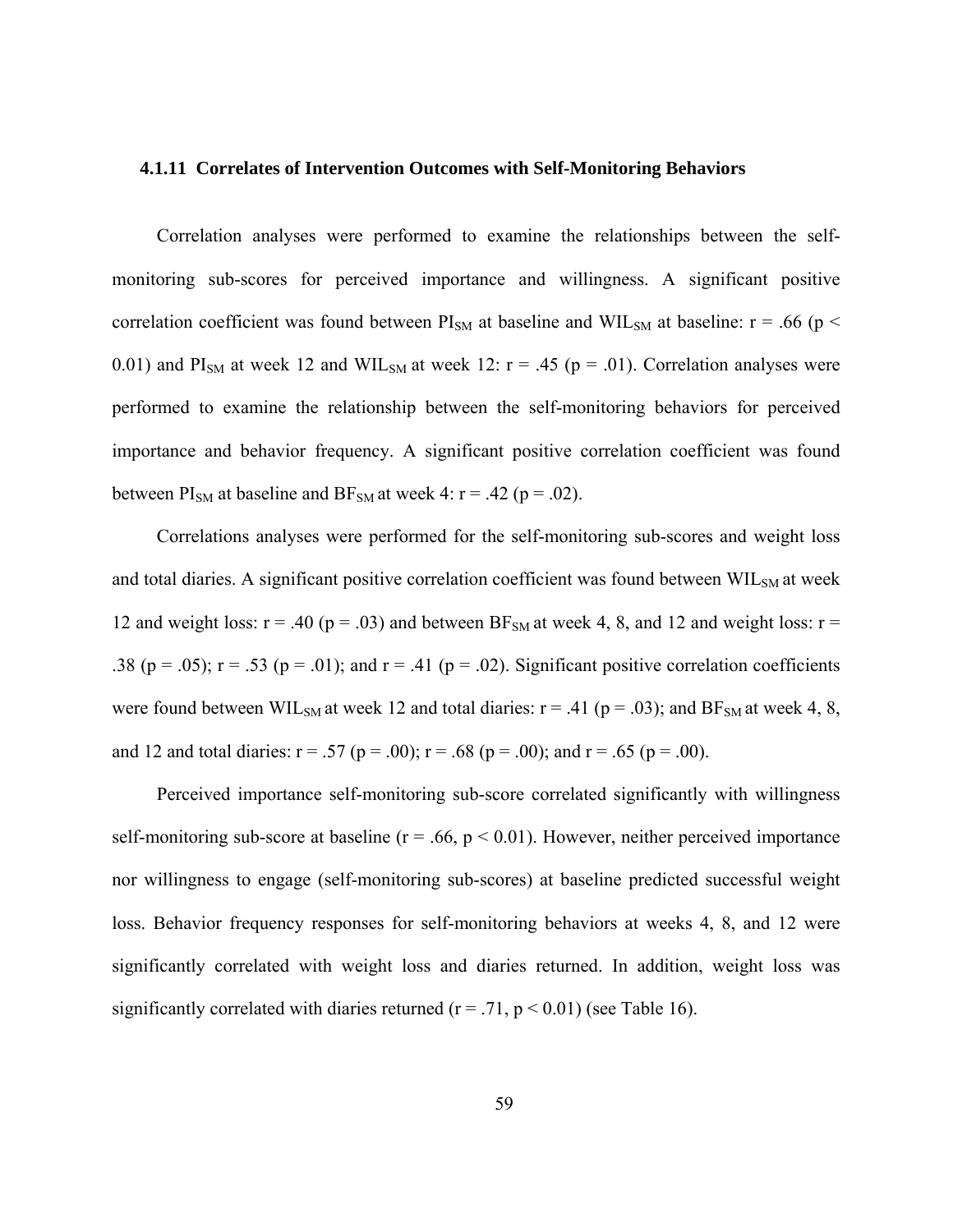| <b>Variable</b>              | WIL $_{\rm SM}$<br>Week 0 | WIL $_{\rm SM}$<br>Week 12 | <b>Weight Loss</b> | <b>Diaries</b><br><b>Returned</b> |
|------------------------------|---------------------------|----------------------------|--------------------|-----------------------------------|
|                              |                           |                            |                    |                                   |
| $PISM$ Week 0                | $66***$                   | .13                        | $-.28$             | .07                               |
| PI <sub>SM</sub> Week 12     |                           | $.45**$                    | $-.16$             | $-.02$                            |
|                              |                           |                            |                    |                                   |
| WIL $_{SM}$ Week 0           |                           |                            | .02                | .19                               |
| WIL $_{\rm SM}$ Week 12      |                           |                            | $.40*$             | $.41*$                            |
|                              |                           |                            |                    |                                   |
| <b>Weight Loss</b>           |                           |                            |                    | $71**$                            |
|                              |                           |                            |                    |                                   |
| * $p < .05$ . ** $p < .01$ . |                           |                            |                    |                                   |

**Table 16. Correlations for Self-Monitoring Behaviors** 

#### **4.1.12 Correlates of Intervention Outcomes with Eating Behaviors**

Correlation analyses were performed to examine the relationship between eating behaviors sub-scores for perceived importance and willingness. Significant positive correlation coefficients were found between:  $PI_{EAT}$  at baseline and WIL $_{EAT}$  at baseline: r = .43 (p = .01) and  $PI_{EAT}$  at week 12 and WIL $_{EAT}$  at week 12:  $r = .52$  ( $p < 0.01$ ). Correlations analyses were performed on the eating behaviors sub-scores for perceived importance and willingness with weight loss and macronutrient content (energy intake (kcals) at week 12, percent dietary fat intake at week 12, and also the change scores for both these variables), however, no significant correlations were found (see Table 17).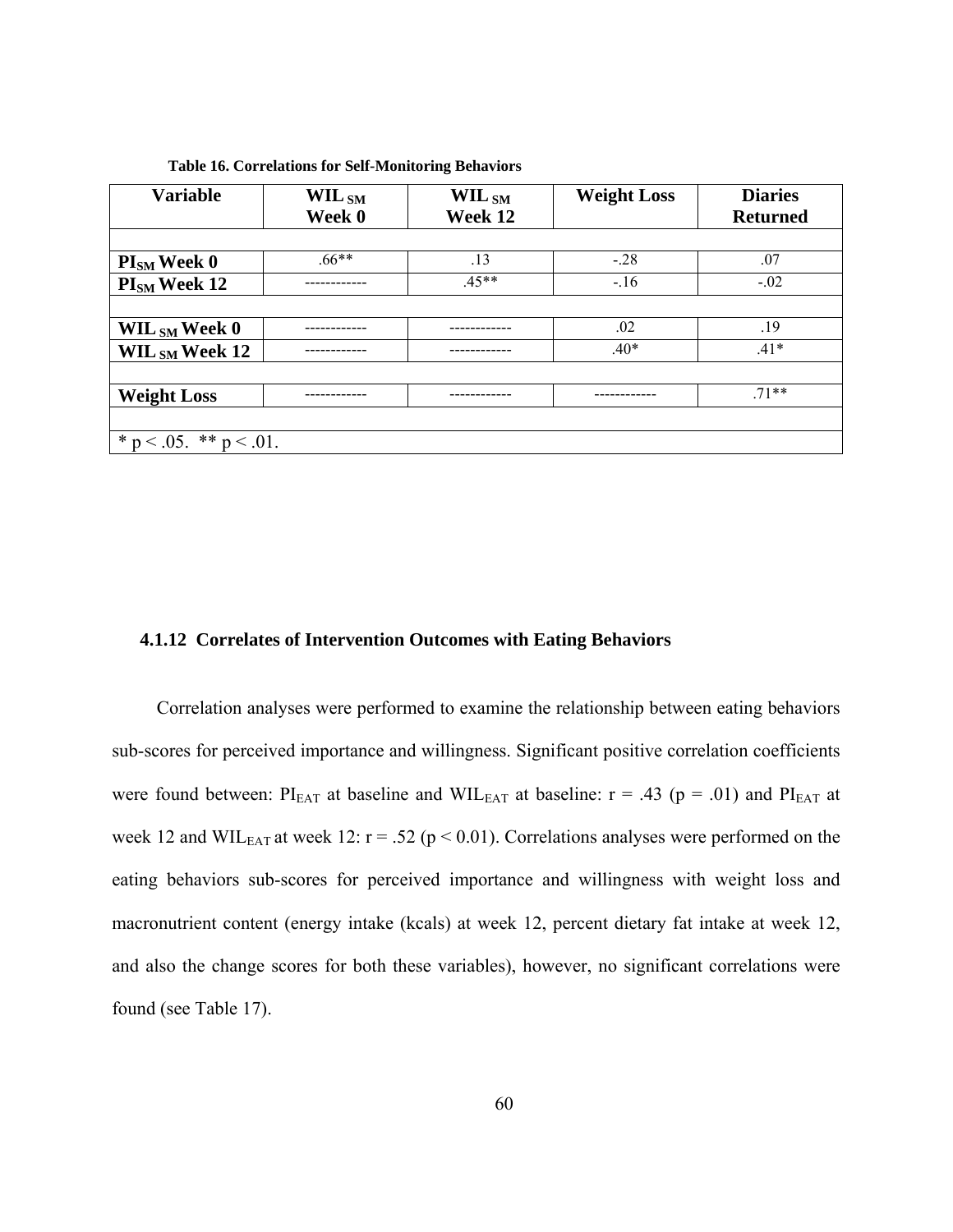| <b>Variable</b>              | $\mathbf{WIL}_{\text{EAT}}$<br>Week 0 | WIL EAT<br>Week 12 | <b>Weight Loss</b> | <b>Energy</b><br><b>Intake</b><br>(kcals)<br>Week 12 | Percent<br><b>Dietary</b><br><b>Fat Intake</b><br>Week 12 |
|------------------------------|---------------------------------------|--------------------|--------------------|------------------------------------------------------|-----------------------------------------------------------|
|                              |                                       |                    |                    |                                                      |                                                           |
| $PI_{EAT}$ Week 0            | $43**$                                | .17                | $-.27$             | $-.01$                                               | .14                                                       |
| PI <sub>EAT</sub> Week 12    |                                       | $.52**$            | $-.12$             | $-27$                                                | .00.                                                      |
|                              |                                       |                    |                    |                                                      |                                                           |
| WIL $_{EAT}$ Week 0          |                                       |                    | $-14$              | $-.07$                                               | .09                                                       |
| WIL $_{EAT}$ Week 12         |                                       |                    | .03                | $-25$                                                | $-.05$                                                    |
|                              |                                       |                    |                    |                                                      |                                                           |
| * $p < .05$ . ** $p < .01$ . |                                       |                    |                    |                                                      |                                                           |

**Table 17. Correlations for Eating Behaviors** 

# **4.1.13 Correlates of Intervention Outcomes with Exercise Behaviors**

Correlation analyses were performed to examine the relationship between the exercise subscores for perceived importance and willingness. Significant positive correlation coefficients were found between:  $PI_{EX}$  at baseline and WIL<sub>EX</sub> at baseline:  $r = .44$  ( $p = .01$ ) and  $PI_{EX}$  at week 12 and WIL<sub>EX</sub> at week 12:  $r = .56$  ( $p < 0.01$ ). Correlations analyses were performed on the exercise behaviors sub-scores and weight loss. Significant negative correlation coefficients were found between: PI<sub>EX</sub> at week 12 and weight loss:  $r = -.45$  ( $p = .01$ ) and WIL<sub>EX</sub> at baseline and weight loss:  $r = -.38$  ( $p = .04$ ) (see Table 18).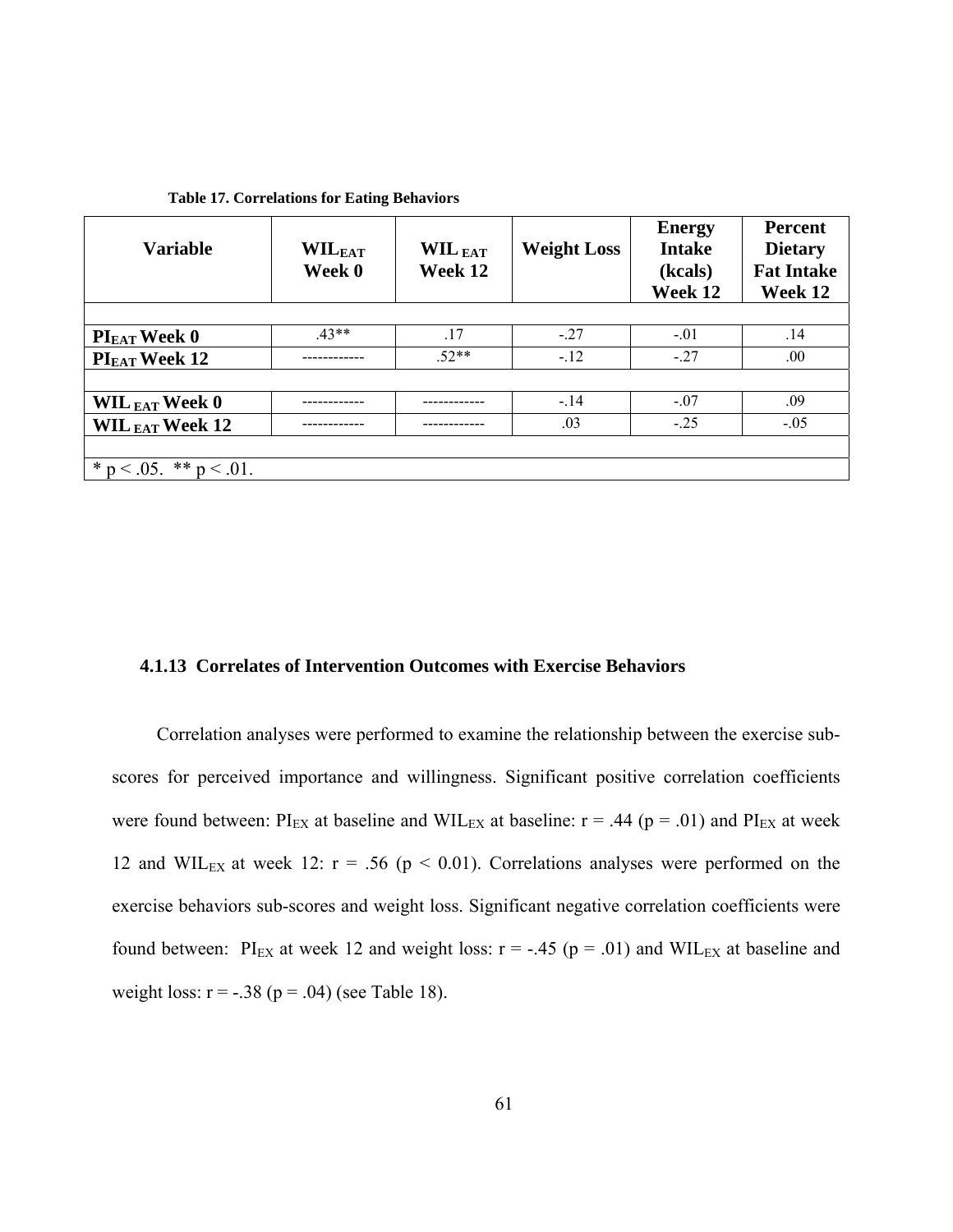| <b>Variable</b>              | $\mathbf{WIL}_{\mathbf{EX}}$<br>Week 0 | $\mathbf{WIL}_{\mathbf{EX}}$<br>Week 12 | <b>Weight Loss</b> | <b>Energy</b><br><b>Expenditure</b><br>Week 12 |
|------------------------------|----------------------------------------|-----------------------------------------|--------------------|------------------------------------------------|
|                              |                                        |                                         |                    |                                                |
| $PI_{EX}$ Week 0             | $.44**$                                | $.38*$                                  | $-.31$             | $-.28$                                         |
| $PI_{EX}$ Week 12            |                                        | 56**                                    | $-45*$             | $-.15$                                         |
|                              |                                        |                                         |                    |                                                |
| WIL $_{EX}$ Week 0           |                                        |                                         | $-.38*$            | $-.10$                                         |
| WIL $_{EX}$ Week 12          |                                        |                                         | $-.07$             | .05                                            |
|                              |                                        |                                         |                    |                                                |
| <b>Weight Loss</b>           |                                        |                                         |                    | $.41*$                                         |
|                              |                                        |                                         |                    |                                                |
| * $p < .05$ . ** $p < .01$ . |                                        |                                         |                    |                                                |

### **Table 18. Correlations for Exercise Behaviors**

### **4.2 Summary of Results**

 The results of this study revealed a significant change from baseline to week 12 in the self-monitoring behaviors sub-scores for willingness and behavior frequency; for the eating behaviors sub-scores for willingness, behavior frequency, and intention; and for the exercise behaviors sub-scores for perceived importance, willingness, behavior frequency, and intention. The correlation analyses revealed positive relationships between perceived importance of and willingness to engage in self-monitoring behaviors, eating behaviors, and exercise behaviors at both baseline and week 12. None of the sub-scores for perceived importance at baseline were predictive of weight loss; however, willingness to engage in self-monitoring behaviors at week 12 was positively correlated with weight loss and willingness to engage in exercise behaviors at baseline was negatively correlated with weight loss.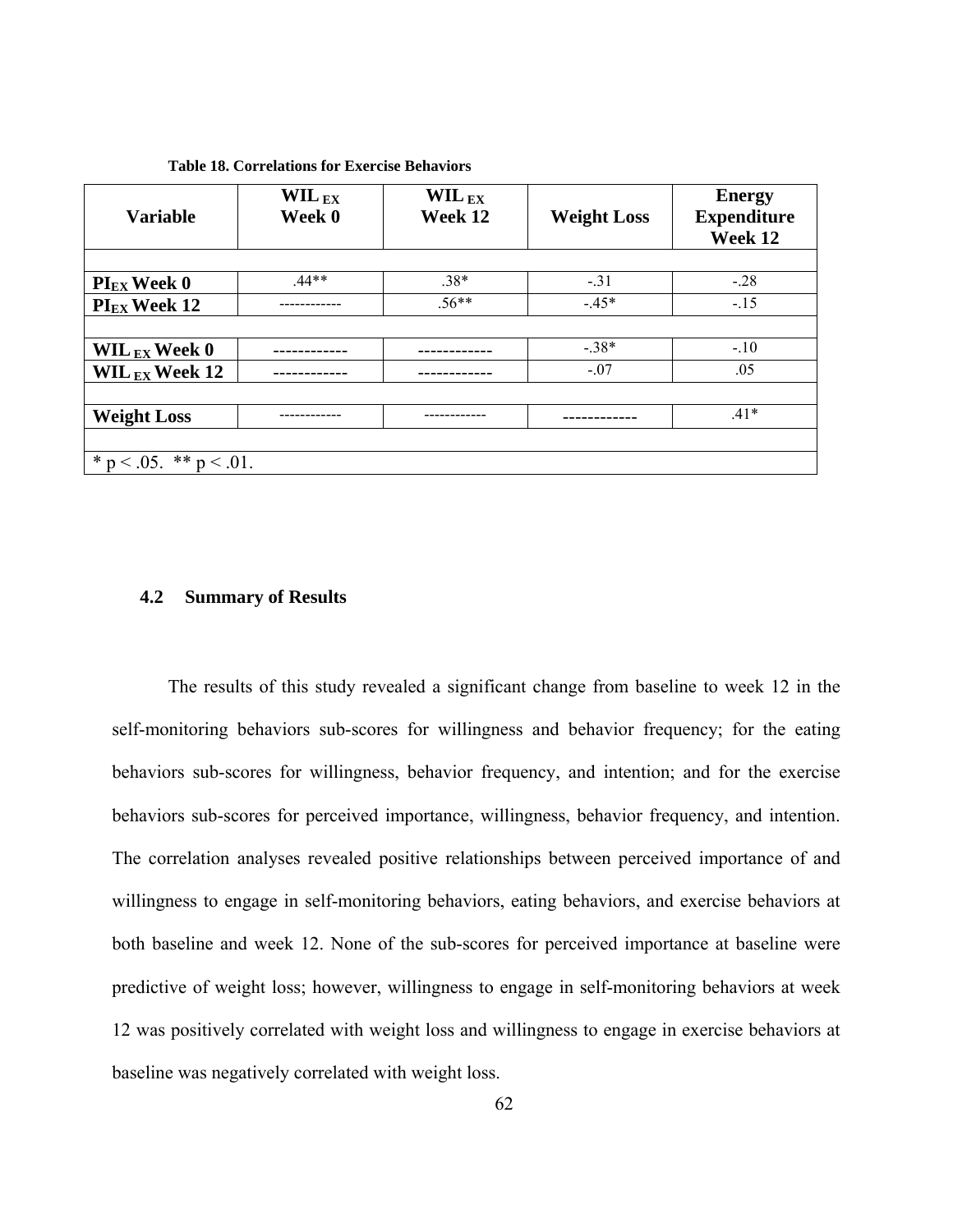#### **5 DISCUSSION**

#### **5.1 Introduction**

Considering the high prevalence rates of obesity in the United States [35] and its corresponding health consequences [56], it is important for research to focus on increasing the effectiveness of weight loss treatment programs. Of interest is that while behavioral intervention programs have been shown to reduce initial body weight within six months of initiating treatment, the ability to sustain this weight loss may be problematic with 30% to 50% of weight regained within the following period of 12 months [138]. This may be a result of the inability of participants to continue to remain adherent to the changes in behavior that resulted in their initial weight loss success.

There are several important weight loss strategies that appear to be important for successful weight loss, and these include self-monitoring, regular physical activity, and measuring food portions [65]. However, actual engagement in these behavioral strategies is varied and not clearly understood. For example, with regard to exercise, Jakicic et al. reported that some individuals are able to adopt and maintain relatively high levels of exercise which is associated with improved long-term weight loss, whereas others do not adopt adequate levels of exercise which contributes to less weight loss achieved and maintained [139, 140]. While many potential psychosocial factors have been examined in an attempt to explain the variability in exercise adoption, none of the factors examined have been shown to fully explain the observed variance in behavior adoption and maintenance in overweight adults [141]. The research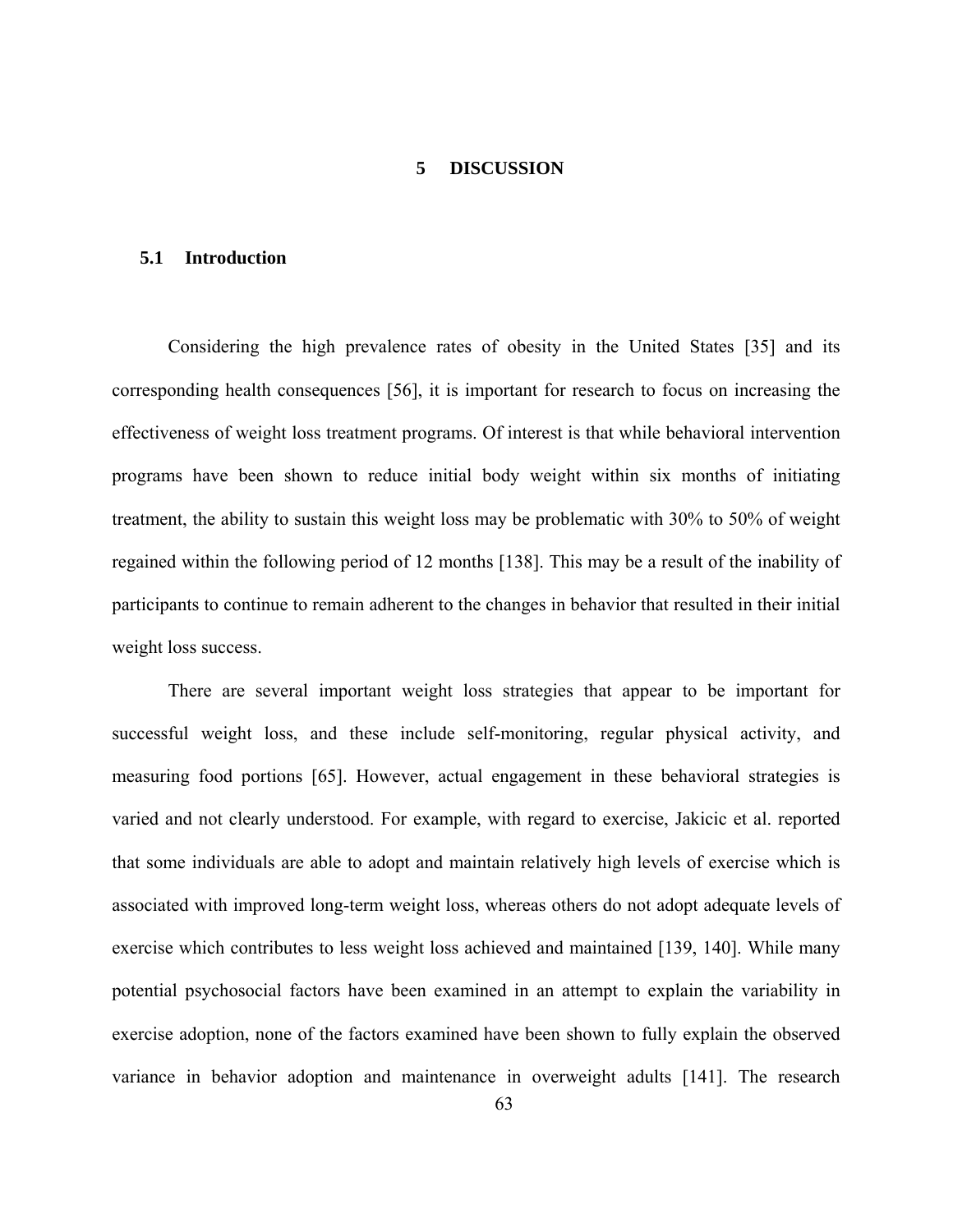literature consists of similar observations with regard to other commonly used weight loss strategies such as self-monitoring and changes in eating behavior [142-146]. Therefore, additional research to understand the factors that may contribute to the adoption of these weight loss behaviors appears to be warranted.

Perceived outcomes and personal attributes are two areas of measurement that have been considered when trying to explain behavior and behavior change [90]. Although previous research on perceived importance of and willingness to engage in weight loss behaviors is lacking, these two variables may influence whether or not an action is taken by an individual. For example, if an individual believes that a behavior is advantageous to successful weight loss (i.e., perceived importance) and is willing to engage in that behavior (i.e., willingness), then logically it follows that that same individual should be more inclined to engage in the behavior. Therefore, willingness to engage in a behavior appears to be a function of the value attached to the behavior in question. It may be assumed that the greater the perceived importance or utility of the targeted behavior the more willing the individual may be to engage in this behavior. Jakicic and Otto suggested that an individual's willingness to engage in behavioral strategies such as selfmonitoring, exercising more, and changing eating patterns, may be an important consideration in achieving weight loss [129]. However, despite this conceptual rationale, review of the weight loss literature indicates that little is known about the perceived importance of or the willingness to engage in the highly recommended and commonly used weight loss behaviors. The primary aim of this study was to examine perceived importance and willingness to engage as predictors of weight loss among adults participating in a behavioral weight loss intervention. It was hypothesized that there would be a significant positive correlation between perceived importance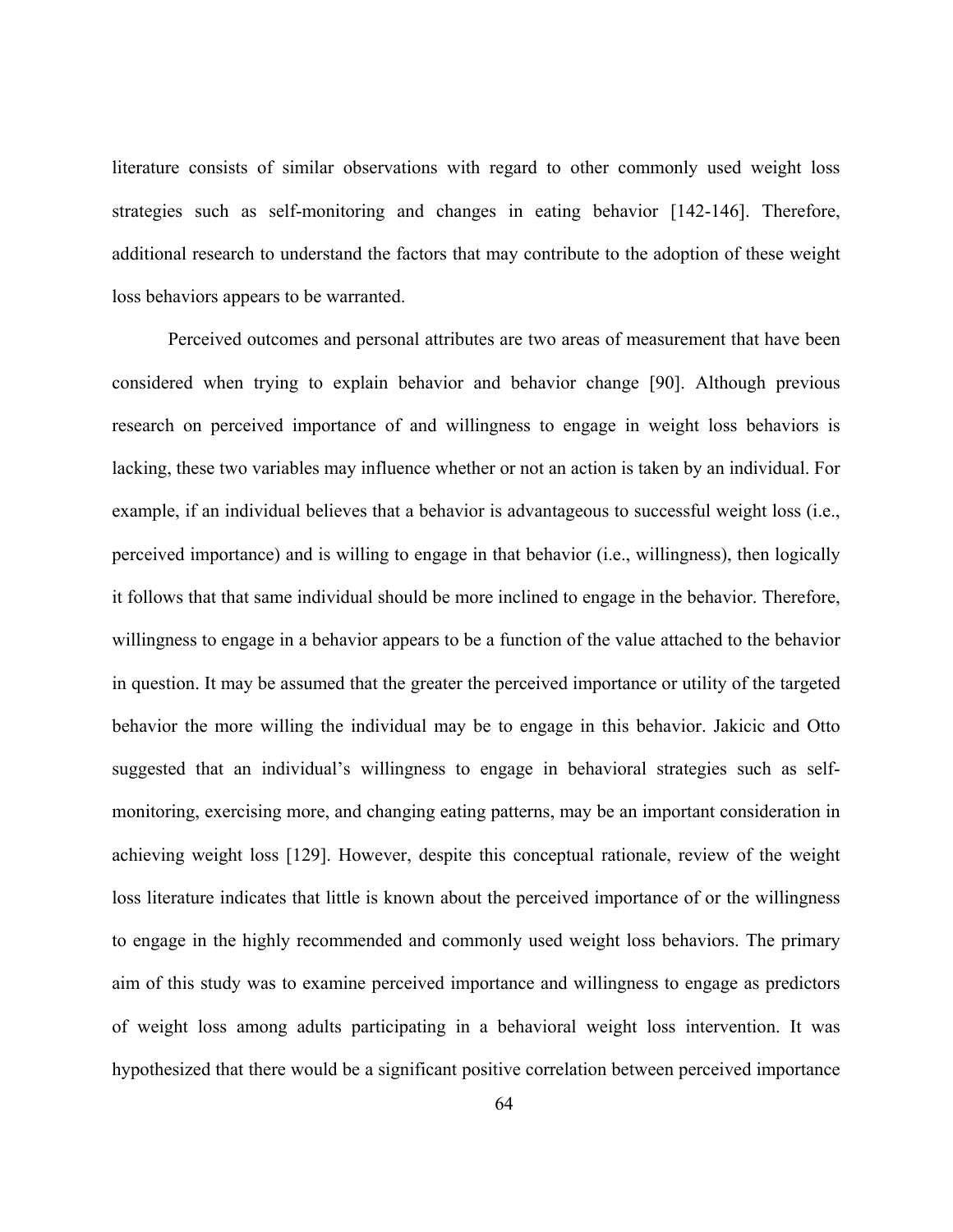of weight loss behaviors and willingness to engage in the same specific behaviors and that these two variables would predict weight loss.

#### **5.2 Summary of Major Findings and Discussion**

Participant Attrition: The attrition rate for this 12-week intervention was 19%, with 30 of the 37 randomized subjects completing the study. This attrition rate appears to be somewhat higher than the attrition rate reported by other behavioral weight loss studies of similar duration. For example, in a weight loss study that was 12 weeks in duration, the attrition rate was 9%; and in another weight loss study that was 14 weeks in duration, the attrition rate was 11% [147, 148]. It is unclear why the attrition rate in the current study is somewhat higher than other studies of similar duration that are reported in the scientific literature. However, an interesting finding was that four of the seven (57%) participants who discontinued participation in this study reported that attending group sessions required too much effort as the main reason for discontinuing their participation (see Table 6). This is of interest because regular contact with the intervention team is a cornerstone of behavioral weight loss interventions, yet these findings demonstrate that some individuals may not perceive the benefits of these sessions and are unwilling to attend these sessions as part of the weight loss process.

Weight Loss: The weight loss in this 12-week study was  $6.2 \pm 4.2$  kg. For the purpose of comparison, studies ranging from 10 to 12 weeks in duration have reported weight losses ranging from 6.6 kg to 9 kg [9, 149]. Thus, in the current study, the average weight loss per week was approximately 0.5 kg. This average weekly weight loss is somewhat more than the average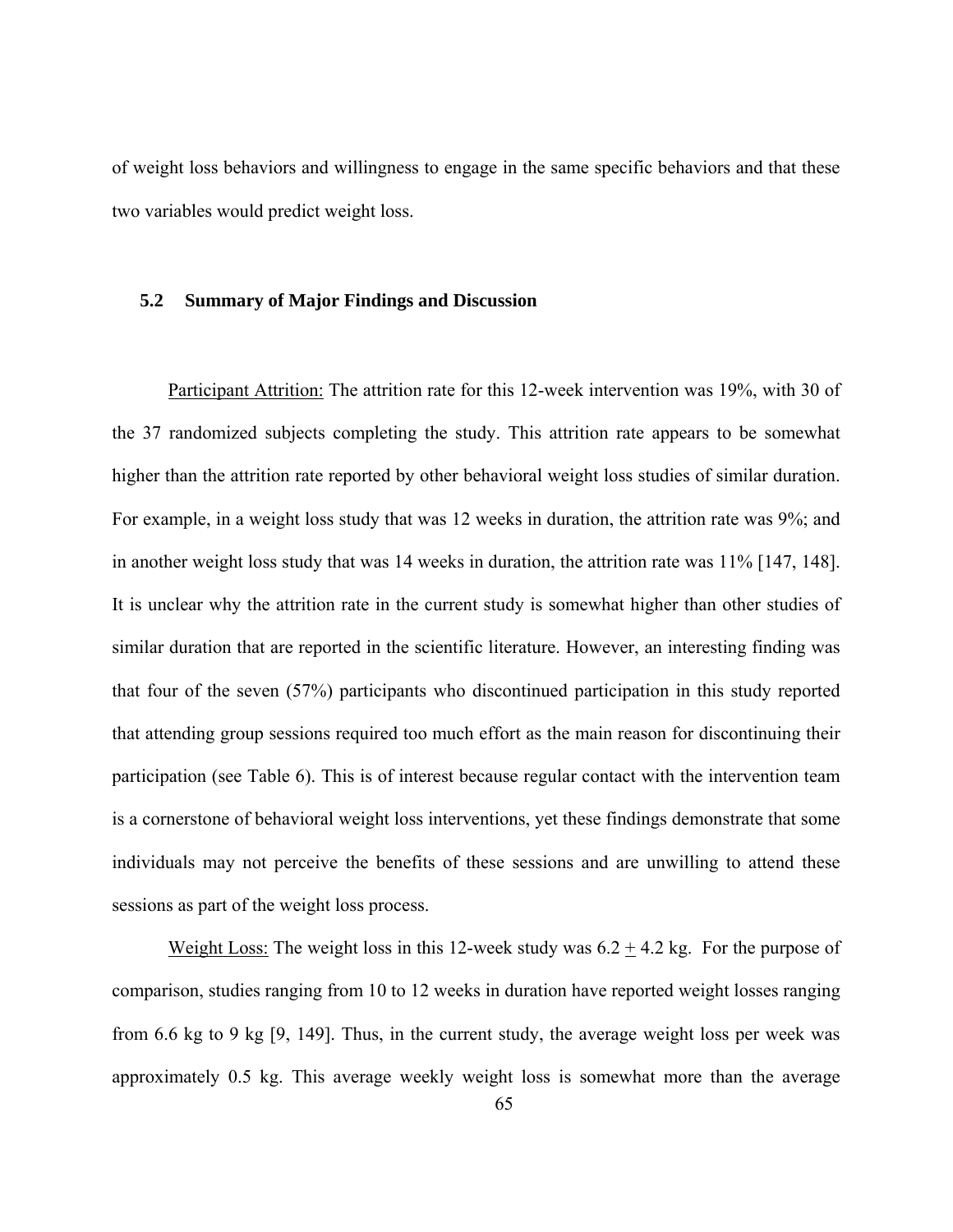weekly weight loss of 0.34 kg reported in a review of weight loss studies averaging 26 weeks in duration [9]. However, whether the weekly magnitude of weight loss achieved in this current study will be sustained beyond the initial 12-week period of the intervention is unclear, but would result in greater overall weight loss if this were accomplished.

Self-Monitoring: This study demonstrated that across the intervention there was a nonsignificant increase in the perceived importance of self-monitoring  $(p = .12)$  (see Table 12). These data may suggest that as participants are taught how to self-monitor and are encouraged to engage in self-monitoring activities, that there is a subsequent increase in the perceived importance of self-monitoring. This is an important finding because other investigators have highlighted the importance of self-monitoring of weight loss behaviors. For example, Wadden et al. (2001) reported significant correlations between completion of food records in the first two months and weight loss at month four ( $r = .57$ ,  $p < 0.01$ ) and at month 6 ( $r = .55$ ,  $p < 0.01$ ) [150]. The current study also demonstrated a corresponding decrease in the willingness to self-monitor across the 12-week intervention, and these data are presented in Table 13. Thus, there may be a disconnect between one's perceived importance of self-monitoring and the willingness to continue to engage in this important behavioral exercise. This may be a result of the effort required to continue to complete detailed daily records of eating and exercise behaviors [151]. Thus, alternative self-monitoring strategies may be needed to facilitate self-monitoring for individuals who continue to perceive the benefit as important but are unwilling to engage in current self-monitoring techniques. A recent study by Helsel et al. (manuscript in review at Journal of the American Dietetics Association) reported that transitioning to a less detailed form of self-monitoring eating and exercise behaviors resulted in an increase in self-monitoring diaries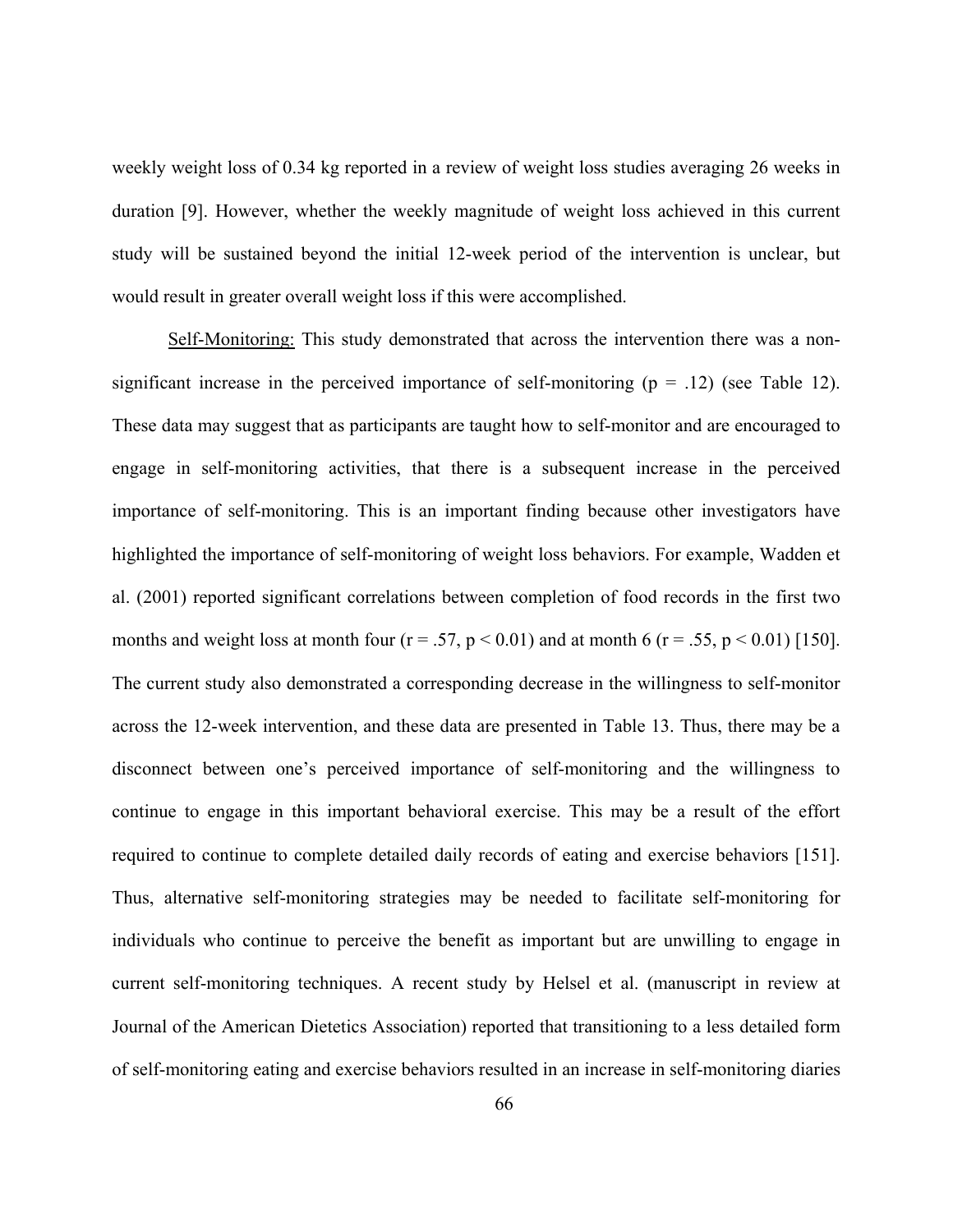completed by participants with no negative impact on weight loss. These findings should be considered when determining appropriate self-monitoring techniques for individuals participating in weight loss interventions.

Despite the established importance of self-monitoring in achieving weight loss [77, 78], this study failed to find either perceived importance of or willingness to engage in selfmonitoring at baseline to be predictive of weight loss (see Table 16). However, this study did find a significant positive correlation between weight loss and the 12-week score for willingness to self-monitor ( $r = 0.40$ ,  $p = 0.03$ ). These findings may indicate that the intervention affects an individual's level of willingness to self-monitor and that those who continue to be willing to engage in self-monitoring will experience the most weight loss. This appears to confirm the importance of self-monitoring within the context of a behavioral weight loss intervention.

Eating Behaviors: Reducing energy intake and changing eating patterns are necessary behaviors for weight loss and so it was expected that perceived importance of and willingness to engage in healthier eating behaviors would increase across the intervention period. Weight loss has been consistently associated with lower total caloric intakes and the participants in this study did alter their eating behaviors as evidenced by the significant decrease in caloric intake [9, 152- 154]. However, this study did not find a significant change for perceived importance of eating behaviors (see Table 12) and did find a significant decrease in the willingness to engage in eating behaviors from baseline to week 12 (see Table 13). These two findings are contrary to what one might expect to observe in a weight loss program. It is possible that participants entering a weight loss program already have a high perceived importance of healthy eating behaviors and this perception is maintained and captured at the end of the study. As for the willingness to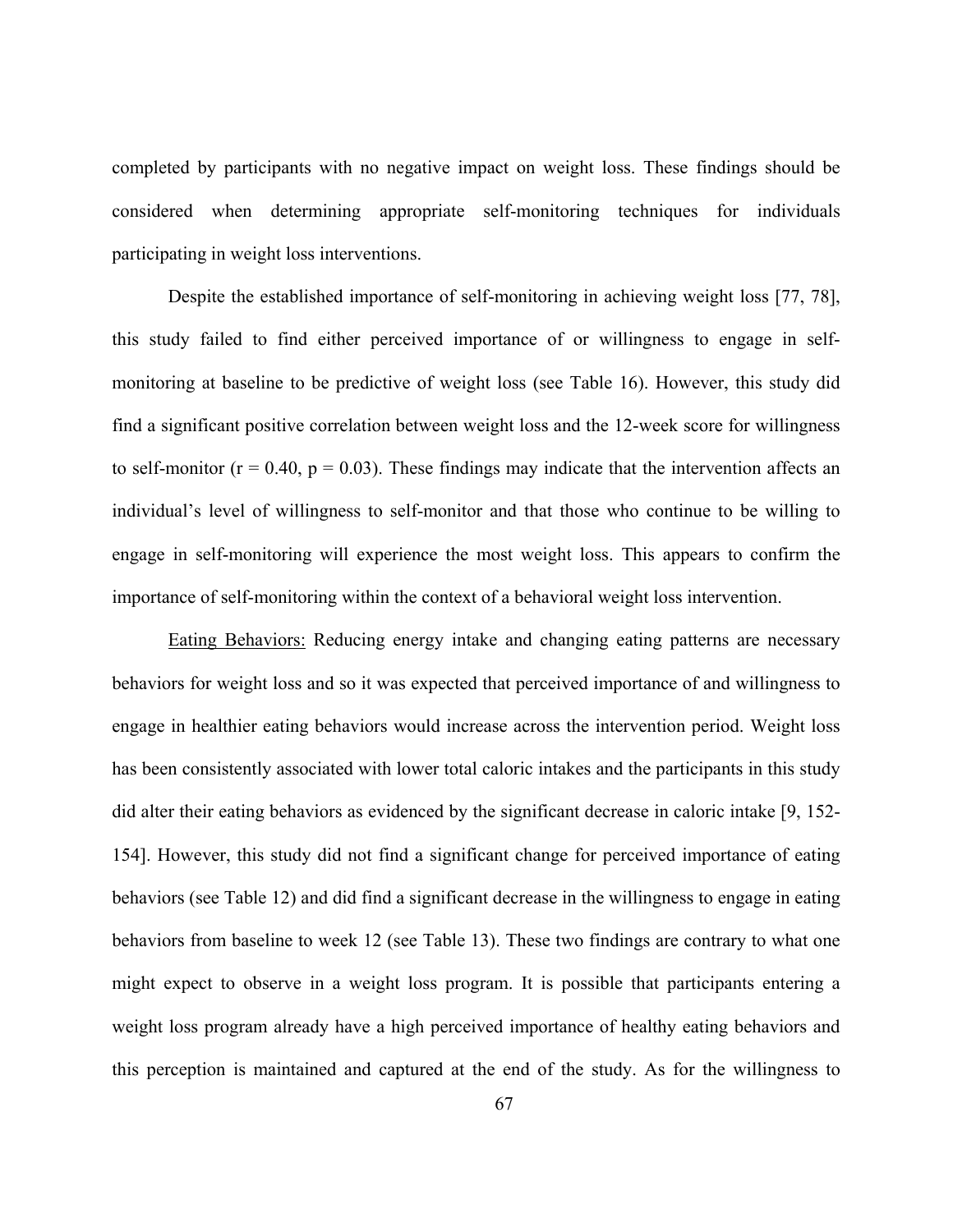engage in healthy eating behaviors, it is surprising to that a significant decrease was reported. It is possible that the willingness sub-score for eating behaviors did not capture actual behavior changes or it may represent the openness of the participants to continue with altered eating behaviors. If it is the latter, then this would be an important area to investigate further, especially in trying to explain weight loss maintenance. This decreased willingness to continue engaging in specific weight loss-oriented eating behaviors could potentially help to identify why many individuals end up regaining weight within a few years after achieving weight loss.

This study found a positive relationship between perceived importance and willingness for eating behaviors ( $PI<sub>EAT</sub>$  and  $WIL<sub>EAT</sub>$ ) at baseline and at week 12. These data suggest that participants entering a weight loss program perceive eating behaviors to be important to weight loss and are also willing to engage in these same behaviors. However, neither perceived importance nor willingness to engage in eating behaviors was predictive of weight loss (see Table 17). This finding may indicate that participants in a weight loss program realize the beneficial role of dietary changes for weight loss and are willing to alter eating patterns but fail to make considerable changes that result in significant weight losses. For example, at baseline, 89% of the participants indicated that it was somewhat to very important to plan meals and 84% indicated that it was somewhat to very important to eat out in restaurants less often. These data offer a speculation that the majority of the individuals participating in a weight loss program believe that specific eating behaviors are important; however, their actual eating behavior changes may not be sufficient to achieve weight loss.

Exercise Behaviors: Adherence to a regular physical activity program is considered to be a key contributor to weight loss and weight maintenance [155-157]. Maintenance of adequate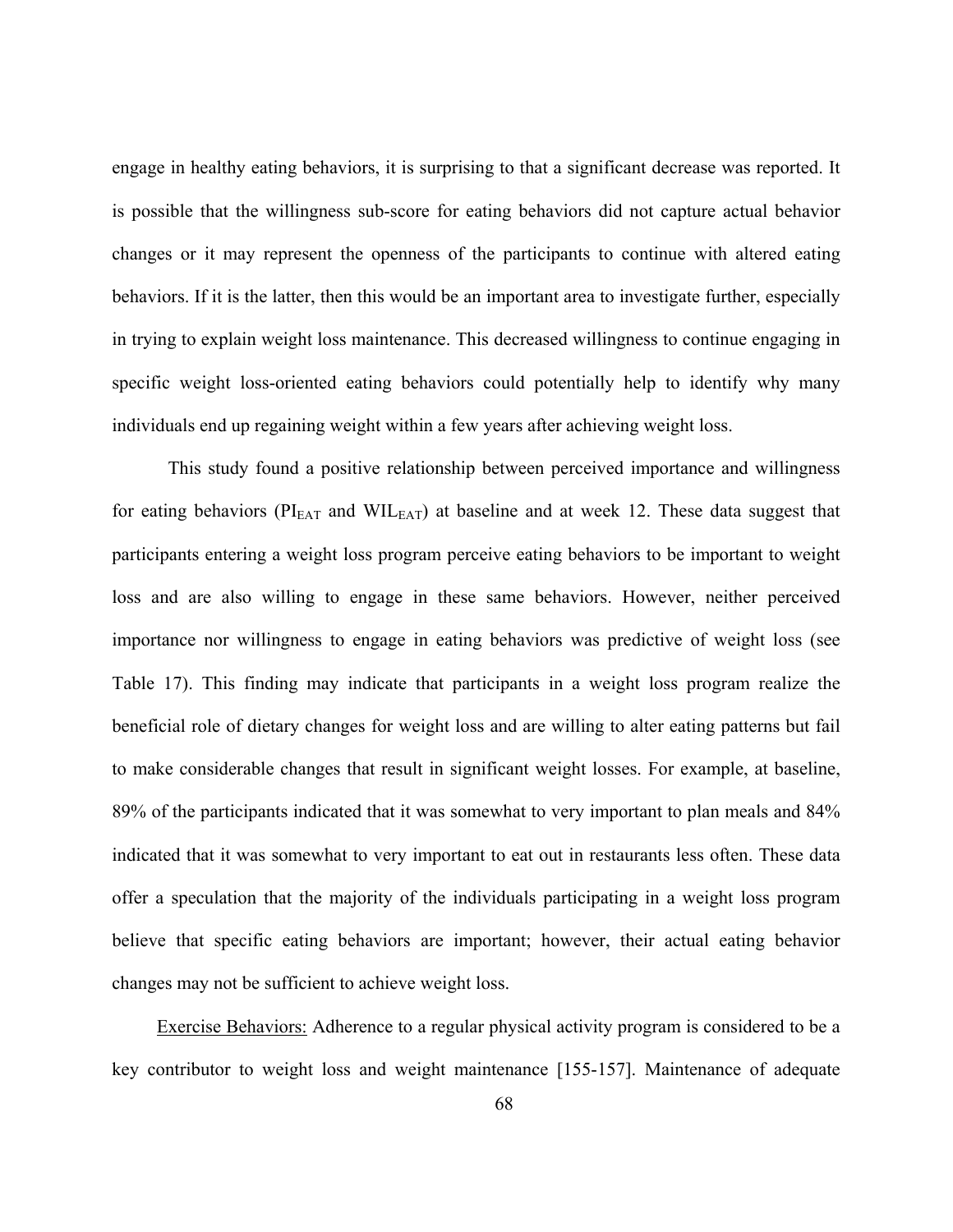energy expenditure through exercise has been positively associated with successful long-term weight control in cross-sectional, longitudinal, and retrospective studies [158]. Increases in perceived importance of and willingness to engage in exercise behaviors were expected as direct consequences of the behavioral intervention. However, there was a significant decrease in both the perceived importance of and the willingness to engage in exercise behaviors (see Tables 12 and 13). This finding is problematic given the cumulative evidence on the positive role of regular physical activity in weight loss [158]. However, this finding may explain the decrease in exercise adherence that is commonly observed in weight loss programs that are greater than six months in duration [159]. This is of serious concern considering that exercise is the single best predictor of long-term maintenance of weight loss [160].

The relationships between perceived importance of and willingness to engage in exercise behaviors and weight loss revealed two unexpected findings. The first one was the negative correlation for perceived importance of exercise behaviors at week 12 and weight loss and the second one was the negative correlation for willingness to engage in exercise behaviors at baseline and weight loss. The former indicates that those participants who stated having high perceived importance of exercise behaviors at week 12 had lower weight losses. This finding may indicate that these participants place high emphasis on exercise behaviors as important to weight loss but may fail to recognize the difficulty of losing weight through exercise alone. Previous research has indicated that physical activity without caloric restriction produces only modest weight losses, if any at all. Miller, et al. conducted a meta-analysis of weight loss studies and reported that aerobic exercise programs produce weight losses of 2.9 kg over 21 weeks while caloric restriction programs produce weight losses of 11 kg over 15 weeks [161]. This same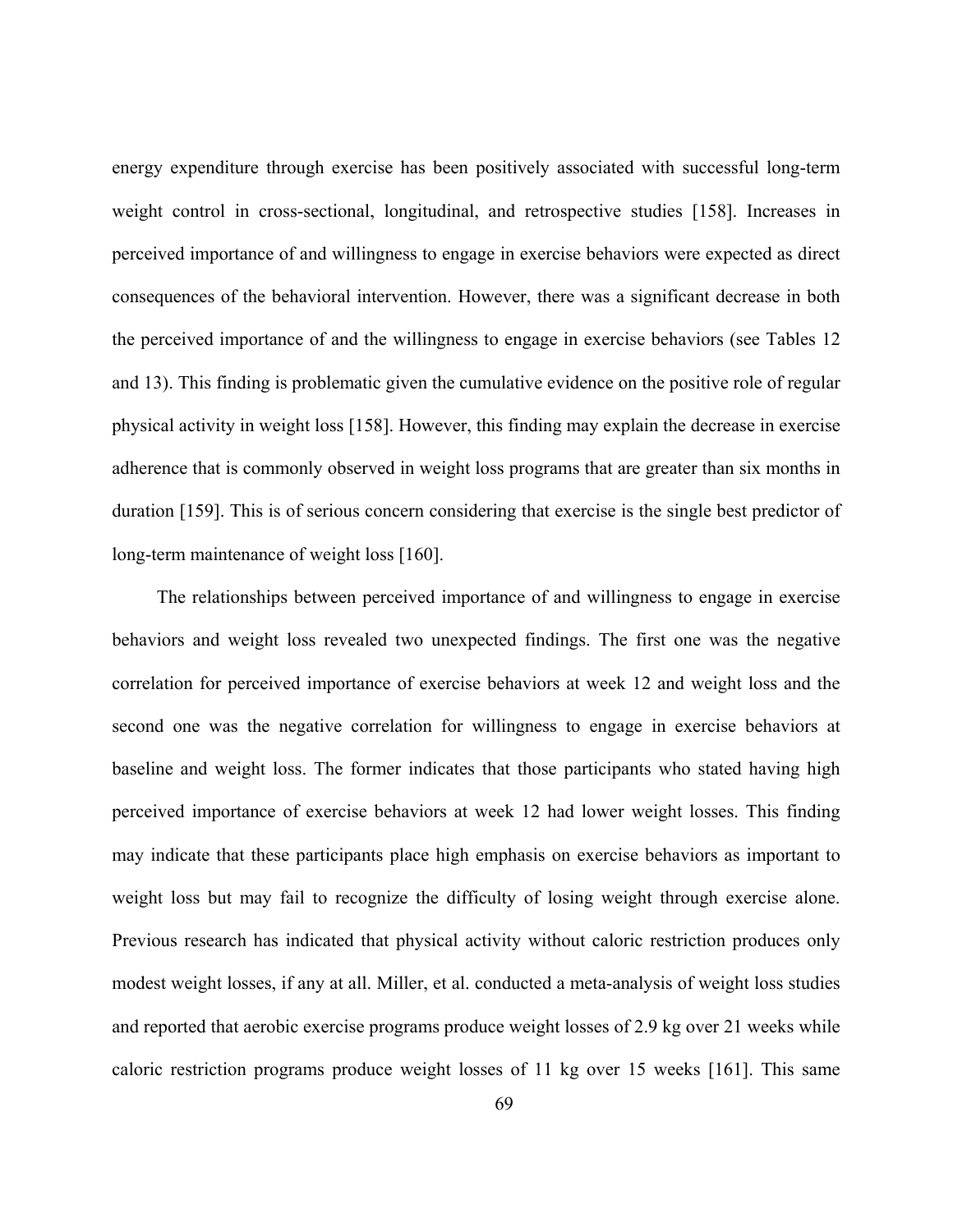study also found that diet plus exercise at one-year follow-up was the most effective at weight maintenance [161] thus highlighting the importance of a combined approach of diet and exercise to achieve weight loss.

Another explanation for the finding of high perceived importance of exercise behaviors at week 12 and lower weight losses may indicate that individuals who fail to lose weight may perceive exercise as important for weight loss but may have barriers that prevent or limit them from engaging in regular exercise. For example, research has shown that cost of activity engagement, accessibility, convenient location, and flexible schedules are factors that contribute to physical activity [162, 163]. In addition, low self-efficacy and low willpower are other possible factors that may help to explain the important links between beliefs and behaviors [164].

This study found a negative correlation between weight loss and willingness to engage in weight loss behaviors at baseline. Participants who indicated a high level of willingness to engage in exercise behaviors at baseline ultimately lost less weight than other participants. This finding may signify that individual's who initially indicate a high willingness to exercise, may rely too much on exercise and not enough on caloric restriction or may later come to realize the difficulty in adopting a regular exercise program and thus become less willing to engage in exercise behaviors (this speculation is supported by the significant decrease in willingness to engage in exercise behaviors from baseline to week 12). Another explanation may involve faulty perceptions regarding the amount of exercise being done as being sufficient for weight loss. For example, previously sedentary individuals may perceive that engaging in 10-20 minutes of exercise per day is an active level that is enough to result in weight loss, when really it is not. Research shows that a significant caloric deficit is needed to cause weight loss either through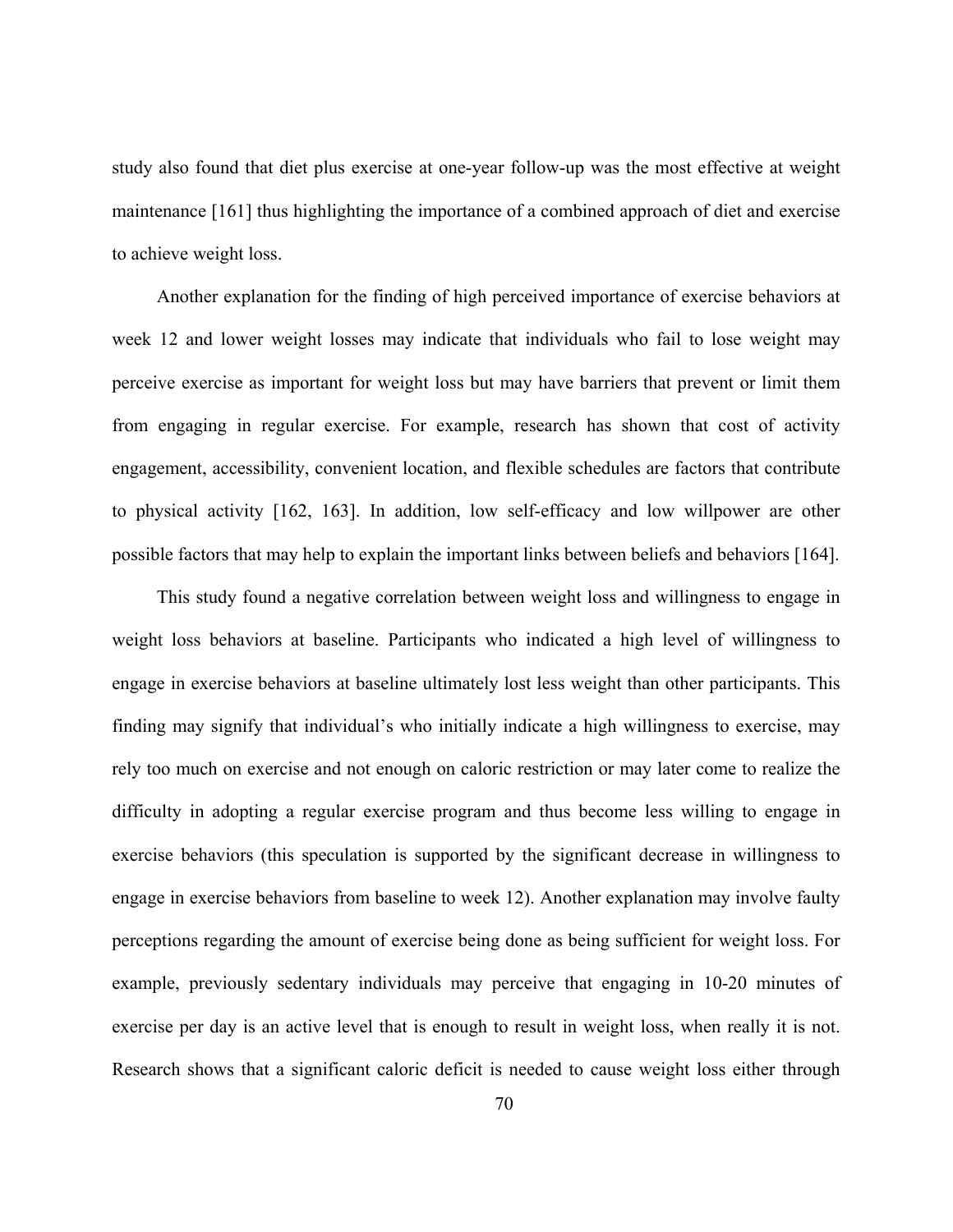caloric restriction or physical activity energy expenditure; however, the latter requires much more effort to produce the same caloric deficit as the former [165]. Research by Ross et al. and Sopko et al. found that when the negative energy balance induced either by diet only or by exercise only is equal, the weight losses achieved over 12 weeks are similar [166, 167]. However, to produce a caloric deficit of one hundred calories through exercise, the average person has to walk one mile at a moderate intensity which requires a larger commitment than cutting out one hundred calories from their diet. Participants leaning on exercise to create caloric deficits or those not adhering to the prescribed exercise durations and intensities most likely are not achieving sufficient physical activity energy expenditure to result in weight loss. In addition, these individuals may not be willing to engage in the prescribed amount of activity or may wrongly perceive that their level of activity is adequate for weight loss.

Additional findings suggest that perceived importance of and willingness to engage in weight loss behaviors are not predictive of weight loss achievement and may suggest that there are other psychosocial variables at play. Based on the findings of this study, it is unclear whether these two variables are predictive of actual engagement in specific weight loss behaviors. Since weight loss is an outcome (not a behavior) that results from an interaction of many different factors, both internally and externally, it is likely that multiple factors and/or an interaction of multiple factors will ultimately lead to explaining weight loss achievement. Future research should include an examination of other factors to help increase the understanding of adoption and maintenance of behavioral strategies for weight loss.

A final area of interest raised in this study was the distinction between intention and willingness. Intention has been implicated as the antecedent of actual behavior in numerous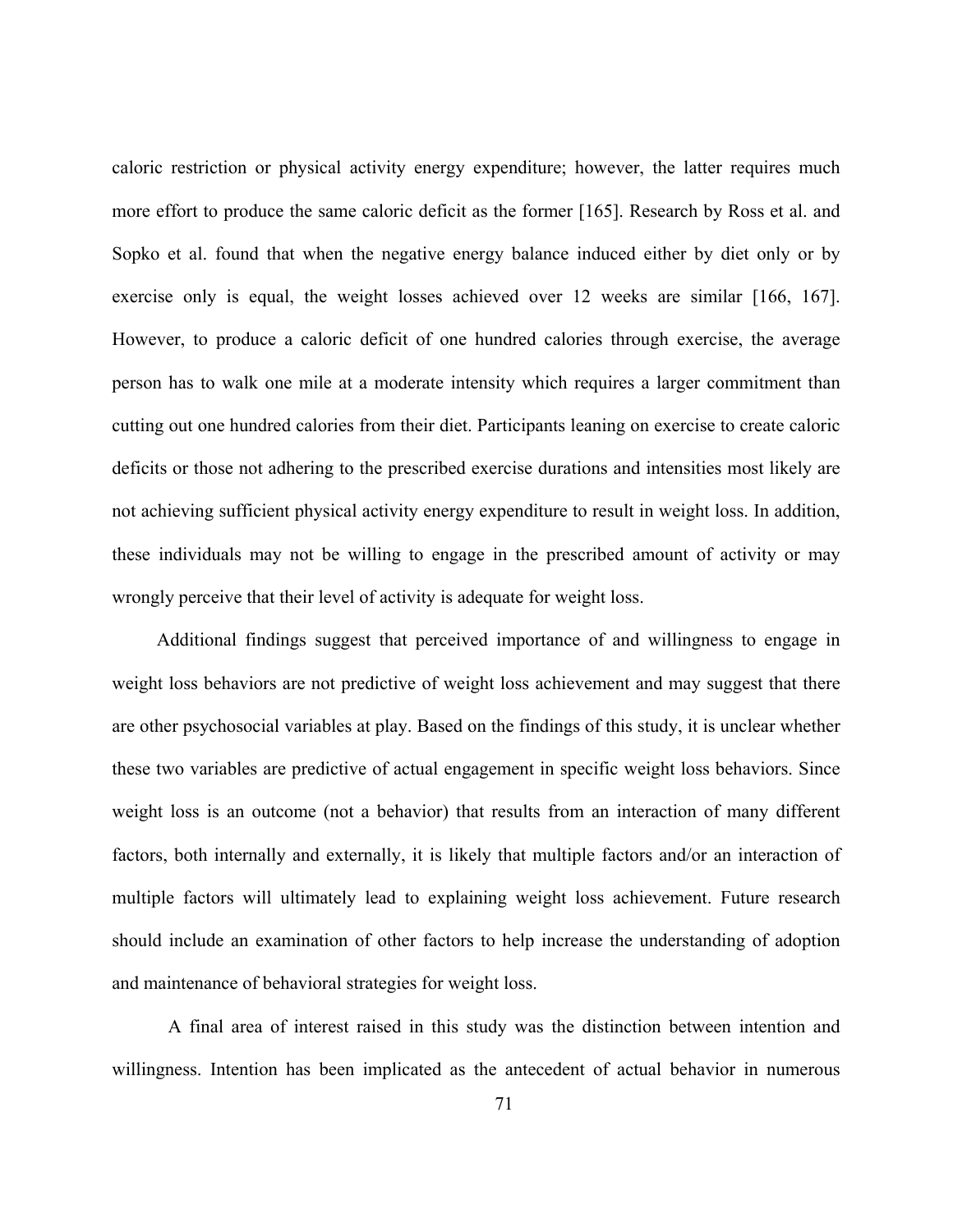theories in social and health psychology [90]. Intentions have been defined as the selfinstructions to perform a certain behavior and indicate how much effort an individual will exert to achieve the desired outcome [168, 169]. The theory of planned behavior identifies intentions, perceived control, subjective norms, and attitudes as contributing variables to the occurrence of a behavior [169]. Schifter & Ajzen (1985) examined the success of the theory of planned behavior to explain weight loss among college women and reported that perceived control and intentions together only moderately predicted the amount of weight that the participants actually lost over a 6-week period [102].

 The findings of this study suggest that intentions and willingness may identify similar steps in the behavior change process. The theory of planned behavior has identified intentions as the direct precursor to actual behavior [97]. This theory states that an individual's intention is a direct link between their attitudes and their behavior. The current study examined perceived importance and willingness as antecedents to weight loss. To determine whether willingness and intention were capturing the same information, an intention questionnaire was developed using the same behaviors as included on the willingness questionnaire (see Appendix G). The results from the intention questionnaire were similar to those from the willingness questionnaire suggesting that it may be possible that willingness and intention are capturing the same construct. Furthermore, willingness and intention variables for self-monitoring, eating, and exercise behaviors were highly correlated in this study. Based on the results of this study; it is recommended that further investigations be conducted on both willingness and intention as predictors of weight loss.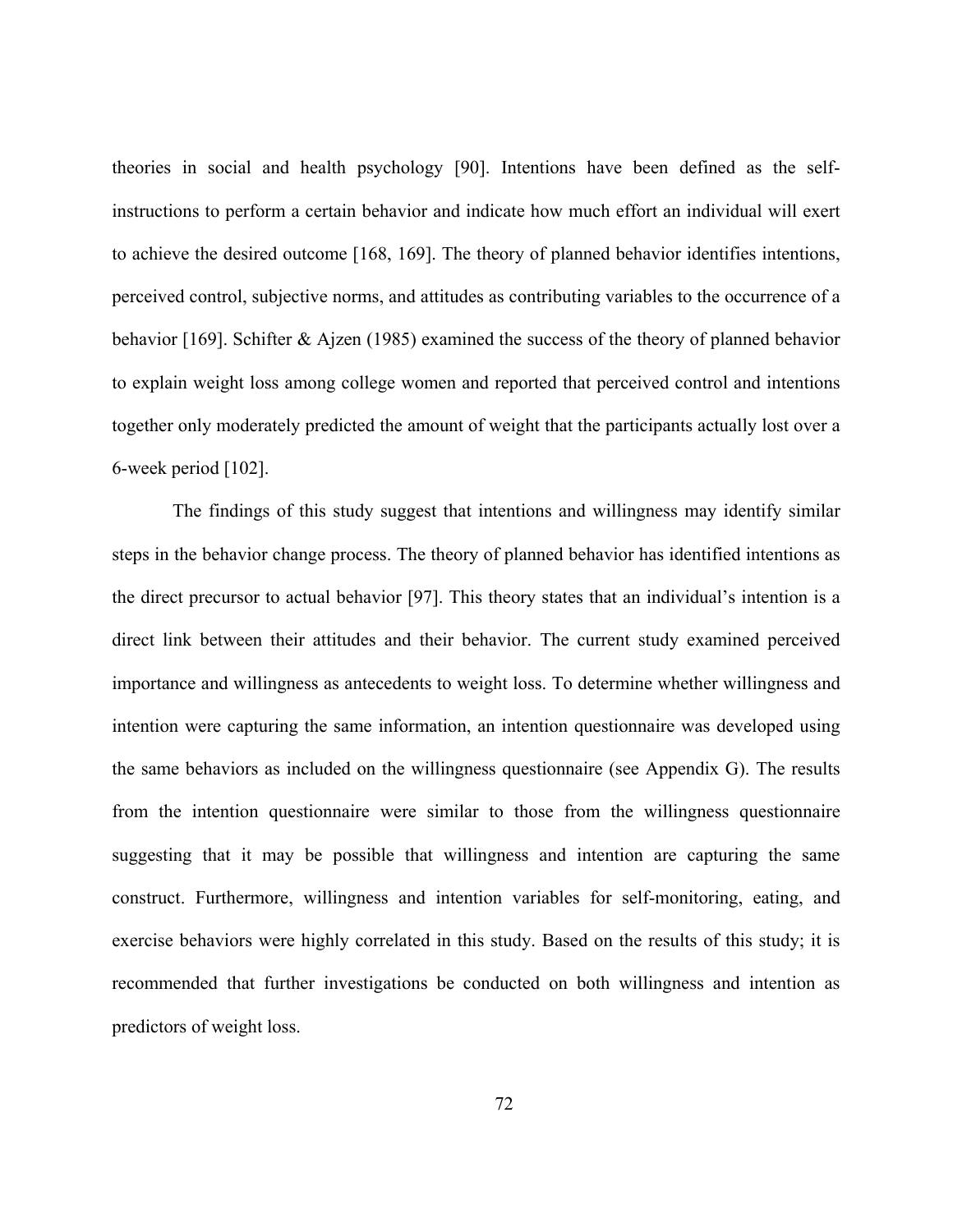#### **5.3 Limitations and Recommendations for Future Research**

There were limitations to this study which may have contributed to the observed results. Therefore, future studies should take into consideration the following issues:

- 1. The small sample size of the study may have resulted in the failure to detect significant correlations between perceived importance and willingness and weight loss. The power analysis indicated that 50 subjects were needed for the relationships being examined to be detected at 0.80 power with a two-tailed alpha of 0.05. The actual number of participants completing the study was only 30. Therefore, insufficient statistical power could have contributed to the lack of statistically significant findings and/or magnitude of correlations that would have provided better indication of the observed relationships. Future studies should be conducted with larger sample sizes to allow for adequate statistical power.
- 2. This study was 12 weeks in duration which may have limited the ability to capture significant changes in the variables that may take longer to occur. Future studies should examine perceived importance and willingness to engage in weight loss behaviors among participants involved in interventions lasting longer than 12 weeks in duration.
- 3. The perceived importance and willingness questionnaires were created for use in this study. Future research on perceived importance and willingness should include reliability and validity tests on these questionnaires. Further examination of the validity of the willingness questionnaire would help to prove that this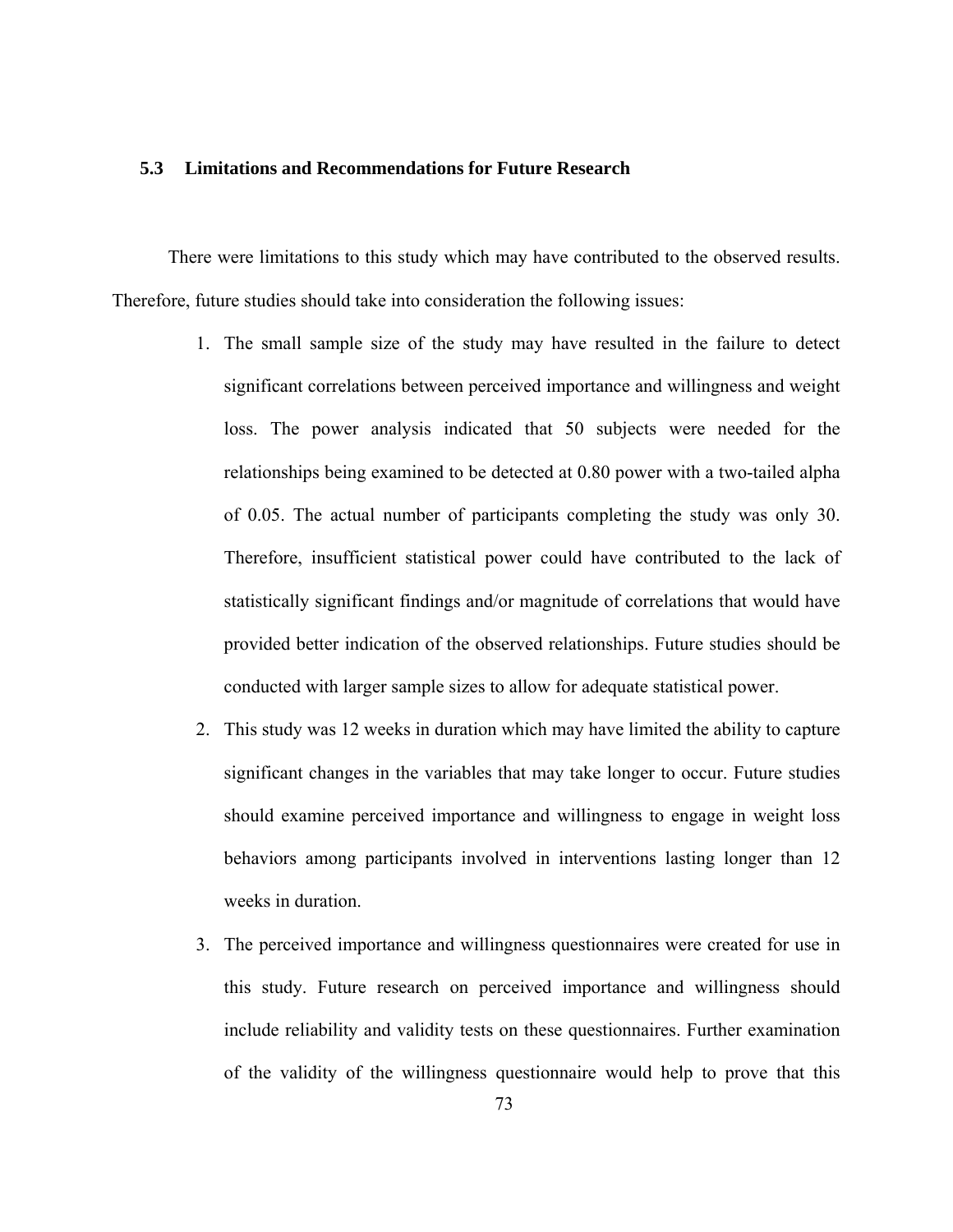questionnaire is actually measuring willingness to engage in weight loss behaviors and not some other variable such as intention.

- 4. The Theory of Planned Behavior states that attitudes and social norms influence intentions which are the causal mediator of behavior [97]. As stated above, results from this study raised the question of whether willingness might actually be capturing information related to intentions. Therefore, future research should seek to differentiate the willingness variable from other moderators of weight loss, possibly intention.
- 5. This study did not examine the relationship between perceived importance and willingness to engage in weight loss behaviors with other potentially important psychosocial variables, such as attitudes, self-efficacy and perceived control. Future research should examine all these factors in relation to the weight loss process in order to determine which variables and/or combination of variables best predict weight loss success.

### **5.4 Conclusion**

In conclusion, the present study provides preliminary support for the relationship between perceived importance of and willingness to engage in weight loss behaviors; however, the ability of these two variables to predict weight loss is unclear. This study also identified the need for additional research to differentiate between willingness and intention. Future behavioral weight loss studies should seek to further understand subjective attitudes, belief systems, and weight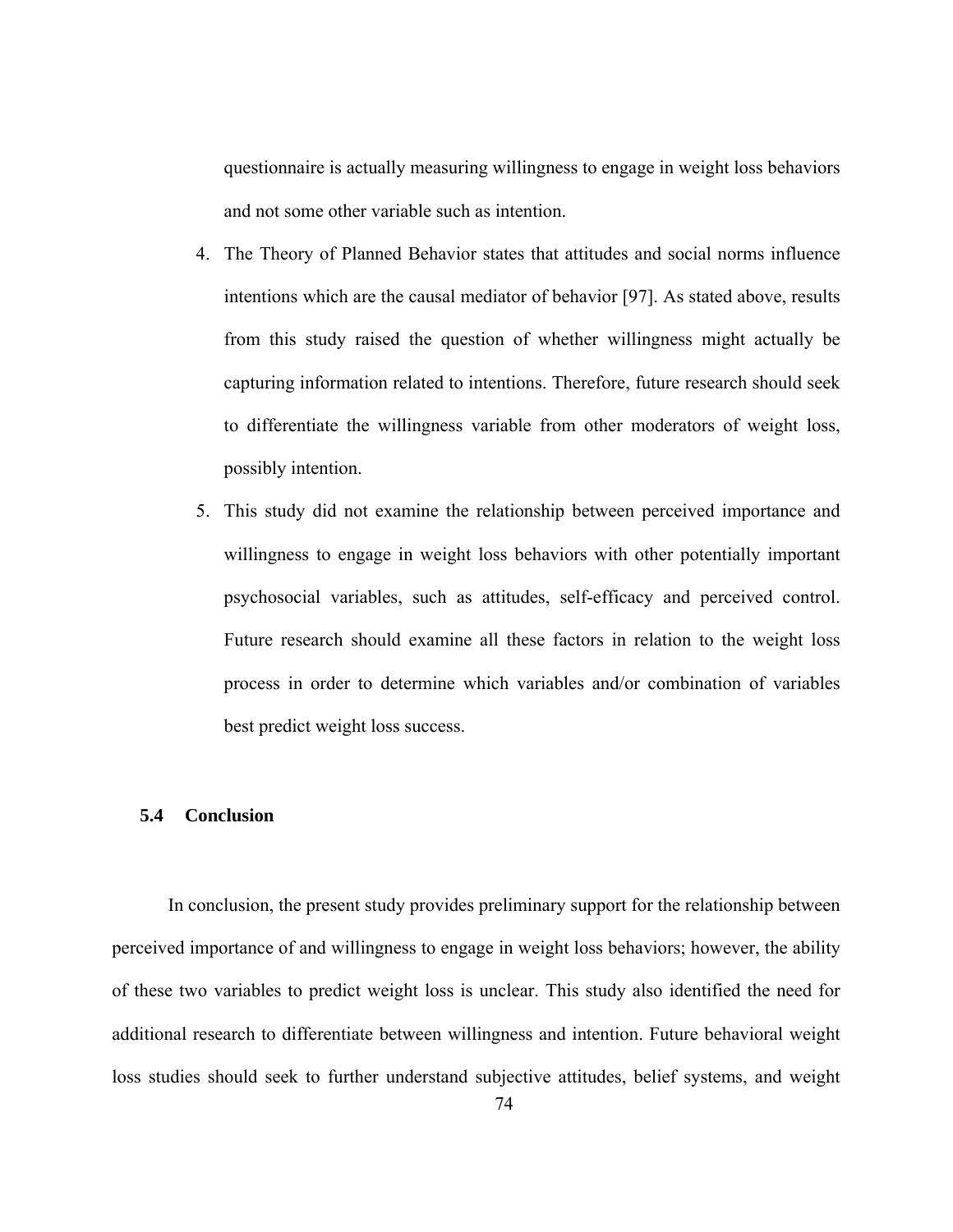loss outcomes. The ability to predict success in a weight loss program would have profound implications for obesity treatment, service provision, and health promotion. Better understanding of an individuals' sense of control, thoughts, emotions, beliefs, and other variables, such as perceived importance of and willingness to engage in specific weight loss behaviors, would be useful in developing personalized behavioral weight loss programs and consequentially more successful interventions.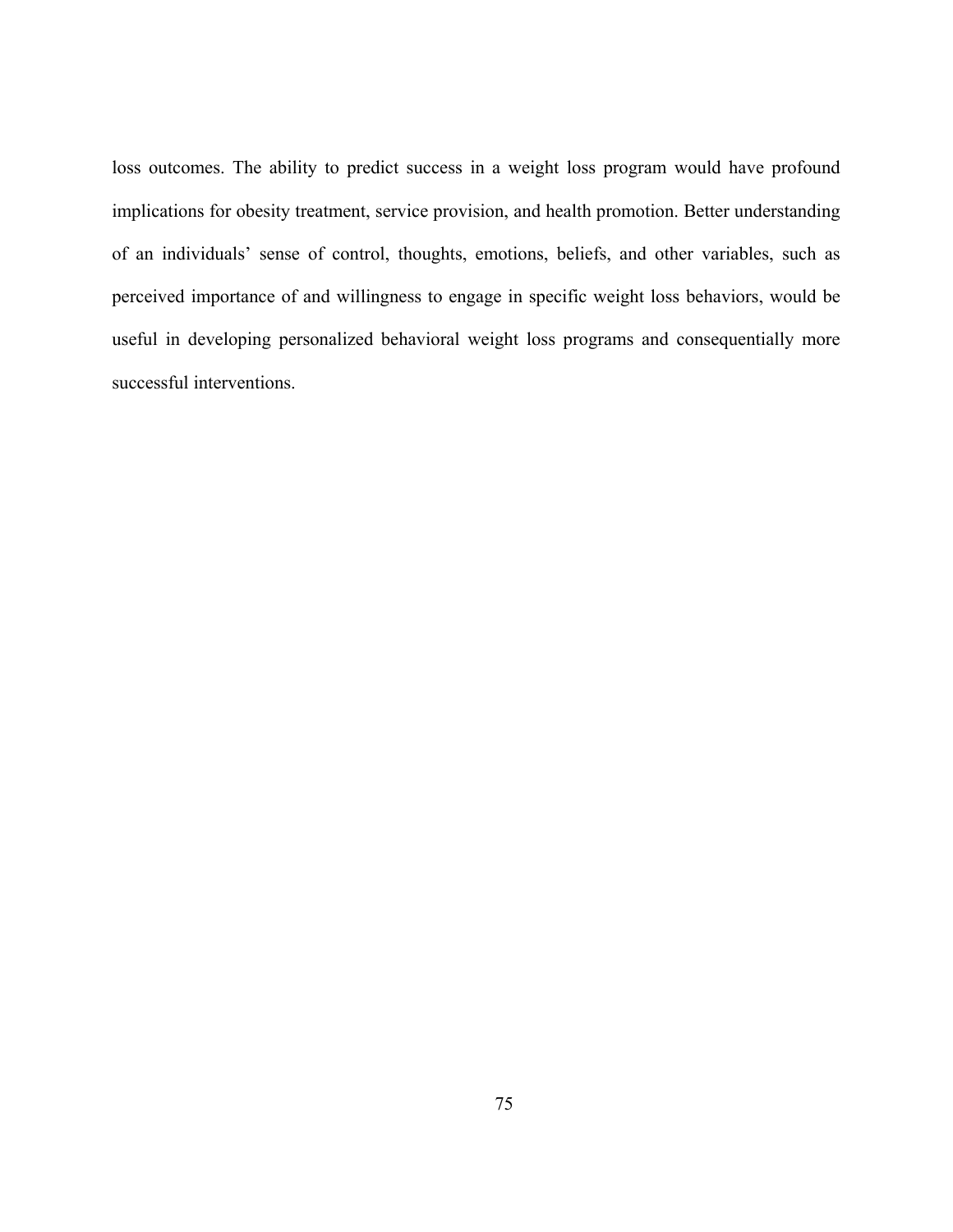Appendix A

## **RECRUITMENT ADVERTISEMENT**

Research Subjects Needed for Weight Loss Study

- Are you 18-55 years of age?
- Are you overweight and interested in losing weight?
- Do you exercise less than 3 days per week and are you interested in becoming more active?

Women and Men who meet the above criteria and do not currently participate in a weight loss or exercise program may be eligible to participate in a 6-month study to examine strategies to achieve weight loss. This study is being conducted at the Physical Activity and Weight Management Research Center at the University of Pittsburgh. Eligible subjects will be compensated for their participation in this study. **Women who are pregnant are not eligible to participate in this study.**

For more information please call 412-648-4312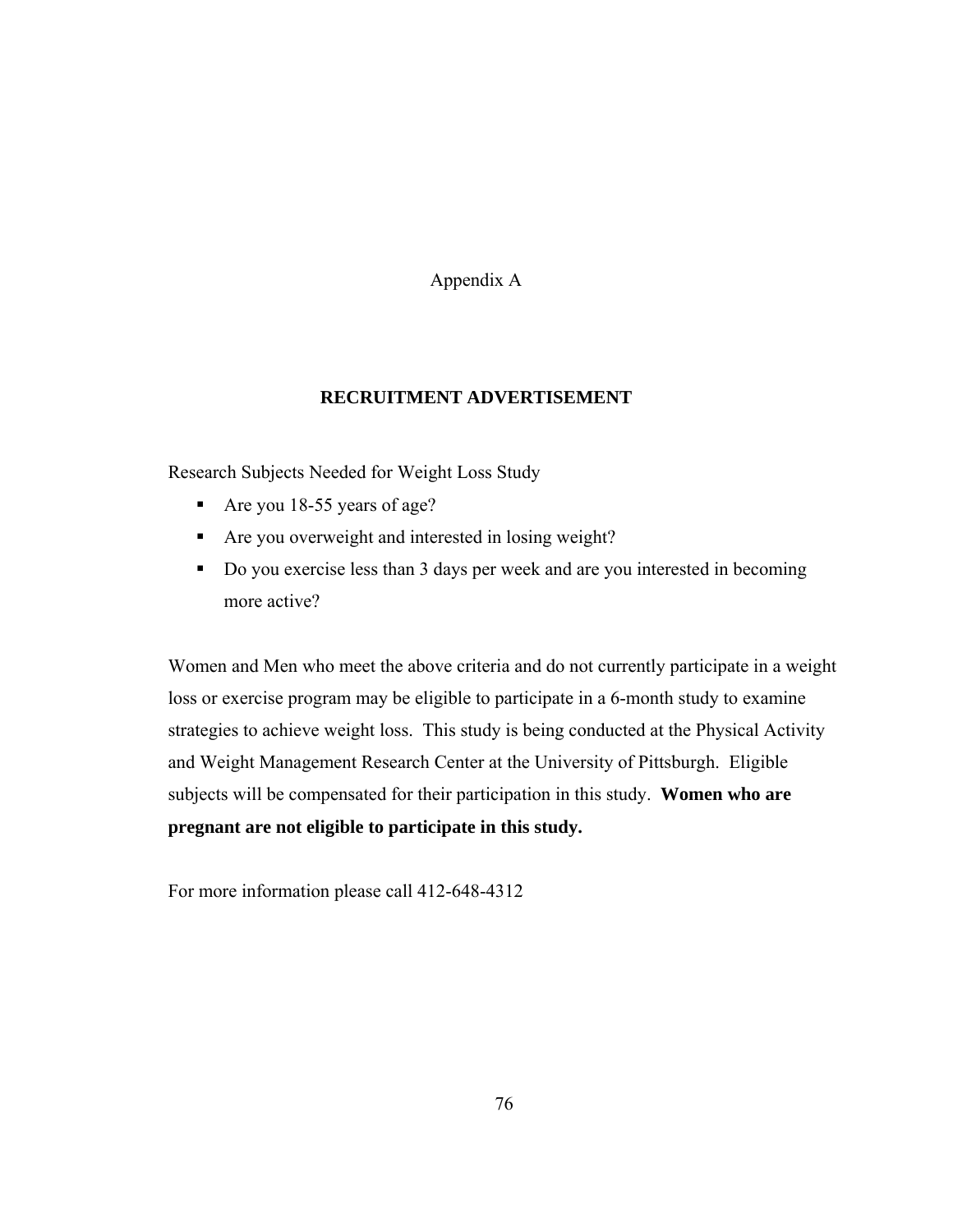Appendix B

#### **RECRUITMENT FORM**

- 1. Thank you for your interest in our program. My name is \_\_\_\_\_\_\_\_\_\_ and I would briefly like to tell you about this research program.
- 2. **Procedure for Describing the Study and Obtaining Verbal Consent to Conduct the Phone Screen:** A description of the study will be read to participants, and this description includes important components of the informed consent process (see attached script). Individuals who express an interest in participating in this study will be told the following to obtain verbal consent:

*Investigators Component of Informed Consent: This study is being conducted by Dr. John M. Jakicic and colleagues at the University of Pittsburgh.* 

*Source of Support Component of Informed Consent: This study is sponsored by the School of Education.* 

*Description Component of Informed Consent: We are interested in recruiting 50 men and women to participate in this study. This study will focus on examining strategies for weight loss and the effect of weight loss on resting energy expenditure and body composition. To do this, eligible individuals will participate in a 6-month program that will assist you with changing your dietary habits and increasing your exercise. You will receive a weight loss program that includes changes in your diet and exercise. You will also attend group meetings weekly for 6 months. Please understand that these meetings will be held at the University of Pittsburgh in Southside, and meetings will start between 5:30 and 6:15 in the evening, and these will be held on (Day of Week to be determined). Individuals who are eligible to participate in this study will undergo assessments. These assessments will be completed before you start the study, 4 weeks after your initial assessments, and*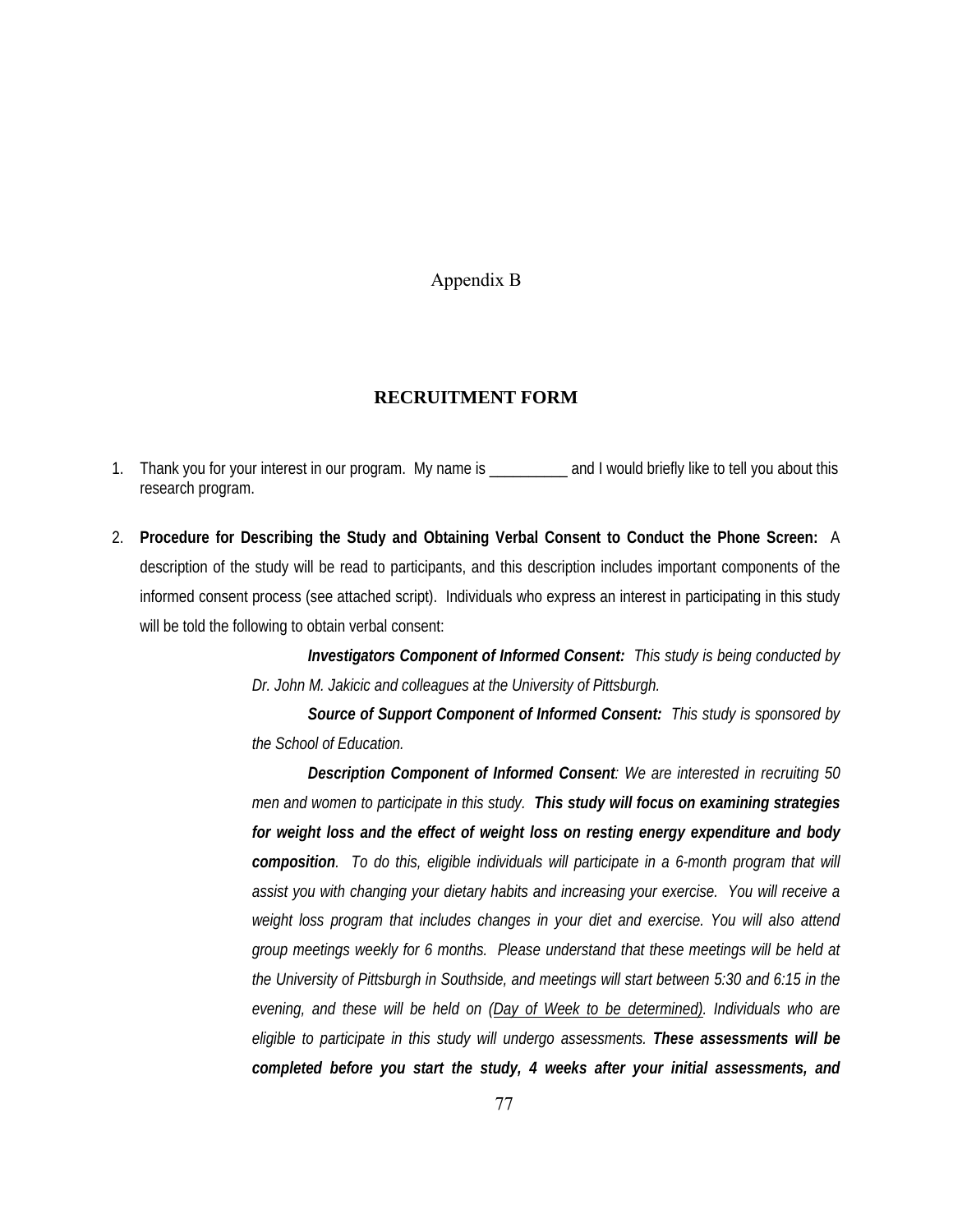*following at 12 and 24 weeks of participation in the weight loss program. In addition, eligible individuals will complete questionnaires about their exercise and other health-related behaviors before starting the study and following at 4, 8, 12, 16, 20 and 24 weeks of participation. Everyone will be paid \$25 in the form of a check upon completion of the 4 week, 12-week and 24-week assessments which means that you can earn a total of \$75 in incentives for your participation in this study.* 

*If you are interested in participating in this study, I will need to ask you a few questions about your demographic background and questions about your physical health and medical history to determine if you appear to be eligible to participate in this study. It will take approximately 5 minutes to ask you all of the questions. If we complete the interview, I will ask you for some specific information (your complete name, date of birth, and mailing address) so that we can contact you regarding your participation in this study. I will then schedule you to attend an orientation session that will explain all of the procedures of this study in greater detail. The average time to complete this Phone Screen is approximately 5 minutes.*"

*Risks and Benefits Component of Informed Consent: The only known risk to you for completing the Phone Screen is that it will take a few minutes of your time and you may experience disappointment if it is determined that you are not eligible to participate in the larger study.* It is likely that you will experience one or both of these situations by completing *this Phone Screen, which means that this occurs in more that 25% of people (more than 25 out of 100 people). The benefit of completing this Phone Screen is that you may be able to participate in the weight loss study that I described to you.* 

*Costs and Payments Component of Informed Consent: You will not incur any cost nor will you receive any payment for participating in the Phone Screen.* 

*Confidentiality Component of Informed Consent: If your answer to a particular question tells me clearly that you will not be eligible for this study, I will stop the interview, and not ask you any more personal questions.* 

*Right to Participate or Withdraw from Participation Component of Informed Consent: Your participation in this phone screen is voluntary. You may refuse to answer any of the questions asked. Your responses to these questions are confidential, and the information related to your health history or current behaviors that you are about to give me will be destroyed after this interview.*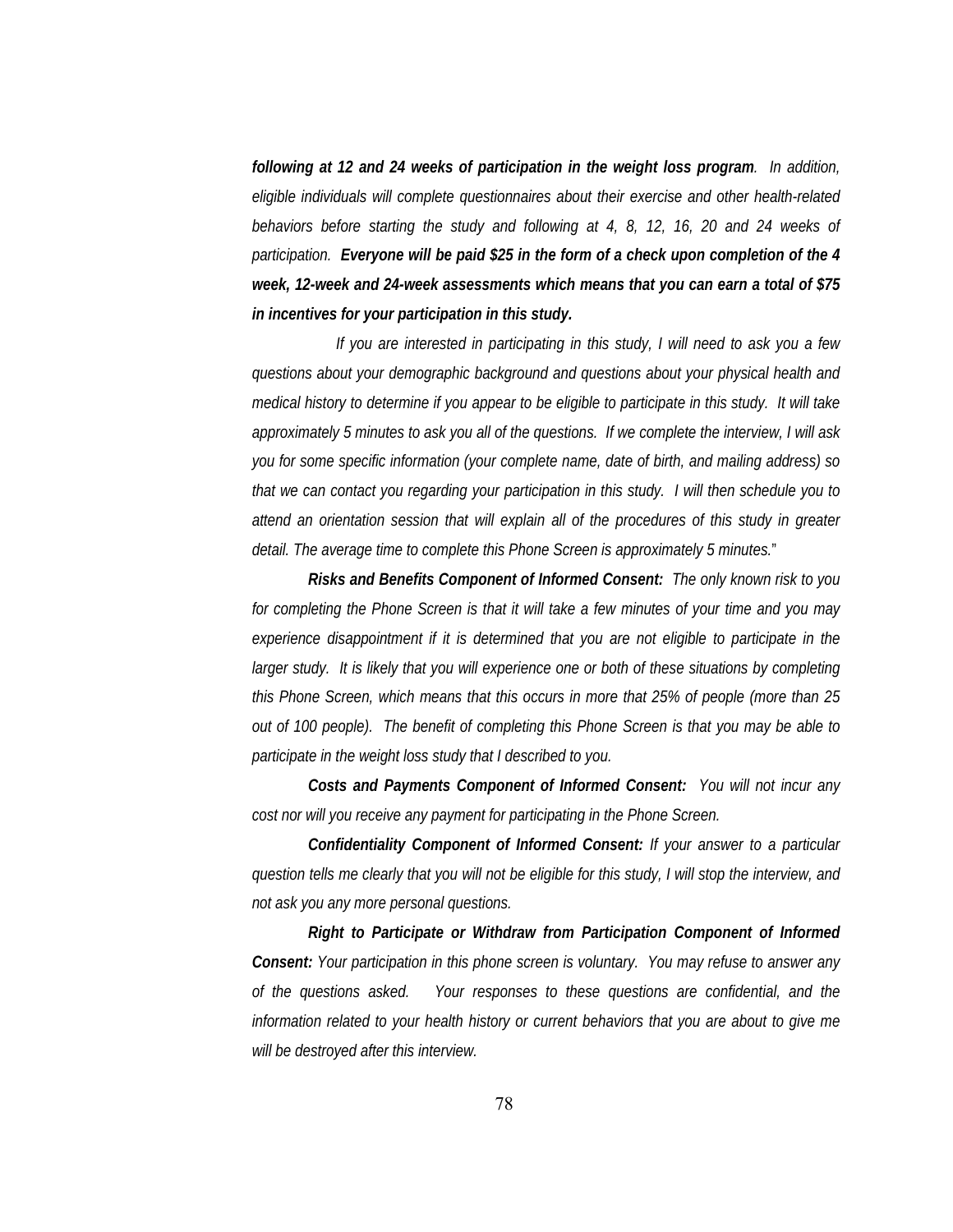*Do you have any questions related to any of the information that I have provided to you?* Staff member will answer any questions or will defer these questions to the Principal Investigator or Co-Investigator when appropriate prior to proceeding. If the individual would like to think about their participation prior to proceeding with the Phone Screen, they will be provided with the telephone number that they can call if they decide to participate in the future.

*Voluntary Consent Component of Informed Consent: Do you agree that the procedures that will be used to conduct this Phone Screen have been described to you, all of your questions have been answered, and you give me permission to ask you questions now as part of the initial Phone Screen?* If "YES" indicate the participant's agreement with this statement on the top of the next page, and sign your name and date the form, and then complete the Phone Screen. If "NO", thank the individual for calling and do not complete the Phone Screen.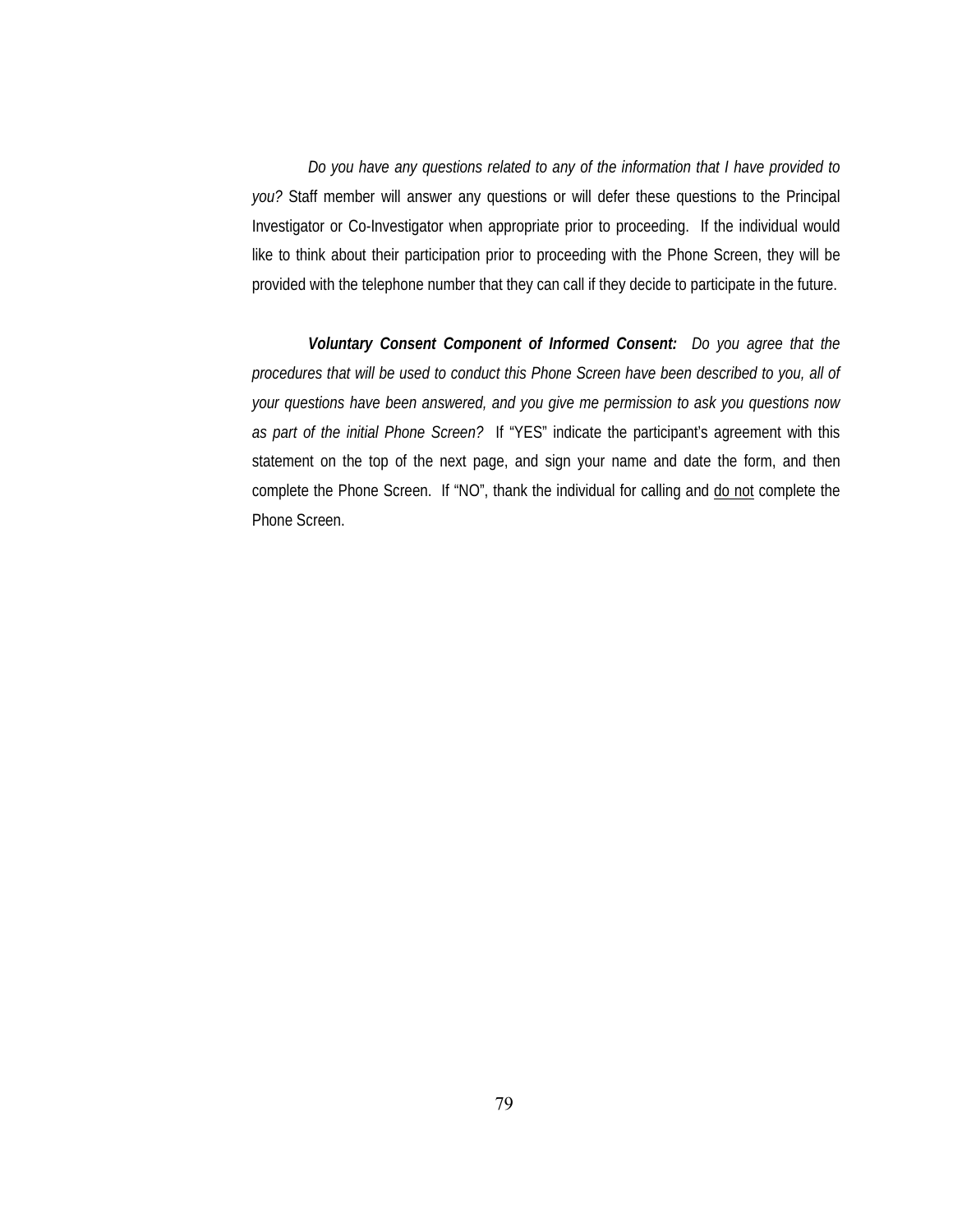# **Phone Screen Interview**

| The caller gives verbal permission to conduct the Phone Screen: _____YES______NO                                   |
|--------------------------------------------------------------------------------------------------------------------|
|                                                                                                                    |
| Date: $\frac{1}{\sqrt{1-\frac{1}{2}}}$                                                                             |
| $\frac{1}{\sqrt{1-\frac{1}{2}}}$ Yes $\frac{1}{\sqrt{1-\frac{1}{2}}}$ No<br>Eligible based on telephone screening: |
| 1. Gender: _____Male _____Female                                                                                   |
| 2. Age: $(18-55)$ Date of Birth: $\frac{1}{2}$                                                                     |
| 3. Which of the following best describes your racial heritage? (you may choose more than one<br>category):         |
| American Indian or Alaska Native                                                                                   |
| Asian                                                                                                              |
| <b>Black or African-American</b>                                                                                   |
| Hispanic, Latino, or Cape Verdean                                                                                  |
| Native Hawaiian or Other Pacific Islander                                                                          |
| ____White                                                                                                          |
| Other (Specify: 1997)                                                                                              |
| 4. Current Weight: ___________ pounds                                                                              |
| 5. Current Height: _____feet ______inches Office Use: BMI = ______(25-39.9 kg/m <sup>2</sup> )                     |
| 6. Are you able to walk for exercise? THES THES No                                                                 |
| If "no", specify reason:                                                                                           |
| 7. Do you currently exercise regularly at least once per week at a moderate intensity for at least                 |
| 20 minutes? Mo No No No                                                                                            |
| If "yes", How many days per week?                                                                                  |
| If "yes", How long have you been exercising this way?                                                              |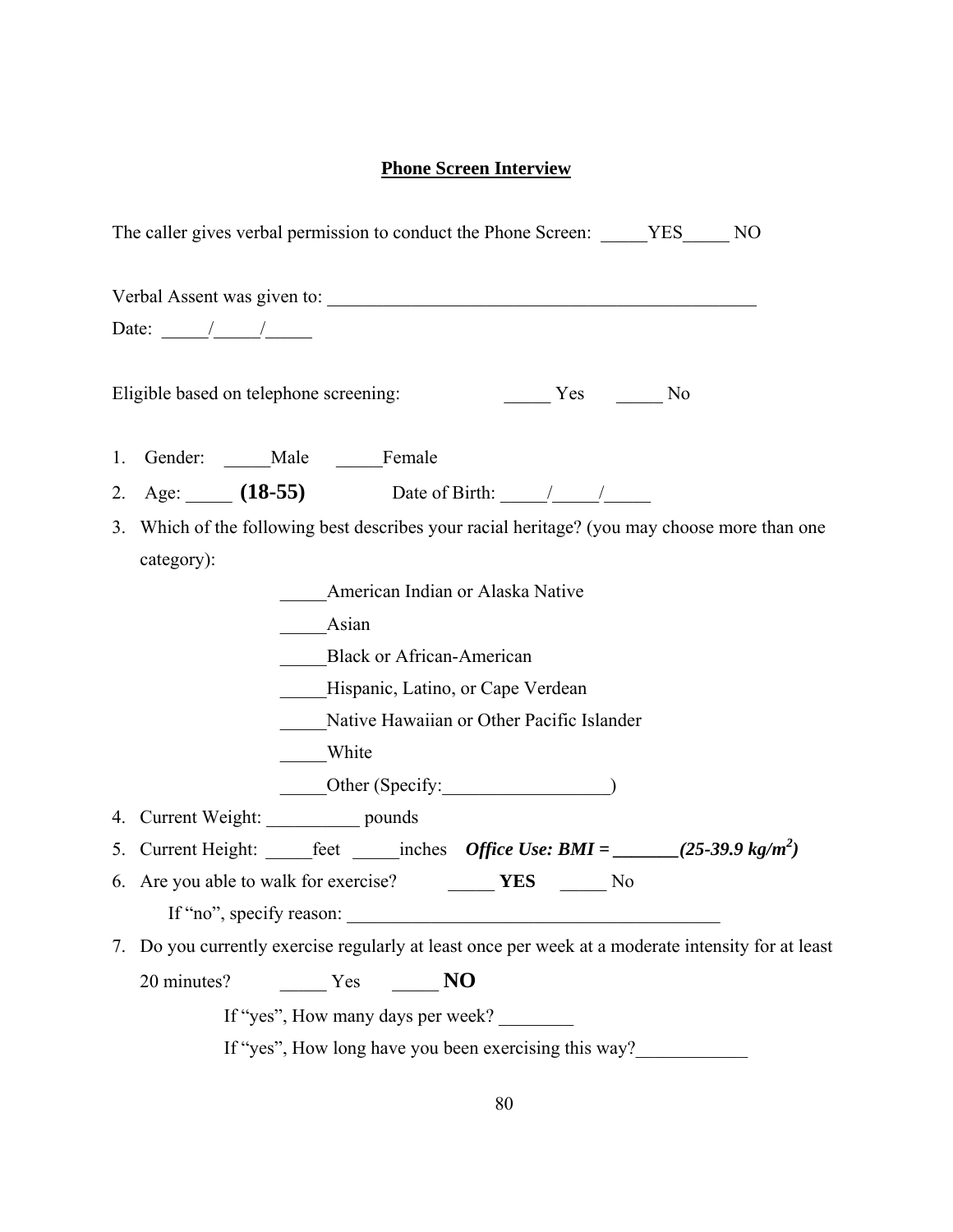8. Have you ever been told by a doctor or other medical person that you have any of the following conditions? If "yes", Specify:

| a. Heart Disease    | Yes | NO        |  |
|---------------------|-----|-----------|--|
| b. Angina           | Yes | NO        |  |
| c. Hypertension     | Yes | <b>NO</b> |  |
| d. Heart Attack     | Yes | <b>NO</b> |  |
| e. Stroke           | Yes | NO        |  |
| f. Diabetes (sugar) | Yes | NO        |  |
| g. Cancer           | Yes | NO        |  |

- 9. Are you presently being treated by a doctor or other medical person for any other physical or psychological problems? \_\_\_\_\_ Yes \_\_\_\_\_**NO** If "yes", specify:  $\overline{\phantom{a}}$
- 10. Do you take any prescription medications (includes psychotropics)?\_\_\_\_\_ Yes \_\_\_\_\_**NO**

If "yes", specify the following:

| <b>Medication Name</b> | Used to Treat: |
|------------------------|----------------|
|                        |                |
|                        |                |
|                        |                |

11. Are you taking any medications for the purpose of weight loss? \_\_\_\_\_ Yes \_\_\_\_\_**NO**

| If "yes", specify: |  |  |  |
|--------------------|--|--|--|
|                    |  |  |  |
|                    |  |  |  |

12. Do you currently smoke? \_\_\_\_\_ Yes \_\_\_\_\_**NO** If "yes", specify:  $\sqrt{\frac{2}{\pi}}$  =  $\frac{2}{\pi}$  =  $\frac{2}{\pi}$  =  $\frac{2}{\pi}$  =  $\frac{2}{\pi}$  =  $\frac{2}{\pi}$  =  $\frac{2}{\pi}$  =  $\frac{2}{\pi}$  =  $\frac{2}{\pi}$  =  $\frac{2}{\pi}$  =  $\frac{2}{\pi}$  =  $\frac{2}{\pi}$  =  $\frac{2}{\pi}$  =  $\frac{2}{\pi}$  =  $\frac{2}{\pi}$  =  $\frac{2$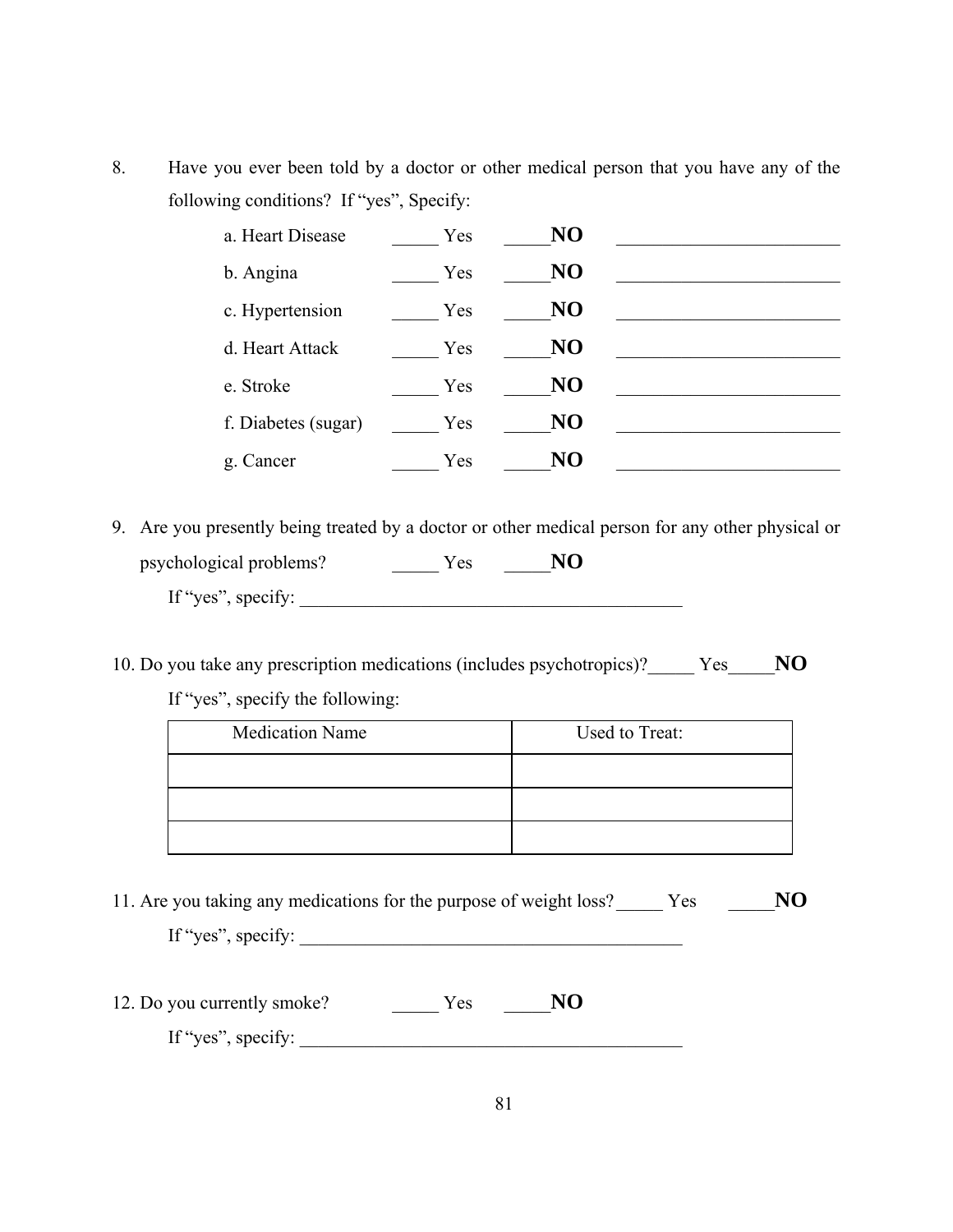| 13. Are you currently a member of another organized exercise or are you participating in an<br>organized weight reduction program? _______ Yes _______ NO |    |
|-----------------------------------------------------------------------------------------------------------------------------------------------------------|----|
| If "yes", specify: $\qquad \qquad$                                                                                                                        |    |
|                                                                                                                                                           |    |
| If "yes", specify number of pounds: ____Method used: ___________________________                                                                          |    |
| 15. Are you currently participating in other research studies? The Yes Theory                                                                             | NO |
| If "yes", specify: $\qquad \qquad$                                                                                                                        |    |
| 16. Have you been a participant in a previous exercise or weight control study?                                                                           |    |
| $Y$ es $N0$                                                                                                                                               |    |
| If "yes", specify:                                                                                                                                        |    |
| WOMEN ONLY COMPLETE THE FOLLOWING QUESTIONS                                                                                                               |    |
| $\frac{1}{\sqrt{1-\frac{1}{2}}}$ Yes $\frac{1}{\sqrt{1-\frac{1}{2}}}$ NO<br>17. Are you currently pregnant?                                               |    |
|                                                                                                                                                           |    |
| B. Do you plan on becoming pregnant in the next 6 months? ________ Yes<br>If "yes", specify: $\qquad \qquad$                                              | NO |
|                                                                                                                                                           |    |
| 18. Do you plan to spend any time out of town on vacation or business in the next 6 months that                                                           |    |
| may affect your ability to attend weekly group meetings? The MO                                                                                           |    |
| If "yes", specify: $\_\_\_\_\_\_\_\_\_\_\_\_\_$                                                                                                           |    |
| 19. Do you plan on relocating outside of the Greater Pittsburgh Area within the next 6 months?                                                            |    |
| $\frac{Y_{\text{cs}}}{Y_{\text{cs}}}$ NO                                                                                                                  |    |

If "yes", specify:  $\overline{\phantom{a}}$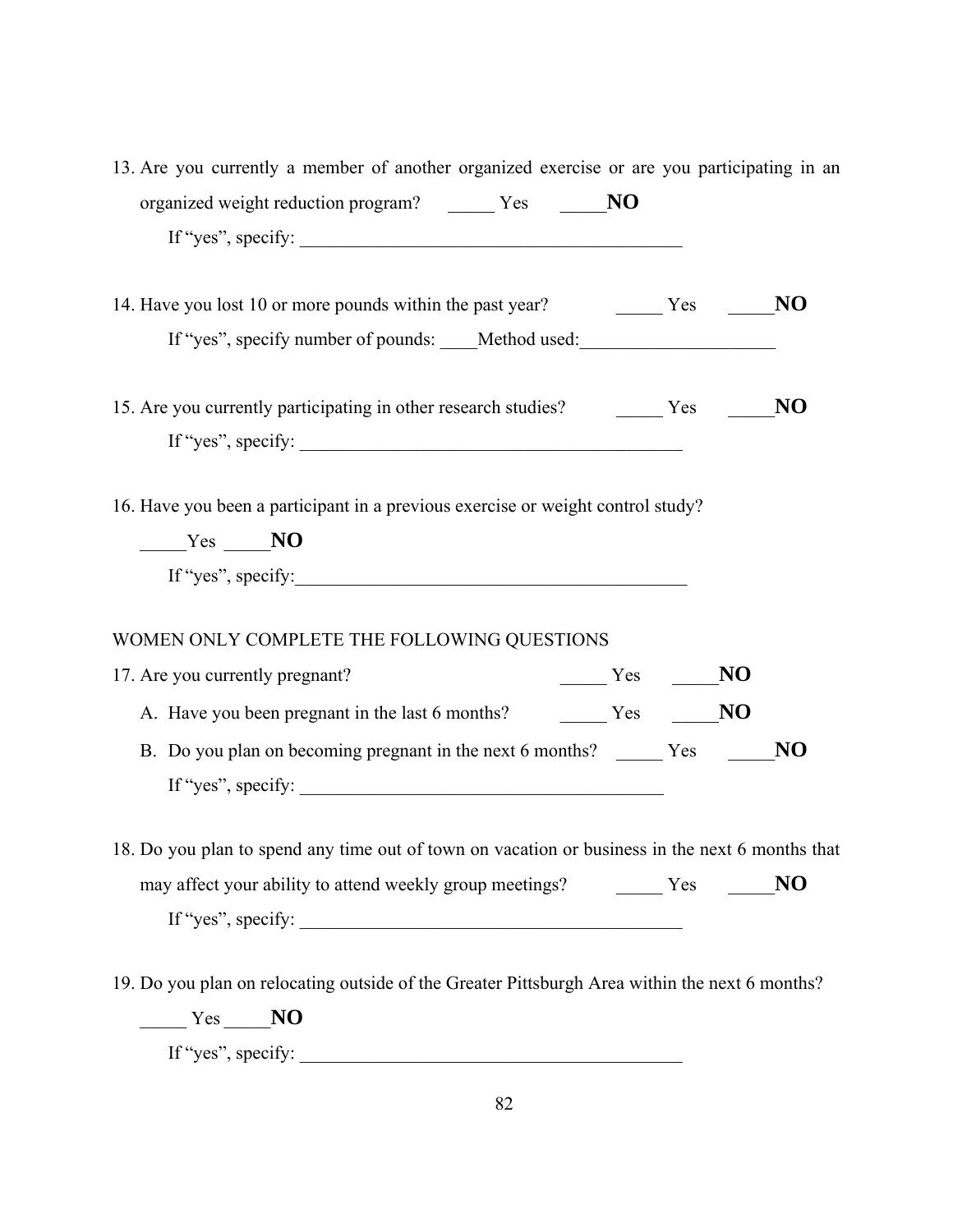### **Contact Tracking Form**

\*\* THIS PAGE IS COMPLETED ONLY IF THE RESPONDANT APPEARS TO QUALIFY FOR PARTICIPATION IN THIS STUDY AND IS SCHEDULE FOR THE ORIENTATION VISIT. \*\*

|                            | Date: / / Staff Member Completing Form: |
|----------------------------|-----------------------------------------|
|                            |                                         |
|                            |                                         |
| City:                      | State: Zip Code:                        |
|                            | Home Phone: Work Phone:                 |
| OFFICE USE ONLY: Eligible: | NO<br>Yes                               |
| Invited to Orientation:    | N <sub>O</sub><br>Yes                   |
| Date: $/$ /                |                                         |

If eligible schedule the participant for their group orientation session based on the schedule of available dates. A follow-up reminder will be send via the mail.

## **PAGE 1 WILL BE RETAINED FOR DEMOGRAPHIC STATISTICS**

PAGES 2-3 MUST BE SHREDDED AT THE CONCLUSION OF THIS INTERVIEW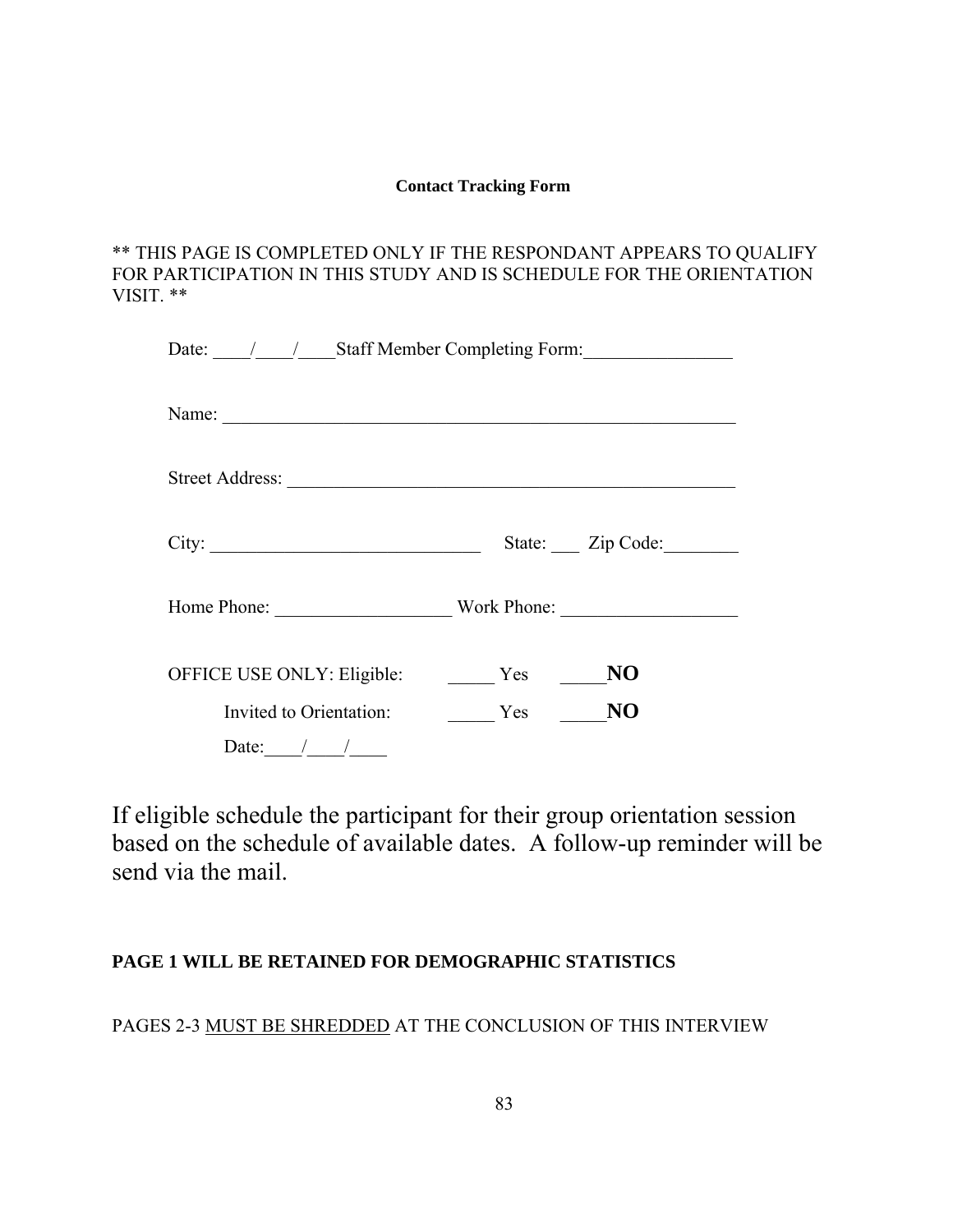Appendix C

## **PHYSICAL ACTIVITY READINESS QUESTIONNAIRE (PAR-Q)**

Subject ID:

- *Please read the questions carefully and answer each one honestly: check YES or NO*
- 1. Has your doctor ever said you have a heart condition and that you should only do physical activity recommended by a doctor?

\_\_\_\_\_ Yes \_\_\_\_\_**NO**

- 2. Do you feel pain in your chest when you do physical activity? \_\_\_\_\_ Yes \_\_\_\_\_**NO**
- 3. In the past month, have you had chest pain when you were not doing physical activity?

\_\_\_\_\_ Yes \_\_\_\_\_**NO**

4. Do you lose your balance because of dizziness or do you ever lose consciousness?

\_\_\_\_\_ Yes \_\_\_\_\_**NO**

5. Do you have a bone or joint problem that could be made worse by a change in your physical activity?

\_\_\_\_\_ Yes \_\_\_\_\_**NO**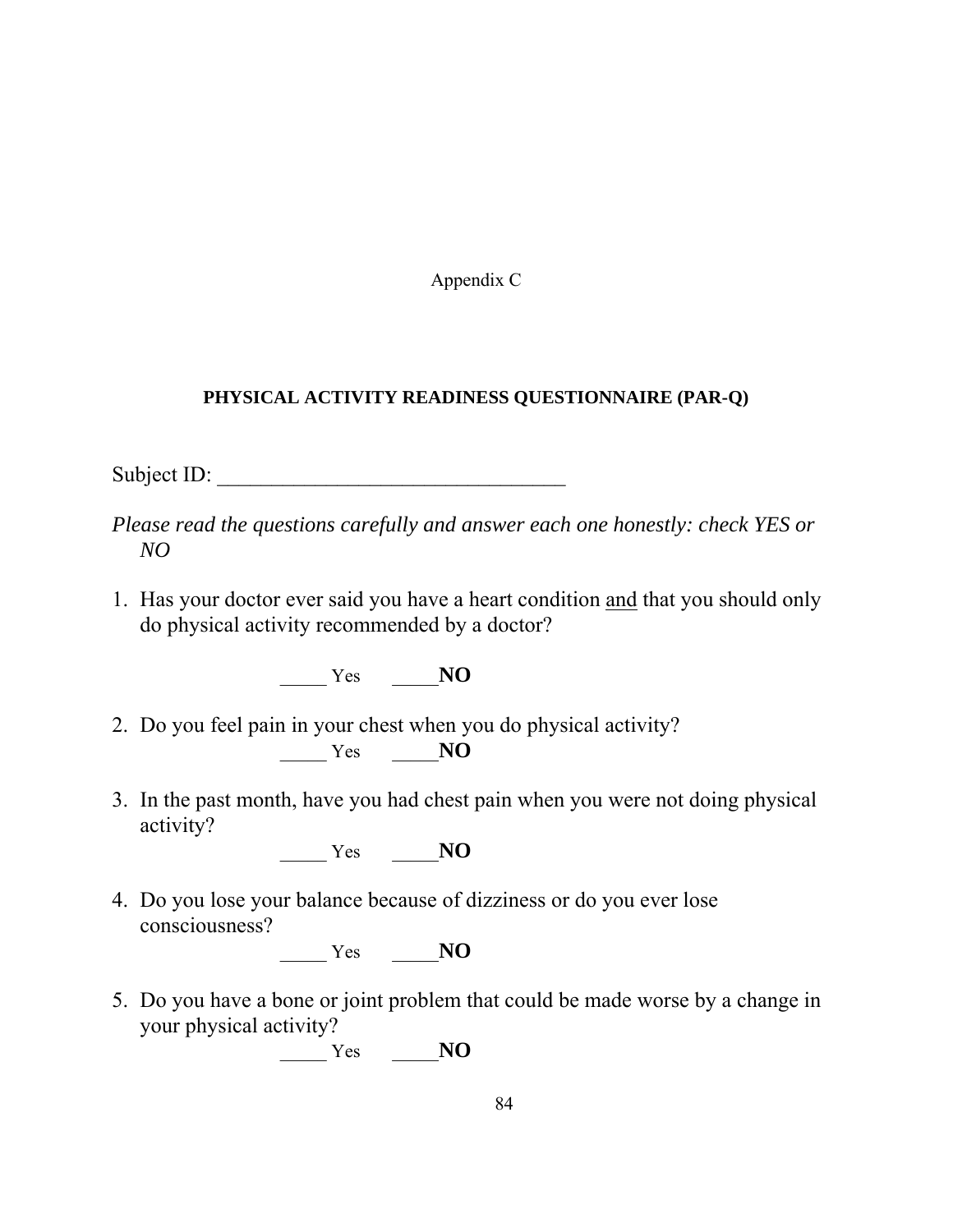6. Is your doctor currently prescribing drugs (for example, water pills) for your blood pressure or heart condition?

\_\_\_\_\_ Yes \_\_\_\_\_**NO**

7. Do you know of any other reason why you should not do physical activity? \_\_\_\_\_ Yes \_\_\_\_\_**NO**

Reference: American Medical Association: Guides to the Evaluation of Permanent Impairment. AMA, Chicago, 1990.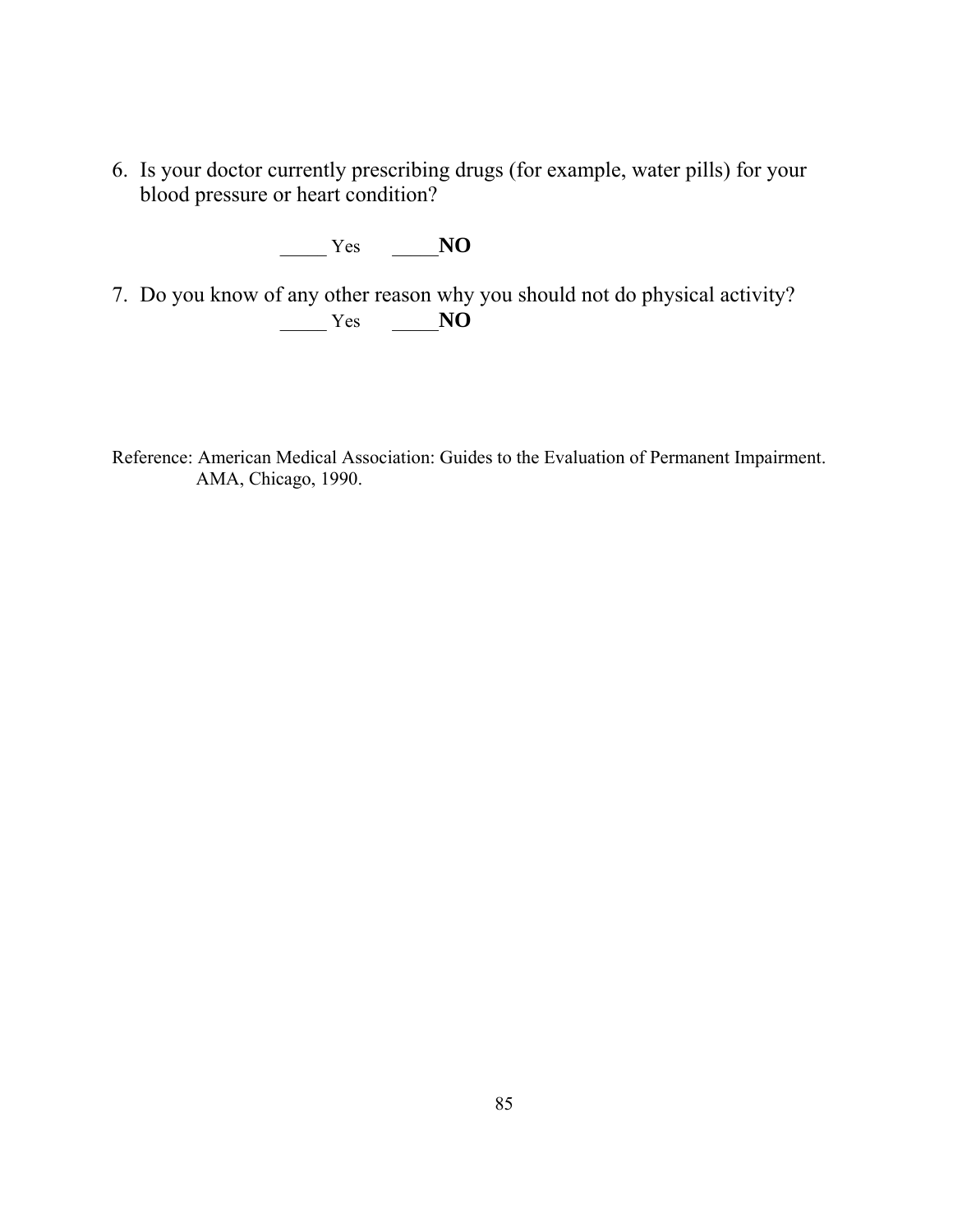Appendix D

# **GENERAL HEALTH HISTORY**

Subject ID:\_\_\_\_\_\_\_\_\_\_\_\_\_\_\_\_\_\_\_\_\_\_\_\_\_\_\_\_\_\_\_\_\_\_\_\_\_\_\_\_\_\_\_\_\_\_\_\_\_\_\_\_\_\_\_\_\_\_\_\_\_

1. Do you have or have you ever had any of the following medical conditions?

|                |                                     |            |    | Approximate<br>Date of<br>Diagnosis | Describe the<br>Problem |
|----------------|-------------------------------------|------------|----|-------------------------------------|-------------------------|
| a.             | <b>Heart Attack</b>                 | <b>ves</b> | no |                                     |                         |
| b.             | Angina (chest pain on exertion) yes |            | no |                                     |                         |
| $\mathbf{c}$ . | <b>Irregular Heart Problems</b>     | yes        | no |                                     |                         |
| d.             | Other Heart Problems                | yes        | no |                                     |                         |
| e.             | Stroke                              | yes        | no |                                     |                         |
| f.             | <b>Fainting Spells</b>              | yes        | no |                                     |                         |
| g.             | <b>High Blood Pressure</b>          | yes        | no |                                     |                         |
| h.             | <b>High Cholesterol</b>             | yes        | no |                                     |                         |
| $\mathbf{1}$ . | <b>Thyroid Problems</b>             | yes        | no |                                     |                         |
| $\cdot$        | Cancer                              | yes        | no |                                     |                         |
| k.             | Kidney Problems                     | yes        | no |                                     |                         |
| 1.             | <b>Liver Problems</b>               | yes        | no |                                     |                         |
| m.             | Gout                                | yes        | no |                                     |                         |
| n.             | Diabetes                            | yes        | no |                                     |                         |
| $\Omega$ .     | Emotional/Psychiatric Problems yes  |            | no |                                     |                         |
| p.             | Drug/Alcohol Problems               | yes        | no |                                     |                         |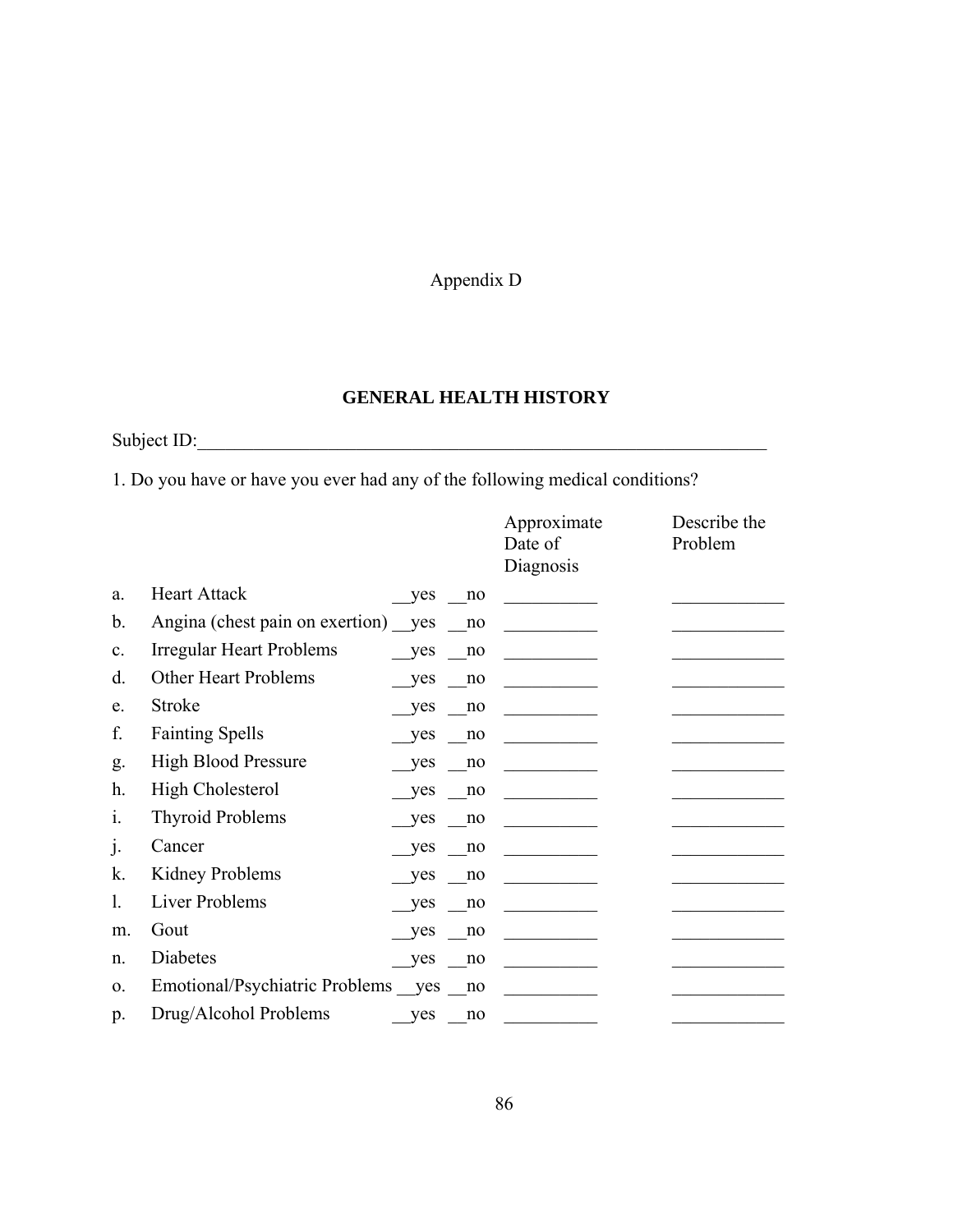| Do you have any medical problems that would prevent you from participating in a regular |
|-----------------------------------------------------------------------------------------|
| walking program?<br>yes no                                                              |
| If yes, please describe the problem:                                                    |

 $\mathcal{L}_\text{max} = \mathcal{L}_\text{max} = \mathcal{L}_\text{max} = \mathcal{L}_\text{max} = \mathcal{L}_\text{max} = \mathcal{L}_\text{max} = \mathcal{L}_\text{max} = \mathcal{L}_\text{max} = \mathcal{L}_\text{max} = \mathcal{L}_\text{max} = \mathcal{L}_\text{max} = \mathcal{L}_\text{max} = \mathcal{L}_\text{max} = \mathcal{L}_\text{max} = \mathcal{L}_\text{max} = \mathcal{L}_\text{max} = \mathcal{L}_\text{max} = \mathcal{L}_\text{max} = \mathcal{$ 

 $\mathcal{L}_\text{max} = \mathcal{L}_\text{max} = \mathcal{L}_\text{max} = \mathcal{L}_\text{max} = \mathcal{L}_\text{max} = \mathcal{L}_\text{max} = \mathcal{L}_\text{max} = \mathcal{L}_\text{max} = \mathcal{L}_\text{max} = \mathcal{L}_\text{max} = \mathcal{L}_\text{max} = \mathcal{L}_\text{max} = \mathcal{L}_\text{max} = \mathcal{L}_\text{max} = \mathcal{L}_\text{max} = \mathcal{L}_\text{max} = \mathcal{L}_\text{max} = \mathcal{L}_\text{max} = \mathcal{$ 

- 3. Have you participated in a regular exercise program over the past 6 months which consists of at least 20 minutes of activity, 3 days per week? \_\_\_yes \_\_no Please describe:
- 4. Do you have to sleep with extra pillows or have to sit up in the middle of the night because of shortness of breath? \_\_yes \_\_no
- 5. Please list all medications that you are currently taking on a regular basis (make sure to indicate if you are taking medication for high blood pressure or cholesterol): MEDICATION REASON FOR TAKING

 $\mathcal{L}_\text{max}$  and the contract of the contract of the contract of the contract of the contract of the contract of  $\mathcal{L}_\text{max}$  and the contract of the contract of the contract of the contract of the contract of the contract of  $\mathcal{L}_\text{max}$  and the contract of the contract of the contract of the contract of the contract of the contract of  $\mathcal{L}_\text{max}$  and the contract of the contract of the contract of the contract of the contract of the contract of

- 6. Over the last 6 months, on how many weekdays (Monday through Friday) do you usually drink wine, beer, or liquor on average?
	- (0) Never  $(4)$  2 days/week (1) \_\_Less than once/month (5) \_\_3 days/week (2)  $\qquad$  1-2 times/month (6)  $\qquad$  4 days/week (3)  $\qquad$  1 day/week (7)  $\qquad$  5 days/week

 $\mathcal{L}_\mathcal{L}$ 

7. On those weekdays that you drink wine, beer, or liquor how many drinks do you have?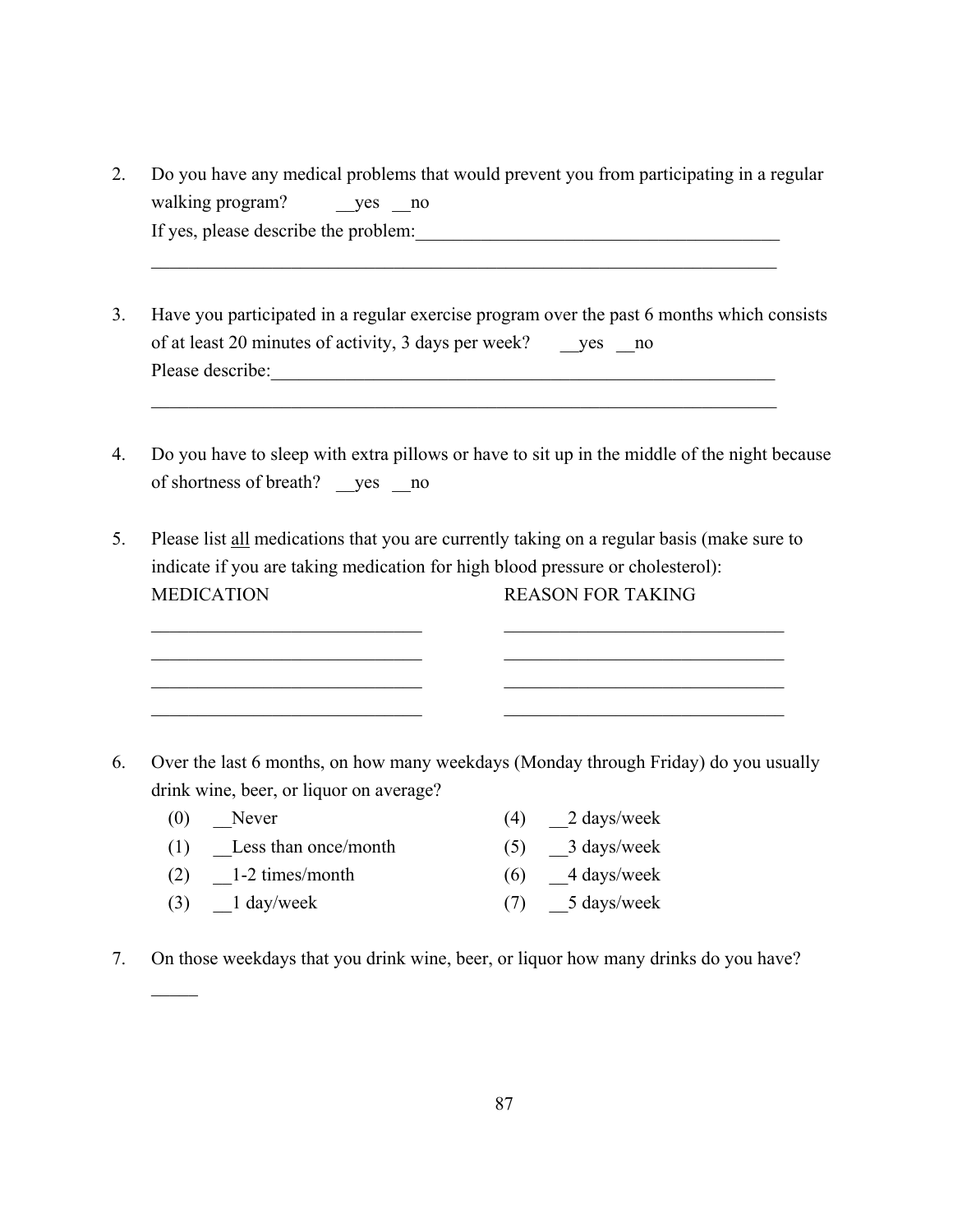- 8. Over the last 6 months, on how many weekend days (Saturday and Sunday) do you usually drink wine, beer, or liquor?
	- (0) Never (4) 1 weekend day/week
	- (1) Less than once/month  $(5)$  2 weekend days/week
	- $(2)$   $\qquad$  1-2 times/month

 $\mathcal{L}_\mathcal{L}$ 

Please describe daily habit

- 9. On those weekend days that you drink wine, beer, or liquor how many drinks do you have?
- 10. In the past year, have you regularly smoked cigarettes, pipes, cigars, or used chewing tobacco?

|                 |                    | $1.0000$ associated and $1.0001$ |
|-----------------|--------------------|----------------------------------|
| Cigarettes      | yes<br>$\sqrt{10}$ |                                  |
| Pipe            | yes no             |                                  |
| Cigars          | yes no             |                                  |
| Chewing Tobacco | yes<br>$\sqrt{10}$ |                                  |

- 11. Do you plan to spend frequent time out of town on business or vacation during the next 18 months? yes no Please describe:\_\_\_\_\_\_\_\_\_\_\_\_\_\_\_\_\_\_\_\_\_\_\_\_\_\_\_\_\_\_\_\_\_\_\_\_\_\_\_\_\_\_\_\_\_\_\_\_\_\_\_\_\_\_\_\_\_\_\_
- 12. Is it possible that you will relocate in the next 18 months? \_\_\_\_yes \_\_\_\_no Please describe:\_\_\_\_\_\_\_\_\_\_\_\_\_\_\_\_\_\_\_\_\_\_\_\_\_\_\_\_\_\_\_\_\_\_\_\_\_\_\_\_\_\_\_\_\_\_\_\_\_\_\_\_\_\_\_\_\_\_\_

#### WOMEN ONLY ANSWER THE FOLLOWING QUESTIONS

13. Are you currently pregnant? \_\_yes \_\_no 14. Were you pregnant within the past 6 months? yes no 15. Do you plan to become pregnant in the next 18 months? yes no 16. Have you gone through menopause or the change of life? \_\_yes \_\_no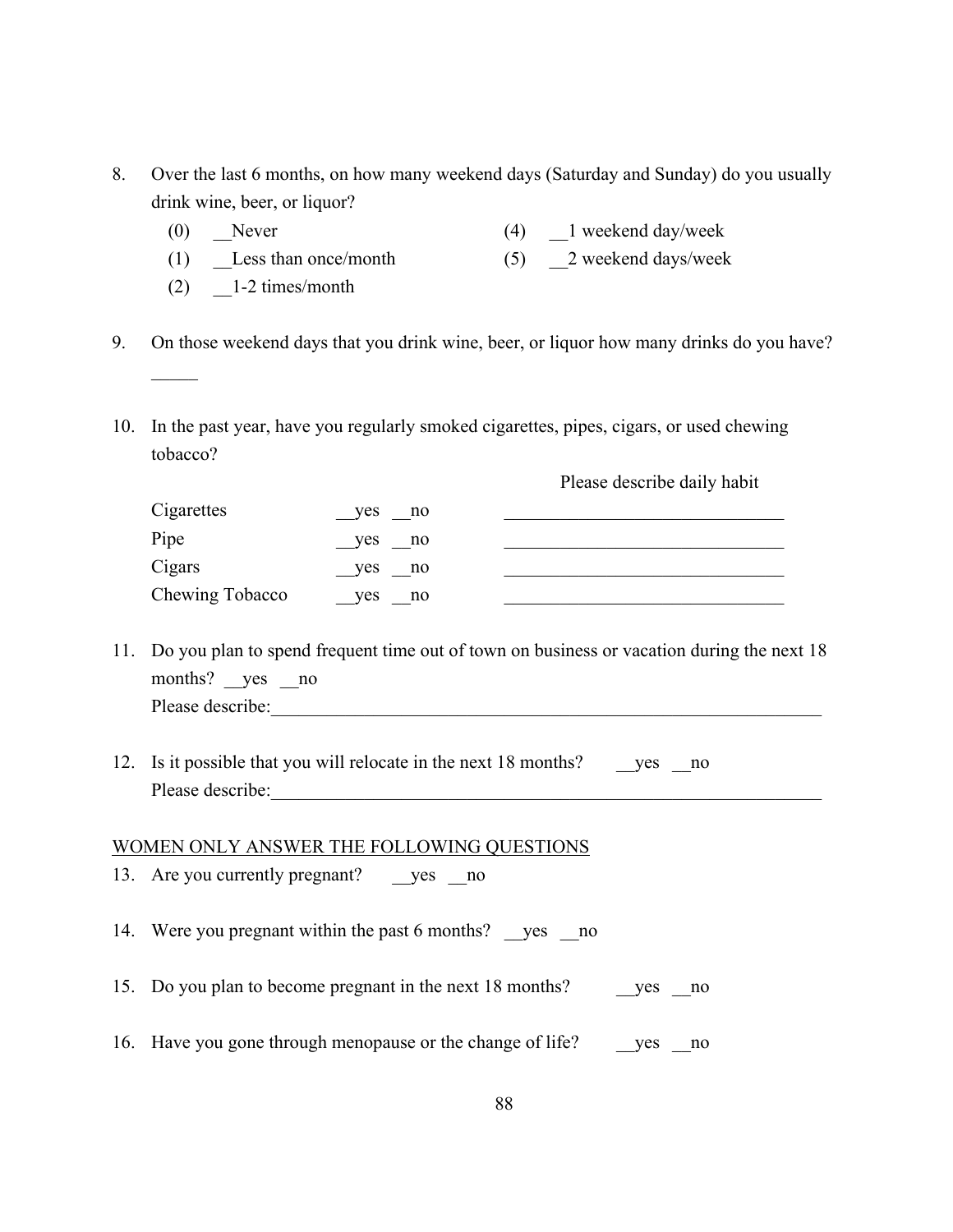17. Have you had a hysterectomy? \_\_yes \_\_no

| 18. | When was your last menstrual period? Date: |  |  |
|-----|--------------------------------------------|--|--|
|     |                                            |  |  |

19. Do you take :

| Birth Control Pills?                 | yes no |    |
|--------------------------------------|--------|----|
| Estrogens ( <i>i.e.</i> Premarin)?   | yes no |    |
| Progesterone ( <i>i.e.</i> Provera)? | ves    | no |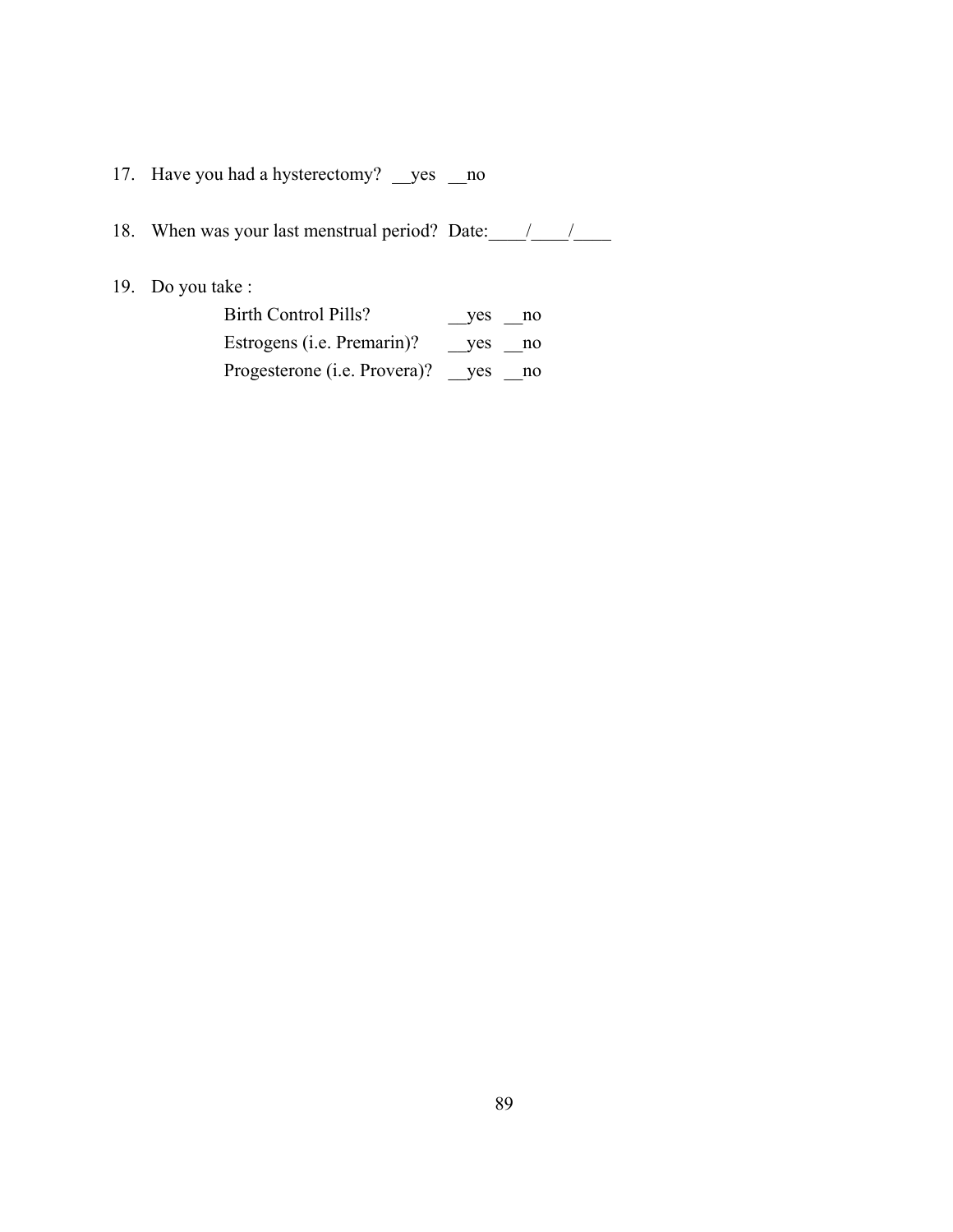#### Appendix E

## **PHYSICIAN CONSENT/MEDICAL CLEARANCE FORM**

# PHYSICIAN CONSENT TO PARTICIPATE IN A DIET AND EXERCISE PROGRAM AT THE UNIVERSITY OF PITTSBURGH

| TO: |                  |              |     | RETURN TO: (envelope provided)             |  |  |
|-----|------------------|--------------|-----|--------------------------------------------|--|--|
|     | Physician's Name |              |     | John M. Jakicic, Ph.D.                     |  |  |
|     |                  |              |     | University of Pittsburgh                   |  |  |
|     |                  |              |     | Department of Health and Physical Activity |  |  |
|     | <b>Address</b>   |              |     | Physical Activity and Weight Management    |  |  |
|     |                  |              |     | <b>Research Center</b>                     |  |  |
|     |                  |              |     | 2100 Wharton Street, Suite 600             |  |  |
|     | City             | <b>State</b> | Zip | Pittsburgh, PA 15203                       |  |  |
|     |                  |              |     | Telephone: (412) 488-4184                  |  |  |
|     |                  |              |     | FAX: (412) 488-4174                        |  |  |
|     | Telephone Number |              |     |                                            |  |  |

Your patient The Left Left and Exercise program at the same share has asked to participate in a diet and exercise program at the University of Pittsburgh. This is a 6 month research study designed to help patients change their eating and exercise habits and to examine the impact that this will have on weight loss. This will involve the following:

- 1. A walking program that will be home-based. The exercise will gradually be progressed from 20 minutes per day to as much as 40 minutes per day, 5 days per week. Exercise intensity will be set at 60-70% of the patient's maximal heart rate.
- 2. A diet program that will reduce energy intake to 1200-1500 calories per day, with dietary fat reduced to 20-30% of total energy intake.
- 3. Behavioral modification techniques for changing eating and exercise behaviors.
- 4. A list of additional factors that you should consider is listed on the attached sheet.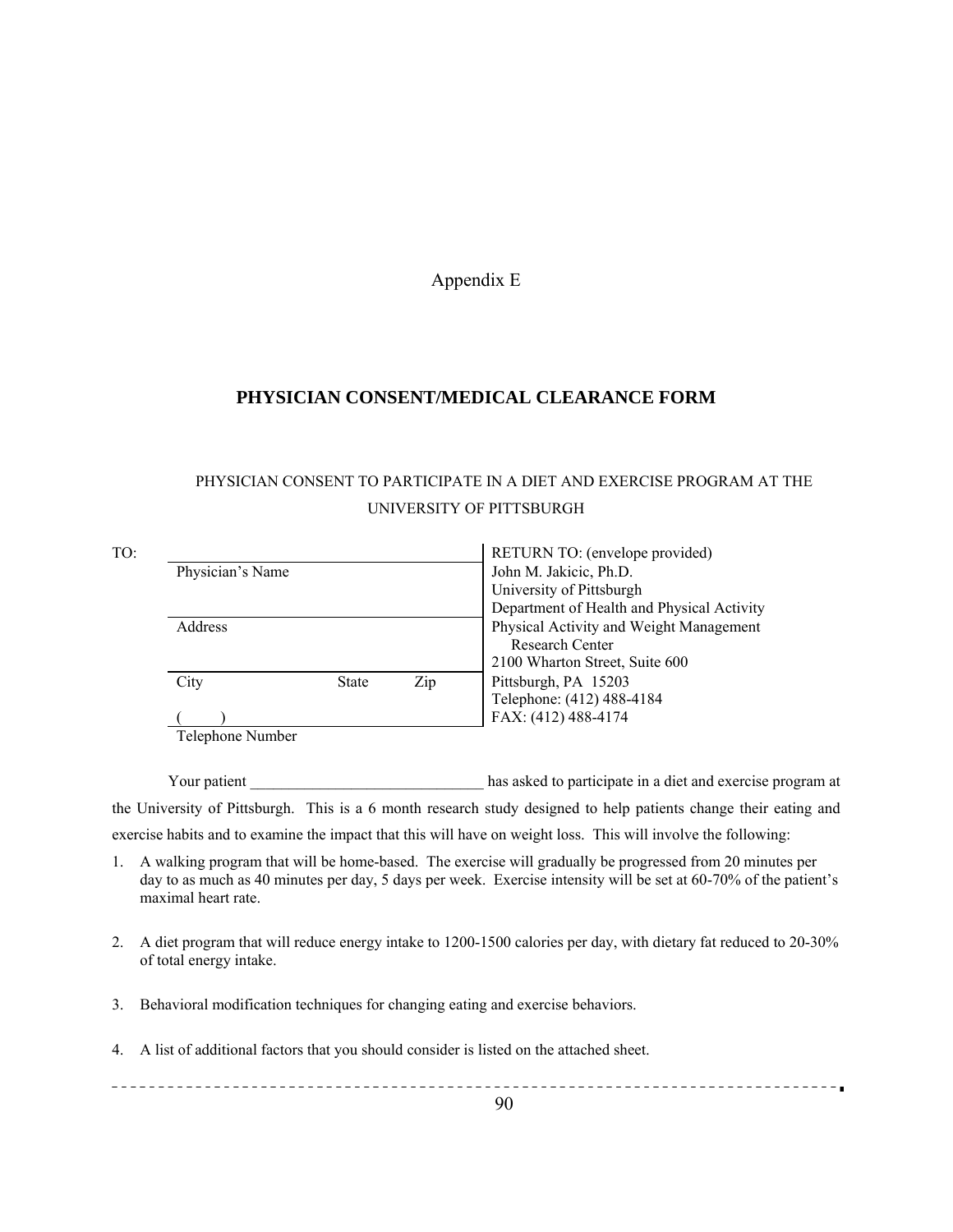**Please indicate below if this program seems appropriate for your patient or if you see any contraindications for their participation (***please check the appropriate box below)***.** 

I know of no contraindications to this patient participating in any of the above components of the program.

 $\_$  , and the set of the set of the set of the set of the set of the set of the set of the set of the set of the set of the set of the set of the set of the set of the set of the set of the set of the set of the set of th  $\mathcal{L}_\text{max}$ 

 $\mathcal{L}_\text{max} = \frac{1}{2} \sum_{i=1}^{n} \frac{1}{2} \sum_{i=1}^{n} \frac{1}{2} \sum_{i=1}^{n} \frac{1}{2} \sum_{i=1}^{n} \frac{1}{2} \sum_{i=1}^{n} \frac{1}{2} \sum_{i=1}^{n} \frac{1}{2} \sum_{i=1}^{n} \frac{1}{2} \sum_{i=1}^{n} \frac{1}{2} \sum_{i=1}^{n} \frac{1}{2} \sum_{i=1}^{n} \frac{1}{2} \sum_{i=1}^{n} \frac{1}{2} \sum_{i=1}^{n} \frac{1$ 

I feel that this program would not be appropriate for this patient for the following reason(s):

Signature of Physician Date  *Please consider the following Inclusion and Exclusion Criteria as you evaluate whether your patient is capable of safely participating in the weight loss research study at the University of Pittsburgh.*

### **Inclusion Criteria**

- 1. 18-55 years of age.
- 2. Body mass index (BMI) between  $25.0$ -39.9 kg/m<sup>2</sup>.
- 3. Male or Female.

## **Exclusion Criteria**

- 1. Report participating in a research project involving weight loss or physical activity in the previous 12 months.
- 2. Report participating in any other research study that may impact the outcome of the current proposed study.
- 3. Report a weight loss of >10% of their body weight in the previous 12 months.
- 4. Report participating in regular physical activity (defined as 30 minutes per day three or more days per week) over the previous six months.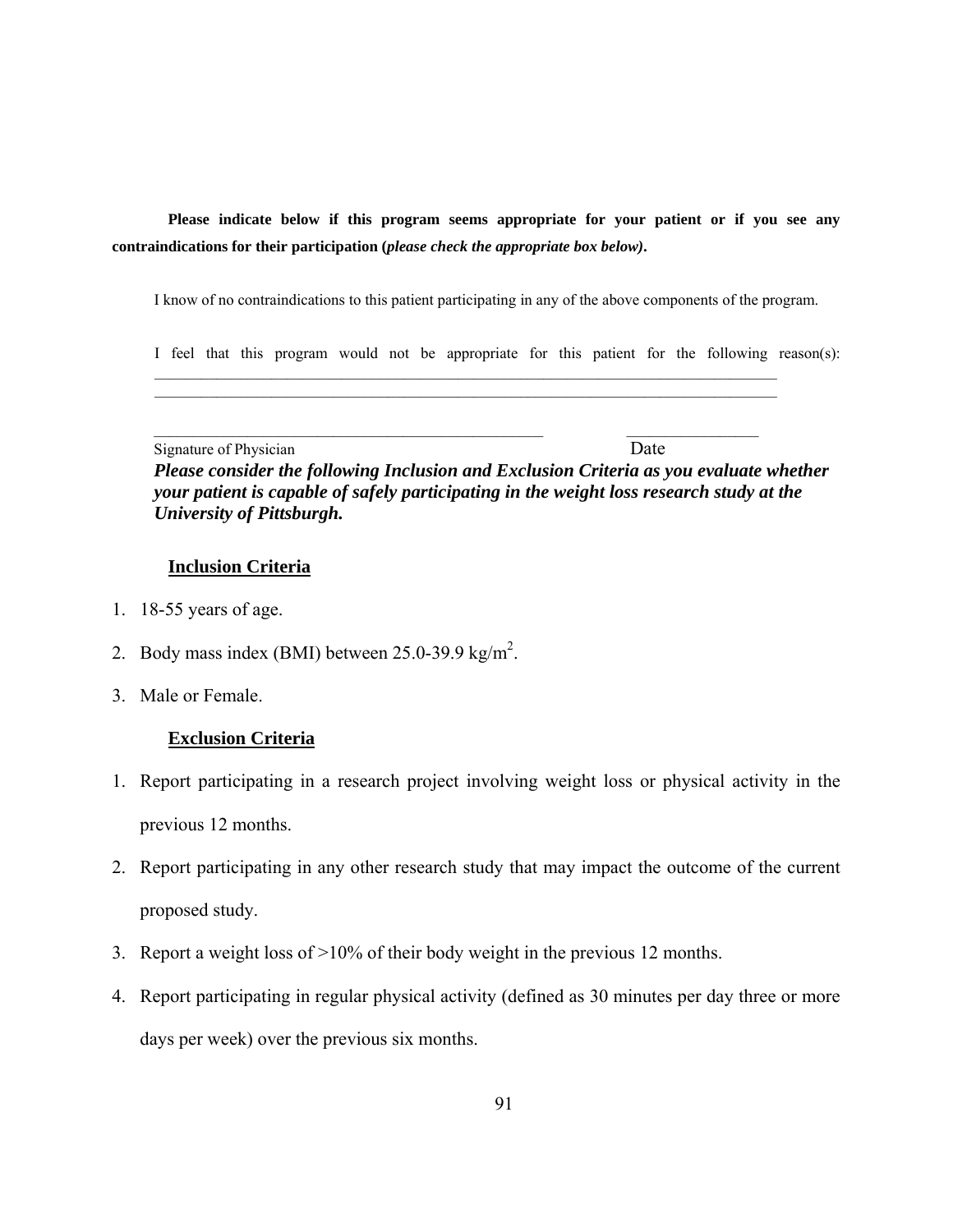- 5. Currently pregnant, report pregnancy during the previous 6 months, or plan on becoming pregnant in the following six months.
- 6. Report being treated for any cardiovascular, orthopedic, psychological, neurological, or metabolic disorder or any other medical condition that could impact body weight, diet, or physical activity.
- 7. Report a history of heart disease, stroke, myocardial infarction, angina, diabetes, or cancer.
- 8. Report taking any medications and/or supplements that would affect heart rate or blood pressure responses to exercise.
- 9. Report taking any medications and/or supplements that could affect metabolism and/or weight loss.
- 10. Report an inability to attend weekly sessions or possibility of re-locating out of the greater Pittsburgh area during the study period.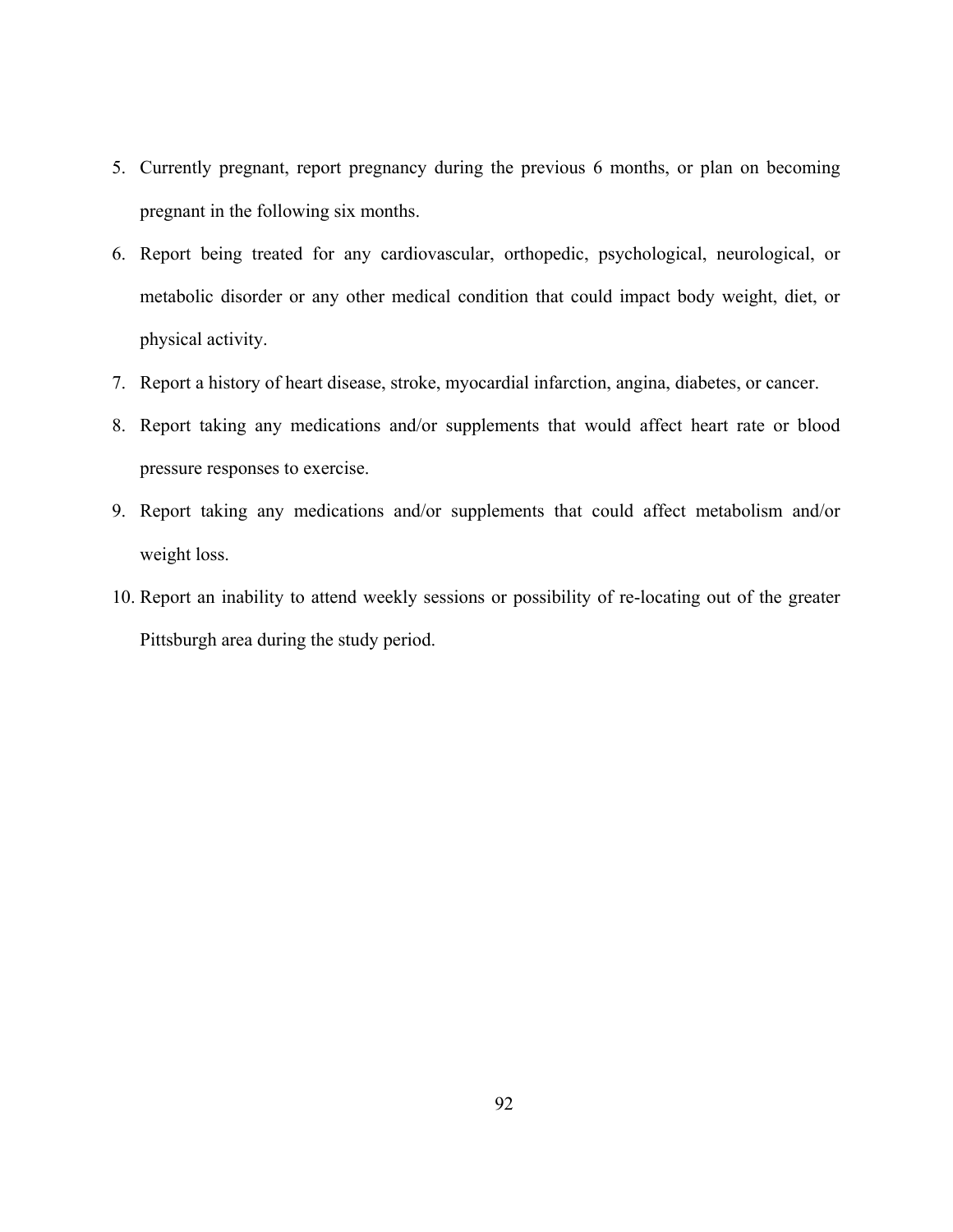Appendix F

# **IRB-APPROVED CONSENT FORM**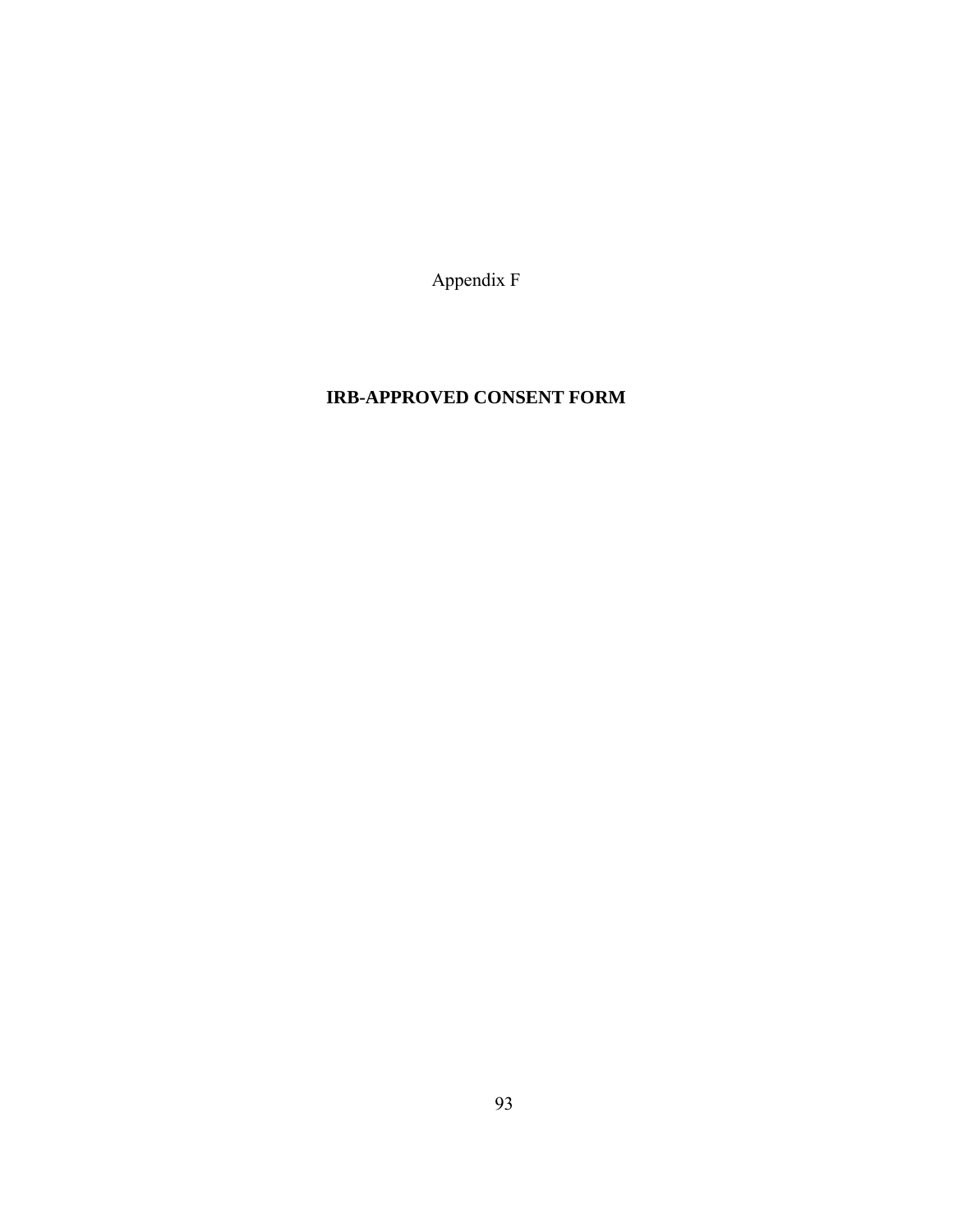Approval Date: Renewal Date: University of Pittsburgh Institutional Review Board IRB #0511001

## CONSENT TO ACT AS A SUBJECT IN A RESEARCH STUDY

# TITLE: PERCEIVED IMPORTANCE AND WILLINGNESS TO ENGAGE IN WEIGHT LOSS BEHAVIORS AMONG OVERWEIGHT ADULTS

PRINCIPAL INVESTIGATOR: John M. Jakicic, Ph.D.

Associate Professor Department of Health and Physical Activity University of Pittsburgh Suite 600 Birmingham Towers 2100 Wharton Street Pittsburgh, PA 15203 Telephone: 412-488-4184

CO-PRINCIPAL INVESTIGATOR: CO-INVESTIGATOR: Tina Mathur, MPH Amy D. Otto, Ph.D. University of Pittsburgh University of Pittsburgh Suite 600 Birmingham Towers 2100 Wharton Street Pittsburgh, PA 15203 Pittsburgh, PA 15203 Telephone: 412-488-4184 Telephone: 412-488-4184

Department of Health and Physical Activity Department of Health and Physical Activity Suite 600 Birmingham Towers 2100 Wharton Street

CO-INVESTIGATOR: Ruth Kowallis, MS University of Pittsburgh 149B Trees Hall Pittsburgh, PA 15261 (412) 648-9182

SOURCE OF SUPPORT: School of Education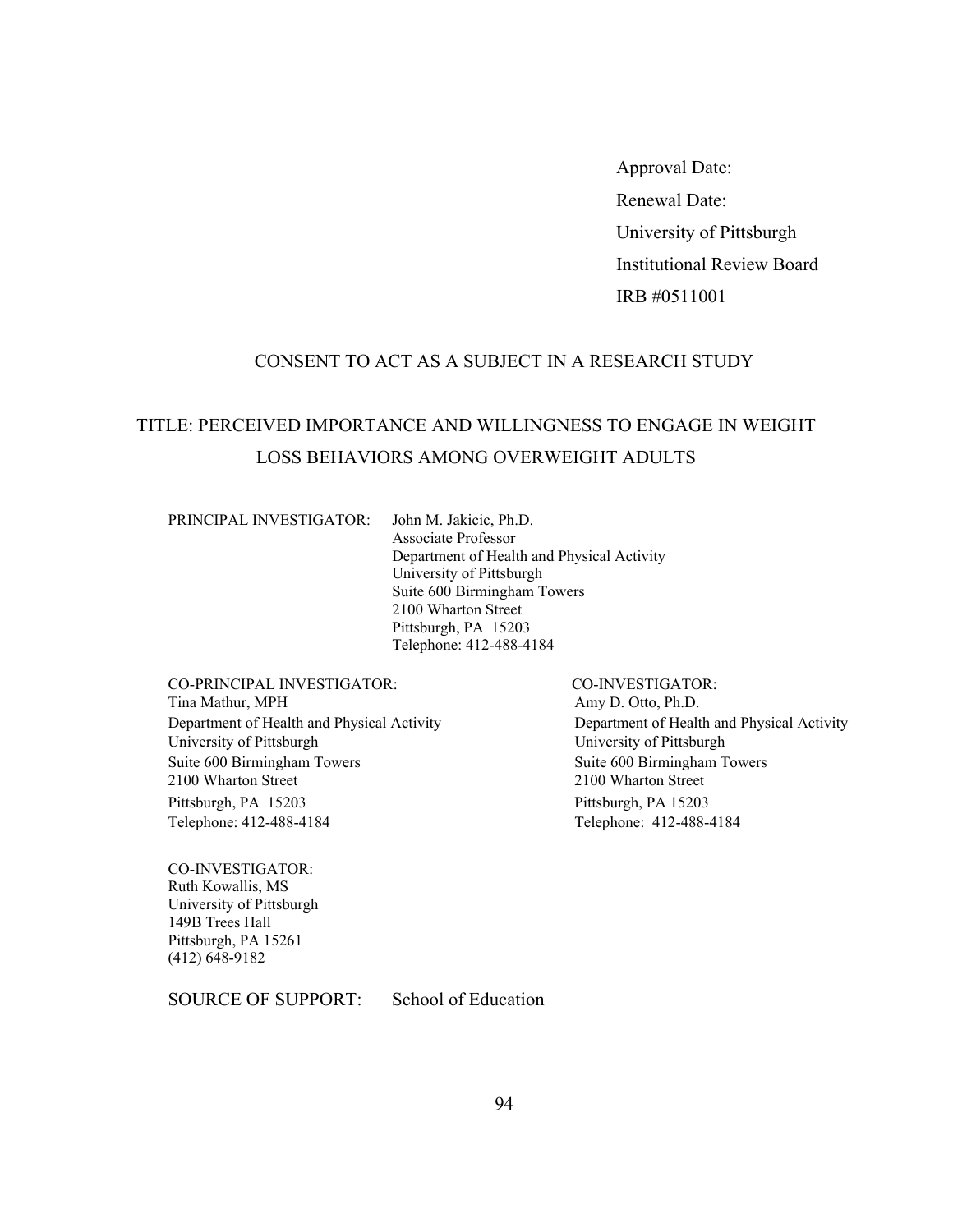#### DESCRIPTION:

The number of overweight and obese adults in the United States has been increasing at a rapid rate. Both reducing your food intake and increasing your exercise are important components of a weight loss program. This study will examine factors that may influence your use of weight loss strategies and how these factors affect your weight loss process, and the shortterm effects of reduced calorie intake on resting energy expenditure (REE) in overweight and moderately obese women. Resting Energy Expenditure (REE) is the number of calories you burn in energy to allow your body to perform basic functions such as breathing, having your heart beat, and other functions to sustain life.

You are being invited to take part in this research study because you are within the body weight range for this study, have not lost more than 10% of your body weight within the past year, and do not have any medical conditions that would prohibit you from participating in moderate to vigorous activity. People invited into this study have to be men or women between 18-55 years of age. Women participants cannot be pregnant, and if you are a woman you will be required to accurately report whether you are pregnant to the investigators prior to beginning this study and during the study if your status should change. This study is being performed on a total of 50 individuals at the University of Pittsburgh.

If you decide to take part in this research study, you will undergo the following procedures that are not part of your standard medical care:

#### Screening Procedures:

Procedures to determine if you are eligible to take part in a research study are called "screening procedures". For this research study, the screening procedures include:

You will complete a physical activity readiness questionnaire (PAR-Q), and this will take approximately 5 minutes to complete. You will also complete a detailed medical history, and this will take approximately 20 minutes to complete. These questionnaires will allow the investigators to determine if you have any significant medical condition that would indicate that eligibility is unsafe for you.

If you are a woman and report a pregnancy during the previous six months, report that you are currently pregnant, that you plan to become pregnant in the next six months, or if you become pregnant during the study period then you will not be eligible to participate or continue participating in the study. If you are pregnant you will be excluded from this study since the study requirements of decreasing the amount and types of food that you eat and increasing your level of physical activity may be harmful to your health and the health of your unborn child.

You will also be required to provide written clearance from your personal physician before starting this study. You will be provided a Physician Consent form and it will be your responsibility to have this form signed by your personal physician and returned to the principal investigator prior to participating in the experimental procedures of the weight loss program described below.

#### Experimental Procedures:

If you qualify to take part in this research study, you will undergo the following experimental procedure assessments which will be conducted on weekdays during the hours of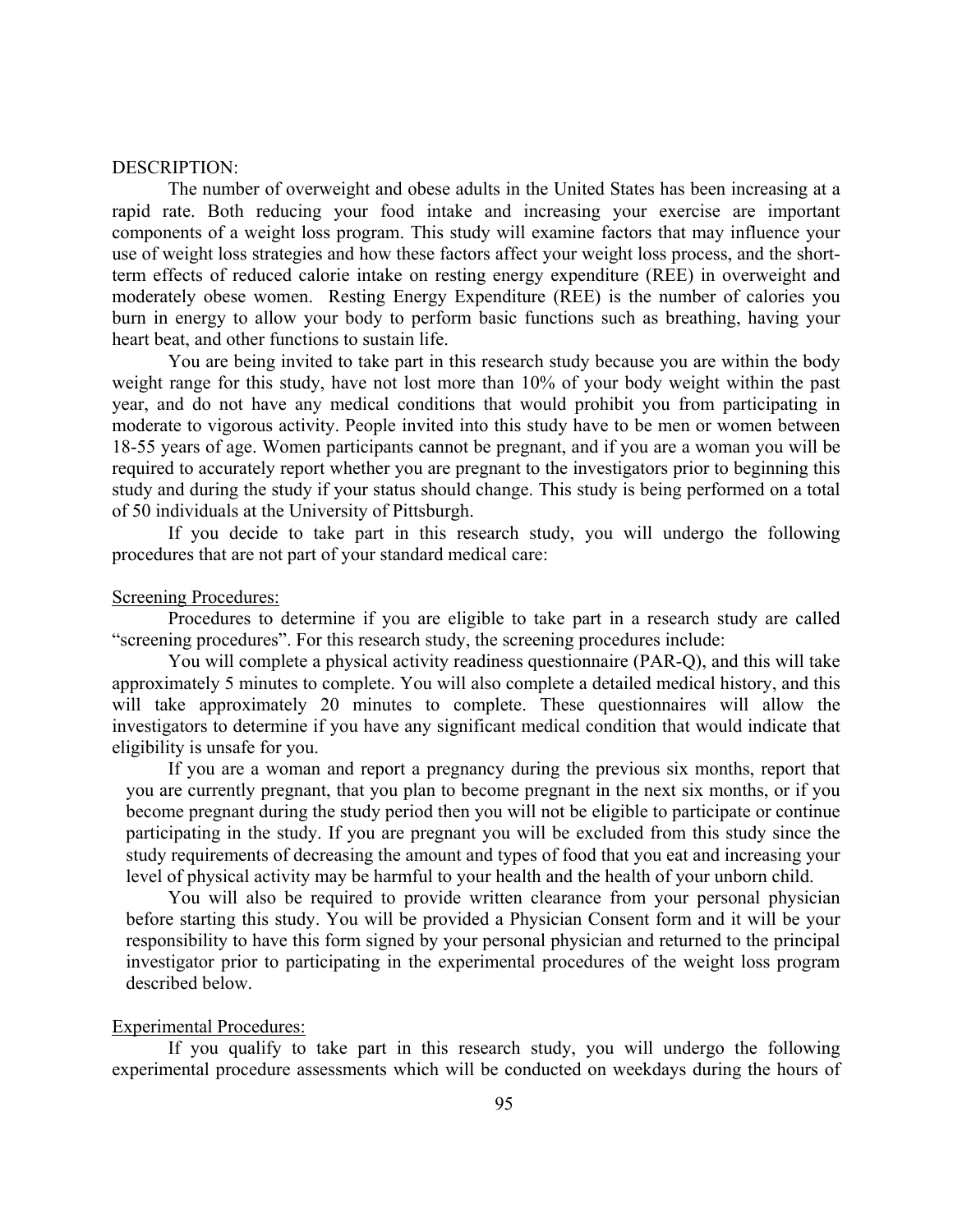7:30 AM to 10:30 AM at the University of Pittsburgh's Physical Activity and Weight Management Research Center:

Body Weight and Height: Your body weight will be measured in private room using a standard medical scale. Your height will be measured with a ruler that is attached to a flat wall. These will be measured at 0, 12, and 24 weeks during this study.

Exercise, Dietary Patterns, and Factors that Influence Behavior Change: You will complete questionnaires about the amount of exercise that you do in the presence of study personnel which will take approximately 20 minutes. You will also be given questionnaires to take home and complete on your own time. These questionnaires will include information about the amount and types of foods that you eat, your mood, general health, and other factors that may affect your exercise and eating behaviors. You will be required to complete approximately 12 different questionnaires at 0, 12, and 24 weeks during this study. It is estimated that you will be able to complete these questionnaires in approximately 60-90 minutes. In addition, you will complete 1 questionnaire at 0, 4, 8, 12, 16, 20, and 24 weeks, and 1 questionnaire only at week 24. It is estimated that you will able to complete these additional questionnaires in approximately 5-10 minutes.

Note: One of the questionnaires that you will complete will provide information about your mood and if you have symptoms of depression. If it is determined that you have symptoms of depression then you will be notified immediately and will be referred to your primary care physician for follow-up screening. If this is extreme and requires immediate medical care, and you are in the presence of the study investigators, you will be transported to the hospital.

Resting Energy expenditure (REE): Resting Energy Expenditure (REE) is the number of calories you burn in energy to allow your body to perform basic functions such as breathing, having your heart beat, and other functions to sustain life. On the morning of the test you will need to be transported to the research center by car, mass transportation such as a bus, or other from of motorized transportation. You will also be required not to participate in exercise or other vigorous forms of activity for at least one day (24 hours) before completing this measurement. You will also be required to avoid all food and beverages (other than water), and over-the-counter medications for 12 hours before this measurement.

After arriving at the research center on the day of this test, you will lie in a resting position for 30 minutes. The air that you breathe out (exhale) will then be measured for an additional 15-30 minutes using a metabolic cart. A metabolic cart is a machine that allows investigators to determine how much air you breathe in and out, and how much of that is oxygen and carbon dioxide. This information will allow the investigators to determine how many calories you burn if you were to remain in a resting position all day. This will require that a plastic canopy be placed over your head as this will allow all of the air you breathe out to be analyzed. It is important for you to realize that you will not breathe any special mixes of air, but rather will breathe normal room air. This test just allows for that air to be measured to determine your resting energy expenditure.

This test will be performed twice, one time before you start the study and then 4 weeks after the study begins. This test will require approximately 60 minutes to complete for each measurement period.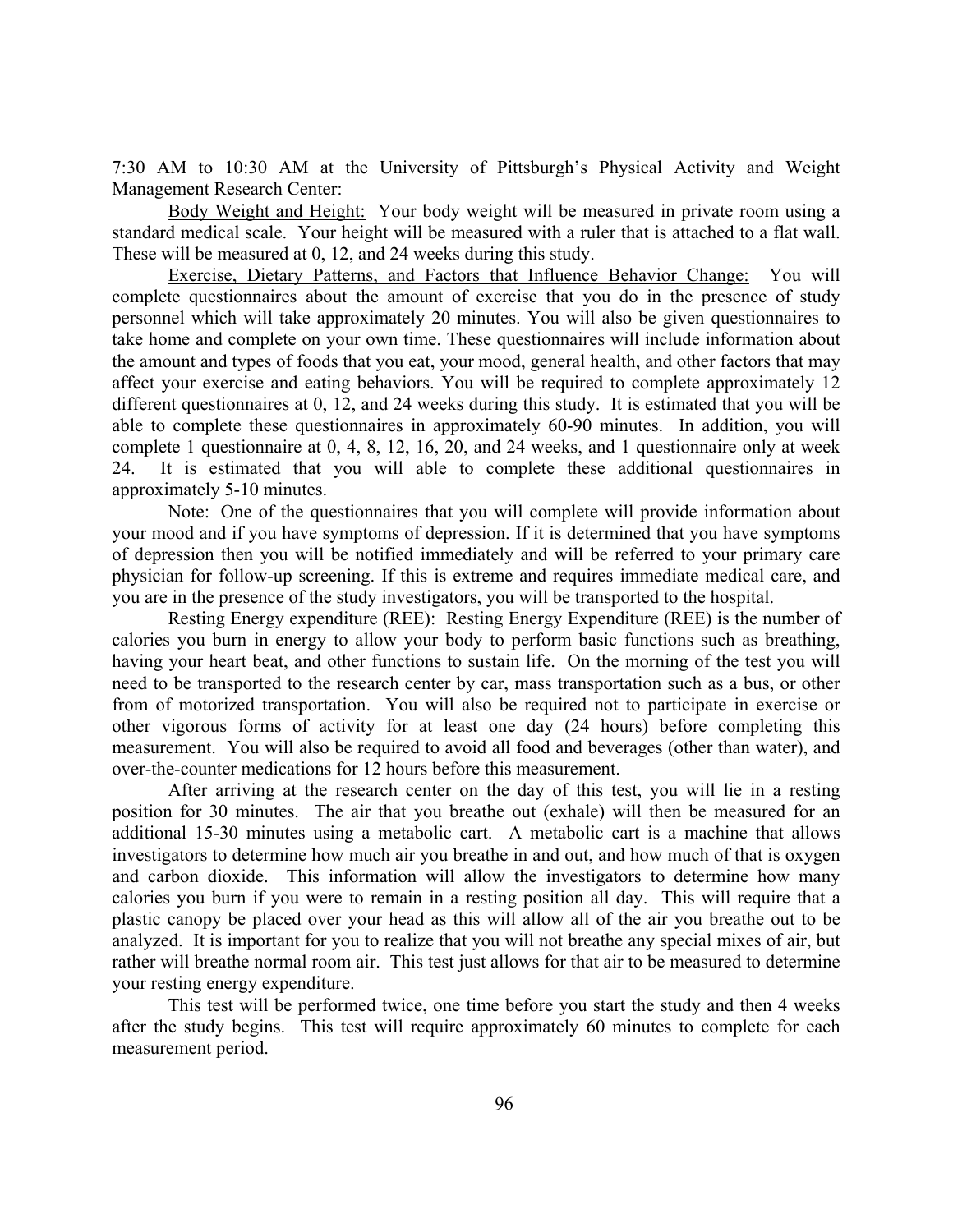Body composition: Body composition is the amount of fat weight and lean weight (muscle and bone) that you have on your body. Your body composition will be measured using a technique known as Bioelectrical Impedance Analysis (BIA). This procedure requires that a small electrode be placed on your hand, wrist, ankle, and foot. A low-level signal that is not harmful to you and that you will not feel is transmitted between the electrodes. There is no harm or risk associated with this procedure. This test will require approximately 15 minutes to complete at each measurement period. This test will be performed twice, one time before you start the study and then 4 weeks after the study begins.

Description of the Weight Control Program:

If you consent to participate in this study you will be assigned to one of two weight loss interventions. Your assignment to the weight loss intervention will be random, which means that you can not choose your group but rather this is determined in a method that is similar to flipping a coin. These weight loss groups are: 1) Weight Loss Intervention Group, or 2) Delayed Weight Loss Intervention Group. These weight loss groups are described below.

**Weight Loss Intervention Group:** If you are assigned to the weight loss intervention group you will receive the following

- a.) Group Meetings and Contacts: You will attend a total of 24 weekly group meetings over 6 months at the University of Pittsburgh's Physical Activity and Weight Management Research Center. You will not have the ability to select the day or time of the group meetings, but rather the group meetings will be held ad a set day and time and this information will be provided to you prior to you agreeing to participate in this study. Each group meeting will last 45 to 60 minutes. These weekly meetings will be held on the same night every week, and the group will have approximately 20 to 25 members that will be dieting and participating in exercise to lose weight. If you decide to discontinue your participation in this weight loss program you will need to provide written notification to the principal investigator listed on page 1 of this document.
- b) Diet: It will be recommended that you reduce the amount of food that you eat and change some of your food choices. This will result in you eating few calories and reducing the amount of fat that you eat. If you are less than 200 pounds, you will be placed on a 1200 calorie per day diet. If you are 200 pounds or greater, you will be placed on a 1500 calorie per day diet. You will also be taught how to decrease the amount of fat that you eat, and will be encouraged to decrease fat intake to 20-30% of your total calories. You will record the food that you eat in a diary, and this will be returned to the investigators weekly.
- c) Exercise: It will be recommended that you increase your participation in regular exercise. You will be instructed to exercise 5 days per week, with the walking duration on each day increasing from 20 to 40 minutes during the first 12-weeks of the program, and you will maintain this level of exercise throughout the remainder of the program. You will be allowed to divide your exercise into periods of at least 10 minutes to make it easier for you to exercise. You will exercise at an intensity of 60-70% of your maximal capacity, which is the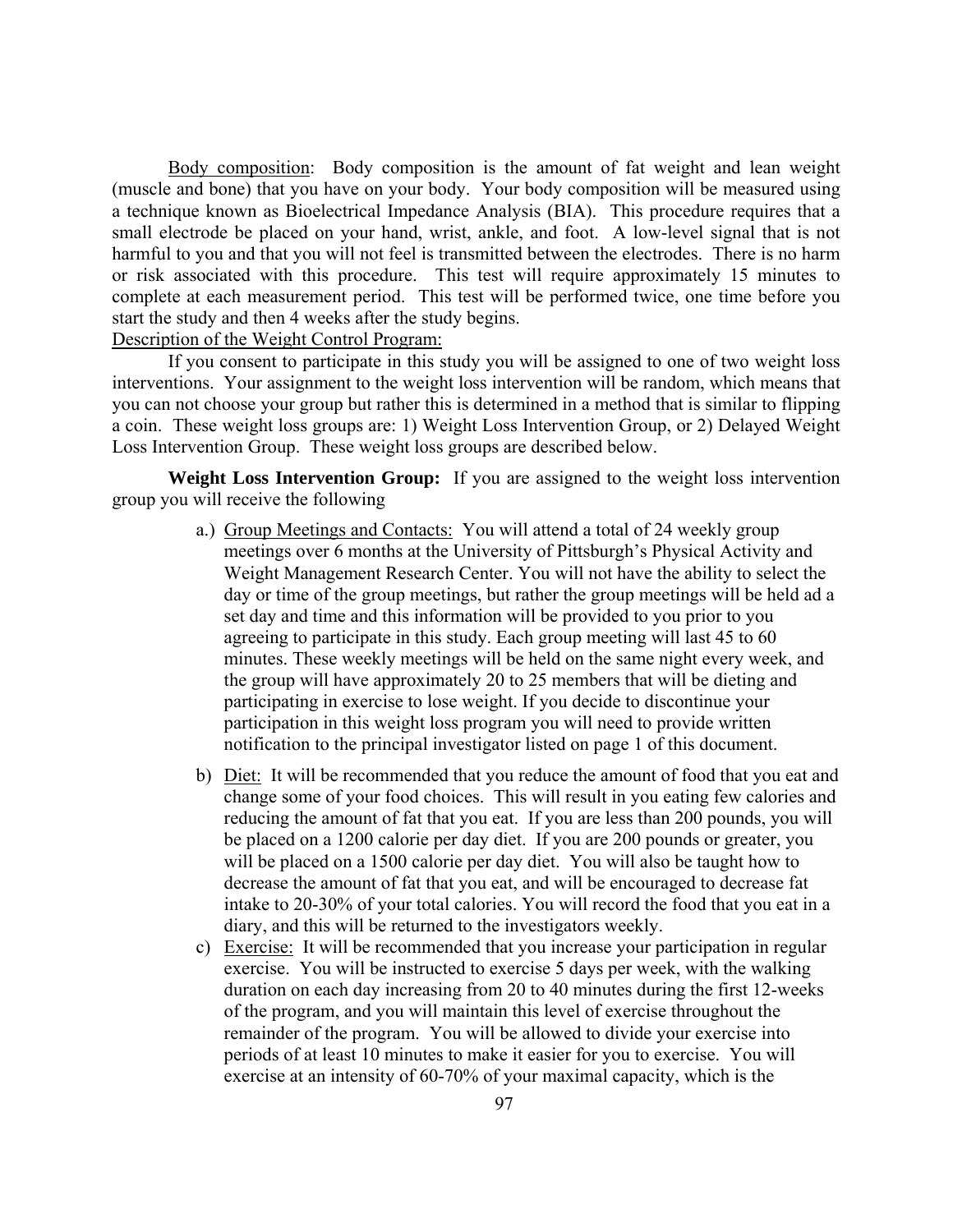equivalent of taking a brisk walk for most individuals. Brisk walking will be recommended, however you can self-select to participate in other forms of activity for your exercise provided you follow the guidelines described above. You will record your exercise in a diary that is returned to the investigators weekly.

- **Delayed Weight Loss Intervention Group:** If you are assigned to the Delayed Weight Loss Intervention group you will receive the following:
- a) Group Meetings and Contacts: Following your baseline assessment you will participate in a 4 week period where you will be instructed to maintain your current eating and exercise behaviors that will allow you to maintain your body weight. Following this 4-week period, you will then attend a total of 24 weekly group meetings over 6 months at the University of Pittsburgh's Physical Activity and Weight Management Research Center. You will not have the ability to select the day or time of the group meetings, but rather the group meetings will be held at a set day and time and this information will be provided to you prior to you agreeing to participate in this study. Each group meeting will last 45 to 60 minutes. These weekly meetings will be held on the same night every week, and the group will have approximately 20-25 members that will be dieting and participating in exercise to lose weight. If you decide to discontinue your participation in this weight loss program you will need to provide written notification to the principal investigator listed on page 1 of this document.
- b) Diet: Following your baseline assessment you will participate in a 4 week period where you will be instructed to maintain your current eating behaviors that will allow you to maintain your body weight. Following this 4-week period, it will be recommended that you reduce the amount of food that you eat and change some of your food choices. This will result in you eating few calories and reducing the amount of fat that you eat. If you are less than 200 pounds, you will be placed on a 1200 calorie per day diet. If you are 200 pounds or greater, you will be placed on a 1500 calorie per day diet. You will also be taught how to decrease the amount of fat that you eat, and will be encouraged to decrease fat intake to 20- 30% of your total calories. You will record the food that you eat in a diary, and this will be returned to the investigators weekly.
- c) Exercise: Following your baseline assessment you will participate in a 4-week period where you will be instructed to maintain your current exercise behaviors that will allow you to maintain your body weight. Following this 4-week period, it will be recommended that you increase your participation in regular exercise. You will be instructed to exercise 5 days per week, with the walking duration on each day increasing from 20 to 40 minutes during the first 12-weeks of the program, and you will maintain this level of exercise throughout the remainder of the program. You will be allowed to divide your exercise into periods of at least 10 minutes to make it easier for you to exercise. You will exercise at an intensity of 60-70% of your maximal capacity, with is the equivalent of taking a brisk walk for most individuals. Brisk walking will be recommended, however you can self-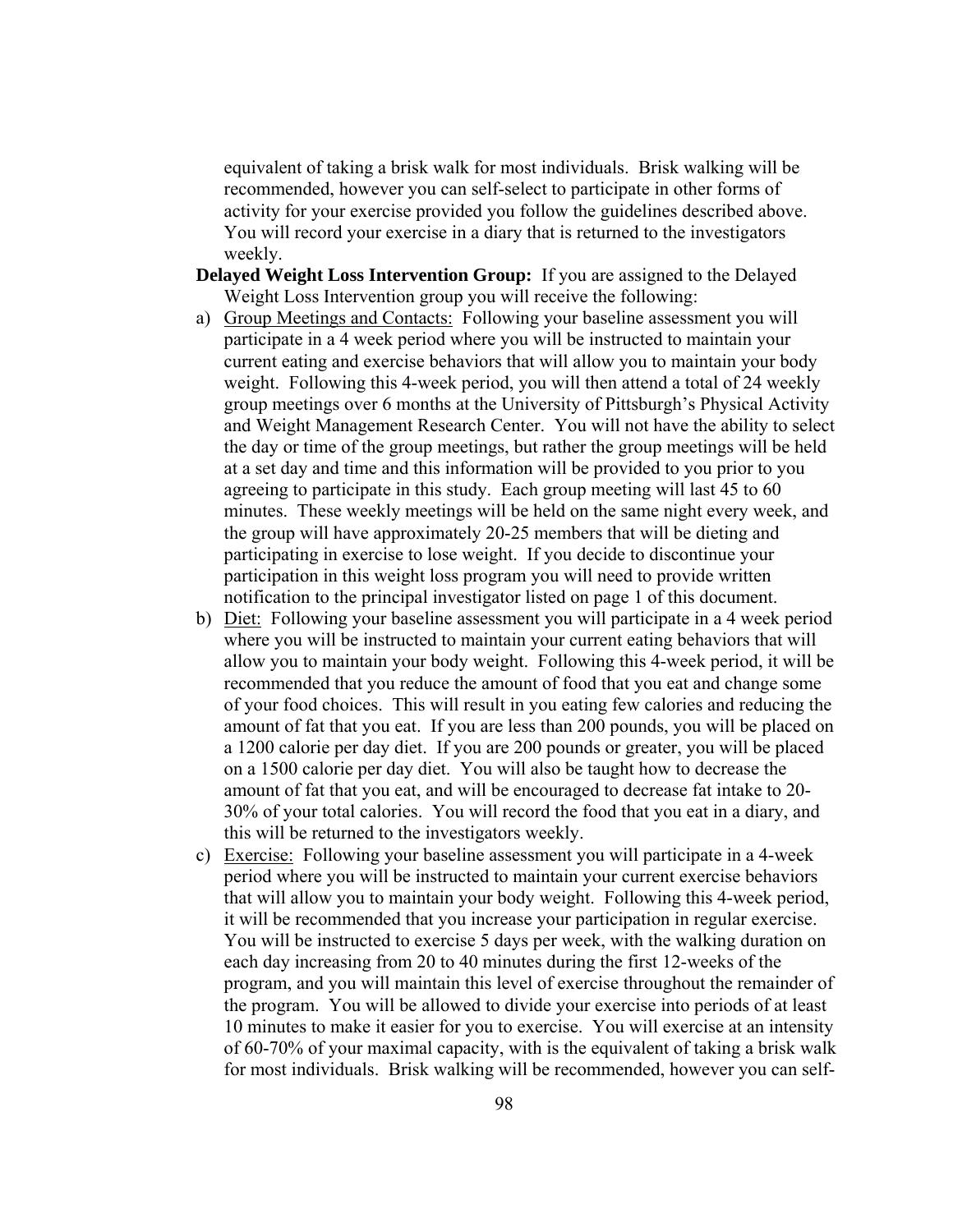select to participate in other forms of activity for your exercise provided you follow the guidelines described above. You will record you exercise in a diary that is returned to the investigators weekly.

### RISKS and BENEFITS:

The possible risks of this research study may be due to the exercises that you will be performing.

Risks of Exercise: There are risks associated with participating in an exercise program. During exercise, you may experience a serious cardiac event (i.e., heart attack), an arrhythmia (i.e. irregular heart beat), or chest pain. The risk of a serious cardiac event, arrhythmia, or chest pain would be infrequent (less than 10% or less than 10 persons out of 100 people). In addition, during exercise, you may experience an increase in heart rate, an increase in blood pressure, shortness of breath, or general fatigue. The risk of increased heart rate and blood pressure, shortness of breath, or general fatigue is common (greater than 10% or more than 10 out of 100 people. Because the exercise sessions that you will be asked to do will not be supervised by the staff, the staff cannot provide medical assistance to you in the event of an emergency during these exercise sessions.

Risks of Reducing Your Caloric and Fat Intake: Consuming a moderately low fat and low calorie diet appears to be safe and effective for weight loss. However, if you reduce your calorie or fat intake below recommended levels you may experience dry skin and thinning of your hair. This is common and occurs in 1% to 25% of people (1 to 25 out of 100 people). You may also experience problems with your gall bladder like Cholelithiasis (also known as gallstones). Symptoms for this condition include abdominal pain or back pain. If severe, surgery may be required to remove your gall bladder. This is infrequent and occurs in less than 1% of people (less than 1 out of 100 people).

Risk Associated with Completion of Questionnaires: You may experience non-physical risks such as boredom, frustration, stress, and time constraints when completing the questionnaires. The risk of this happening to you is common because this occurs in more than 10% of people (more than 10 out of 100 people). To minimize the occurrence of these risks you will be allowed to take the questionnaires home and complete them at your leisure provided they are returned to the investigators by the date specified to you.

Risk Associated with Participating in the Group Intervention: Attending group sessions has been shown to be effective for weight loss. However, attendance at these sessions may involve you sharing information about yourself and your weight loss efforts to other group members. You can elect not to share this private information about yourself to other group members. Members of the group will be instructed to keep all information shared in the group sessions confidential. However, because the investigators can not guarantee that all group members will keep this information confidential, there is risk that group members may share information about the group session with individuals not participating in this study. The risk of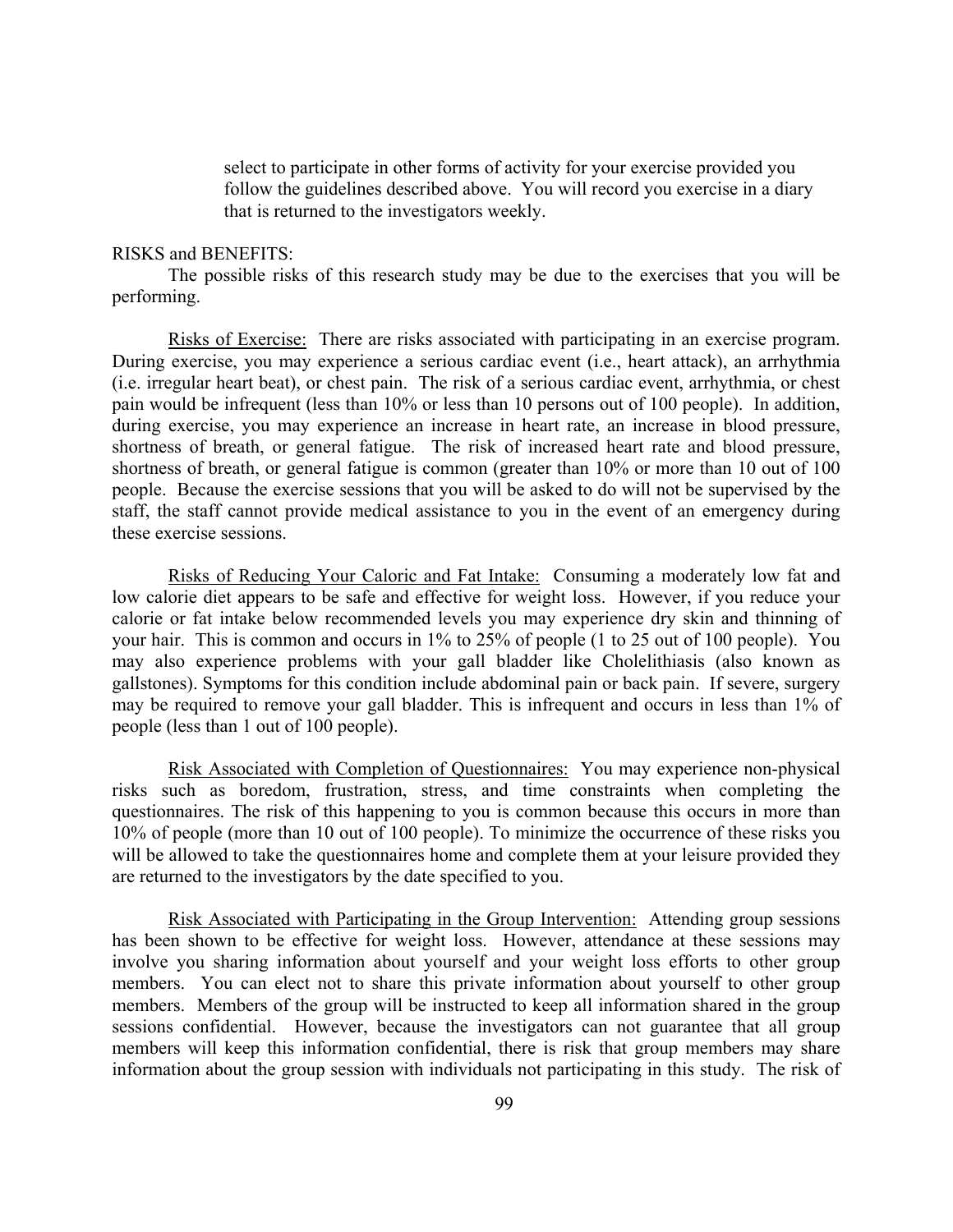this happening to you is common because this may occur in more than 10% of people (more than 10 out of 100 people).

Risk Associated with measurement of Body Composition using BIA: It is infrequent that you will feel any discomfort as a result of participating in the body composition measurement using the BIA (occurs in less than 10% of people or less than 10 out of 100 people).

Risk Associated with Measurement of Resting Energy Expenditure (REE): Risks associated with measurement of REE may include mild discomfort as a result of having the plastic canopy placed over your head. This is common to occur during the assessment (occurs in more than 10% of people or more than 10 out of 100 people), but bay be more common in those individuals who are uncomfortable in enclosed areas.

There are also possible benefits of this research study that may be due to the exercises that you will be performing and the diet that will reduce the amount and types of foods that you will be eating. However, there is no guarantee that any or all of these changes will occur as a result of you participating in this study.

Benefits of Exercise: The benefits of participation in an exercise program have been shown to include improvements in physical fitness, weight loss, improvements in blood pressure, and improvements in blood cholesterol levels. However, there is no guarantee that any or all of these changes will occur as a result of you participating in this study.

Benefits of Reducing your Caloric and Fat Intake: Consuming a low fat and low calorie diet appears to be safe and effective for weight loss. Additional benefits of eating this type of diet can be improvements in blood pressure and improvements in blood cholesterol levels. However, there is no guarantee that any or all of these changes will occur as a result of you participating in this study.

If we should find out about a medical condition you were unaware of, with your written permission, this information will be shared with the doctor of your choice.

# NEW INFORMATION:

You will be promptly notified if any new information develops during the conduct of this research study, which may cause you to change your mind about continuing to participate.

### COSTS and PAYMENTS:

Neither you, nor your insurance provider, will be charged for the costs of any of the procedures performed for the purpose of this research study. These costs will be paid by the sponsor of this research study.

If you are assigned to the Weight Loss Intervention Group you will be paid \$25 for completing the assessment following 4-weeks of the intervention, \$25 for completion of the assessments following 12-weeks of the intervention, and \$25 for completing the assessments following 24-weeks of the intervention.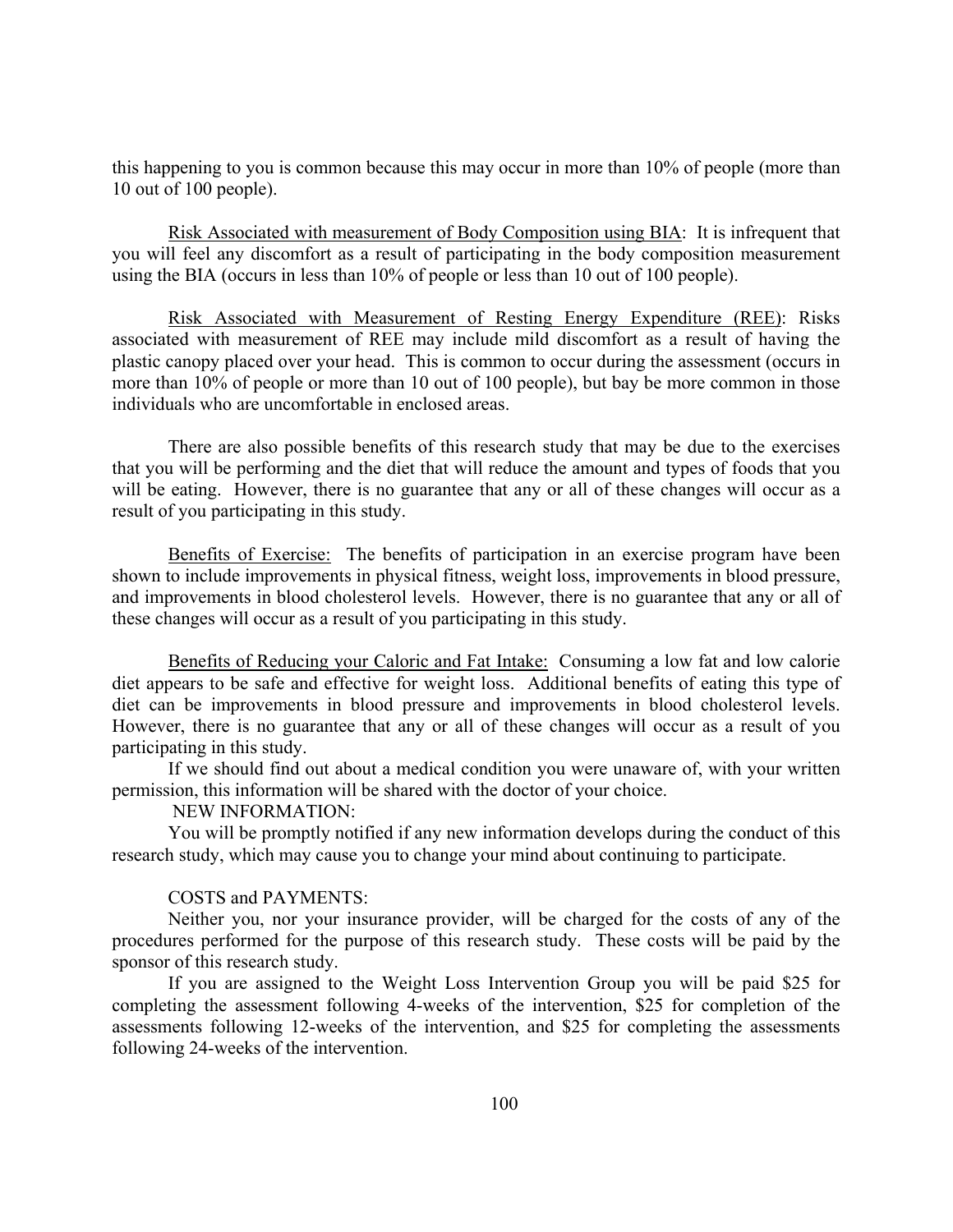If you are assigned to the Delayed Weight Loss Intervention Group you will be paid \$25 for completing assessments following the 4-week period where you are to maintain your body weight, \$25 for completion of the assessments following 12-weeks of the intervention, and \$25 honorarium for completion of the assessments following 24-weeks of the intervention.

#### COMPENSATION FOR INJURY:

University of Pittsburgh researchers and their associates who provide services at the University of Pittsburgh Medical Center (UPMC) recognize the importance of your voluntary participation in their research studies. These individuals and their staffs will make reasonable efforts to minimize, control, and treat any injuries that may arise as a result of this research. If you believe that you are injured as a result of the research procedures being performed, please contact immediately the Principal Investigator or a co-investigator listed on the first page of this form.

Emergency medical treatment for injuries solely and directly related to your participation in this research study will be provided to you by UPMC. It is possible that UPMC may bill your insurance provider for the costs of this emergency treatment, but none of these costs will be charged directly to you. If your research-related injury requires medical care beyond this emergency treatment, you will be responsible for the costs of this follow-up care unless otherwise specifically stated below. There is no plan for monetary compensation. You do not, however, waive any legal rights by signing this form.

### CONFIDENTIALITY:

Any information about you obtained from this research will be kept as confidential (private) as possible. All records related to your involvement in this research study will be stored in a locked file cabinet. Your identity on these records will be indicated by a case number rather than by your name, and the information linking these case numbers with your identity will be kept separate from the research records. In addition, all research databases will have password controlled access, and this will be controlled by the researchers. Only the researchers listed on the first page of this form and their staff will have access to your research records. You will not be identified by name in any publication of research results unless you sign a separate form giving your permission.

This research study will involve the recording of current and/or future identifiable medical information from your hospital and/or other health care provider (e.g., physician office) records. The information that will be recorded will be limited to information concerning medical clearance from your physician to participate in this research study. This may include information related to coronary heart disease risk factors such as blood pressure, blood cholesterol, or other medical conditions that may increase the risk of heart disease and/or indicate that exercise participation may be unsafe for you. This information will be used to determine whether it is safe for you to participate in this research study.

The investigators listed on the first page of this authorization (consent) form and their research staff will or may have access to identifiable information (which may include your identifiable medical record information obtained as part of the initial screening and physician consent) related to your participation in this research study.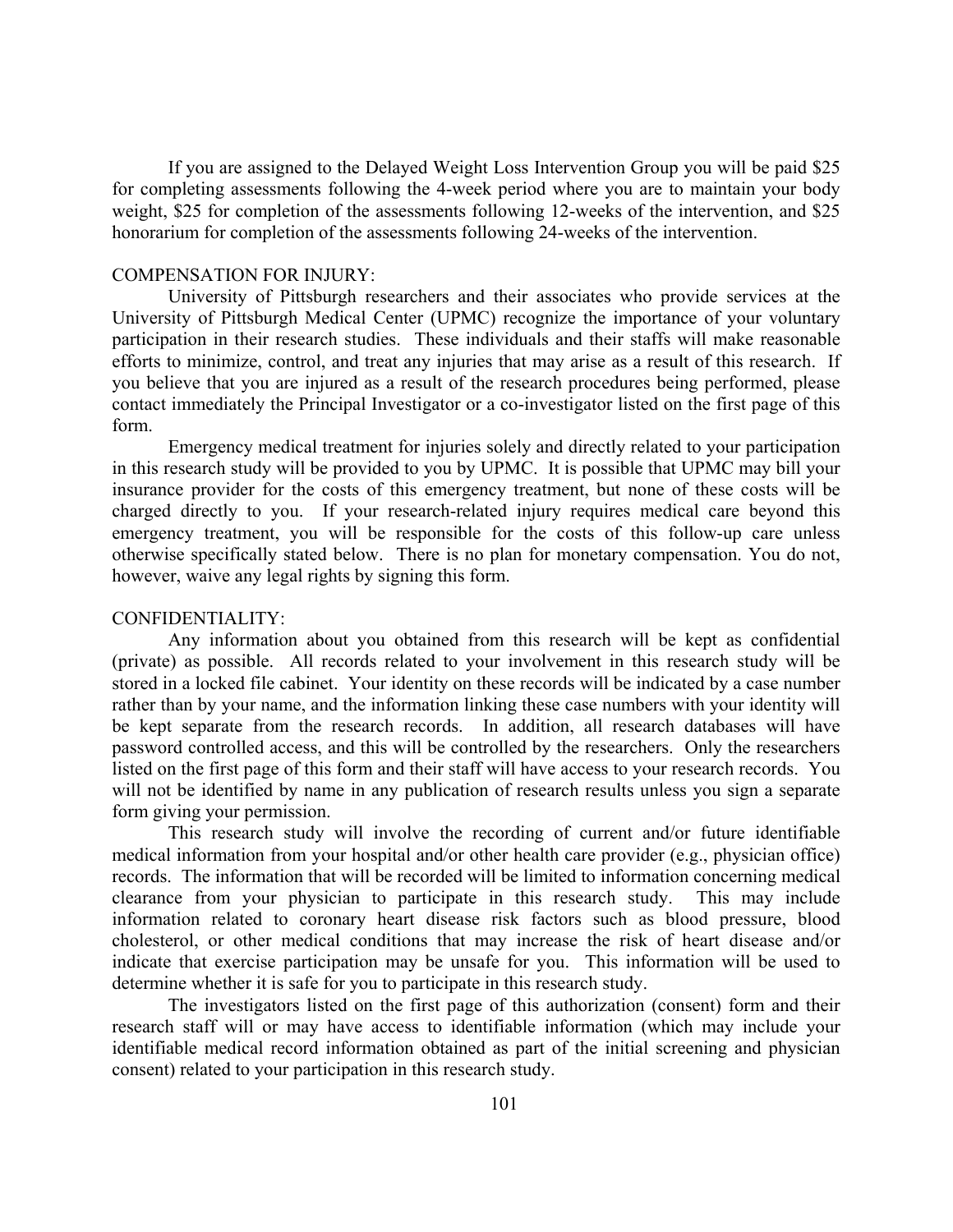In unusual cases, your research records may be required to release identifiable information (which may include your identifiable medical record information) related to your participation in this research study in response to an order from a court of law. If the researchers learn that you or someone with whom you are involved is in serious danger or potential harm, they will need to inform, as required by Pennsylvania law, the appropriate agencies.

Authorized representatives of the University of Pittsburgh will review and/or obtain identifiable information (which may include your identifiable medical record information) related to your participation in this research study for the purpose of monitoring the accuracy and completeness of the research data and for performing required scientific analyses of the research data. While the study sponsor understands the importance of maintaining the confidentiality of your identifiable research and medical record information, UPMC and the University of Pittsburgh cannot guarantee the confidentiality of this information after it has been obtained by the study sponsor.

The investigators involved in the conduct of this research study may receive funding from the sponsor to perform the research procedures and to provide the sponsor with identifiable research and medical record information related to your participation in the study.

Authorized representatives of UPMC or other affiliated health care providers may have access to identifiable information (which may include your identifiable medical record information) related to your participation in this research study for the purpose of (1) fulfilling orders, made by the investigators, for hospital and health care services (e.g., laboratory tests, diagnostic procedures) associated with research study participation; (2) addressing correct payment for tests and procedures ordered by the investigators; and/or (3) for internal hospital operations (i.e., quality assurance).

The investigators may continue to use and disclose, for the purposes described above, identifiable information (which may include your identifiable medical record information) related to your participation in this research study for 5 years following the completion of this study, as per University policy, or when such is approved by the sponsor of this study, whichever should occur last.

# RIGHT TO PARTICIPATE or WITHDRAW FROM PARTICIPATION:

Your participation in this research study, to include the use and disclosure of your identifiable information for the purposes described above, is completely voluntary. (Note, however, that if you do not provide your consent for the use and disclosure of your identifiable information for the purposes described above, you will not be allowed, in general, to participate in the research study.) Whether or not you provide your consent for participation in this research study will have no effect on your current or future relationship with the University of Pittsburgh. Whether or not you provide your consent for participation in this research study will have no effect on your current or future medical care at a UPMC hospital or affiliated health care provider or your current or future relationship with a health care insurance provider.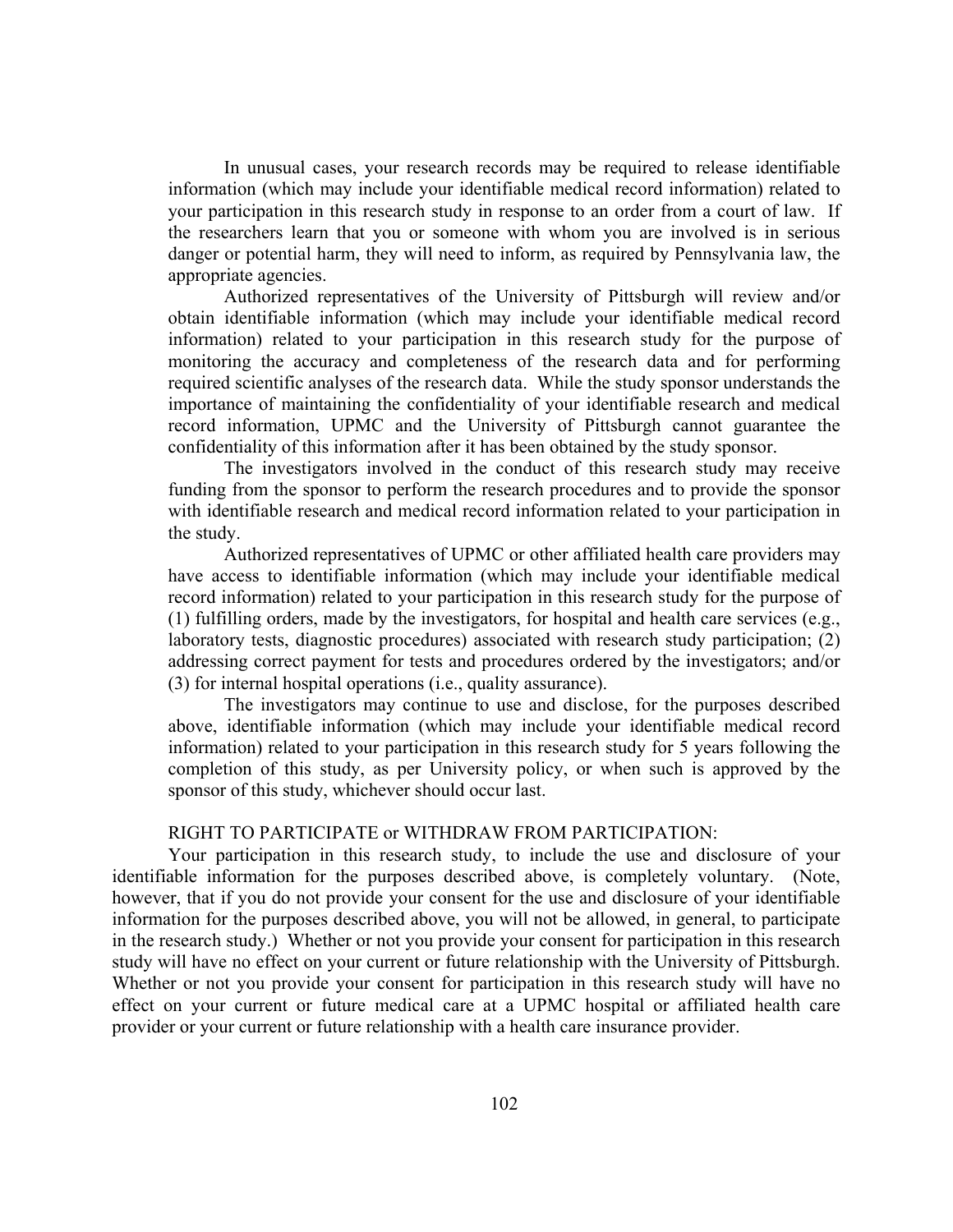You may withdraw, at any time, your consent for participation in this research study, to include the use and disclosure of your identifiable information for the purposes described above. (Note, however, that if you withdraw your consent for the use and disclosure of your identifiable information for the purposes described above, you will also be withdrawn, in general, from further participation in this research study.) Any identifiable research or medical record information recorded for, or resulting from, your participation in this research study prior to the date that you formally withdrew your consent may continue to be used and disclosed by the investigators for the purposes described above.

To formally withdraw your consent for participation in this research study you should provide a written and dated notice of this decision to the principal investigator of this research study at the address listed on the first page of this form.

Your decision to withdraw your consent for participation in this research study will have no affect on your current or future relationship with the University of Pittsburgh. Your decision to withdraw your consent for participation in this research study will have no affect on your current or future medical care at a UPMC hospital or affiliated health care provider or your current or future relationship with a health care insurance provider.

It is possible that you may be removed from the research study by the researchers if, for example, your health status changes and it does not appear that it is safe for you to continue to reduce your food intake, exercise, or lose weight. You will also be removed if you should become pregnant during this study.

\*\*\*\*\*\*\*\*\*\*\*\*\*\*\*\*\*\*\*\*\*\*\*\*\*\*\*\*\*\*\*\*\*\*\*\*\*\*\*\*\*\*\*\*\*\*\*\*\*\*\*\*\*\*\*\*\*\*\*\*\*\*\*\*\*\*\*\*\*\*\*\*\*\*\*\*\*\*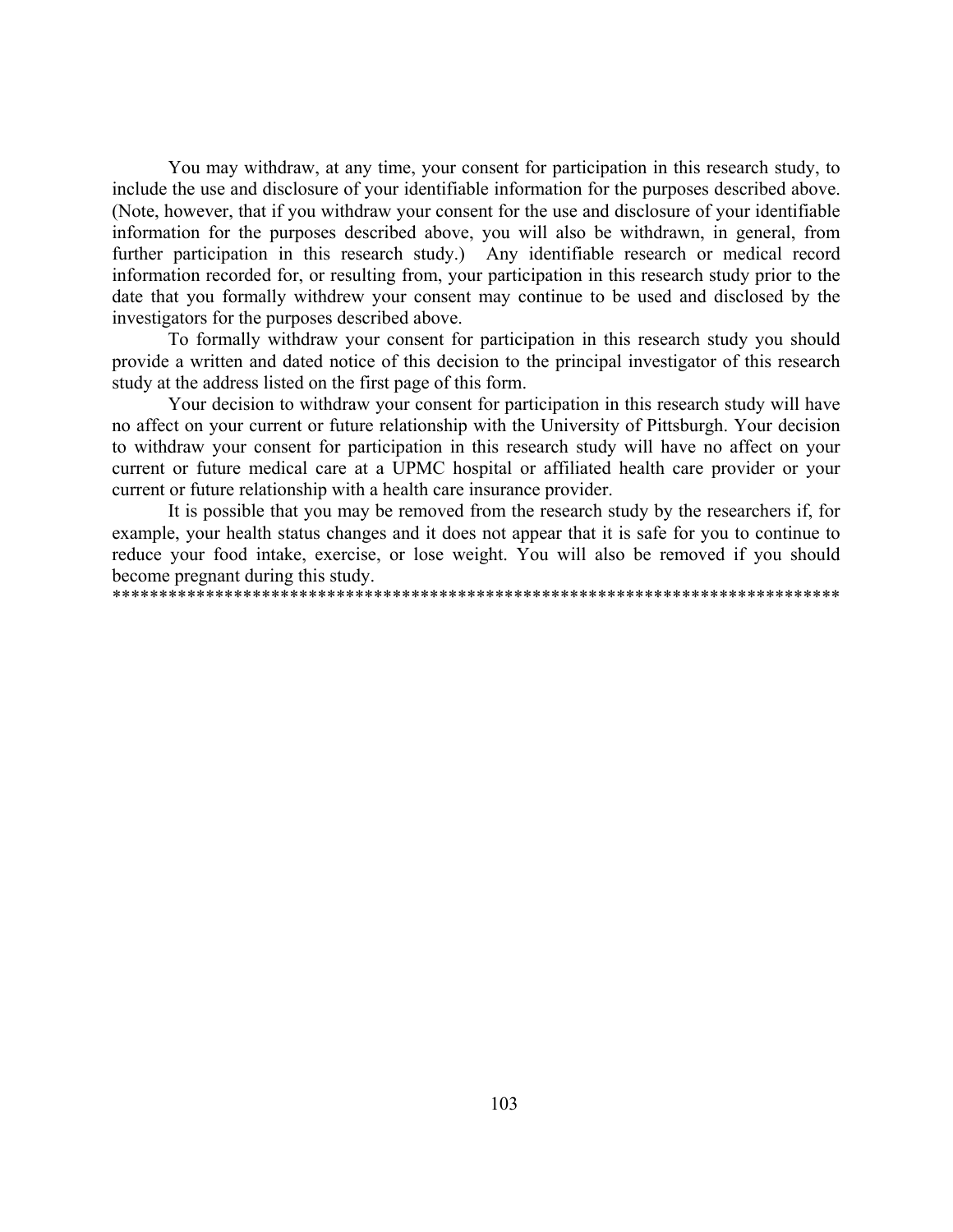# VOLUNTARY CONSENT

All of the above has been explained to me and all of my current questions have been answered. I understand that I am encouraged to ask questions about any aspect of this research study during the course of this study, and that such future questions will be answered by the researchers listed on the first page of this form.

Any questions I have about my rights as a research participant will be answered by the Human Subject Protection Advocate of the IRB Office, University of Pittsburgh (1-866- 212-2668). By signing this form, I agree to participate in this research study. A copy of this consent form will be given to me.

Participant's Signature Date

# CERTIFICATION OF INFORMED CONSENT

 $\mathcal{L}_\text{max}$  , and the contract of the contract of the contract of the contract of the contract of the contract of the contract of the contract of the contract of the contract of the contract of the contract of the contr

I certify that I explained the nature and purpose of this research to the above-named individual, and I have discussed the potential benefits and possible risks of study participation. Any questions the individual has about this study have been answered, and we will always be available to address future questions as they arise.

Printed Name of Person Obtaining Consent Role in Research Study

Signature of Person Obtaining Consent Date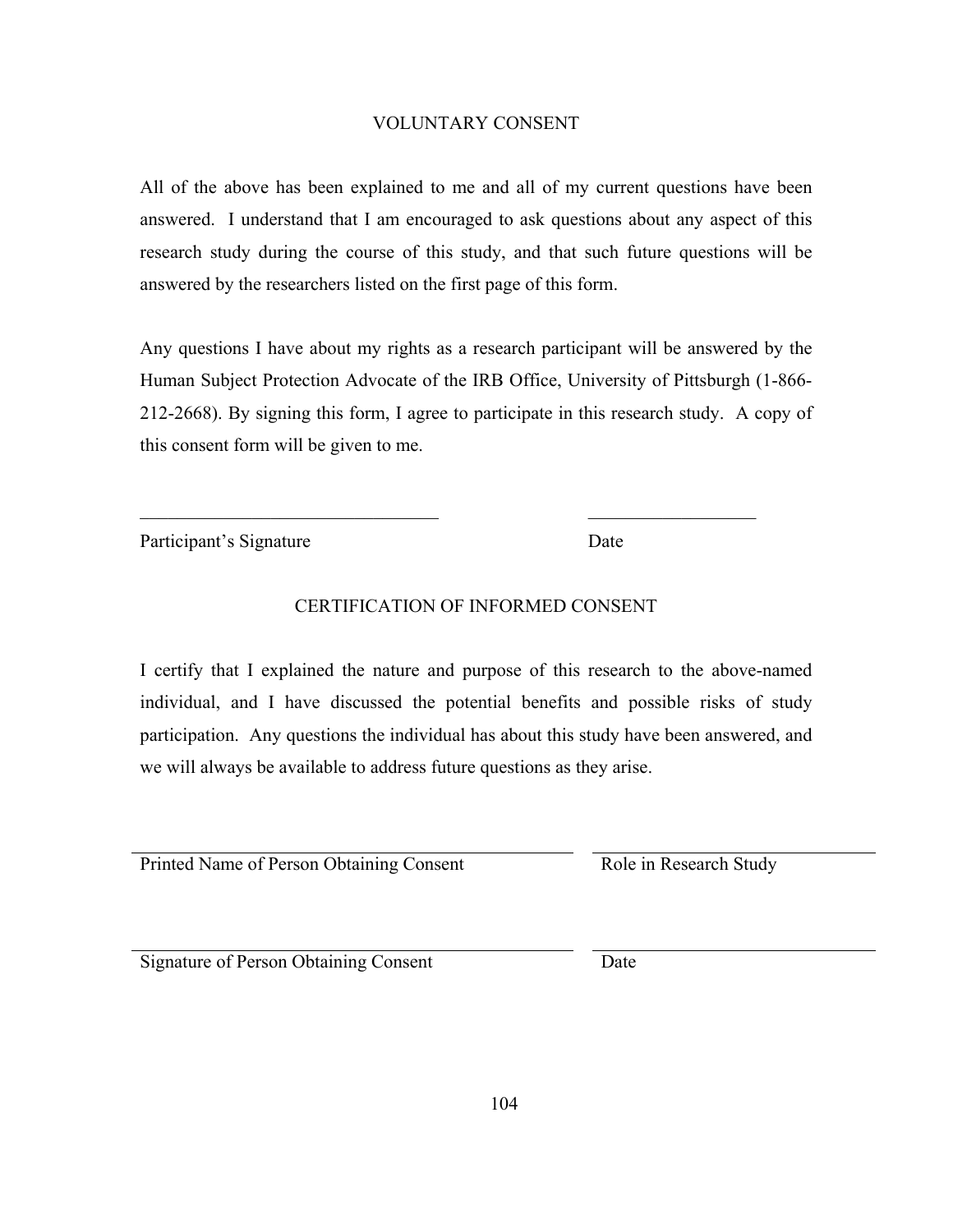Appendix G

# **WEIGHT LOSS BEHAVIORS QUESTIONNAIRES**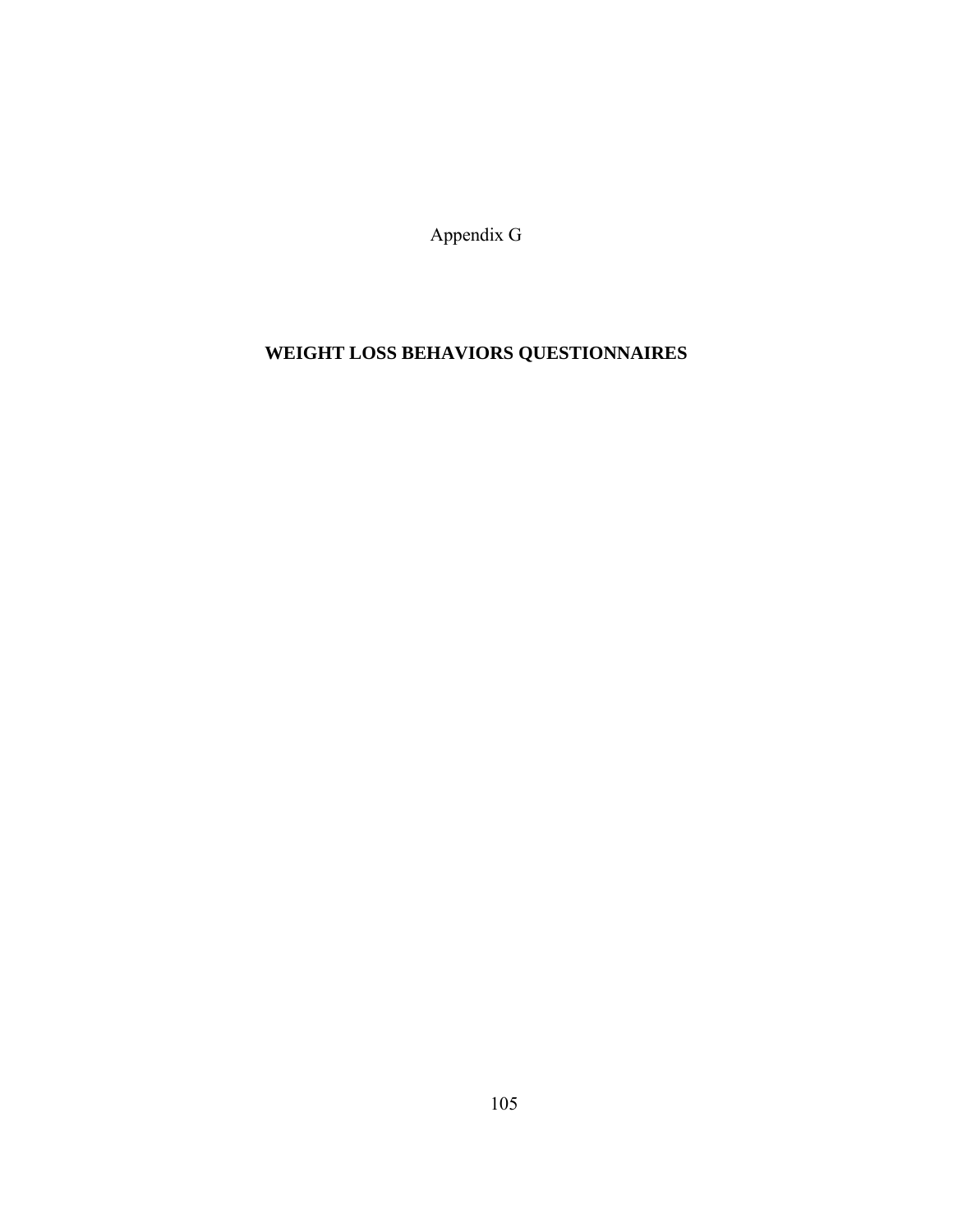# **Weight Loss Behaviors**

Directions: The following items ask about what you believe to be important behaviors for successful weight loss and weight maintenance. Please read each statement carefully and answer all items. For each item, please indicate how important you believe or feel that each behavior will contribute to your weight loss success by using the following scale:

|            |                                                                           | Not at all |          | Somewhat  |              | Very               |
|------------|---------------------------------------------------------------------------|------------|----------|-----------|--------------|--------------------|
|            |                                                                           | important  |          | important |              | important          |
| 1.         | To use a diary to write down everything I eat or drink everyday.          |            | $\Box$   |           | $\Box$       | $\Box_{\varsigma}$ |
| 2.         | To follow menu plans when making food choices.                            |            | $\Box$   |           |              |                    |
| 3.         | To keep track of the number of calories I eat.                            |            | $\Box$   |           | $\Box_4$     | $\Box$             |
| 4.         | To keep track of the amount of fat I eat.                                 |            | Ш        |           | $\Box$       | Ц                  |
| 5.         | To measure my food portions using scales, spoons, cups, etc.              |            | $\Box$   |           | $\Box_4$     | $\Box$             |
| 6.         | To purposely eat smaller portions of food.                                |            | Ш        |           | $\mathsf{L}$ | $\Box_{\varsigma}$ |
| 7.         | To attend group weight loss meetings each week.                           |            | $\Box$   |           | $\Box$       | $\Box$             |
| 8.         | To keep track of the exercise I do.                                       |            | Lh       |           | $\Box_4$     | $\Box_{\varsigma}$ |
| 9.         | To exercise at least 30 minutes every day.                                |            | $\Box$   |           | $\Box$       | $\Box$             |
| 10.        | To take time to plan my meals.                                            |            | $\Box_b$ |           |              |                    |
| 11.        | To participate in supervised exercise sessions at the weight loss clinic. |            | $\Box$   |           |              | $\Box$             |
| 12.        | To modify the way I cook and prepare food.                                |            | $\Box$   |           |              |                    |
| 13.        | To eat out in restaurants less often than I currently do.                 |            | $\Box$   |           |              |                    |
| 14.        | To change my schedule to make exercise time a priority.                   |            | $\Box$   |           | $\Box$       | $\square$          |
| 15.        | To exercise even when I don't feel like it.                               |            | $\Box$   |           |              |                    |
| <b>16.</b> | To change my thoughts related to healthy eating and physical activity.    |            |          |           |              |                    |
| 17.        | To weigh myself at least once a week.                                     |            | $\Box_b$ |           |              |                    |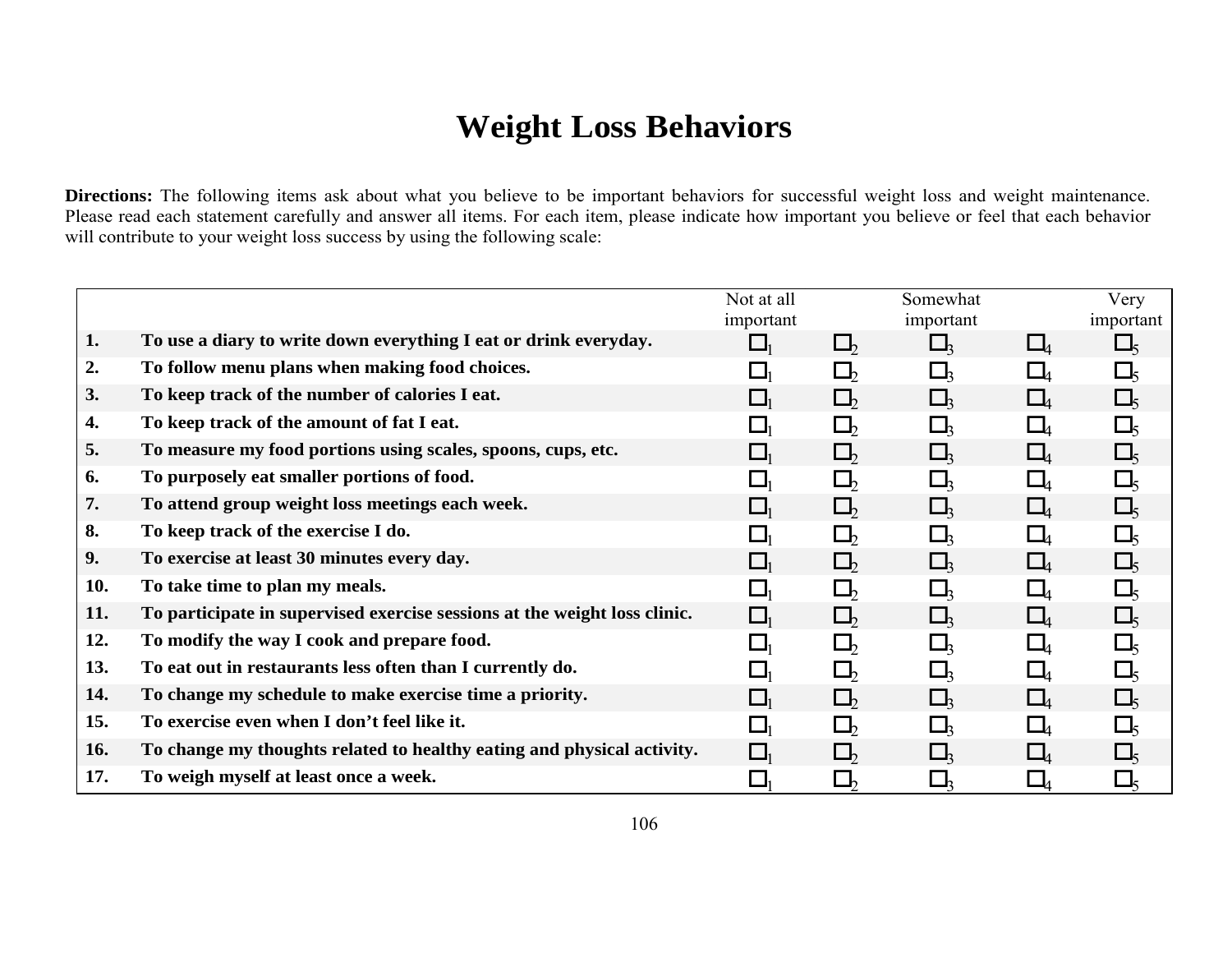# **Willingness Questionnaire**

**Directions:** The following items relate to how willing you are to participate in specific behaviors that contribute to successful weight loss. Please read each statement carefully and answer all items. For each item, please indicate the number of times per week you are willing to do the specific behavior during your weight loss program  $(0-7)$ .

|     |                                                                           | Circle the number indicating how many times<br>per week you are willing to do the behavior |  |                |   |   |   |                |  |  |
|-----|---------------------------------------------------------------------------|--------------------------------------------------------------------------------------------|--|----------------|---|---|---|----------------|--|--|
| 1.  | To use a diary to write down everything I eat or drink.                   | 0                                                                                          |  |                | 3 |   |   | h              |  |  |
| 2.  | To follow menu plans when making food choices.                            | $\theta$                                                                                   |  | C              | 3 | 4 | 5 | $\mathfrak b$  |  |  |
| 3.  | To record the number of calories I eat.                                   | 0                                                                                          |  | $\overline{2}$ | 3 | 4 | 5 | $\mathfrak h$  |  |  |
| 4.  | To record the amount of fat I eat.                                        | $\theta$                                                                                   |  | $\mathcal{D}$  | 3 | 4 | 5 | 6              |  |  |
| 5.  | To measure my food portions using scales, spoons, cups, etc.              | 0                                                                                          |  | $\overline{2}$ | 3 | 4 | 5 | $\mathfrak b$  |  |  |
| 6.  | To purposely eat smaller portions of food.                                | $\theta$                                                                                   |  | $\overline{2}$ | 3 | 4 | 5 | <sub>b</sub>   |  |  |
| 7.  | To attend group weight loss meetings.                                     | 0                                                                                          |  | $\overline{2}$ | 3 | 4 | 5 | $\mathfrak b$  |  |  |
| 8.  | To record the exercise I do.                                              | $\theta$                                                                                   |  | $\overline{2}$ | 3 | 4 | 5 | <sub>b</sub>   |  |  |
| 9.  | To exercise at least 30 minutes at a moderate intensity.                  | 0                                                                                          |  | $\overline{2}$ | 3 | 4 | 5 | $\mathfrak b$  |  |  |
| 10. | To take time to plan my meals.                                            | $\theta$                                                                                   |  | $\overline{2}$ | 3 | 4 | 5 | <sub>b</sub>   |  |  |
| 11. | To participate in supervised exercise sessions at the weight loss clinic. | $\theta$                                                                                   |  | $\overline{2}$ | 3 | 4 | 5 | $\mathfrak b$  |  |  |
| 12. | To modify the way I cook and prepare food.                                | $\theta$                                                                                   |  | $\overline{2}$ | 3 | 4 | 5 | <sub>(b)</sub> |  |  |
| 13. | To eat out in restaurants less often than I currently do.                 | $\theta$                                                                                   |  | $\overline{2}$ | 3 | 4 | 5 | <sub>(b)</sub> |  |  |
| 14. | To change my schedule to make exercise time a priority.                   | 0                                                                                          |  | $\overline{2}$ | 3 | 4 | 5 | $\mathfrak h$  |  |  |
| 15. | To exercise even when I don't feel like it.                               | $\theta$                                                                                   |  | $\overline{2}$ | 3 | 4 | 5 | <sub>(b)</sub> |  |  |
| 16. | To change my thoughts related to eating and physical activity.            | $\overline{0}$                                                                             |  | $\overline{2}$ | 3 | 4 | 5 | $\mathfrak h$  |  |  |
| 17. | To weigh myself.                                                          | $\theta$                                                                                   |  | っ              | 3 |   |   | n              |  |  |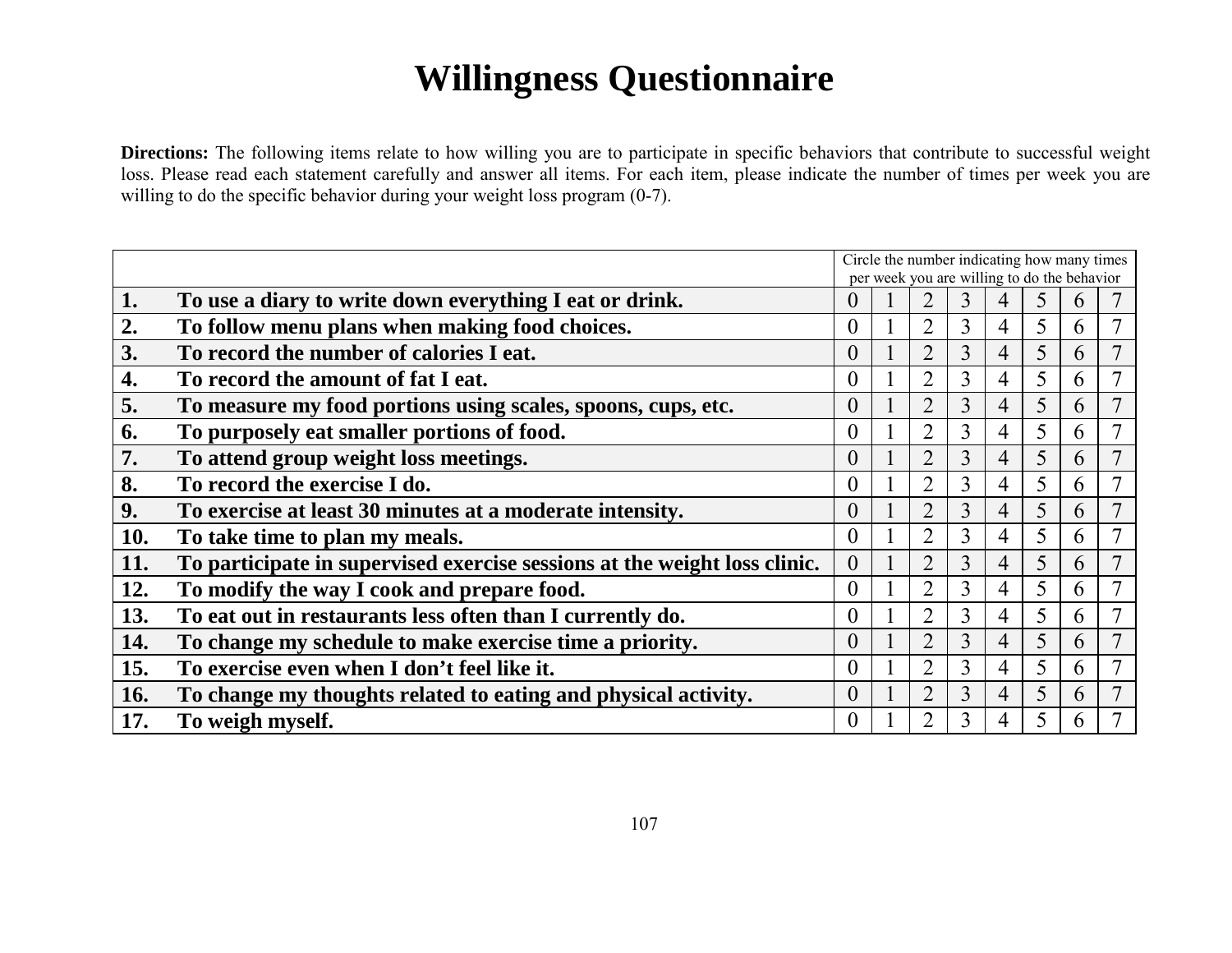# **Behavior Frequency Questionnaire**

**Directions:** The following items relate to how often you engage in each of the specific behaviors. Please read each statement carefully and answer all items. For each item, please indicate on average how many days per week (0-7) you engaged in each specific behavior during the last four weeks of your weight loss program.

|     |                                                                           | Circle the number indicating how many times<br>per week you have engaged in the behavior |  |                |   |   |   |               |  |  |
|-----|---------------------------------------------------------------------------|------------------------------------------------------------------------------------------|--|----------------|---|---|---|---------------|--|--|
| 1.  | To use a diary to write down everything I eat or drink.                   | $\theta$                                                                                 |  |                | 3 |   |   | h             |  |  |
| 2.  | To follow menu plans when making food choices.                            | $\theta$                                                                                 |  | $\mathcal{D}$  | 3 | 4 | 5 | $\mathfrak b$ |  |  |
| 3.  | To record the number of calories I eat.                                   | $\Omega$                                                                                 |  | $\overline{2}$ | 3 | 4 | 5 | $\mathfrak b$ |  |  |
| 4.  | To record the amount of fat I eat.                                        | $\Omega$                                                                                 |  | ာ              | 3 | 4 | 5 | $\mathfrak b$ |  |  |
| 5.  | To measure my food portions using scales, spoons, cups, etc.              | $\overline{0}$                                                                           |  | $\overline{2}$ | 3 | 4 | 5 | $\mathfrak b$ |  |  |
| 6.  | To purposely eat smaller portions of food.                                | $\theta$                                                                                 |  | $\overline{2}$ | 3 | 4 | 5 | $\mathfrak b$ |  |  |
| 7.  | To attend group weight loss meetings.                                     | $\theta$                                                                                 |  | $\overline{2}$ | 3 | 4 | 5 | $\mathfrak b$ |  |  |
| 8.  | To record the exercise I do.                                              | $\Omega$                                                                                 |  | ာ              | 3 | 4 | 5 | $\mathfrak b$ |  |  |
| 9.  | To exercise at least 30 minutes at a moderate intensity.                  | $\theta$                                                                                 |  | $\overline{2}$ | 3 | 4 | 5 | $\mathfrak b$ |  |  |
| 10. | To take time to plan my meals.                                            | $\theta$                                                                                 |  | ာ              | 3 | 4 |   | $\mathfrak b$ |  |  |
| 11. | To participate in supervised exercise sessions at the weight loss clinic. | $\theta$                                                                                 |  | $\overline{2}$ | 3 | 4 |   | 6             |  |  |
| 12. | To modify the way I cook and prepare food.                                | $\theta$                                                                                 |  | $\overline{2}$ | 3 | 4 |   | $\mathfrak b$ |  |  |
| 13. | To eat out in restaurants less often than I currently do.                 | $\Omega$                                                                                 |  | $\overline{2}$ | 3 | 4 |   | $\mathfrak b$ |  |  |
| 14. | To change my schedule to make exercise time a priority.                   | $\theta$                                                                                 |  | $\overline{2}$ | 3 | 4 |   | $\mathfrak b$ |  |  |
| 15. | To exercise even when I don't feel like it.                               | $\Omega$                                                                                 |  | $\overline{2}$ | 3 | 4 |   | 6             |  |  |
| 16. | To change my thoughts related to eating and physical activity.            | $\theta$                                                                                 |  | $\overline{2}$ | 3 | 4 |   | h             |  |  |
| 17. | To weigh myself.                                                          | $\theta$                                                                                 |  |                | 3 |   |   | h             |  |  |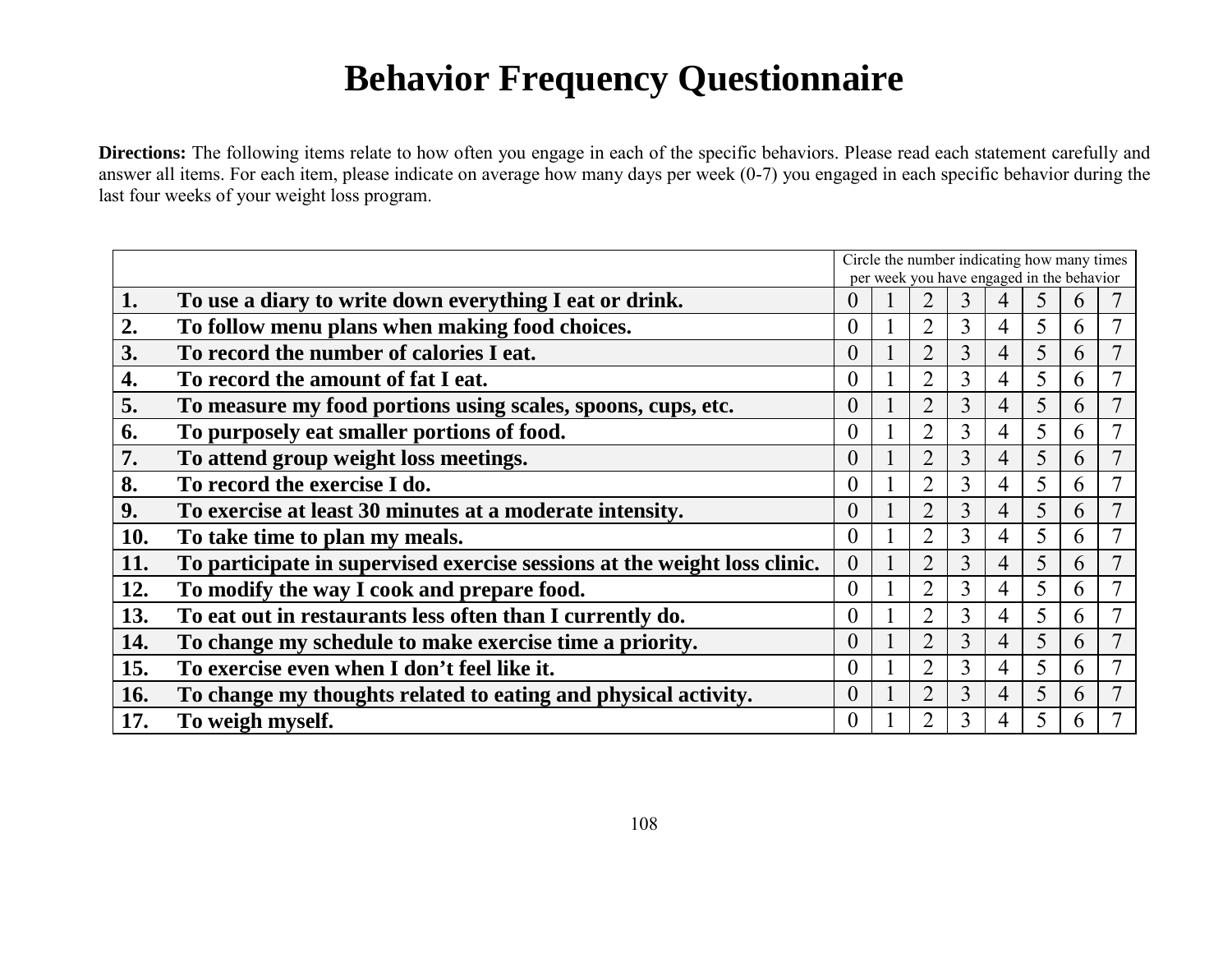# **Intention Questionnaire**

**Directions:** The following items inquire about your intentions to participate in specific behaviors that contribute to successful weight loss. Please read each statement carefully and answer all items. For each item, please indicate the number of times per week you intend on doing the specific behavior during your weight loss program (0-7).

|     |                                                                           | Circle the number indicating how many times<br>per week you intend on doing the behavior |  |                |   |   |   |               |  |  |
|-----|---------------------------------------------------------------------------|------------------------------------------------------------------------------------------|--|----------------|---|---|---|---------------|--|--|
| 1.  | To use a diary to write down everything I eat or drink.                   | $\theta$                                                                                 |  |                | 3 |   |   | $\mathfrak b$ |  |  |
| 2.  | To follow menu plans when making food choices.                            | $\theta$                                                                                 |  | ာ              | 3 | 4 | 5 | $\mathfrak b$ |  |  |
| 3.  | To record the number of calories I eat.                                   | $\Omega$                                                                                 |  | $\overline{2}$ | 3 | 4 | 5 | $\mathfrak b$ |  |  |
| 4.  | To record the amount of fat I eat.                                        | $\Omega$                                                                                 |  | $\mathcal{D}$  | 3 | 4 | 5 | 6             |  |  |
| 5.  | To measure my food portions using scales, spoons, cups, etc.              | $\theta$                                                                                 |  | $\overline{2}$ | 3 | 4 | 5 | $\mathfrak b$ |  |  |
| 6.  | To purposely eat smaller portions of food.                                | $\theta$                                                                                 |  | ာ              | 3 | 4 |   | 6             |  |  |
| 7.  | To attend group weight loss meetings.                                     | $\Omega$                                                                                 |  | $\overline{2}$ | 3 | 4 |   | $\mathfrak b$ |  |  |
| 8.  | To record the exercise I do.                                              | $\theta$                                                                                 |  | $\overline{2}$ | 3 | 4 |   | 6             |  |  |
| 9.  | To exercise at least 30 minutes at a moderate intensity.                  | $\theta$                                                                                 |  | $\overline{2}$ | 3 | 4 |   | 6             |  |  |
| 10. | To take time to plan my meals.                                            | $\Omega$                                                                                 |  | $\overline{2}$ | 3 | 4 |   | $\mathfrak b$ |  |  |
| 11. | To participate in supervised exercise sessions at the weight loss clinic. | $\overline{0}$                                                                           |  | $\overline{2}$ | 3 | 4 | 5 | 6             |  |  |
| 12. | To modify the way I cook and prepare food.                                | $\theta$                                                                                 |  | $\overline{2}$ | 3 | 4 |   | $\mathfrak b$ |  |  |
| 13. | To eat out in restaurants less often than I currently do.                 | $\theta$                                                                                 |  | $\overline{2}$ | 3 | 4 | 5 | 6             |  |  |
| 14. | To change my schedule to make exercise time a priority.                   | $\theta$                                                                                 |  | $\overline{2}$ | 3 | 4 | 5 | 6             |  |  |
| 15. | To exercise even when I don't feel like it.                               | $\Omega$                                                                                 |  | $\overline{2}$ | 3 | 4 | 5 | 6             |  |  |
| 16. | To change my thoughts related to eating and physical activity.            | $\theta$                                                                                 |  | $\overline{2}$ | 3 | 4 |   | $\mathfrak b$ |  |  |
| 17. | To weigh myself.                                                          | $\theta$                                                                                 |  | っ              | 3 |   |   | h             |  |  |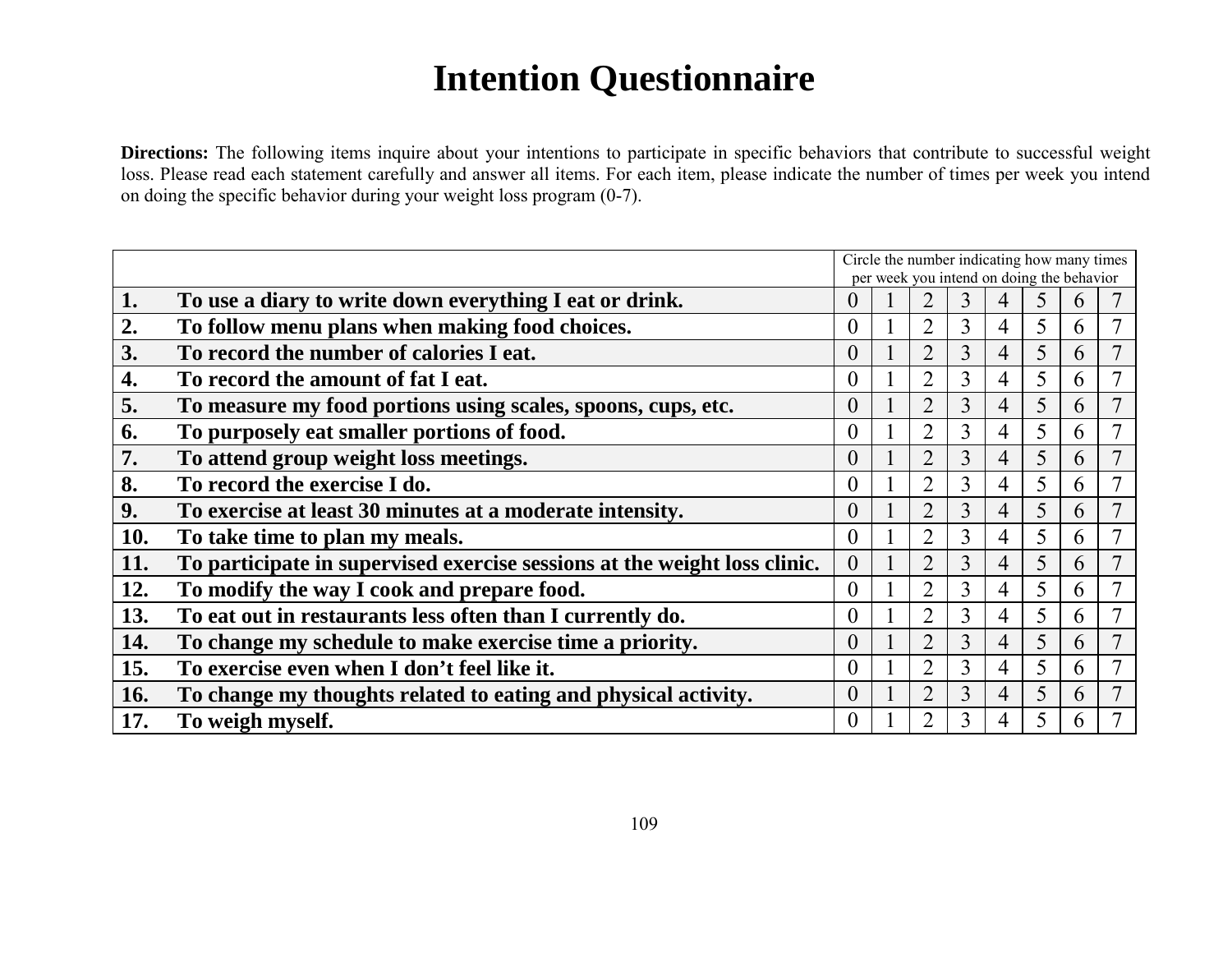# **BIBLIOGRAPHY**

- 1. NHLBI, *National Heart, Lung, and Blood Institute. Clinical guidelines on the identification, evaluation, and treatment of overweight and obesity in adults: The evidence report.* Obesity Research, 1998. **6 (Suppl)**: p. 5-210.
- 2. Flegal, K.M., et al., *Prevalence and trends in obesity among US adults, 1999-2000.* JAMA, 2002. **288**(14): p. 1723-1727.
- 3. Hedley, A.A., et al., *Prevalence of overweight and obesity among US children, adolescents, and adults, 1999-2002.* JAMA, 2004. **291**(23): p. 2847-2850.
- 4. Flegal, K.M., et al., *Overweight and obesity in the United States: Prevalence and Trends.* International Journal of Obesity, 1998. **22**: p. 39-47.
- 5. Freedman, D.S., et al., *Trends and correlates of class 3 obesity in the United States from 1990 through 2000.* JAMA, 2002. **288**(14): p. 1758-61.
- 6. Wolf, A.M. and G.A. Colditz, *Current estimates of the economic costs of obesity in the United States.* Obesity Research, 1998. **6**: p. 97-106.
- 7. Bish, C.L., et al., *Diet and physical activity behaviors among Americans trying to lose weight: 2000 behavioral risk factor surveillance system.* Obesity Research, 2005. **13**(3): p. 596-607.
- 8. Blackburn, G.L. and B.A. Waltman, *Expanding the limits of treatment-new strategic initiatives.* Journal of the American Dietetic Association, 2005. **105**(5): p. S131-S135.
- 9. Wing, R., *Behavioral Weight Control*, in *Handbook of Obesity Treatment*, T. Wadden and A.J. Stunkard, Editors. 2002, The Guilford Press: New York p. 301-316.
- 10. Blackburn, G., *Effect of degree of weight loss on health benefits.* Obesity Research, 1995. **3**(Suppl. 2): p. 211S-216S.
- 11. Wing, R.R., et al., *Long-term effects of modest weight loss in type II diabetic patients.* Archives of Internal Medicine, 1987. **147**(10): p. 1749-53.
- 12. Wood, P.D., et al., *Increased exercise level and plasma lipoprotein concentrations: a one-year, randomized, controlled study in sedentary, middle-aged men.* Metabolism: Clinical & Experimental, 1983. **32**(1): p. 31-9.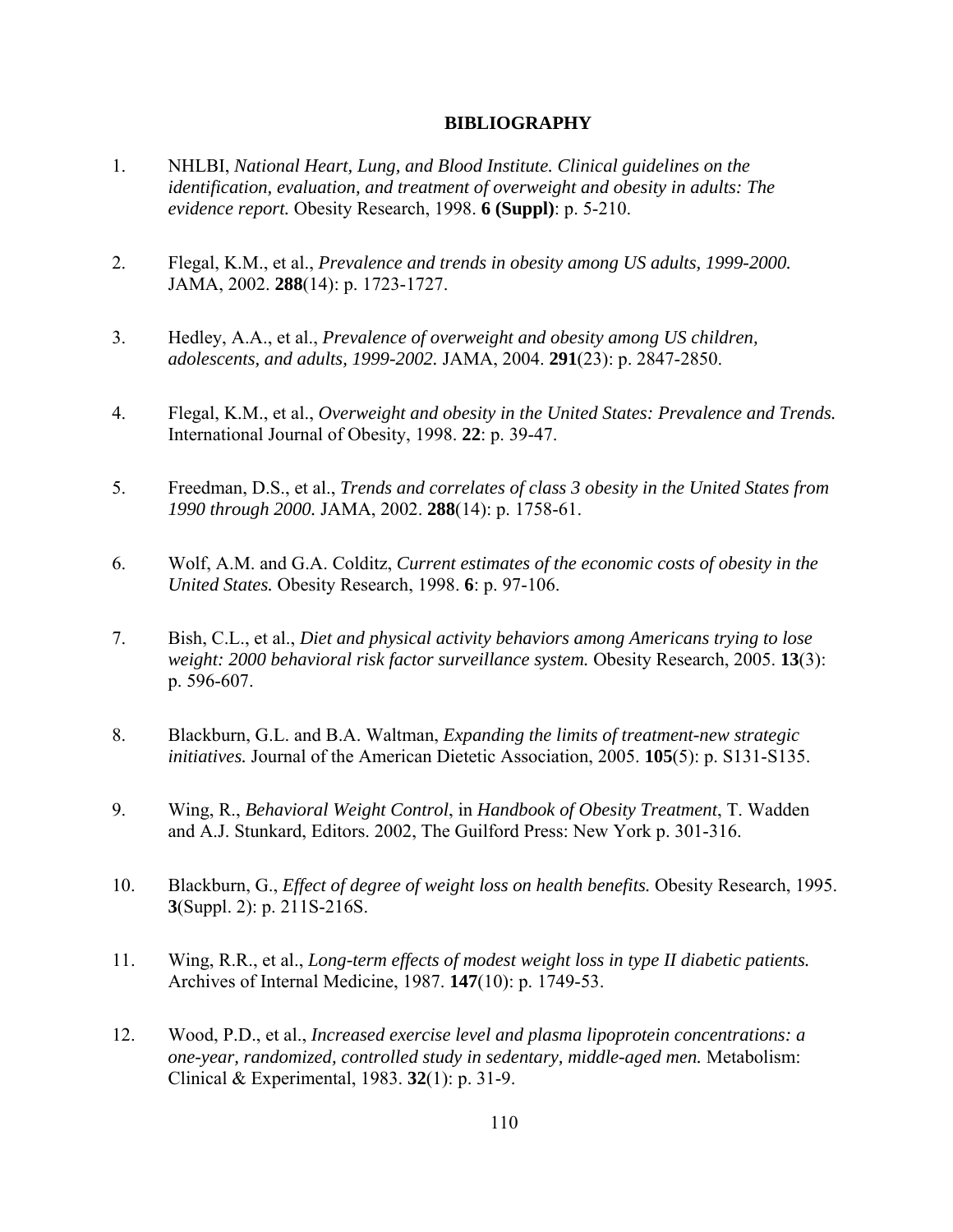- 13. Goldstein, D.J., *Beneficial effects of modest weight loss.* International Journal of Obesity, 1992. **16**: p. 397-415.
- 14. Wing, R.R., et al., *Lifestyle intervention in overweight individuals with a family history of diabetes.* Diabetes Care, 1998. **21**: p. 350-359.
- 15. Jakicic, J.M., et al., *Effect of exercise duration and intensity on weight loss in overweight, sedentary women: a randomized trial.* Journal of the American Medical Association, 2003. **290**: p. 1323-1330.
- 16. Wadden, T.A. and D.B. Sarwer, *Behavioral treatment of obesity: New approaches to an old disorder.*, in *The Management of Eating Disorders and Obesity*, D.J. In Goldstein, Editor. 1999, Humana Press: New Jersey.
- 17. Prochaska, J.O. and W.F. Velicer, *The transtheoretical model of health behavior change.* American Journal of Health Promotion, 1997. **12**(1): p. 38-48.
- 18. DiClemente, C.C., et al., *The process of smoking cessation: an analysis of precontemplation, contemplation, and preparation stages of change.* Journal of Consulting & Clinical Psychology., 1991. **59**(2): p. 295-304.
- 19. Prochaska, J.O. and C.C. DiClemente, *Self change processes, self efficacy and decisional balance across five stages of smoking cessation.* Progress in Clinical & Biological Research., 1984. **156**: p. 131-140.
- 20. Jannis, I. and L. Mann, *Decision-making: A psychological analysis of conflict, choice, and commitment.* 1977, New York: Free Press.
- 21. Marlatt, G.A. and J.R. Gordon, *Relapse prevention: Maintenance strategies in the treatment of addictive behaviors*. 1985, New York: Guilford Press.
- 22. Bandura, A., *Social learning theory*, ed. E. Cliffs. 1977, New Jersey: Prentice Hall.
- 23. Ajzen, I., *The theory of planned behavior.* Organizational Behavior and Human Decision Processes, 1991. **50**: p. 179-211.
- 24. Teixeira, P.J., et al., *Weight loss readiness in middle-aged women: psychosocial predictors of success for behavioral weight reduction.* Journal of Behavioral Medicine, 2002. **25**: p. 499-523.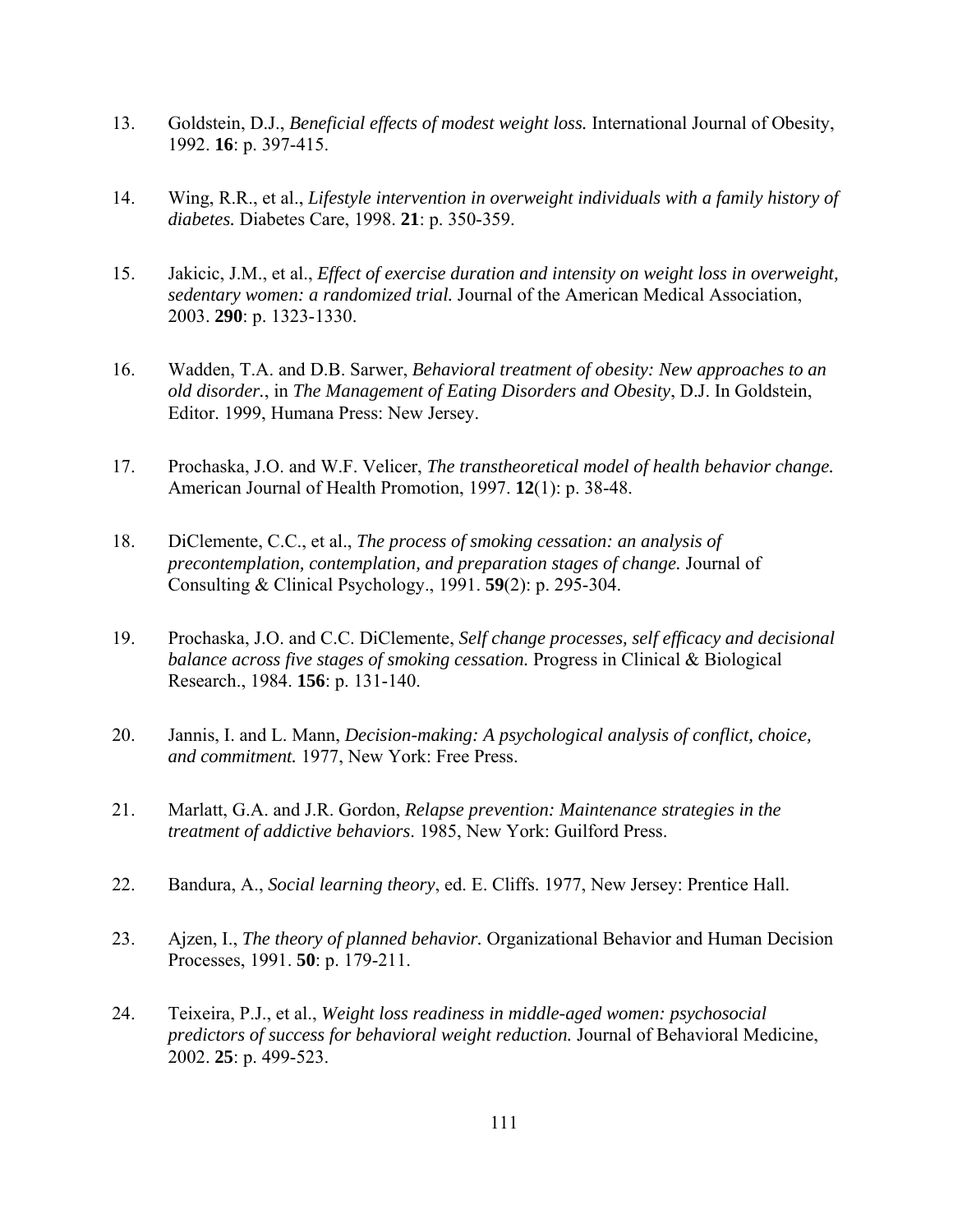- 25. Teixeira, P.J., et al., *Who will lose weight? A reexamination of predictors of weight loss in women.* International Journal of Behavioral Nutrition and Physical Activity, 2004. **1**(12): p. 1-12.
- 26. Brownell, K.D., *Behavioral, psychological, and environmental predictors of obesity and success at weight reduction.* International Journal of Obesity, 1984. **8**: p. 543-550.
- 27. Allison, D.B. and C.N. Engel, *Predicting treatment outcomes: Why have we been so unsuccessful?*, in *Obesity Treatment: Establishing goals, improving outcomes, and reviewing the research agenda.*, D.B. Allison and F.X. Pi-Sunyer, Editors. 1995, Plenum Press: New York. p. 191-198.
- 28. Wadden, T.A. and K.A. Letizia, *Predictors of attrition and weight loss in patients treated by moderate to severe caloric restriction.*, in *Treatment of the seriously obese patient*, T.A. Wadden and T.B. VanItallie, Editors. 1992, The Guilford Press: New York. p. 383- 410.
- 29. NHLBI, *National heart, lung, and blood institute and the national institute of diabetes and digestive and kidney diseases.*, in *Clinical guidelines on the identification, evaluation, and treatment of overweight and obesity in adults-the evidence report.* 1998, National institutes of health: Bethesda, MD.
- 30. Wing, R.R., *Behavioral weight control*, in *Handbook of Obesity Treatment*, T.A. Wadden and A.J. Stunkard, Editors. 2002, The Guilford Press: New York. p. 301-316.
- 31. Wadden, T.A., C.E. Crerand, and J.B. Brock, *Behavioral Treatment of Obesity*, in *Psychiatric Clinics of North America*, S.E. Barth, Editor. 2005, W.B. Saunders Company: Philadelphia. p. 151-170.
- 32. Brug, J., A. Oenema, and I. Ferreira, *Theory, evidence and intervention mapping to improve behavior nutrition and physical activity interventions.* International Journal of Behavioral Nutrition and Physical Activity, 2005. **2**(2).
- 33. Mokdad, A.H., et al., *The continuing epidemics of obesity and diabetes in the United States.* Journal of the American Medical Association, 2001. **286**: p. 1195-1200.
- 34. Perri, M.G., *The maintenance of treatment effects in the long-term management of obesity.* Clinical Psychology: Science and Practice, 1998. **5**: p. 526-543.
- 35. Ogden, C.L., et al., *Prevalence of overweight and obesity in the United States, 1999- 2004.* JAMA, 2006. **295**(13): p. 1549-55.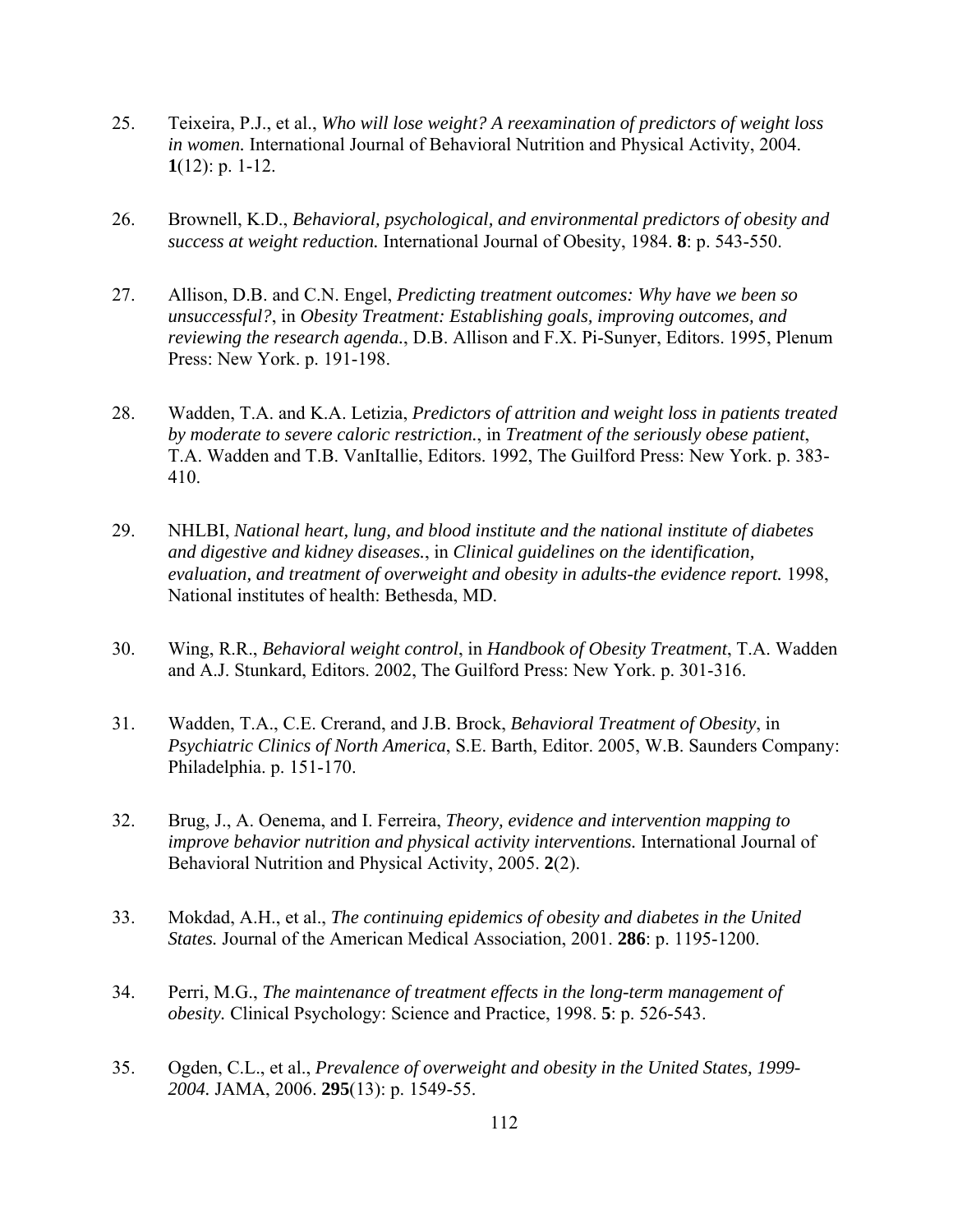- 36. Ajani, U.A., et al., *Body mass index and mortality among US male physicians.* Annals of Epidemiology, 2004. **14**(10): p. 731-739.
- 37. Allison, D.B., et al., *Annual deaths attributable to obesity in the United States.* Journal of the American Medical Association, 1999. **282**(16): p. 1530-1538.
- 38. Blair, S.N. and S. Brodney, *Effects of physical inactivity and obesity on morbidity and mortality: current evidence and research issues.* Medicine & Science in Sports & Exercise, 1999. **31**: p. 646-662.
- 39. Mokdad, A.H., et al., *Actual causes of death in the United States, 2000.* Journal of the American Medical Association, 2004. **291**(10): p. 1238-1245.
- 40. Klein, S., et al., *Clinical implications of obesity with specific focus on cardiovascular disease: A statement for professionals from the American Heart Association Council on Nutrition, Physical Activity, and Metabolism: Endorsed by the American College of Cardiology Foundation.* Circulation, 2004. **110**: p. 2952-2967.
- 41. Weinstein, A.R., et al., *Relationship of physical activity vs body mass index with type 2 diabetes in women.* Journal of the American Medical Association, 2004. **292**: p. 1188- 1194.
- 42. Carman, W., et al., *Obesity as a risk factor for osteoarthritis of the hand and wrist: A prospective study.* American Journal of Epidemiology, 1994. **139**: p. 119-129.
- 43. Bray, G.A., *The underlying basis for obesity: Relationship to cancer.* Journal of Nutrition, 2002. **132**: p. 3451S-3455S.
- 44. Allison, D.B. and S.E. Saunders, *Obesity in North America: an overview.* Medical Clinics of North America, 2000. **84**(2): p. 305-333.
- 45. Terry, R.B., et al., *Regional adiposity patterns in relation to lipids, lipoprotein cholesterol, and lipoprotein subfraction mass in men.* Journal of Clinical Endocrinology & Metabolism, 1989. **68**(1): p. 191-199.
- 46. Vgontzas, A.N., et al., *Sleep apnea and sleep disruption in obese patients.* Archives of Internal Medicine, 1994. **154**(15): p. 1705-1711.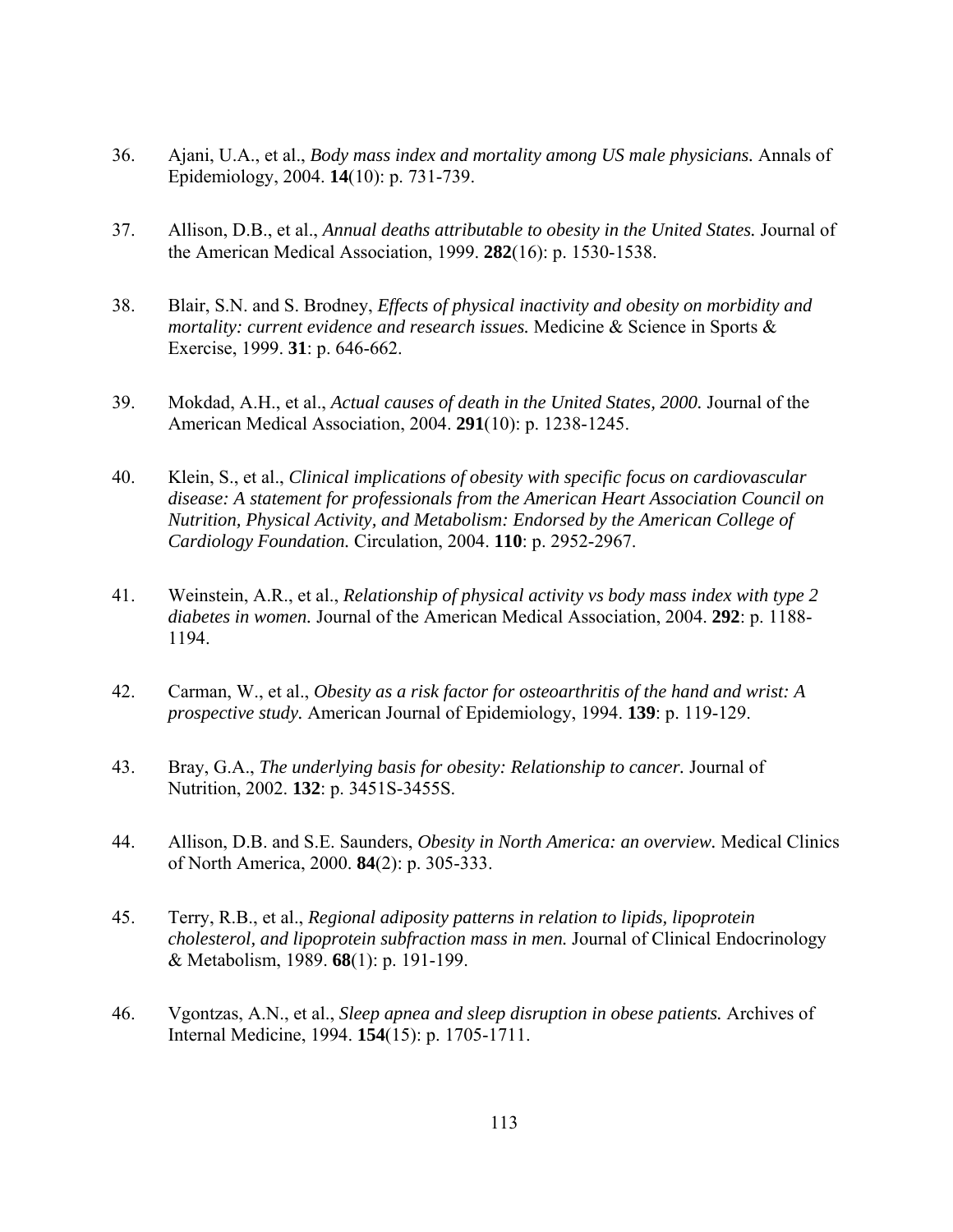- 47. Wadden, T.A. and A.J. Stunkard, *Psychosocial consequences of obesity and dieting*, in *Obesity: Theory and therapy*, A.J. Stunkard and T.A. Wadden, Editors. 1993, Raven: New York. p. 163-177.
- 48. Marcus, M.D., R.R. Wing, and D.M. Lamparski, *Binge eating and dietary restraint in obese patients.* Addictive Behaviors, 1985. **10**(2): p. 163-168.
- 49. Cargill, B.R., et al., *Binge eating, body image, depression, and self-efficacy in an obese clinical population.* Obesity Research, 1999. **7**: p. 379-386.
- 50. French, S.A., et al., *Prevalence and correlates of binge eating in a nonclinical sample of women enrolled in a weight gain prevention program.* International Journal of Obesity, 1999. **23**: p. 555-585.
- 51. Thompson, D., et al., *Lifetime health and economic consequences of obesity.* Archives of Internal Medicine, 1999. **159**: p. 2177-2183.
- 52. Finkelstein, E.A., I.C. Fiebelkorn, and G. Wang, *National medical spending attributable to overweight and obesity: How much, and who's paying?* Health Affairs, 2003. **W3**: p. 219-226.
- 53. Stein, C. and G.A. Colditz, *The epidemic of obesity.* Journal of Clinical Endocrinology & Metabolism, 2004. **89**(6): p. 2522-2525.
- 54. Bouchard, C., et al., *Genetics of human obesity*, in *Handbook of Obesity*, B.C. Bray G.A., Editor. 2004, Marcel Dekker: New York. p. 157-200.
- 55. Vogler, G.P., et al., *Influences of genes and shared family environment on adult body mass index assessed in an adoption study by a comprehensive path model.* International Journal of Obesity & Related Metabolic Disorders, 1995. **19**: p. 40-45.
- 56. National Heart, L., and Blood Institute (NHLBI), *Clinical guidelines on the identification, evaluation, and treatment of overweight and obesity in adults: The evidence report.* Obesity Research, 1998. **6**: p. 5-210.
- 57. Allison, D.B., et al., *The heritability of body mass index among an international sample of monozygotic twins reared apart.* International Journal of Obesity & Related Metabolic Disorders, 1996. **20**: p. 501-506.
- 58. Price, R.A. and I.I. Gottesman, *Body fat in identical twins reared apart: roles for genes and environments.* Behavior Genetics, 1991. **21**: p. 1-7.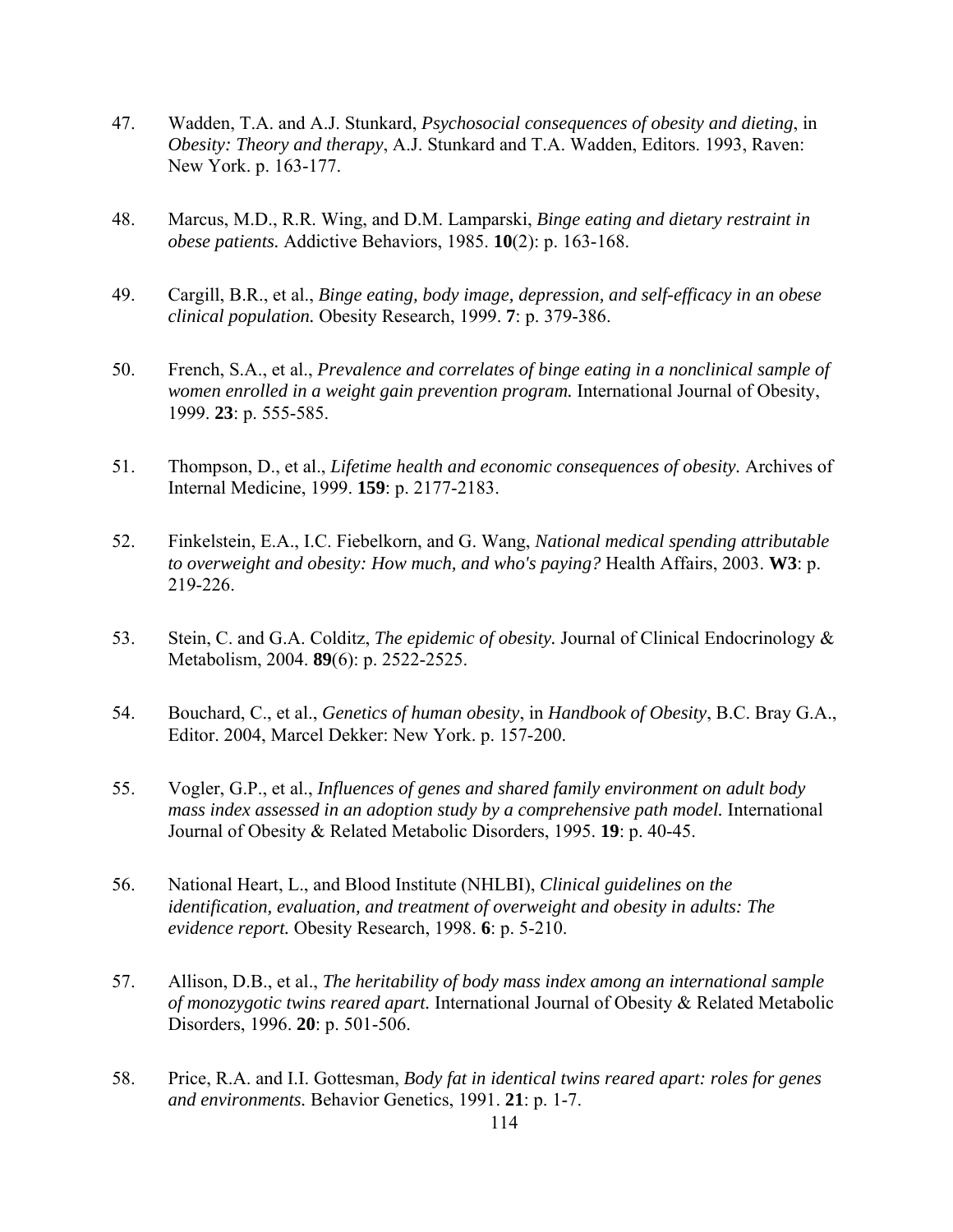- 59. Stunkard, A.J., et al., *The body mass index of twins who have been reared apart.* New England Journal of Medicine, 1990. **322**(21): p. 1483-1487.
- 60. Prentice, A.M., *Fires of life: the struggles of an ancient metabolism in a modern world.* British Nutrition Foundation, Nutrition Bulletin, 2001. **26**: p. 13-27.
- 61. Hill, J.O., et al., *Obesity and the environment: where do we go from here?* Science, 2003. **299**: p. 853-855.
- 62. Stunkard, A.J., et al., *Psychological aspects of severe obesity.* American Journal of Clinical Nutrition, 1992. **55**(2 Suppl): p. 524S-532S.
- 63. Dattilo, A. and P. Kris-Etherton, *Effects of weight reduction on blood lipids and lipoprotein: A meta-analysis.* American Journal of Clinical Nutrition, 1992. **56**: p. 925- 928.
- 64. Perri, M.G., A.M. Nezu, and B.J. Viegener, *Improving the long-term management of obesity: Theory, research, and clinical guidelines.* 1992, New York: John Wiley & Sons.
- 65. Wadden, T.A., *The treatment of obesity: An overview, in Obesity: Theory and Therapy.*, ed. A.J. Stunkard and T.A. Wadden. 1993, New York: Raven Press, Ltd. 197-217.
- 66. Wadden, T.A., et al., *A multicenter evaluation of a proprietary weight reduction program for the treatment of marked obesity.* Archives of Internal Medicine, 1992. **152**(5): p. 961- 966.
- 67. Wing, R.R., *Behavioral interventions for obesity: recognizing our progress and future challenges.* Obesity Research, 2003. **11 Suppl**: p. 3S-6S.
- 68. Jakicic, J.M., et al., *American College of Sports Medicine position stand: Appropriate intervention strategies for weight loss and prevention of weight regain for adults.* Medicine & Science in Sports & Exercise, 2001. **33**(12): p. 2145-2156.
- 69. Wadden, T.A. and S.N. Steen, *Improving the maintenance of weight loss: The ten percent solution.*, in *Progress in obesity research: VII*, H.A. A. Angel, C. Bouchard, D. Lau, L. Leiter, and R. Mendelson, Editor. 1996, John Libbey and Co.: London. p. 745-750.
- 70. Wadden, T.A. and M.L. Butryn, *Behavioral treatment of obesity.* Endocrinology & Metabolism Clinics of North America, 2003. **32**: p. 981-1003.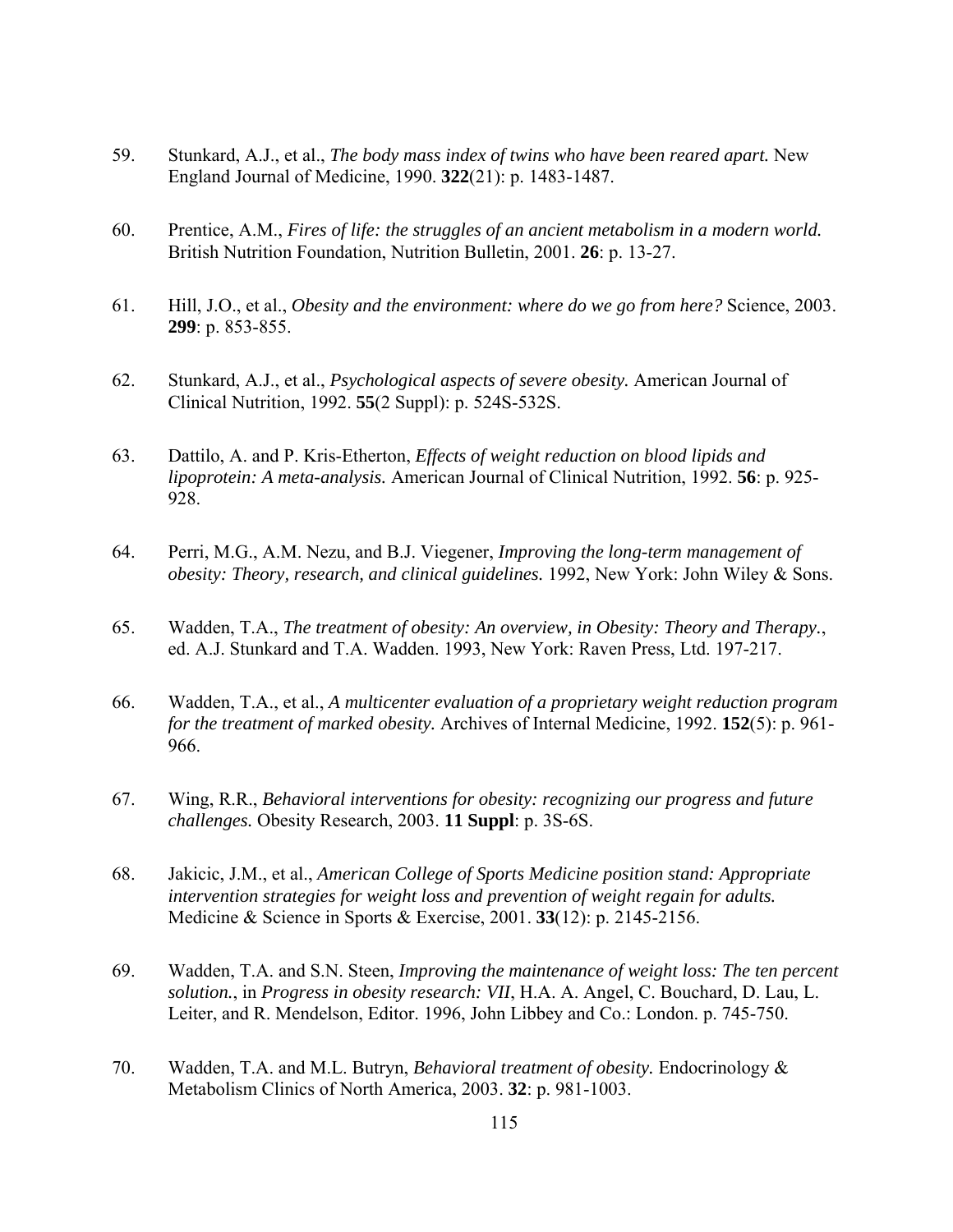- 71. Master, J., *Behavior Therapy*. The nature of behavior therapy, ed. J. Master, et al. 1987, Fort Worth: Harcourt. 1-35.
- 72. Wing, R.R. and R.W. Jeffery, *Outpatient treatments of obesity: a comparison of methodology and clinical results.* International Journal of Obesity, 1979. **3**: p. 261-279.
- 73. Wing, R.R., et al., *Contingent therapist contact in a behavioral weight control program.* Journal of Consulting & Clinical Psychology., 1984. **52**(4): p. 710-711.
- 74. Wing, R.R., *Behavioral approaches to the treatment of obesity*, in *Handbook of obesity*. 1998, Marcel Dekker: New York. p. 855-873.
- 75. Wadden, T.A. and G.D. Foster, *Behavioral treatment of obesity.* Medical Clinics of North America, 2000. **84**: p. 441-461.
- 76. Foreyt, J.P., et al., *What is the role of cognitive-behavior therapy in patient management?* Obesity Research, 1998. **6 Suppl 1**: p. 18S-22S.
- 77. Wadden, T.A. and S.T. Bell, *Obesity*, in *International Handbook of Behavior Modification and Therapy*, A.E. Kazdin, M. Hersen, and A.S. Bellack, Editors. 1990, Plenum Publishing Corporation. p. 449-473.
- 78. Boutelle, K.N., et al., *How can obese weight controllers minimize weight gain during the high risk holiday season? By self-monitoring very consistently.* Health Psychology, 1999. **18**(4): p. 364-8.
- 79. Lichtman, S.W., et al., *Discrepancy between self-reported and actual caloric intake and exercise in obese subjects.* New England Journal of Medicine, 1992. **327**: p. 1893-1898.
- 80. Boutelle, K.N., et al., *Further support for consistent self-monitoring as a vital component of successful weight control.* Obesity Research, 1998. **6**(3): p. 219-24.
- 81. Baker, R.C. and D.S. Kirschenbaum, *Weight control during the holidays: highly consistent self-monitoring as a potentially useful coping mechanism.* Health Psychology, 1998. **17**(4): p. 367-370.
- 82. Wadden, T.A., et al., *Clinical correlates of short- and long-term weight loss.* American Journal of Clinical Nutrition, 1992. **56**(1 Suppl): p. 271S-274S.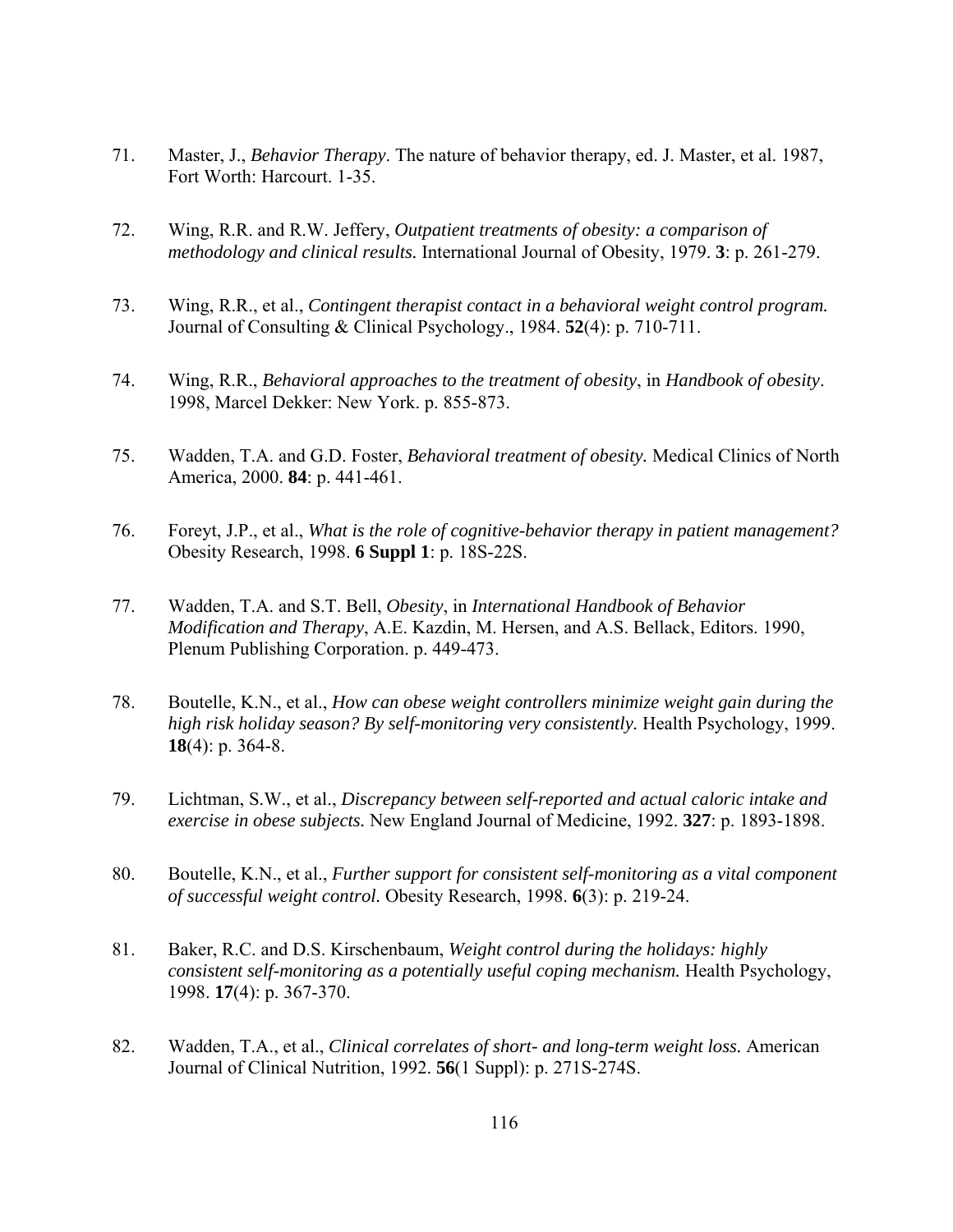- 83. Bennett, G.A., *Cognitive rehearsal in the treatment of obesity: A comparison against cue avoidance and social pressure.* Addictive Behaviors, 1986. **11**(3): p. 225-237.
- 84. Laws, R., et al., *A new evidence-based model for weight management in primary care: the Counterweight Programme.* Journal of Human Nutrition & Dietetics, 2004. **17**(3): p. 191-208.
- 85. Cullen, K.W., et al., *Using goal setting as a strategy for dietary behavior change.* Journal of the American Dietetic Association, 2001. **101**(5): p. 562-6.
- 86. Perri, M.G., et al., *Relapse prevention training and problem-solving therapy in the longterm management of obesity.* Journal of Consulting & Clinical Psychology, 2001. **69**(4): p. 722-6.
- 87. Rosenstock, I.M., *Historical origins of the health belief model.* Health Education Monograph, 1974. **2**: p. 1-9.
- 88. Janz, N.K. and M.H. Becker, *The health belief model: A decade later.* Health Education Quarterly, 1984. **11**: p. 1-42.
- 89. Fishbein, M. and I. Ajzen, *Attitudes towards objects as predictors of single and multiple behavioral criteria.* Psychological Review, 1974. **81**: p. 59-74.
- 90. Fishbein, M., et al., *Factors Influencing Behavior and Behavior Change*, in *Handbook of Health Psychology*, A. Baum, T.A. Revenson, and J.E. Singer, Editors. 2001, Lawrence Erlbaum Associates, Inc.: Mahwah. p. 3-17.
- 91. Ajzen, I., *Attitudes, personality, and behavior*. 1988, Homewood: Dorsey Press.
- 92. Ajzen, I. and M. Fishbein, *Understanding attitudes and predicting social behavior*, ed. Englewood-Cliffs. 1980, NJ: Prentice-Hall.
- 93. Bandura, A., *Social foundations of thought and action: A social cognitive theory.*, ed. E. Cliffs. 1986, NJ: Prentice-Hall.
- 94. Prochaska, J.O. and C.C. DiClemente, *Stages and processes of self-change of smoking: toward an integrative model of change.* Journal of Consulting & Clinical Psychology, 1983. **51**(3): p. 390-395.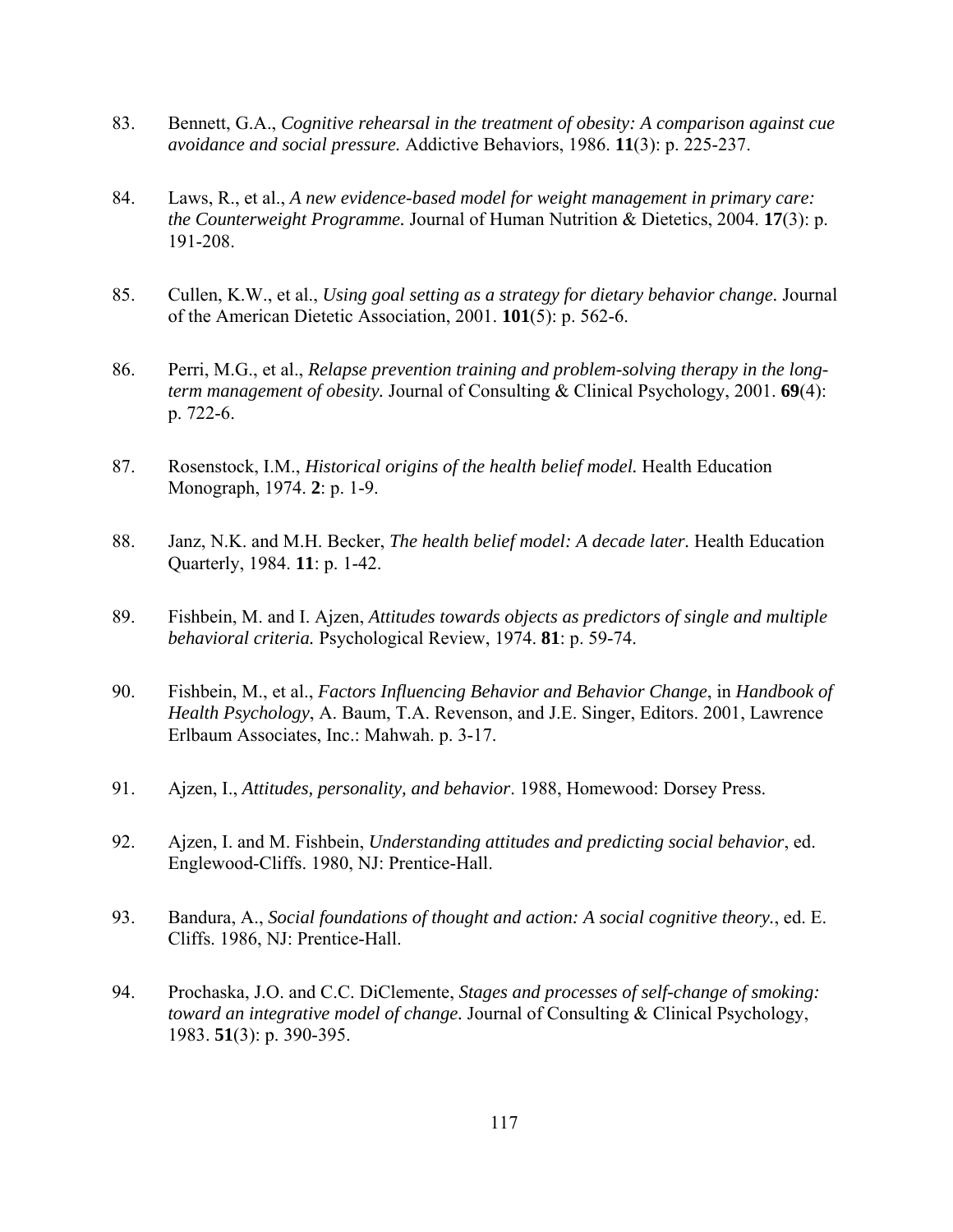- 95. Becker, M.H., et al., *Sociobehavioral determinants of compliance with health and medical care recommendations.* Medical Care, 1975. **13**(1): p. 10-24.
- 96. Ajzen, I., *Nature and operation of attitudes.* Annual Review of Psychology, 2001. **52**: p. 27-58.
- 97. Ajzen, I., *From intentions to actions: a theory of planned behavior.*, in *Action-Control: From Cognition to Behavior*, J. Kuhl and J. Beckmann, Editors. 1985, Springer: Heidelberg. p. 11-39.
- 98. Ajzen, I., *Attitudes, personality, and behavior.* 1988, Buckingham: Open University Press.
- 99. Ajzen, I., T.C. brown, and F. Carvajal, *Explaining the discrepancy between intentions and actions: The case of hypothetical bias in contingent valuation.* Personality and Social Psychology, 2004. **30**(9): p. 1108-1121.
- 100. Sheeran, P., *Intention-behavior relations: A conceptual and empirical review.*, in *European review of social psychology*, W. Stroebe and M. Hewstone, Editors. 2002, Wiley: Chichester. p. 1-36.
- 101. Armitage, C.J. and M. Conner, *Efficacy of the theory of planned behavior: A metaanalytic review.* British Journal of Social Psychology, 2001. **40**: p. 471-499.
- 102. Schifter, D.E., et al., *Intention, perceived control, and weight loss: an application of the theory of planned behavior.* Journal of Personality & Social Psychology, 1985. **49**(3): p. 843-51.
- 103. Armitage, C.J., *Can the theory of planned behavior predict the maintenance of physical activity?* Health Psychology, 2005. **24**(3): p. 235-45.
- 104. Godin, C. and N.J. Gionet, *Determinants of an intention to exercise of an electric power commission's employees.* Ergonomics, 1991. **34**: p. 1221-1230.
- 105. Godin, C., et al., *Prediction of intention to exercise of individuals who have suffered from coronary heart disease.* Journal of Clinical Psychology, 1991. **47**: p. 762-772.
- 106. Godin, C., P. Valois, and L. Lepage, *The pattern of influence of perceived behavioral control upon exercising behavior: An application of Ajzen's theory of planned behavior.* Journal of Behavioral Medicine, 1993. **16**: p. 81-102.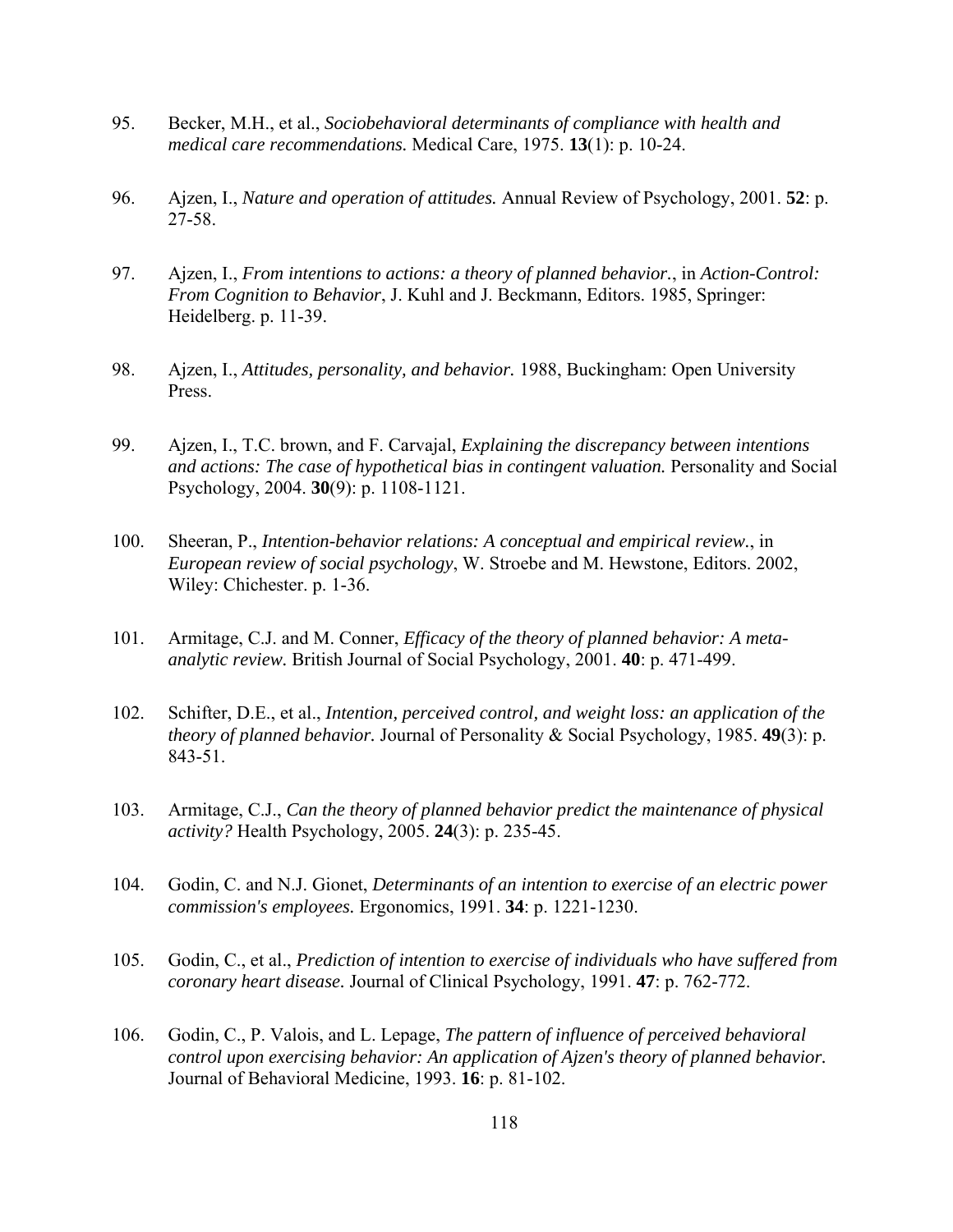- 107. Godin, C., et al., *Prediction of leisure-time exercise behavior: A path analysis (LISRELV) model.* Journal of Behavioral Medicine, 1987. **10**: p. 145-157.
- 108. Brenes, G.A., M.J. Strube, and M. Storandt, *An application of the theory of planned behavior to exercise among older adults.* Journal of Applied Social Psychology, 1998. **28**: p. 2274-2290.
- 109. Kerner, M.S. and A.H. Grossman, *Attitudinal, social, and practical correlates of fitness behavior: A test of the theory of planned behavior.* Perceptual & Motor Skills, 1998. **87**(1139-1154).
- 110. Madden, T.J., P.S. Ellen, and I. Ajzen, *A comparison of the theory of planned behavior and the theory of reasoned action.* Personality & Social Psychology Bulletin, 1992. **18**: p. 3-9.
- 111. Valois, P., R. Desharnais, and G. Godin, *A comparison of the Fishbein and Ajzen and the Triandis attitudinal models for the prediction of exercise intention and behavior.* Journal of Behavioral Medicine, 1988. **11**: p. 459-472.
- 112. Courneya, K.S., *Understanding readiness for regular physical activity in older individuals: An application of the theory of planned behavior.* Health Psychology, 1995. **14**: p. 80-87.
- 113. Armitage, C.J., *Evidence that implementation intentions reduce dietary fat intake: a randomized trial.* Health Psychology, 2004. **23**(3): p. 319-23.
- 114. Godin, G., et al., *The pattern of influence of perceived behavioral control upon exercising behavior: an application of Ajzen's theory of planned behavior.* Journal of Behavioral Medicine, 1993. **16**(1): p. 81-102.
- 115. Hausenblas, H.A., A.V. Carron, and D.E. Mack, *Application of the theories of reasoned action and planned behavior to exercise behavior: A meta-analysis.* Journal of Sport and Exercise Psychology, 1997. **19**: p. 36-51.
- 116. Godin, G., *Theories of reasoned action and planned behavior: Usefulness for exercise promotion.* Medicine & Science in Sports & Exercise, 1994. **26**: p. 1391-1394.
- 117. Godin, G. and G. Kok, *The theory of planned behavior: A review of its applications to health-related behaviors.* American Journal of Health Promotion, 1996. **11**: p. 87-98.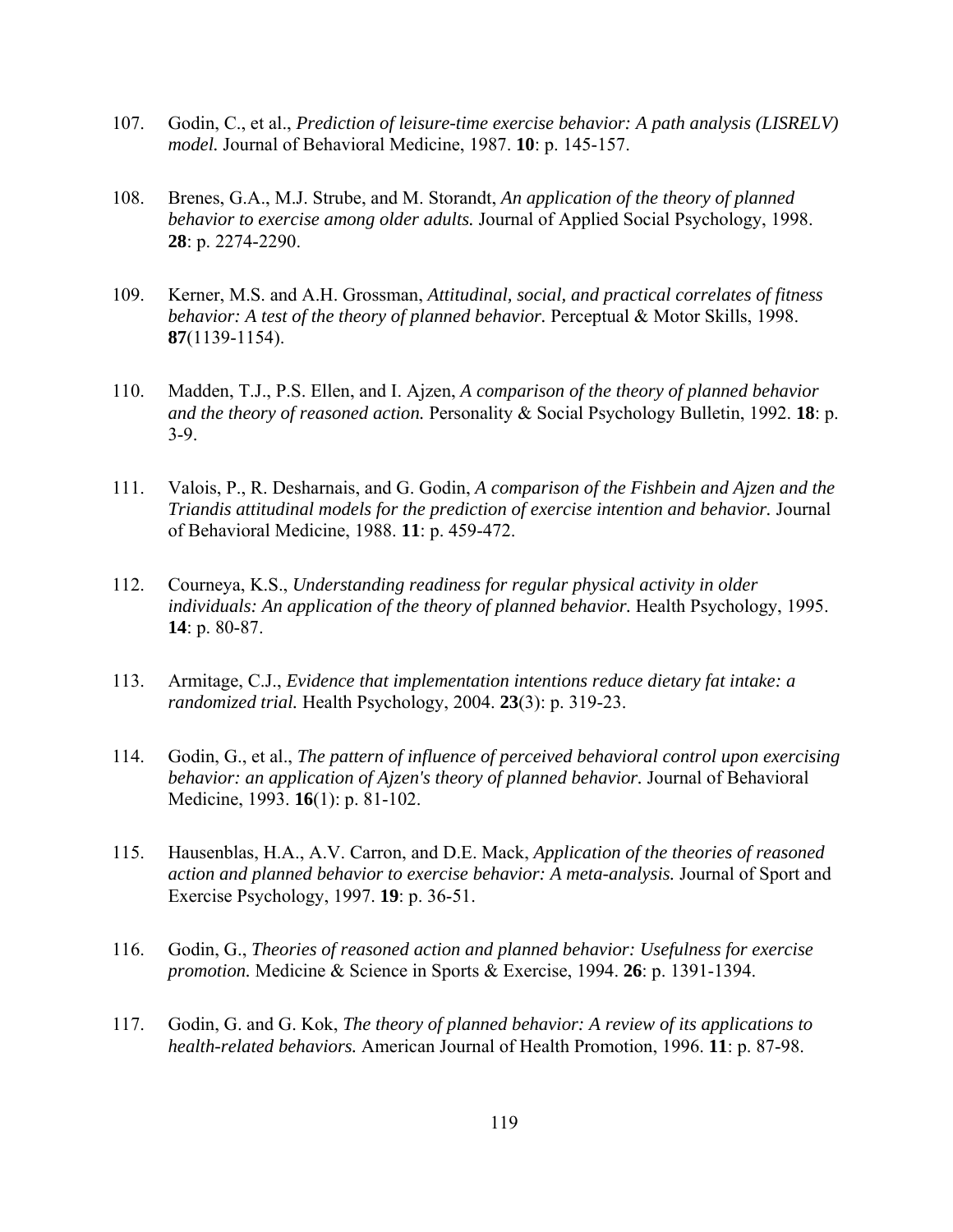- 118. Prochaska, J.O., et al., *Stages and processes of self-change of smoking: toward an integrative model of change.* Journal of Consulting & Clinical Psychology, 1983. **51**(3): p. 390-5.
- 119. McConnaughy, E.A., et al., *Stages of change in psychotherapy: A follow-up report.* Psychotherapy: Theory, Research, and Practice, 1989. **4**: p. 494-503.
- 120. McConnaughy, E.A., J.O. Prochaska, and W.F. Velicer, *Stages of change in psychotherapy: Measurement and sample profiles.* Psychotherapy: Theory, Research, and Practice, 1983. **20**: p. 368-375.
- 121. Prochaska, J.O., et al., *Measuring processes of change: applications to the cessation of smoking.* Journal of Consulting & Clinical Psychology., 1988. **56**(4): p. 520-528.
- 122. Herrick, A.B., W.J. Stone, and M.M. Mettler, *Stages of change, decisional balance, and self-efficacy across four health behaviors in a worksite environment.* American Journal of Health Promotion, 1997. **12**(1): p. 49-56.
- 123. Prochaska, J.O., J.C. Norcoss, and C.C. DiClemente, *Changing for Good*. 1994, New York: William Morrow & Company, Inc.
- 124. Weiss, A.R., *Characteristics of successful weight reducers: a brief review of predictor variables.* Addictive Behaviors, 1977. **2**: p. 193-201.
- 125. Thomas, S., J. Reading, and R. Shepard, *Revision of the physical activity readiness questionnaire (PAR-Q).* Canadian Journal of Sports Science, 1992. **17**: p. 338-345.
- 126. USDA. *United States Department of Agriculture's Center for Nutrition Policy and Promotion*. 2005 [cited; Available from: www.mypyramid.gov.
- 127. Bellerson, K., *The Complete and Up-to-Date Fat Book: A Guide to the Fat, Calories and Fat Percentages in Your Food*. 4th ed. 2001, New York: Avery.
- 128. Jakicic, J.M., et al., *Prescription of exercise intensity for the obese patient: the relationship between heart rate, VO2 and perceived exertion.* International Journal of Obesity, 1995. **19**: p. 382-387.
- 129. Jakicic, J.M. and A.D. Otto, *Energy balance and weight control: behavioral considerations for modifying eating and physical activity behaviors.* ACSM Health & Fitness Journal, 2005. **9**(1): p. 6-12.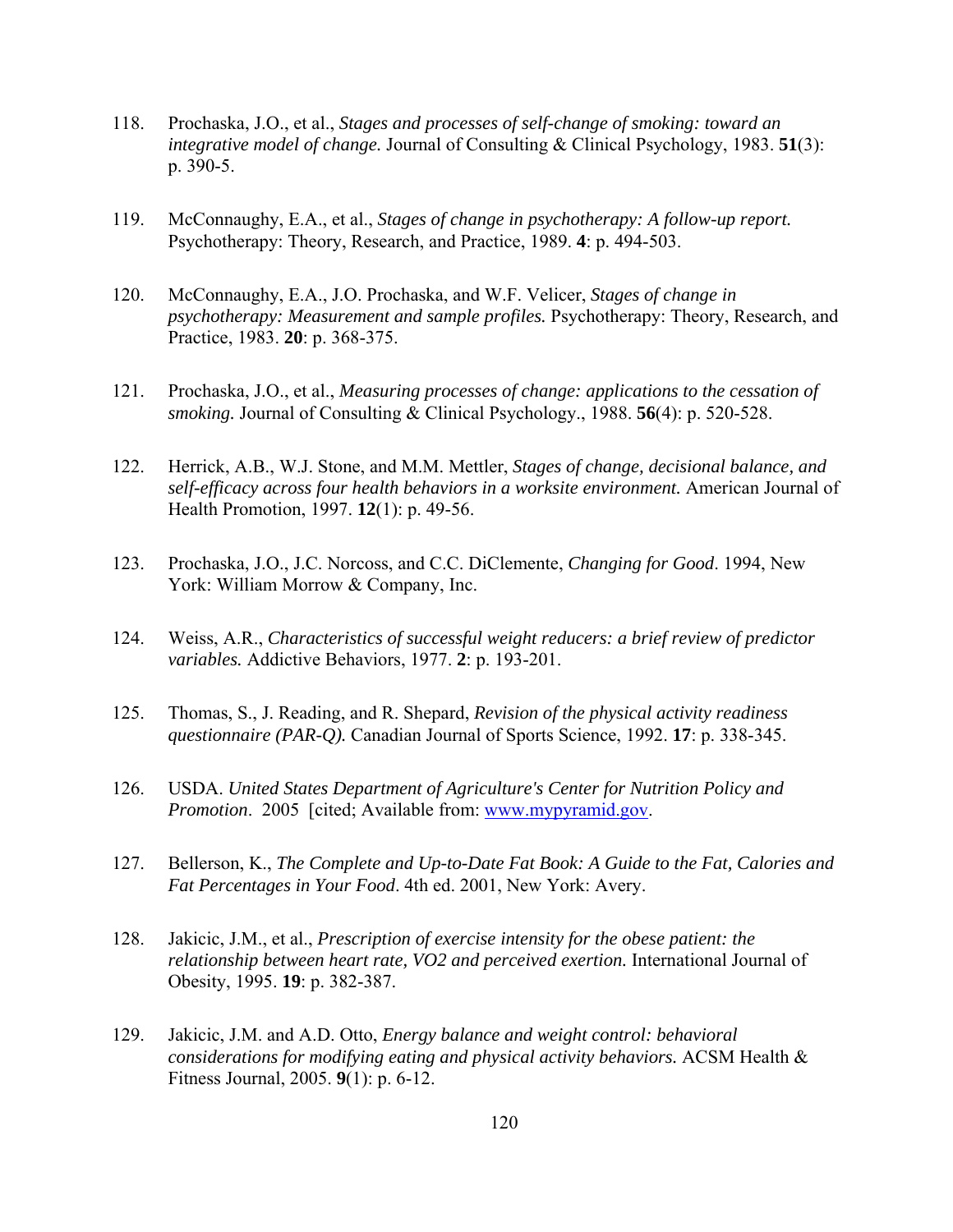- 130. Jakicic, J.M., et al., *Effects of intermittent exercise and use of home exercise equipment on adherence, weight loss, and fitness in overweight women: a randomized trial.* Journal of the American Medical Association, 1999. **282**(16): p. 1554-1560.
- 131. Boutelle, K.N., et al., *How can obese weight controllers minimize weight gain during the high risk holiday season? By self-monitoring very consistently.* 1999: p. 364-368.
- 132. Boutelle, K.N. and D.S. Kirschenbaum, *Further support for consistent self-monitoring as a vital component of successful weight control.* 1998: p. 219-224.
- 133. Baker, R.C. and D.S. Kirschenbaum, *Weight control during the holidays: highly consistent self-monitoring as a potentially useful coping mechanism.* 1998: p. 367-370.
- 134. Block, G., et al., *Validation of a self-administered diet history questionnaire using multiple diet records.* Journal of Clinical Epidemiology, 1990. **122**: p. 794-804.
- 135. Paffenbarger, R.S., Jr., et al., *Measurement of physical activity to assess health effects in free-living populations.* Medicine & Science in Sports & Exercise, 1993. **25**(1): p. 60-70.
- 136. Ainsworth, B.E., et al., *Accuaracy of the college alumnus physical activity questionnaire.* Journal of Clinical Epidemiology, 1993. **46**: p. 1403-1411.
- 137. SPSS, *SPSS 14.0*. 2005, SPSS, inc.: Chicago.
- 138. Jeffery, R.W., et al., *Long-term maintenance of weight loss: current status.* Health Psychology, 2000. **19**(1 Suppl): p. 5-16.
- 139. Jakicic, J.M., et al., *Effects of intermittent exercise and use of home exercise equipment on adherence, weight loss, and fitness in overweight women: a randomized trial.* JAMA, 1999. **282**(16): p. 1554-60.
- 140. Jakicic, J.M., et al., *Effect of exercise duration and intensity on weight loss in overweight, sedentary women: a randomized trial.[see comment].* JAMA, 2003. **290**(10): p. 1323-30.
- 141. Gallagher, K.I., et al., *Psychosocial factors related to physical activity and weight loss in overweight women.* Medicine & Science in Sports & Exercise, 2006. **38**(5): p. 971-80.
- 142. Foreyt, J.P., et al., *Evidence for success of behavior modification in weight loss and control.* Annals of Internal Medicine, 1993. **119**(7 Pt 2): p. 698-701.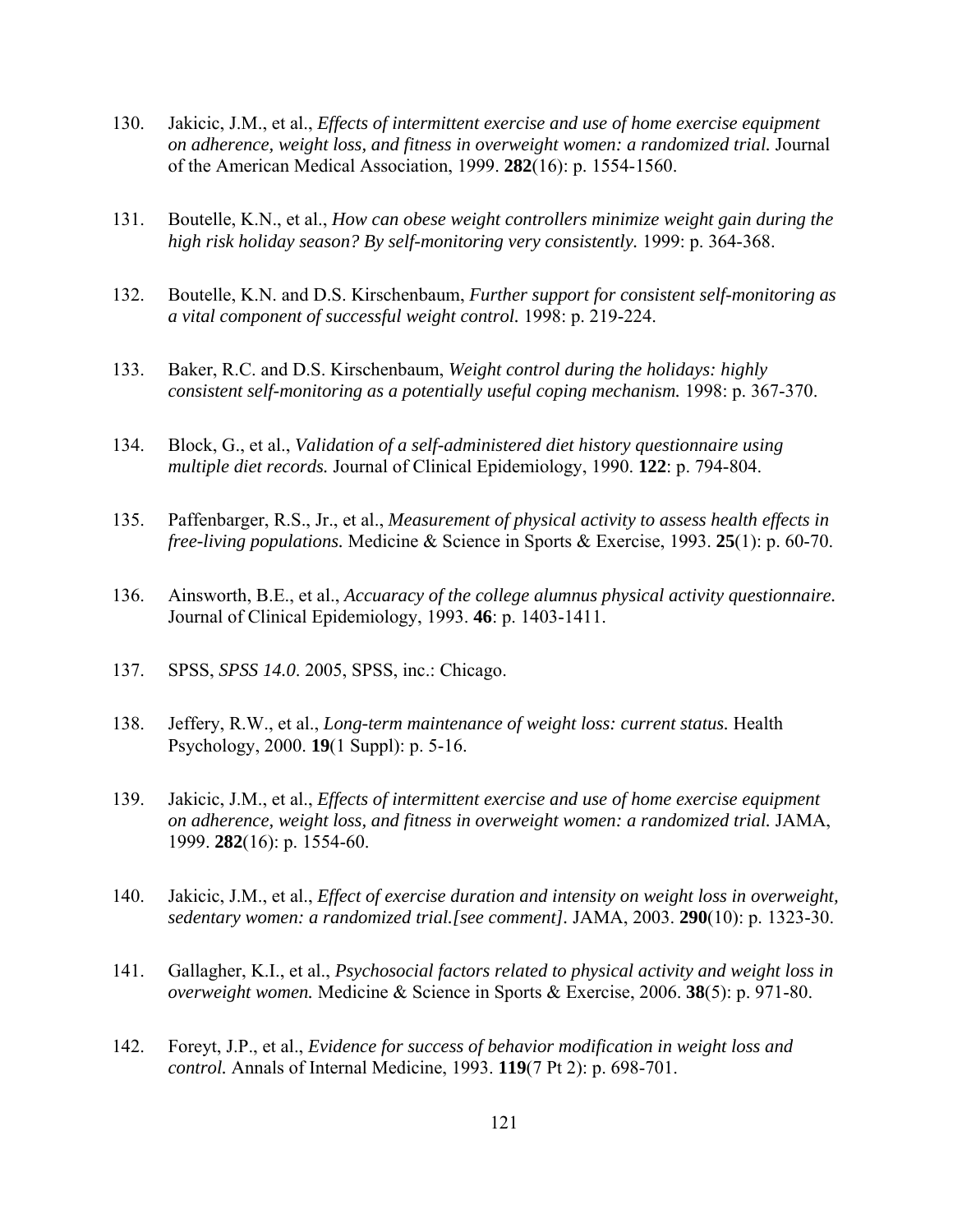- 143. Perri, M.G., et al., *Effect of length of treatment on weight loss.* Journal of Consulting & Clinical Psychology, 1989. **57**(3): p. 450-2.
- 144. Jeffery, R.W., et al., *Behavioral treatment of obesity with monetary contracting: two-year follow-up.* Addictive Behaviors, 1984. **9**(3): p. 311-3.
- 145. Elfhag, K. and S. Rossner, *Who succeeds in maintaining weight loss? A conceptual review of factors associated with weight loss maintenance and weight regain.* Obesity Reviews, 2005. **6**: p. 67-85.
- 146. Wing, R.R., et al., *Successful weight loss maintenance.* Annual Review of Nutrition, 2001. **21**: p. 323-41.
- 147. Bryan, J. and M. Tiggemann, *The effect of weight-loss dieting on cognitive performance and psychological well-being in overweight women.* Appetite, 2001. **36**: p. 147-156.
- 148. Fontaine, K.R. and L.J. Cheskin, *Optimism and obesity treatment outcomes.* Journal of Clinical Psychology, 1999. **55**: p. 141-143.
- 149. Teixeira, P.J., et al., *A review of psychosocial pre-treatment predictors of weight control.* Obesity Reviews, 2005. **6**: p. 43-65.
- 150. Wadden, T.A., et al., *Benefits of lifestyle modification in the pharmacologic treatment of obesity: a randomized trial.* Archives of Internal Medicine, 2001. **161**(2): p. 218-27.
- 151. Baker, R.C. and D.S. Kirschenbaum, *Self-monitoring may be necessary for successful weight control.* Behavior Therapy, 1993. **24**: p. 377-394.
- 152. Wadden, T.A., et al., *One-year behavioral treatment of obesity: comparison of moderate and severe caloric restriction and the effects of weight maintenance therapy.* Journal of Consulting & Clinical Psychology, 1994. **62**(1): p. 165-71.
- 153. Wadden, T.A., et al., *Controlled trial of very low calorie diet, behavior therapy, and their combination in the treatment of obesity.* Journal of Consulting & Clinical Psychology, 1986. **54**(4): p. 482-8.
- 154. Wing, R.R. and R.R. Wing, *Use of very-low-calorie diets in the treatment of obese persons with non-insulin-dependent diabetes mellitus.* Journal of the American Dietetic Association, 1995. **95**(5): p. 569-72; quiz 573-4.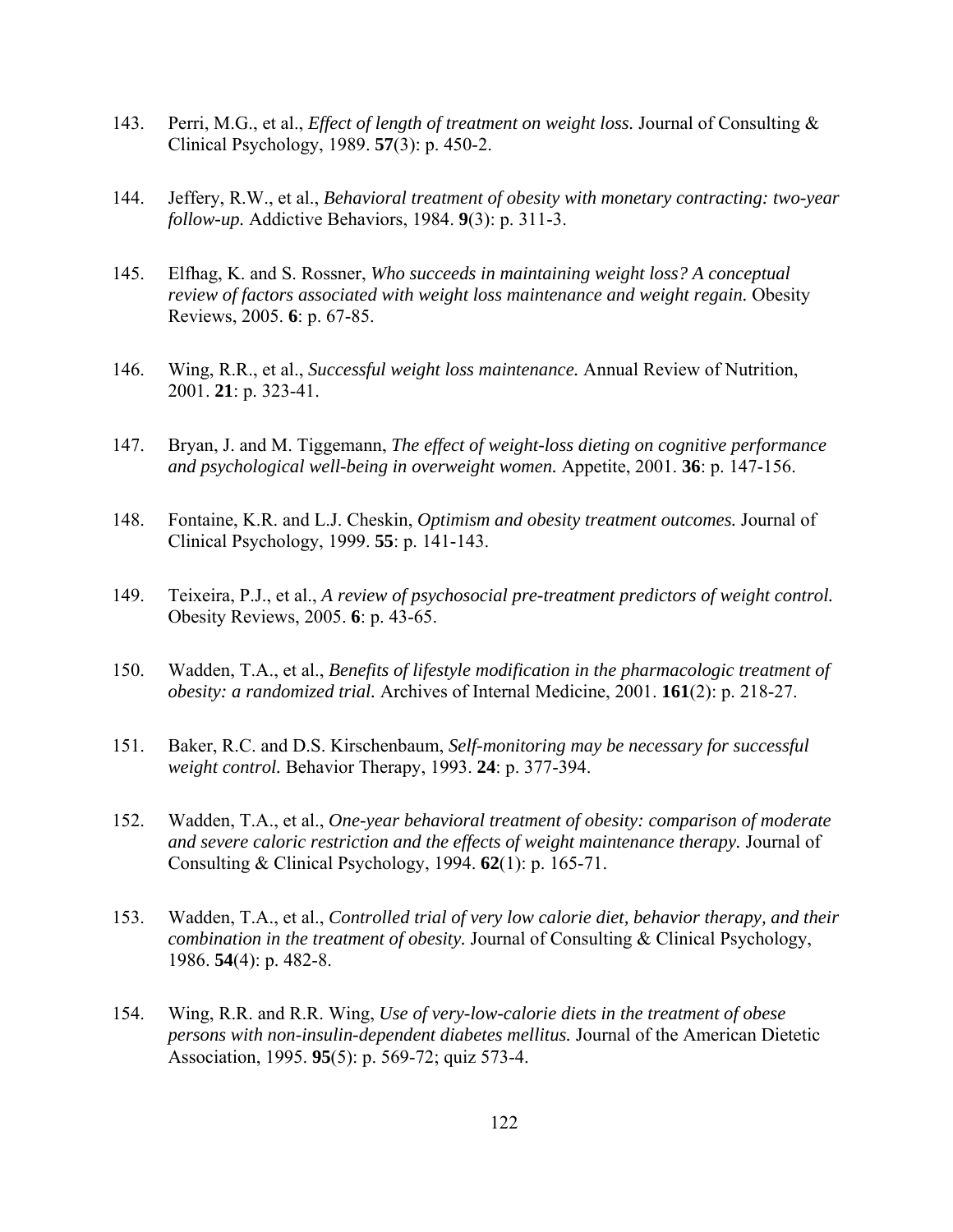- 155. Jakicic, J.M., et al., *Relationship of physical activity to eating behaviors and weight loss in women.* Medicine & Science in Sports & Exercise, 2002. **34**(10): p. 1653-9.
- 156. Bouchard, C. and S.N. Blair, *Physical activity in the prevention and treatment of obesity and its co-morbidities.* Medicine & Science in Sports & Exercise, 1992. **31**(11 Suppl): p. S39.
- 157. Jakicic, J.M. and J.M. Jakicic, *The role of physical activity in prevention and treatment of body weight gain in adults.* Journal of Nutrition, 2002. **132**(12): p. 3826S-3829S.
- 158. Donnelly, J.E., et al., *The role of exercise for weight loss and maintenance.* Best Practice & Research in Clinical Gastroenterology, 2004. **18**(6): p. 1009-29.
- 159. Dishman, R.K., et al., *Self-motivation and adherence to therapeutic exercise.* Journal of Behavioral Medicine, 1981. **4**(4): p. 421-38.
- 160. Pronk, N.P., et al., *Physical activity and long-term maintenance of weight loss.* Obesity Research, 1994. **2**(6): p. 587-99.
- 161. Miller, W.C., et al., *A meta-analysis of the past 25 years of weight loss research using diet, exercise or diet plus exercise intervention.[see comment].* International Journal of Obesity & Related Metabolic Disorders: Journal of the International Association for the Study of Obesity, 1997. **21**(10): p. 941-7.
- 162. Bild, D., et al., *Physical activity in young black and white women: The CARDIA study.* Annals of Epidemiology, 1993. **3**: p. 636-644.
- 163. Stephens, T., D.R. Jacobs, and C.C. White, *A descriptive epidemiology of leisure-time physical activity.* Public Health Reports, 1985. **100**: p. 147-158.
- 164. Dishman, R.K. and J.F. Sallis, *Determinants and interventions for physical activity and exercise.*, in *Physical activity, fitness, and health*, C. Bouchard, R.J. Shephard, and T. Stephens, Editors. 1994, Human Kinetics Press: Champaign. p. 214-238.
- 165. Slentz, C.A., et al., *Effects of the amount of exercise on body weight, body composition, and measures of central obesity: STRRIDE--a randomized controlled study.* Archives of Internal Medicine, 2004. **164**(1): p. 31-9.
- 166. Ross, R., J.A. Freeman, and I. Janssen, *Exercise alone is an effective strategy for reducing obesity and related comorbidities.* Exercise & Sport Sciences Reviews, 2000. **28**: p. 165-170.